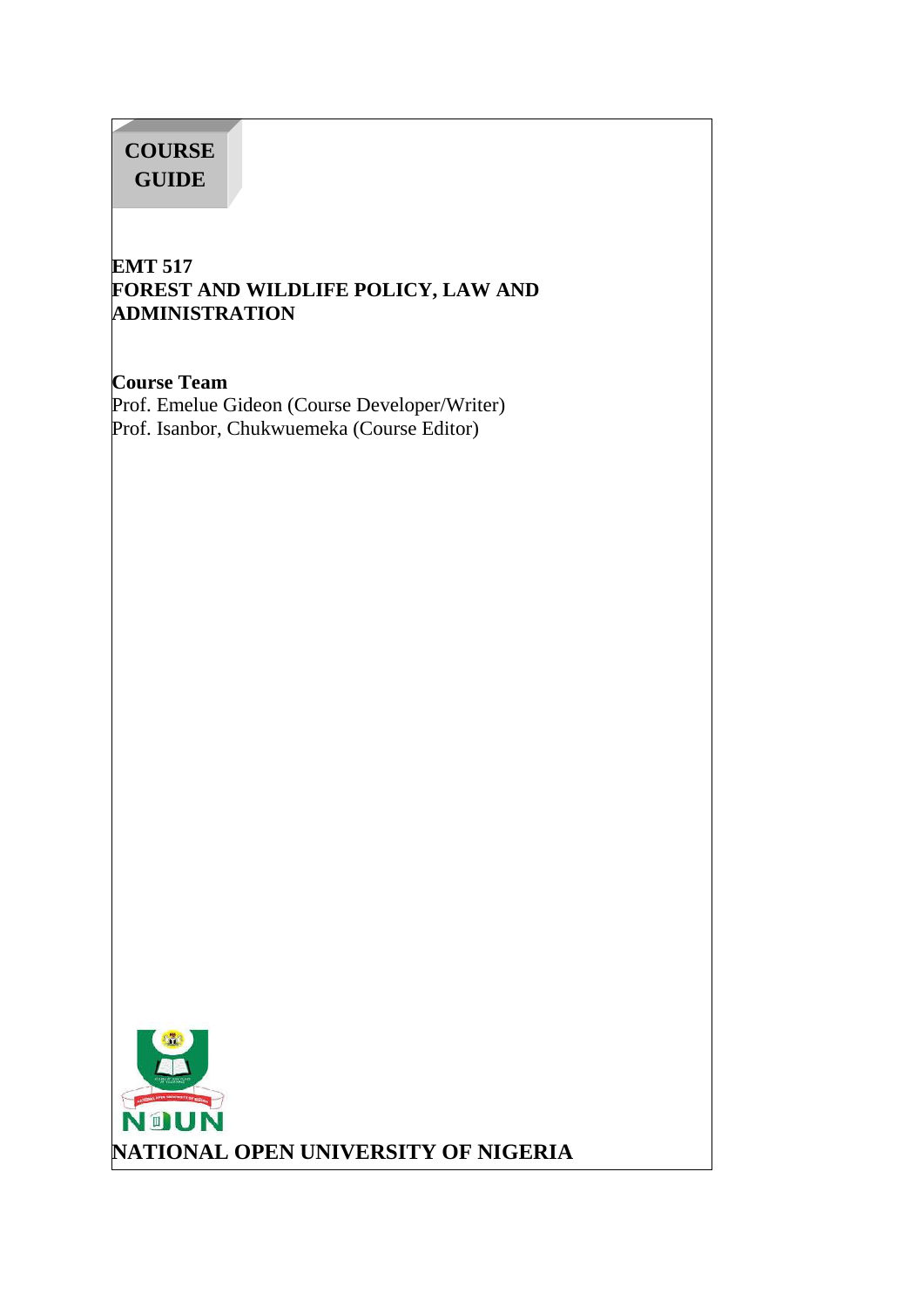© 2021 by NOUN Press National Open University of Nigeria **Headquarters** University Village Plot 91, Cadastral Zone Nnamdi Azikiwe Expressway Jabi, Abuja

Lagos Office 14/16 Ahmadu Bello Way Victoria Island, Lagos

e-mail: centralinfo@nou.edu.ng URL: www.nou.edu.ng

All rights reserved. No part of this book may be reproduced, in any form or by any means, without permission in writing from the publisher.

Printed 2021

ISBN: 978-978-058-100-8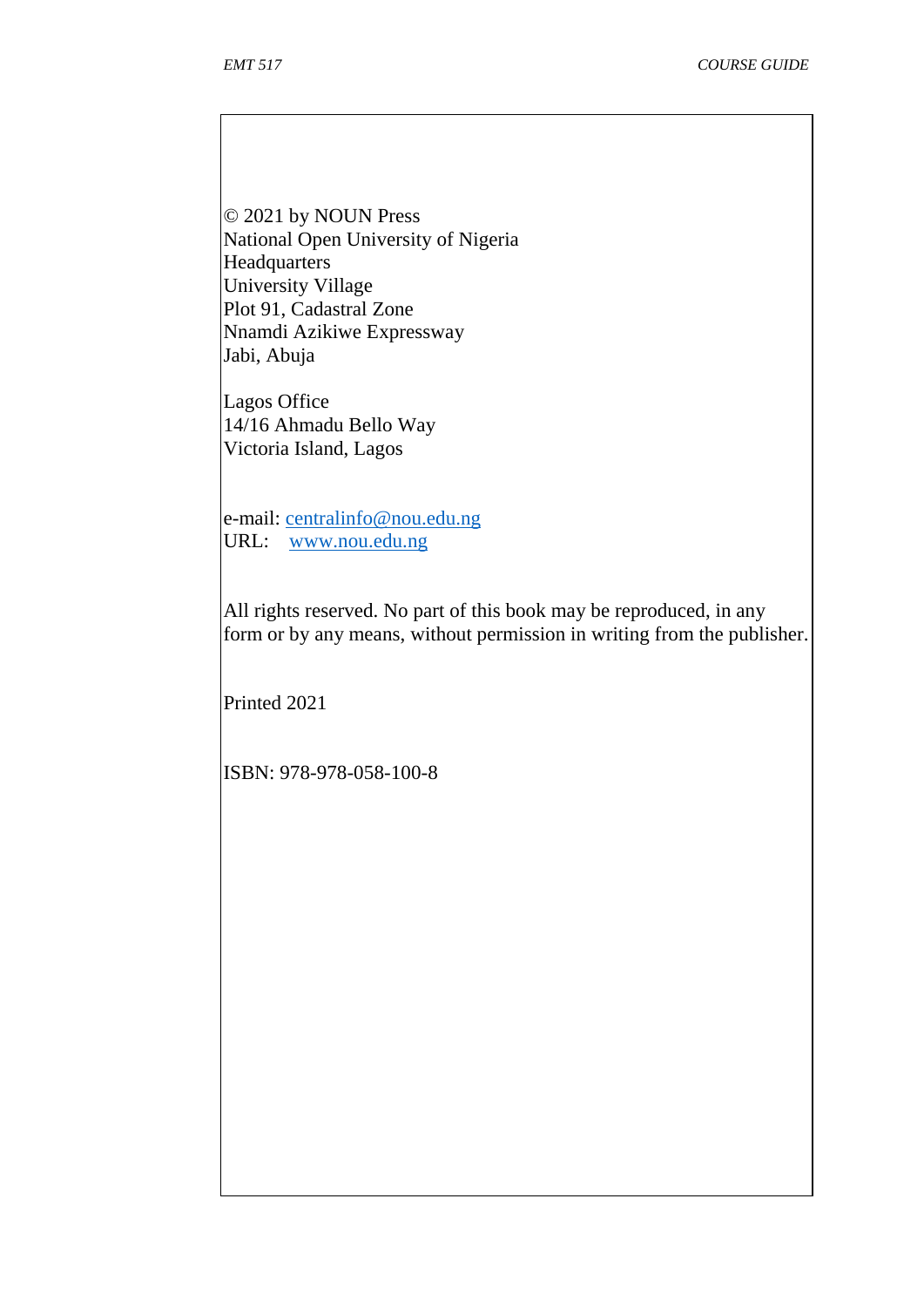# **CONTENTS PAGE**

| $\cdots$ |
|----------|
|          |
|          |
|          |
|          |
|          |
|          |
|          |
|          |
|          |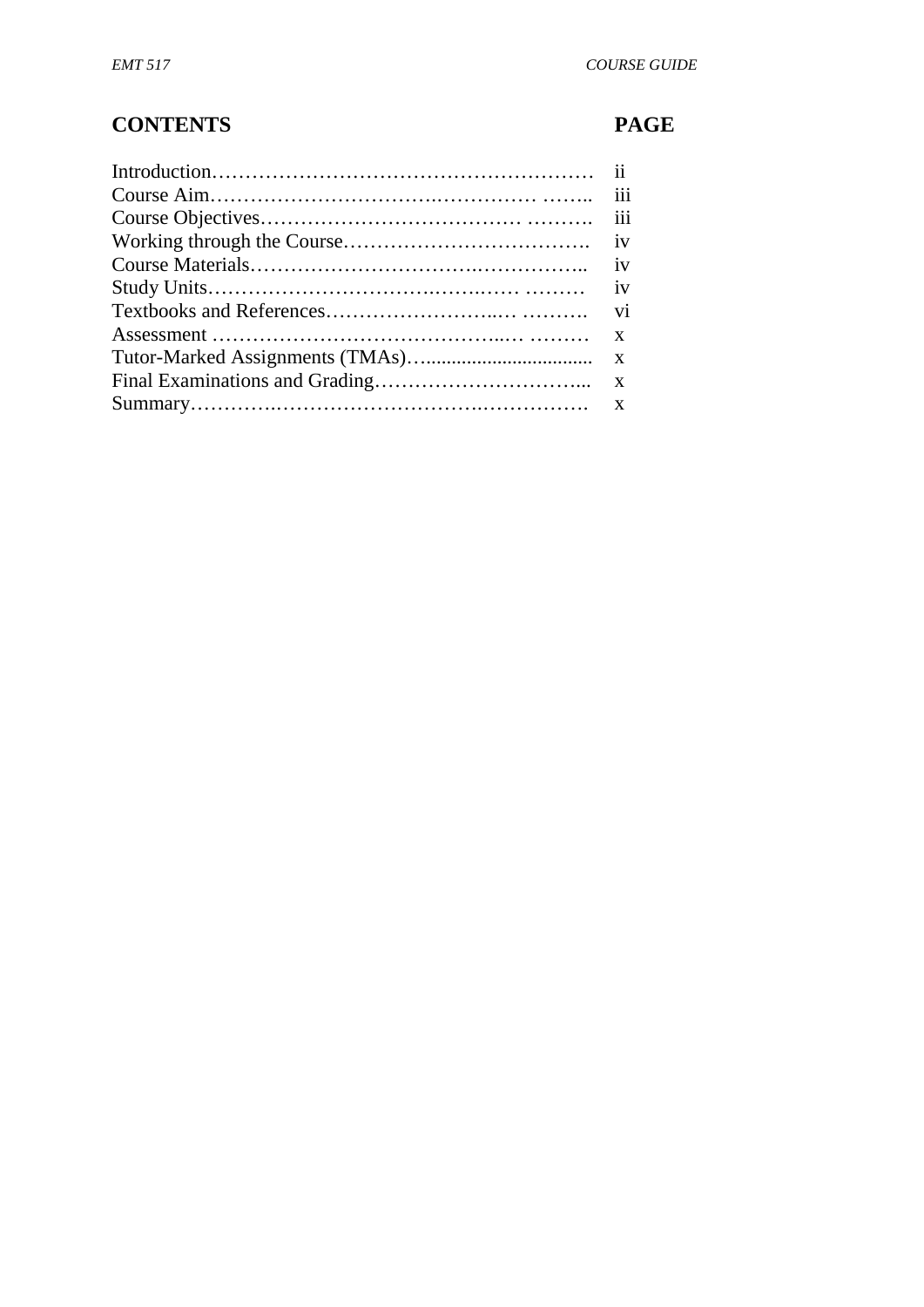#### **INTRODUCTION**

**Forest and Wildlife Policy, Law and Administration** are a broad term comprising of two different disciplines namely; Forestry and Wildlife.

Forest Policy could be defined as a plan of actions designed to indicate what proportions of a nation's land area should be allocated or allotted. The Forest Administrative Department is the body responsible for implementation of forest policy and forestry issues in any country. Through norms and legislation, financial means, an information and forest programme, forest policy is designed to promote the sustainable management of forest land resources uses. There are different implementations of state forest administration systems in different countries. For instance, in Europe there are different institutional structures and approaches, variation in legal rights and duties between private and public institutions, and also differences in the share of duties between national and local levels. Hence, forest policy means setting public aims and goals for forestry. It also means choosing, regulating and implementing policy for fulfillment of the aims and goals while monitoring the achievements.

Hence the formulation of forest policy should be an interdisciplinary effort. This is because it could require the contribution of an economist, the forest managers, the town planners, silviculturists, forest pathologists to mention just a few.

The terms that often come up in the context of forest policy are values, interests, and conflicts while the main aim of forest policy is sustainable forest management, for the benefit of people and nature. Thus, Global forest policy has become an increasingly important issue, not only because of global climate change, but also because of growing demand for sustainable energy, consequences of globalization, deforestation in the tropics, illegal timber trade, and poverty in third world countries.

Concept of wildlife management is entrenched in three approaches viz: control of wildlife population; maintenance of wildlife habitat; and management of people to protect wildlife, the most critical of which is the last. To achieve human management in a way that strikes a balance between the needs of man and the requirements of wild species, the promulgation and enforcement of adequate and effective legislation could not be over-emphasized.

Wildlife policy is a legal statement that provides a set of orientations and principles of actions to guide and determine future decisions in relation to conservation and sustainable use of wildlife resources for the benefit of society from the social, economic and ecological viewpoints.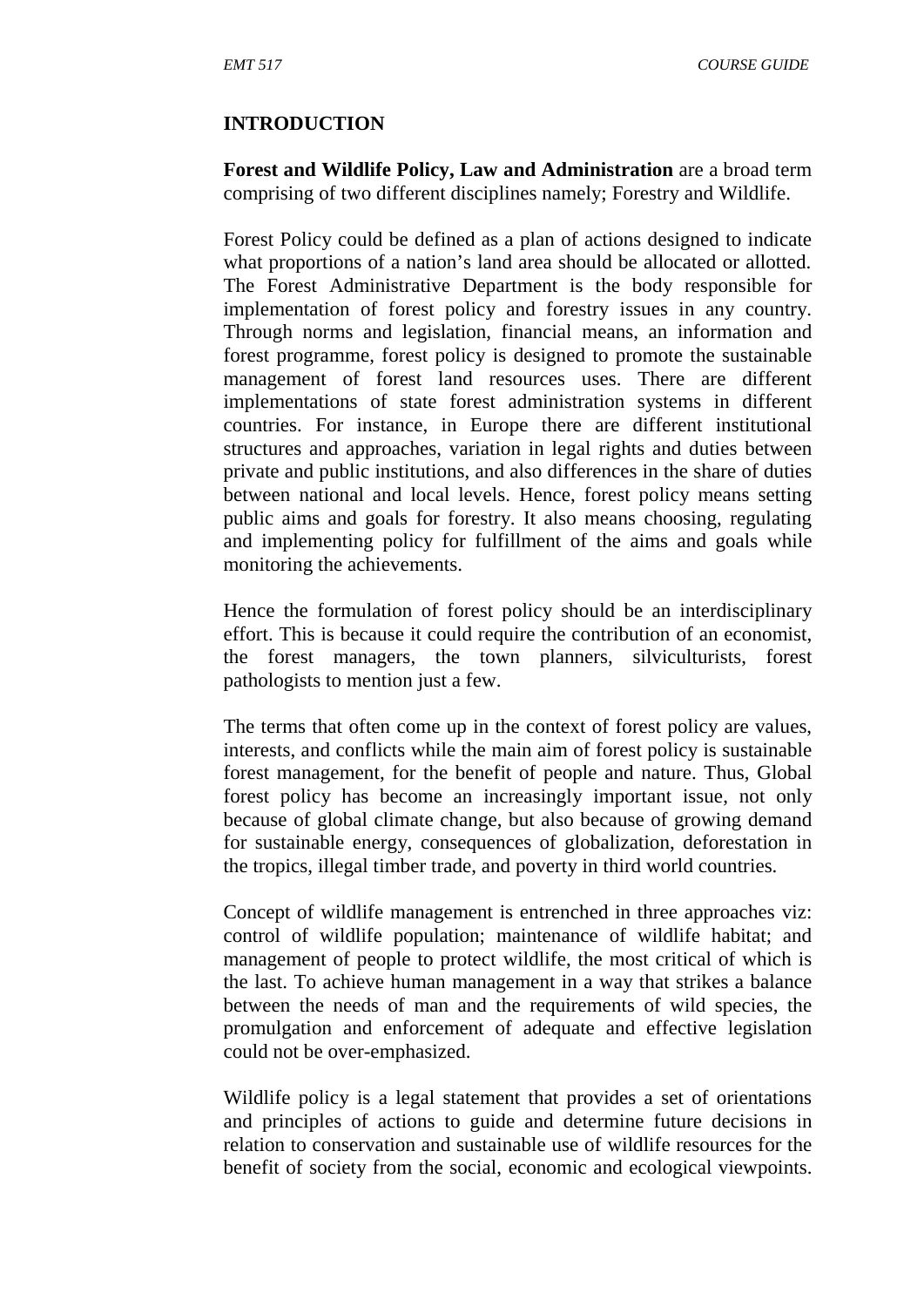It specifically provides guidance for planning, resource allocation as well as legal reforms related to the wildlife sector. The policy represents the consensus among all relevant stakeholders on wildlife management objectives in the country.

## **COURSE AIM**

The main aim of this course is to increase our understanding of the proper management and wise use of forest and wildlife resources through effective policies, laws and administration.

## **COURSE OBJECTIVES**

To achieve the stated aim above, this course sets to achieve certain specific objectives. Therefore, at the completion of this course, students should be able to:

- explain the roles of policies and laws on conservation of forest and wildlife resources
- describe the benefits of forest and wildlife resources to man
- discuss the challenges to the implementation of forest and wildlife policies
- discuss the roles of different institutions on forest and wildlife policies and laws
- list some anthropogenic activities to the proper management of forest and wildlife areas
- explain the global outlook of forest and wildlife sector

## **WORKING THROUGH THE COURSE**

The course on forestry and wildlife policy, law and administration would require that you spend a lot of time to read and understand it. The content of the material is quite broad and detailed and that is the more reason you must find quality time to study it very well. Indeed, efforts have been made to break down the material into units that you will find it readable and comprehensible. To comprehend the course clearly, earnest effort is required from you to understand the technicalities involved. You are therefore, advised to make sure you attend the tutorial sessions where you can interact with your colleagues and compare notes.

## **COURSE MATERIALS**

In order to understand this course with little stress, you will be provided with the following materials.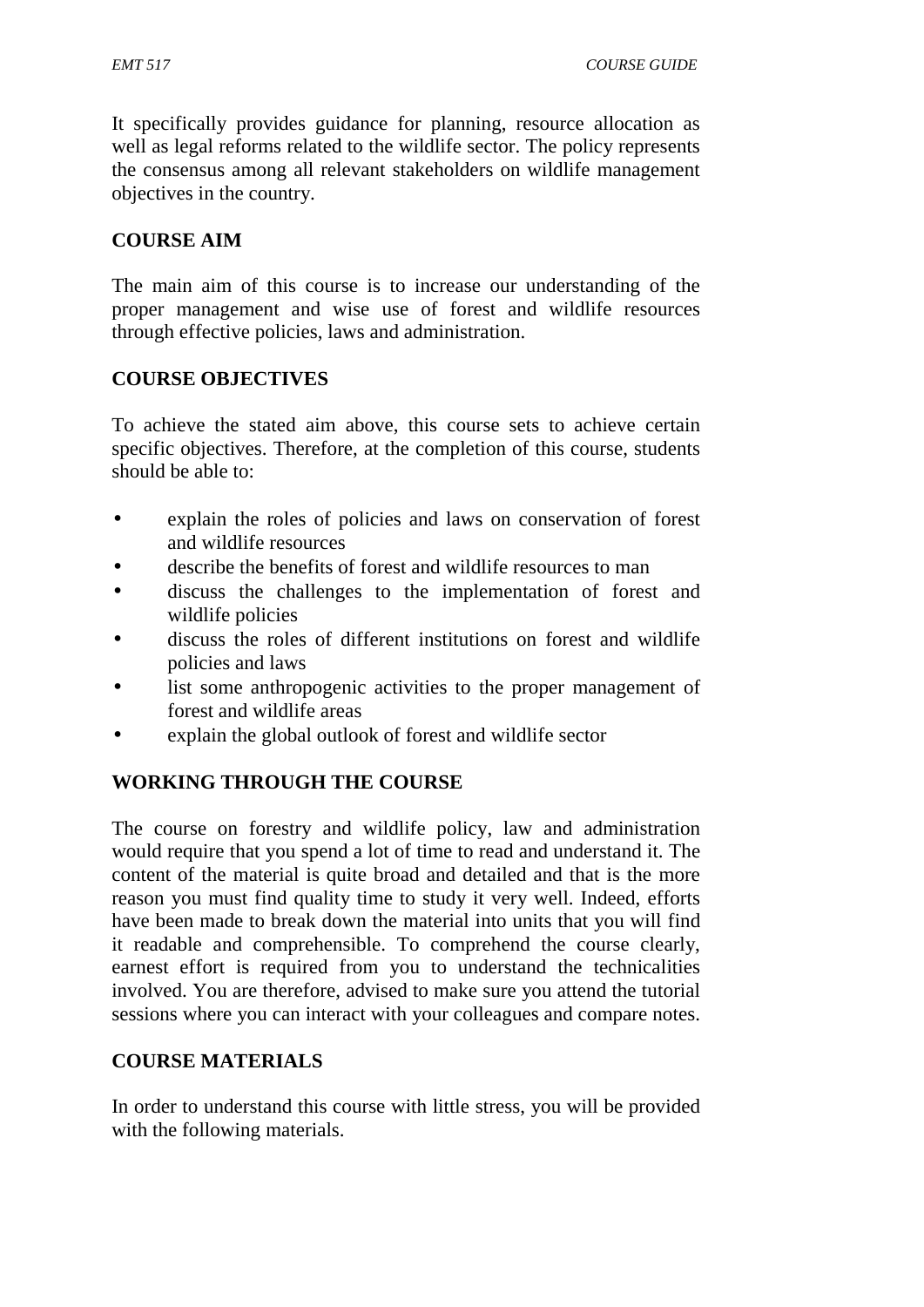- Course Guide and
- Study Units.

In addition, a list of recommended textbooks is given in a section of this Course Guide. Although they are not compulsory for you to acquire them or even read, they are necessary as supplements to the course material. Indeed, your reading some of them may give you a better understanding and make you distinguish yourself.

#### **STUDY UNITS**

These are the details of the study units that you will have to go through in this course.

#### **Module 1 Forest and Wildlife Resources**

- Unit 1 Forest Resources and Man<br>
Unit 2 Forest and Wildlife Conser
- Forest and Wildlife Conservation
- Unit 3 Setbacks of Forest and Wildlife Resources
- Unit 4 Benefits of Forest Wildlife Resources
- Unit 5 Effects of Global Change on Terrestrial Biosphere

#### **Module 2 Forestry and Wildlife Policy, Law and Administration**

- Unit 1 Forest Policy and Laws
- Unit 2 Wildlife Policy and Laws
- Unit 3 Forest Administration
- Unit 4 Wildlife Administration
- Unit 5 Impact of Forest and Wildlife Policies on the Society

#### **Module 3 Challenges to the Implementation of Forest and Wildlife Policy**

- Unit 1 Forest Fires
- Unit 2 Illegal Hunting
- Unit 3 Illegal Grazing/ Logging
- Unit 4 Buffer Zones
- Unit 5 Conflicts

#### **Module 4 Forestry and Wildlife Outlook**

- Unit 1 Forest Industries
- Unit 2 Wildlife Prospect
- Unit 3 Protected Areas
- Unit 4 Global View of Forestry Sector
- Unit 5 Global Outlook of Wildlife Sector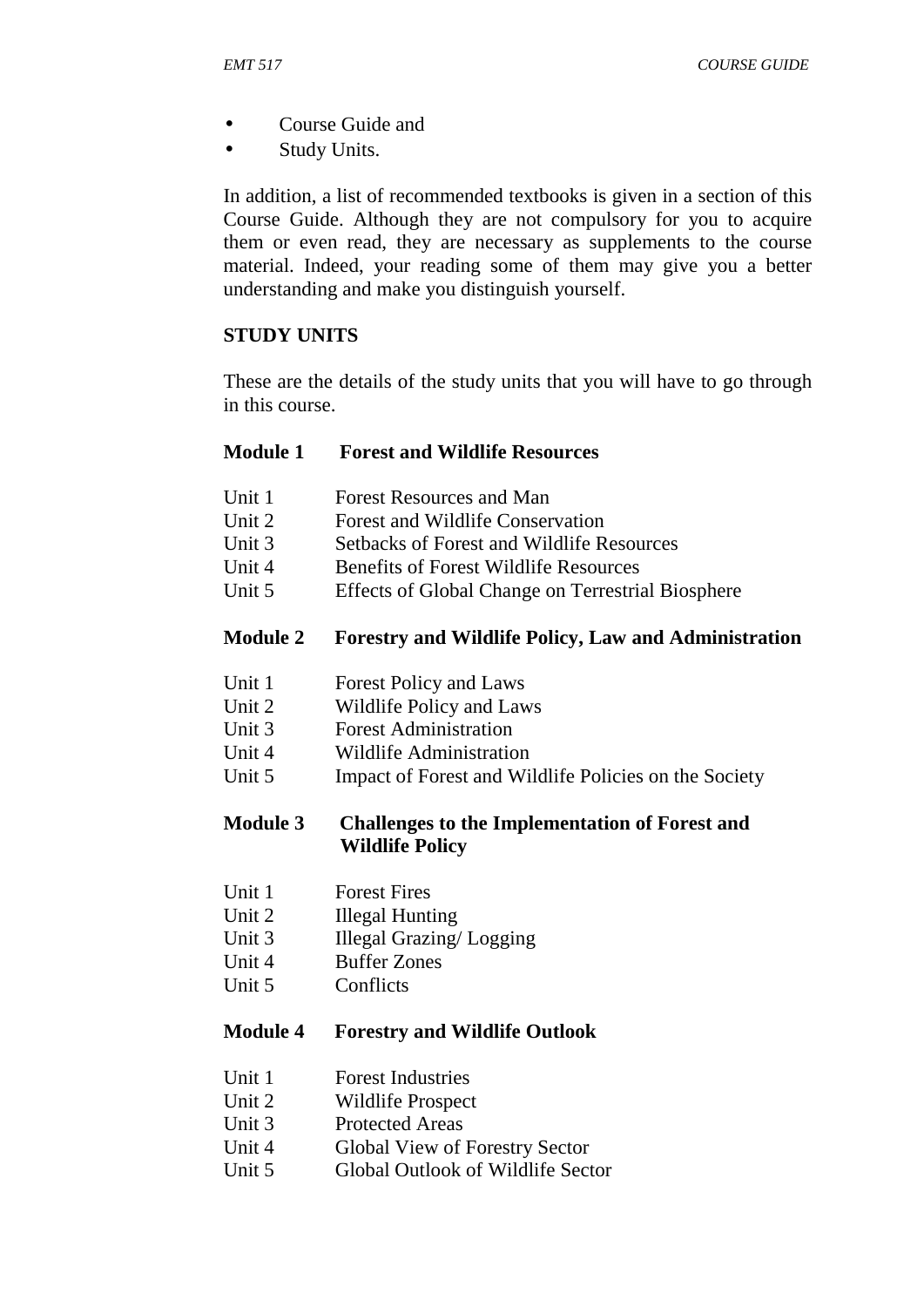## **Module 5 Institutions and Their Responsibilities**

| Unit 1 | <b>Federal Ministry of Environment</b>      |  |
|--------|---------------------------------------------|--|
| Unit 2 | Forestry Research Institute of Nigeria      |  |
| Unit 3 | Wildlife Department                         |  |
| Unit 4 | Ministry of Agriculture                     |  |
| Unit 5 | Universities/Colleges and Technical Schools |  |

Module 1 focuses on the relationship between man and forest resources. Human activities impacts positively and to a great extent negatively greatly on forest resources which in turn give rise to global warming. It gives you a brief idea of what you are expected to know as you read this material. It is essential for you to know the significance of forest and wildlife resources in our day-to-day life and define how it affects various aspects of our life.

The units provide the vocabulary for describing forest resources, actions and consequences of human activities, a common framework for linking the impact of human activities on the environment.

The first unit of this study material introduces students to the relationship between man and forest resources. The second unit considers forest and wildlife conservation and types of conservation. The third unit describes some of the challenges to forest resources. The fourth unit explains the beneficial roles of forest resources to the society. The final unit explains the effect of global change to forest and wildlife resources.

Module 2 discusses forestry and wildlife policy, law and administration. Definition, formulation and implementation of forest policy and law are discussed in unit 1. Unit 2 focuses on wildlife policy and laws. The third and fourth units' discuses forest and wildlife administration respectively. The fifth unit discusses the impact of forest and wildlife policies and laws on the society.

Module 3 focuses on the challenges to the implementation of forest and wildlife policy. The first unit introduces the students to the effect of forest fires on forest resources and its impact on forest and wildlife policy. The second unit discusses illegal hunting, while the third unit focuses on illegal logging and grazing. The fourth unit explains the effect of Buffer zones and the final unit discuses conflicts as one of the challenge to forest and wildlife policy implementation.

Module 4 describes the outlook of the forestry and wildlife sector. Unit one discuses the forest industries, while unit two explains the wildlife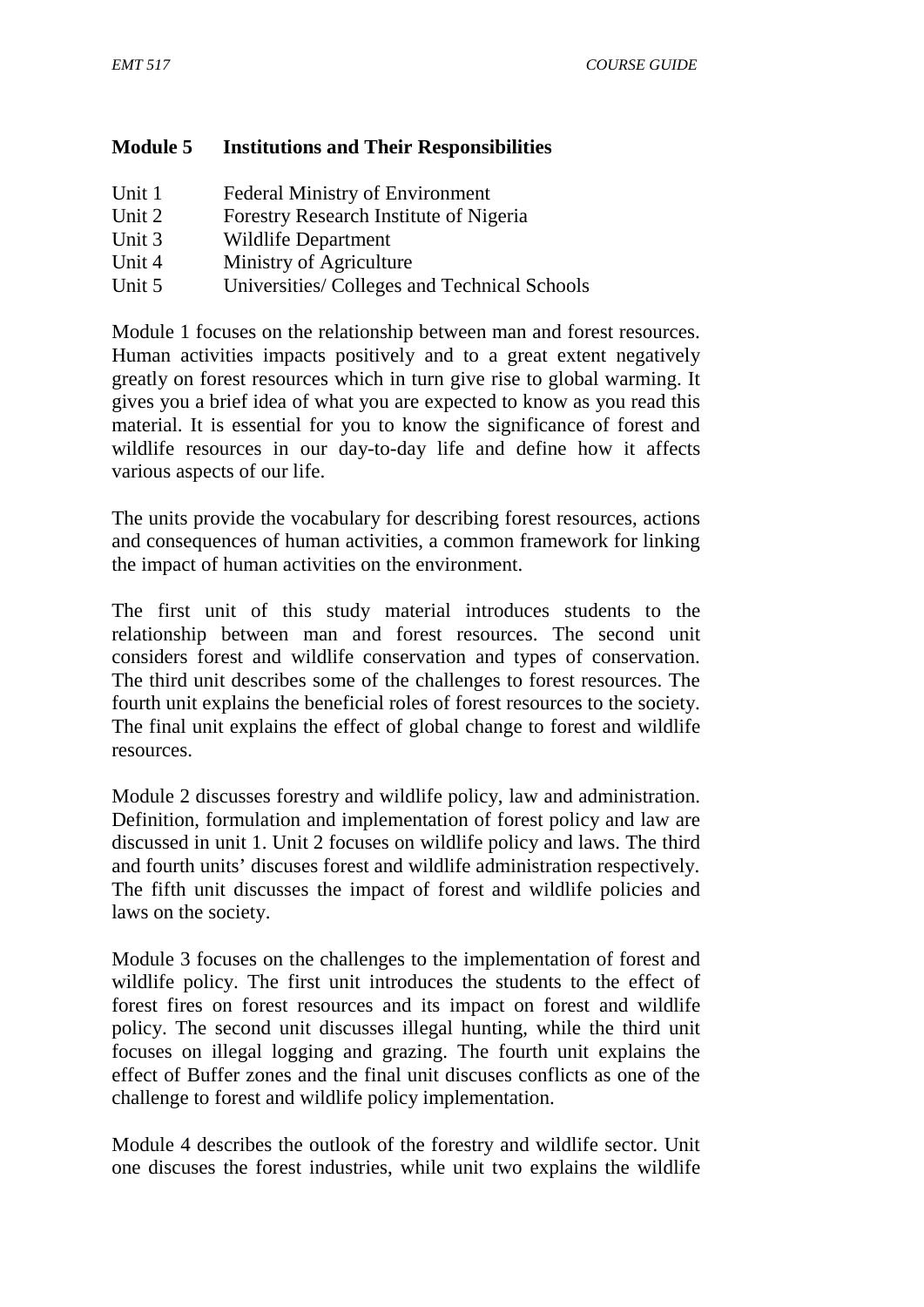prospect. The third unit discuses the state of the protected areas. The fourth and final unit discuses the global outlook of forestry and wildlife sector.

Module 5 explains the roles of forest and wildlife institutions. The first unit explains the role of the Federal Ministry of Environment, while the second unit discuses the role of Forestry Research Institute of Nigeria. The third unit explains the role of wildlife department. The fourth role explains the role of the Ministry of Agriculture. The fifth unit focuses on the role of Universities/colleges and Technical Schools.

#### **Textbooks and References**

- Adedoyin, S.O., Jimoh, S.O. and Omifolaji, J.K. (2016). Bushmeat utilization in Oban Sector of Cross River National Park- A 'biodiversity palaver'. A chapter in the book - "Global Exposition of *Wildlife Management*".*Intech Publishing Company, Janeza Trdine 9, 51000 Rijeka, Croatia.* http://dx.doi.org/10.5772/66685*.*
- Adedoyin, S.O., Emelue, G.U., Aremu, O.T (2018): Effective Protection against Anthropogenic Activities of Land adjacent Old Oyo National Park, Nigeria. *Journal of Research in Forestry, Wildlife & Environment vol. 10(2) June, 2018.*
- Adekola, G. (2013). Essence of community development practitioners in the alleviation of poverty in Nigerian rural communities. *Nigerian community development journal, (Special Edition);1-15.*
- Amissah, L.; Kyereh, B.; Agyeman, V. K. 2010. Wildfire incidence and management in the forest transition zone of Ghana: farmers' perspectives. Ghana J. Forestry. 26: 61-73.
- Archibald, S., Scholes, R. J., Roy, D. P., Roberts, G., and Boschetti, L.: Southern African fire regimes as revealed by remote sensing, Int. J. Wildland Fire, 19, 861–878, 2010.
- Archibald, S., Staver, A. C., and Levin, S. A.: Evolution of human driven fire regimes in Africa, P. Natl. Acad. Sci. USA, 109, 847– 852, 2012.
- Ashraf, N., Anwar, M., Hussain, I. and Mirza, S., 2015. Population Parameters of Grey Goral (*Naemorhedus goral goral*) at Two Different Sites in Machiara National Park, Azad Jammu and Kashmir, Pakistan. *JAPS, Journal of Animal and Plant Sciences,* 25 (1), 88-94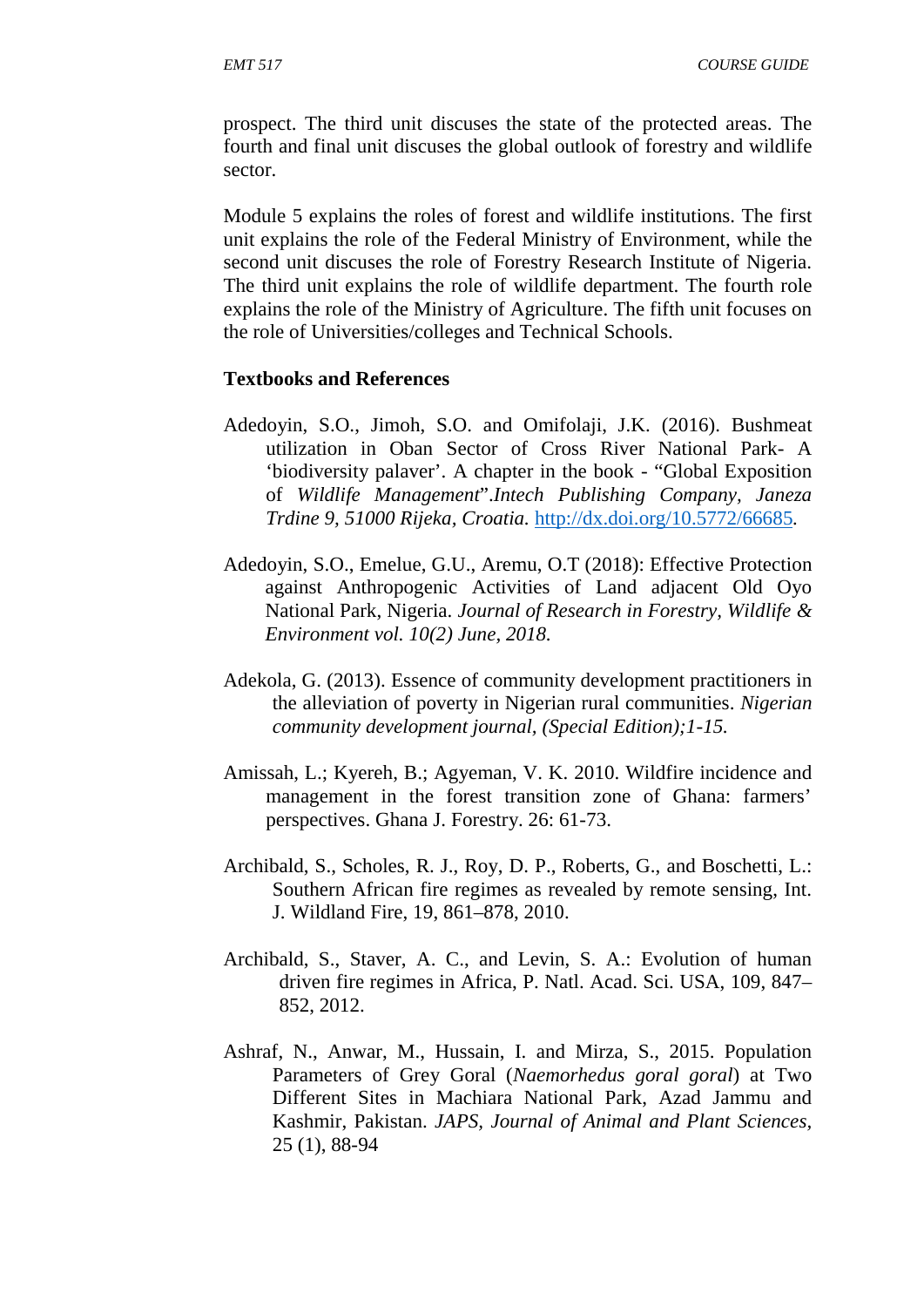- Barni, P. E., Pereira, V. B., Manzi, A. O., Barbosa, R. I. (2015) Deforestation and forest fires in Roraima and their relationship with phytoclimatic regions in the Northern Brazilian Amazon. Environmental Management 55: 1124–1138.
- Bellard, C. et al. (2012). Impacts of climate change on the future of biodiversity. Ecology Letters (2012):1-13.
- Bhupathy S,Nakro V, and P.A. Aziz 2012Strengthening community conservation efforts in Nagaland: A proramme to impart technical support on biodiversity conseration and livelihood options. Final report submitted to Sir Dorabji Tata Trust Mumbai, pp 184.
- Boucher O, Randall D, Artaxo P, et al. (2013) Clouds and aerosols. In: Stocker TF, Qin D, Plattner G-K et al., editors. Climate Change 2013: The Physical Science Basis. Contribution of Working Group 1 to the Fifth Assessment Report of the Intergovernmental Panel on Climate Change. Cambridge University Press, Cambridge.
- Burgess, M. (2012). The challenge in conservation of biodiversity: Regulation of national parks in China and South Africa in comparison. Discussion Paper, Centre for Chinese Studies, Stellenbosch University, South Africa.40pp.
- Crawford, A. (2012). Conflict-Sensitive Conservation in Nyungwe National Park: Conflict Analysis. International Institute for Sustainable Development report. 19pp.
- Cross-River Gorilla, 2010. Bush meat trade Available at: http://www.cross rivergorilla.org/threats/bushmeat-trade.html. Downloaded on 24th April, 2010.
- Dacko, M., 2015. The Issue of Environmental Resources Management in the Light of the Model of Tragedy of the Commons–Systemic Approach. *Problemy Ekorozwoju–problems of Sustainable Development,* 10 (1), 21-30.
- Dieter, M.; Englert, H.;Weimar, H.Wood from illegal harvesting in EU markets: Estimations and open issues. Landbauforsch. Appl. Agric. For. Res. 2012, 62, 247–254.
- Distefano, E. (2010). *Human Wildlife Conflict Worldwide: Collection of case studies, analysis of management strategies and good practices*. South Africa: 1-34.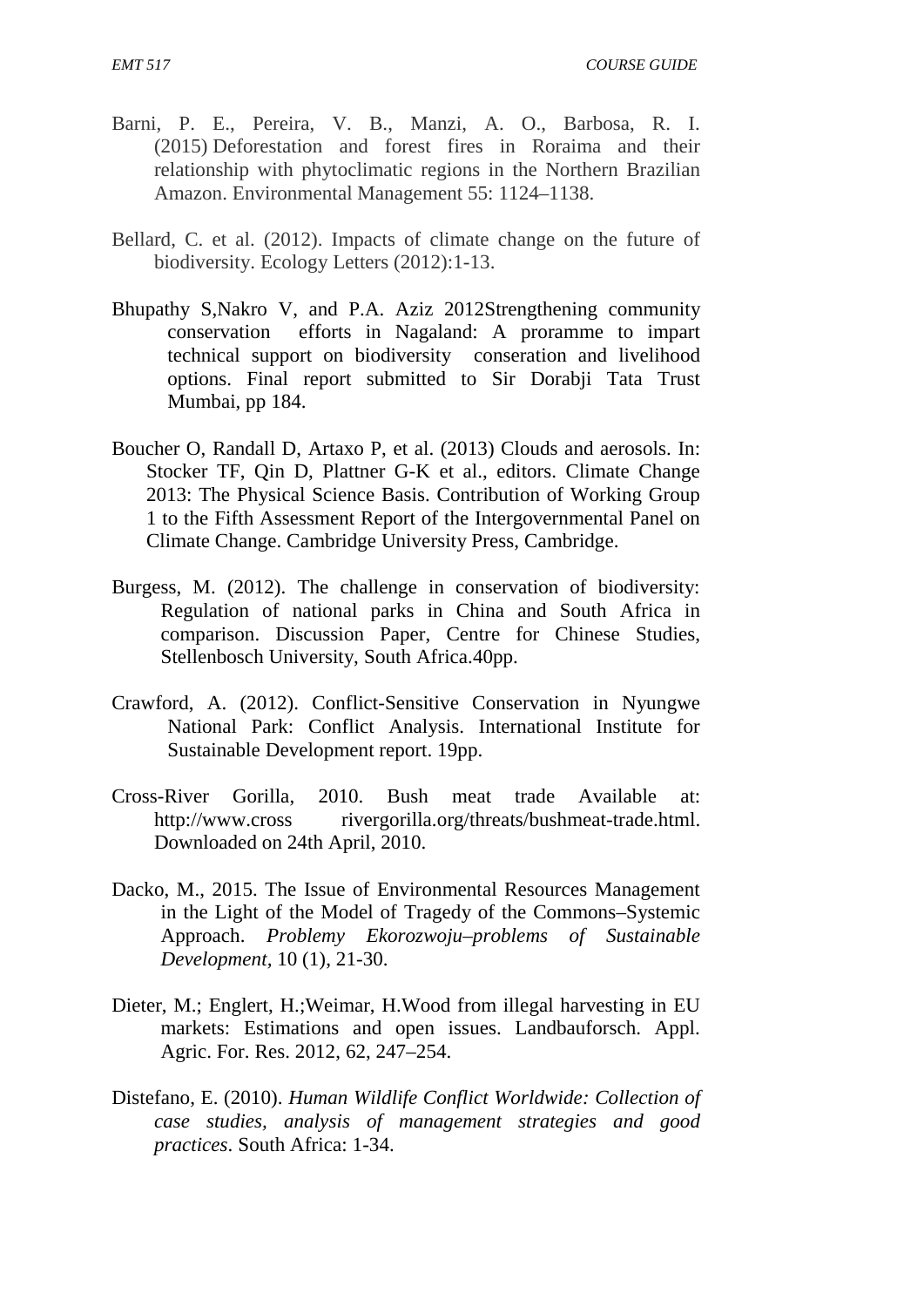*EMT 517 COURSE GUIDE*

- Enuoh, O.O.O. (2014). Buffer Zone Communities, Fishing Practices and Biodiversity Conservation in Cross River National Park, Nigeria. *Journal of Biol. Agri & Healthcare*, 4(22): 1-6.
- Ezenwaka, J and Aiyeloja, A.A (2010): Achieving sustainability in natural resources conservation in Nigeria. In (eds) H.M Ijeomah and A.A Aiyeloja "*Practical Issues in Forest and Wildlife Resource management".* Department of Forestry and Wildlife Management, University of PortHarcourt. Pp 260-278.
- Federal Ministry of Environment (2010). Fourth National Biodiversity Report. Federal Ministry of Environment, Abuja, Nigeria. 79pp.
- Ganby Zoo. (2012). *To the rescue of endangered species*. Retrieved from http://www.especesmenacees.ca/en/excessive-trade.php.
- Gandiwa, E. 2011. Preliminary assessment of illegal hunting by communities adjacent to the northern Gonarezhou National Park, Zimbabwe. *Tropical Conservation Science* 4: 445-467.
- Giglio, L., Randerson, J. T., and van der Werf, G. R.: Analysis of daily, monthly, and annual burned area using the fourth generation global fire emissions database (GFED4), J. Geophys. Res.- Biogeo., 118, 317–328, doi:10.1002/jgrg.20042, 2013.
- H.M Ijeomah, A.U. Ogogo, D. Ogbara, *Analysis of poaching activities in Kainji Lake National Park of Nigeria,* Environment and Natural Resources Research, 3(1), 2012, pp. 51-61.
- Hart, J. A. and Kingdon, J. (2013). *Philantomba monticola*. In: J.S. Kingdon and M. Hoffmann (eds), *The Mammals of Africa*, Academic Press, Amsterdam, The Netherlands.
- "International Expert meeting on World Heritage and buffer zones". UNESCO World Heritage Convention. Retrieved 24 Nov 2010. Background and contents.
- Ijeomah, H. M., Ogogo, A. U. and Ogbara, D. 2013. Analysis of poaching activities in Kainji Lake National Park of Nigeria. *Environment and natural resources research,* 3(1):51 – 61
- Ijeomah, H. M., Ogogo, A. U., & Ogbara, D. (2013). Analysis of Poaching Activities in Kainji Lake National Park of Nigeria. *Environment and Natural Resource Research, 3,* 51-61.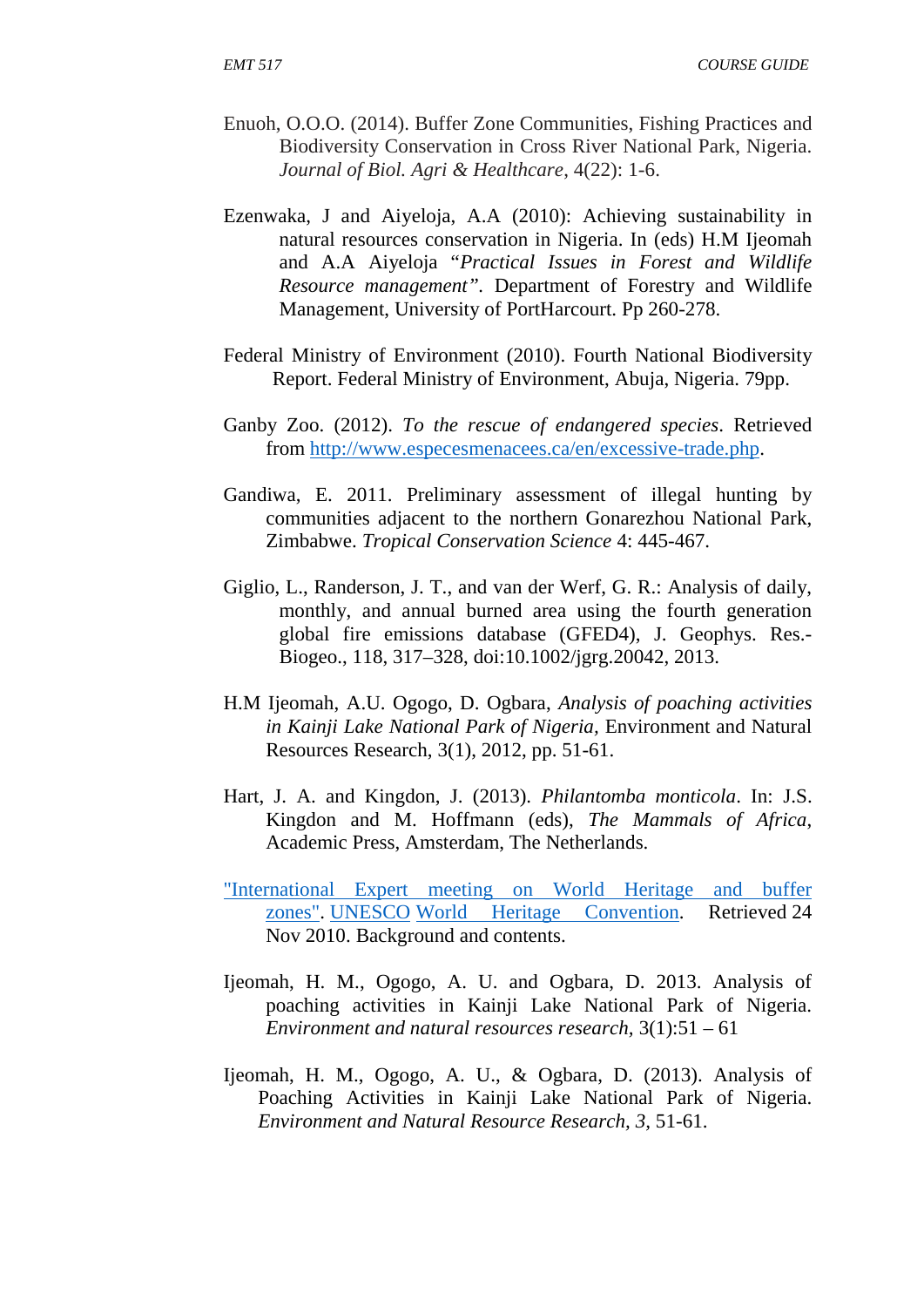- IUCN. 2015. The IUCN Red List of Threatened Species. Version 2015.2. See http://www.iucnredlist.org.
- Jacob, D. E., & Ogogo, A. U. (2011). Community Participation in Protected Area Management: A Case Study of Cross River National Park. *Proceedings of the* 34*th Annual Conference of the Forestry Association of Nigeria*, Osogbo, 5-10 December 2011, 412-417.
- Kitoti, A. P., Griffin, C. R and Pamphil, L (2010). Elephant use and conflict leads to Tanzania's firstwildlife conservation corridor. *Pachyderm,* 48:57-66.
- Krawchuk MA, Moritz MA. 2014 Burning issues: statistical analyses of global fire data to inform assessments of environmental change. Environmetrics 25, 472–481. (doi:10.1002/env. 2287)
- "LEDS GP Agriculture, Forestry and Other Land Use Working Group factsheet" (PDF)*.* Low Emission Development Strategies Global Partnership (LEDS GP). Retrieved 23 March 2016*.*
- Mbalisi, O.F & Ugwu, A.N. (2012). Ensuring effective forest services to mankind: Implications for environmental education in Nigeria. *Journal of Education and Practice, 3 (3); 1-8.*
- Mbalisi, O.F. (2013). Environmental adult education: A justification. In B.A. Eheazu; C.N. Barikor & I.S. Nzeneri (Eds) *Readings in Adult and Non-Formal Education, 93-105.* Port Harcourt, Nigeria: University of Port Harcourt Press.
- Ogunwusi A.A. and M.A Jolaoso. (2012). Bamboo, Conservation of environment and sustainable development in Nigeria. *Advances in Arts, Social Sciences and Education 2*(9):346-358.
- Ogutu, J.O., Piepho, H., Said, M.Y., Ojwang, G.O., Njino, L.W., Kifugo, S.C. and Wargute, P.W., 2016. Extreme Wildlife Declines and Concurrent Increase in Livestock Numbers in Kenya: What Are the Causes? *PloS One,* 11 (9), e0163249.
- Proceedings of Wildlife Management Society of Nigeria (WIMSON): "*Wildlife Management in Nigeria; the Roadmap for Biodiversity Conservation". September, 2017.*
- Schieltz, J.M. and Rubenstein, D.I., 2016. *Evidence based review: positive versus negative effects of livestock grazing on wildlife. What do we really know?* [online].. Available at: https://org.doi:10.1088/1748-9326/11/11/113003 [Accessed 04/16 2017].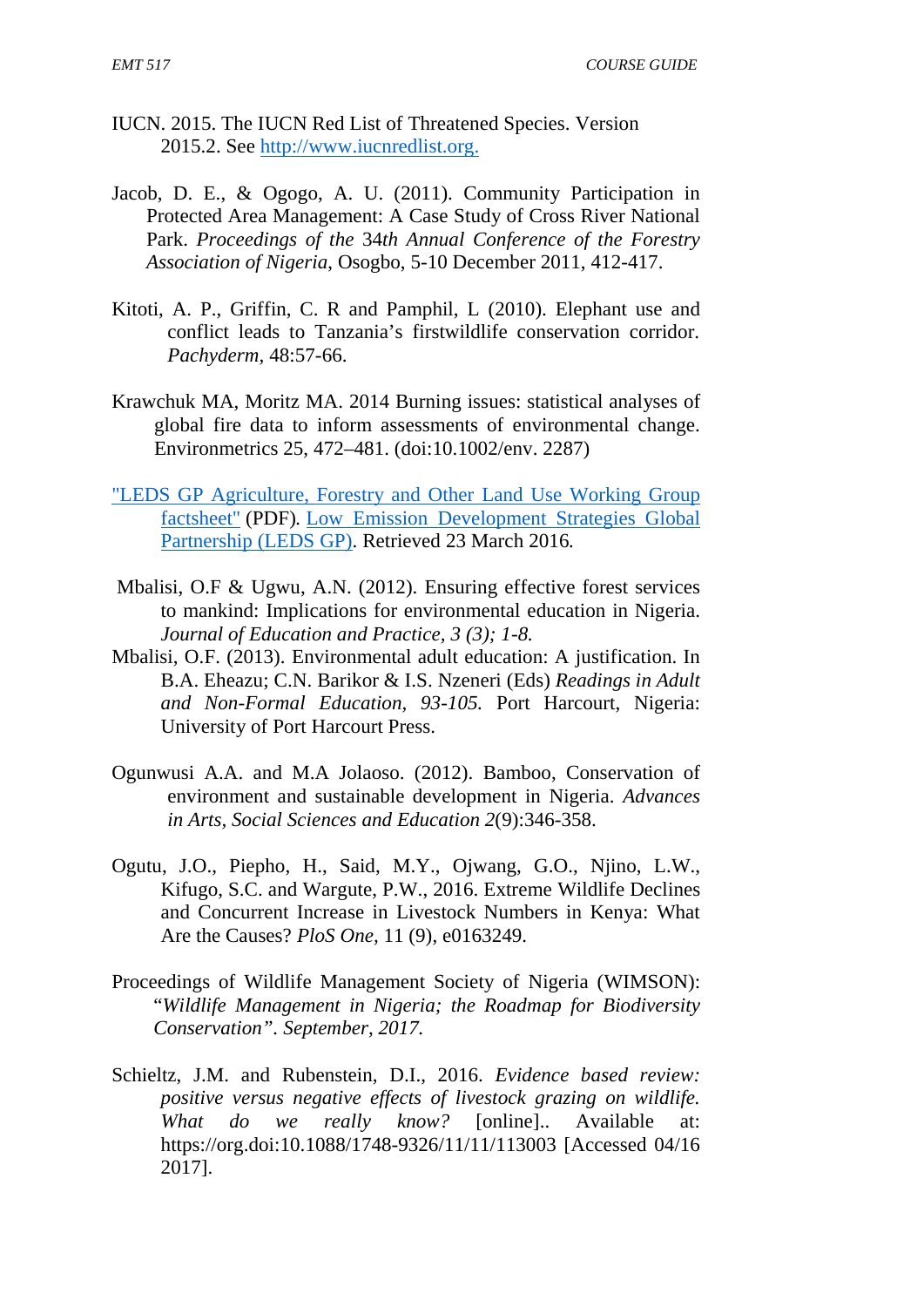- Shindell D.T (2014) Inhomogeneous forcing and transient climate sensitivity. Nature Climate Change 4: 274–277.
- Siyum, B, A., Kassa, B., Sisay, B. and Gebremedhin, A.M. (2015). Farm land conflict and its socio-economic consequences in Tahtay Qoraro, Tigray, Ethiopia. *International Journal of African and Asian Studies* 9: 44 -55.
- Tarnocai C, Canadell JG, Schuur EAG et al. (2013) Soil organic carbon pools in the northern circumpolar permafrost region. Global Biogeochemical Cycles 23, GB2023.
- TEEB (2010). The Economics of Ecosystems and Biodiversity: Mainstreaming the Economics of Nature: A synthesis of the approach, conclusions and recommendations of TEEB.

Understanding Forest Policy: Arifalo E.I. ISBN 978-8055-35-5

- Vinceti, B., Ickowitz, A., Powell, B., Kehlenbeck, K., Céline, T., Cogill, B. & Hunter, D. 2013. The contribution of forests and trees to sustainable diets, background paper. In *International Conference on Forests for Food Security and Nutrition: Increasing the Benefits for Rural People*.FAO, Rome.
- Wildlife Preservation Law: Wildlife Preservation (Licences) Regulations § 10, 7 LAW OF LAGOS STATE OF NIGERIA (rev. ed. 2003); Wildlife Preservation Law: Wildlife Preservation (Traps) Regulations §§ 1 & 2 (rev. ed. 2013).
- World Bank, 2013. Forest law enforcement and governance. Retrieved from http://www.worldbank.org/en/topic/forests/brief/forest-law enforcement-governance.

#### **ASSESSMENTS**

There are two components of assessment for this course. There is the Tutor-Marked Assignment (TMA) while the course examination at the end of the course is the second and final one.

#### **TUTOR-MARKED ASSIGNMENT**

The TMA is the continuous assessment component of your course. You need to know that it accounts for 30% of the total score. Normally, you will be given 3 TMAs to answer. You must attempt all of them before you sit for the end of course examination. The TMAs would be given to you by your facilitator and returned to you after they have been graded.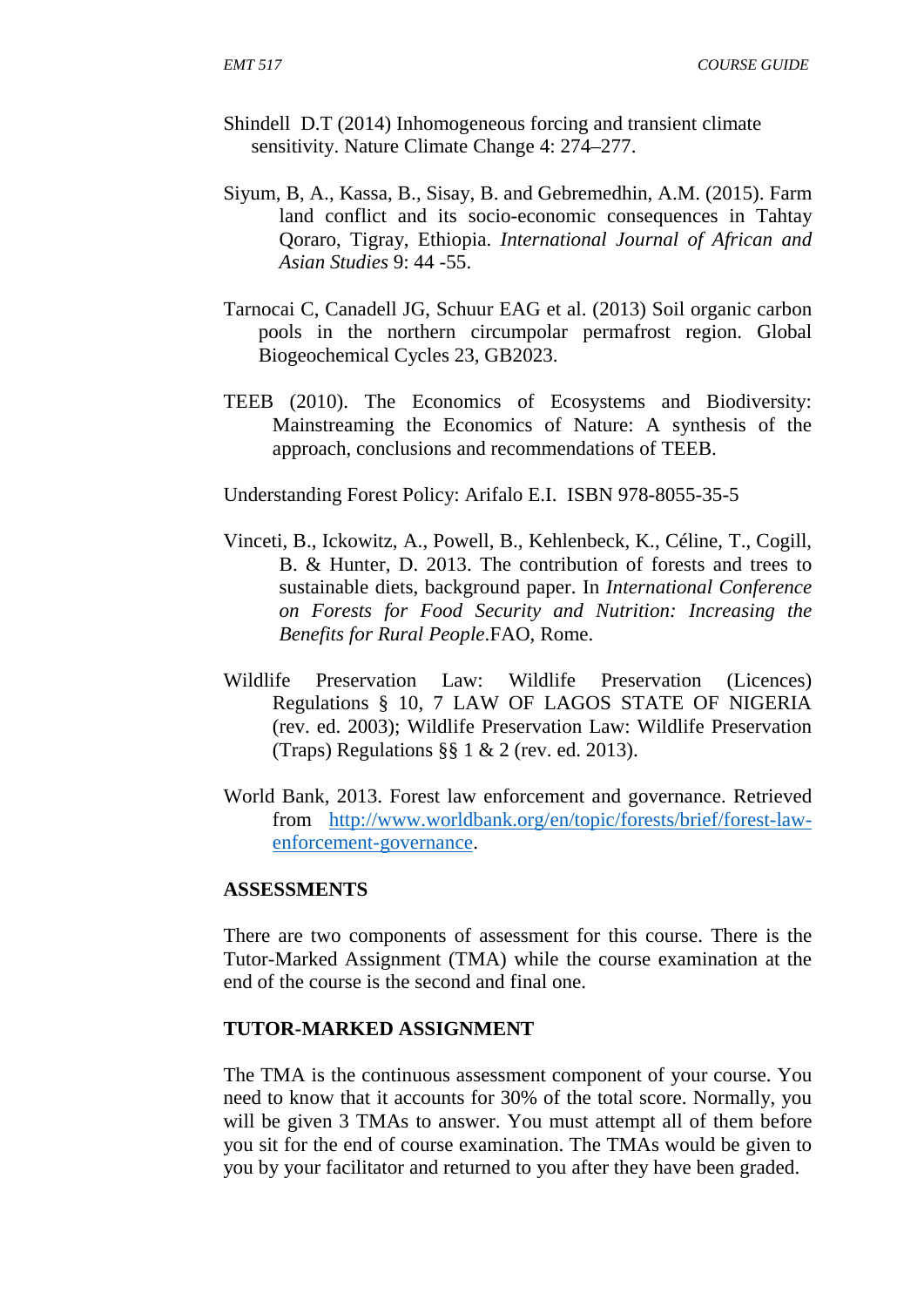## **End of Course Examination**

The course is concluded by the time you write the end of course examination. It constitutes 70% of the whole course. You will be informed of the time the examination will take place. Note that it may or may not coincide with the university semester examination.

## **SUMMARY**

This course intends to provide you with some foundational knowledge of forestry and wildlife policy, law and administration. By the time you complete the study of this course, you should be able to satisfactorily answer the following questions:

- Discuss the socio-economic importance of forest and wildlife resources
- Discuss in detail the impact of man on forest and wildlife resources
- Explain the various challenges affecting forest and wildlife conservation in Nigeria
- Discuss forest and wildlife conservation
- Explain the different anthropogenic effects on forest and wildlife resources
- Discuss in detail the non-anthropogenic effects on forest and wildlife resources
- Appraise the value and roles of forest and wildlife resources to the growth of Nigerian economy
- Discuss the environmental benefits of forest and wildlife resources to man
- What is terrestrial biosphere and its component
- Explain the effect of global warming on terrestrial ecosystem
- Outline the factors to be considered in making forestry policies and laws
- Explain in detail the tools for formulating forestry laws and policies
- Explain the advantages of an effective wildlife policy in sustainable management of natural resources
- Appraise the role of forest administration
- Discuss in detail the role of the government in forest management
- Discuss the benefit of an efficient wildlife administration to wildlife management
- List and discuss the impact of forest and wildlife policies on the society
- List and discuss in detail the sources of forest fire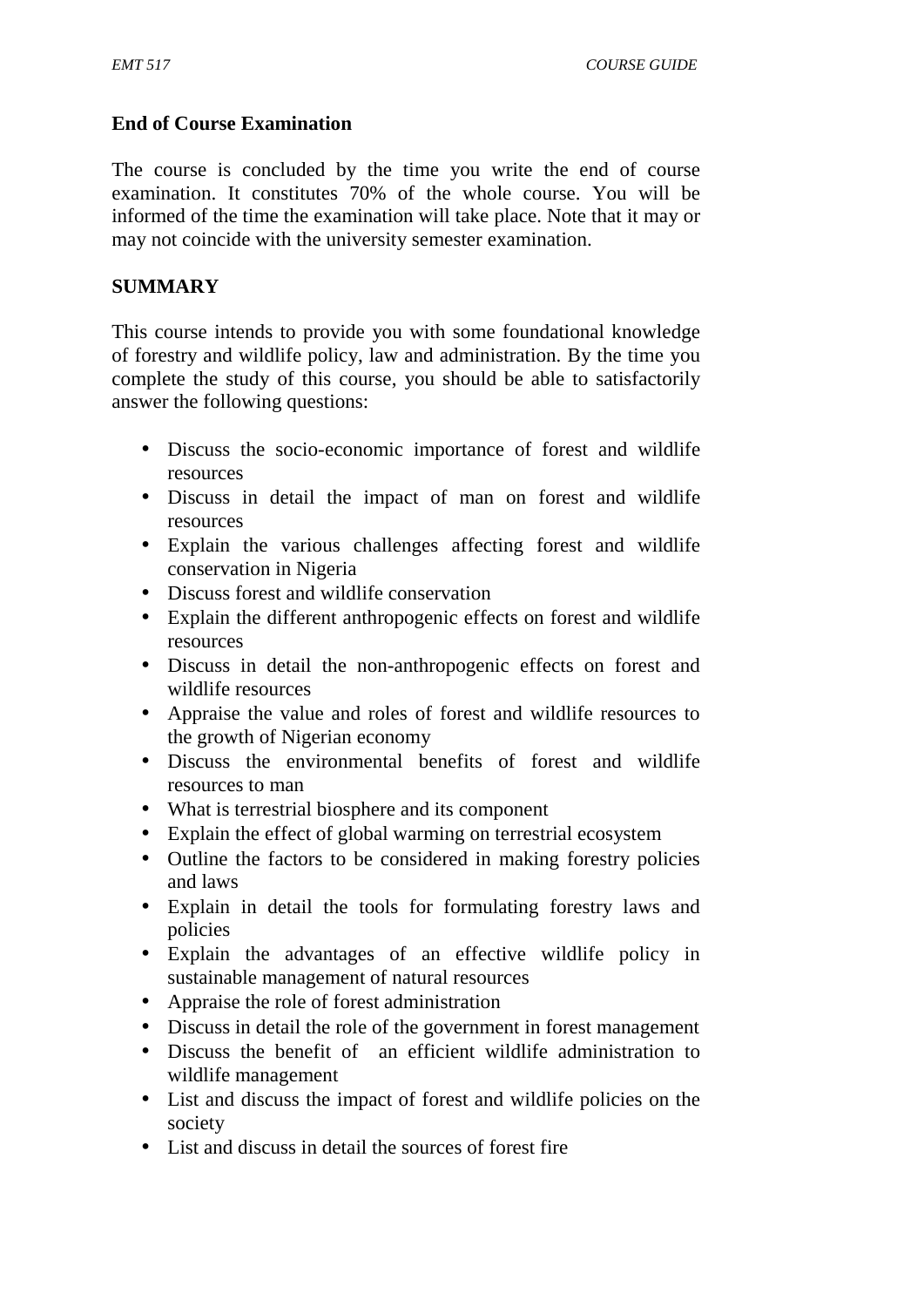- Explain the effect of forest fire on forest and wildlife conservation
- Outline and discuss the reasons for hunting in and around conservation areas
- Explain clearly the effect of illegal grazing and logging on National protected areas
- Discuss the impacts of illegal logging and grazing on wildlife
- Enumerate the benefits of buffer zones
- What is land hunger
- Write out the current status of the forestry industries in Nigeria

I wish you success in this course. In particular, I hope you will be able to appreciate the importance of Forestry and Wildlife Policy, Law and Administration in our day to day activities and in human affairs.

Hope you will enjoy the course

Best wishes.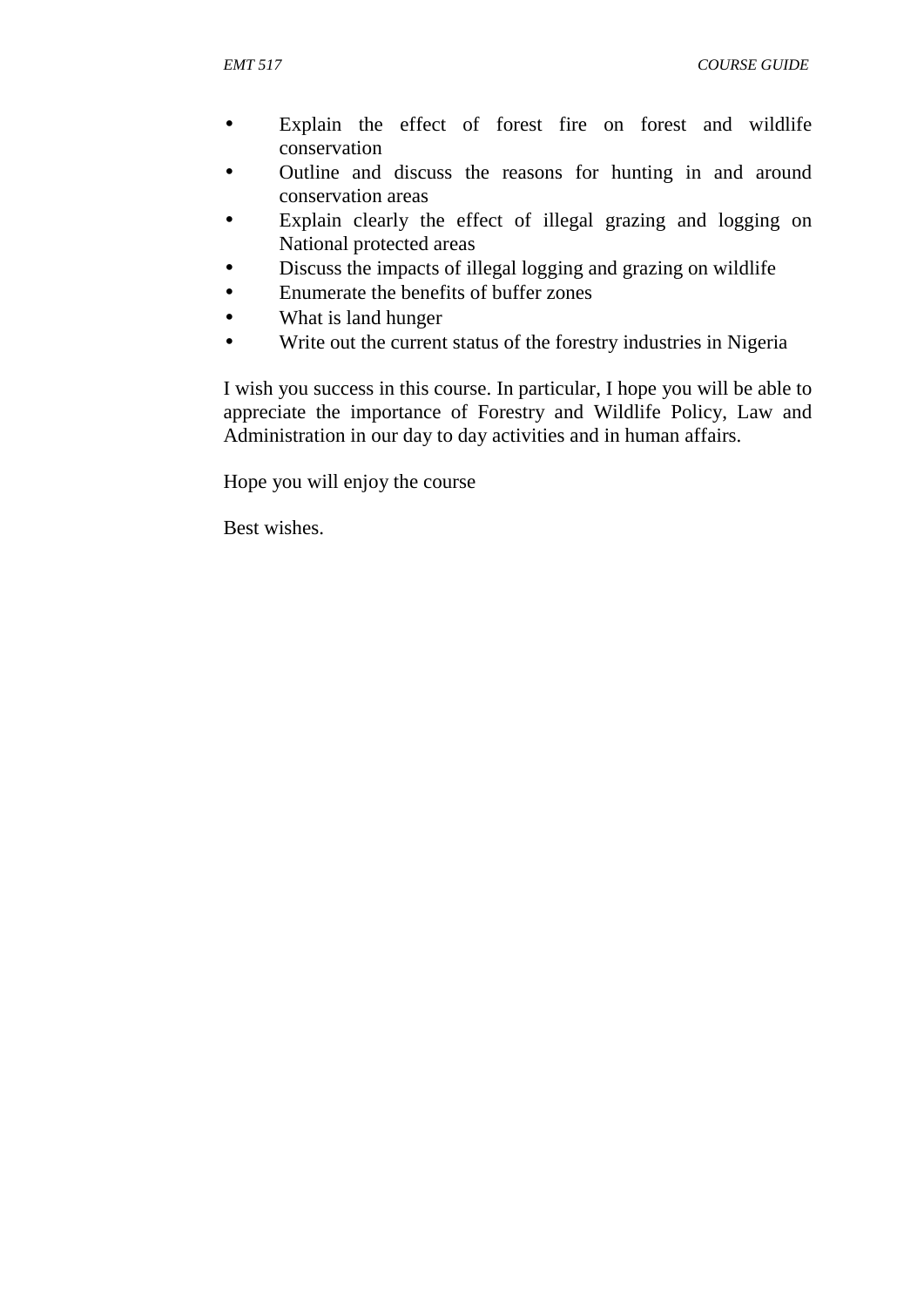# **MAIN COURSE**

**The Common** 

| <b>CONTENTS</b>  |                                                                                  |           |
|------------------|----------------------------------------------------------------------------------|-----------|
| <b>Module 1</b>  | <b>Forest and Wildlife Resources</b>                                             | 1         |
| Unit 1           |                                                                                  | 1         |
| Unit 2           | Forest and Wildlife Conservation                                                 | 5         |
| Unit 3           | Setbacks of Forest and Wildlife Resources                                        | 9         |
| Unit 4<br>Unit 5 | Benefits of Forest Wildlife Resources<br>Effects of Global Change on Terrestrial | 13        |
|                  |                                                                                  | 16        |
| <b>Module 2</b>  | Forestry and Wildlife Policy, Law and                                            | <b>20</b> |
| Unit 1           |                                                                                  | 20        |
| Unit 2           |                                                                                  | 23        |
| Unit 3           |                                                                                  | 26        |
| Unit 4           |                                                                                  | 30        |
| Unit 5           | Impact of Forest and Wildlife Policies on the                                    |           |
|                  |                                                                                  | 34        |
| <b>Module 3</b>  | <b>Challenges to the Implementation of</b>                                       |           |
|                  | Forest and Wildlife Policy                                                       | 38        |
| Unit 1           |                                                                                  | 38        |
| Unit 2           |                                                                                  | 43        |
| Unit 3           |                                                                                  | 47        |
| Unit 4           |                                                                                  | 51        |
| Unit 5           |                                                                                  | 54        |
| <b>Module 4</b>  | Forestry and Wildlife Outlook                                                    | 58        |
| Unit 1           |                                                                                  | 58        |
| Unit 2           |                                                                                  | 61        |
| Unit 3           |                                                                                  | 65        |
| Unit 4           | Global View of Forestry Sector                                                   | 68        |
| Unit 5           | Global Outlook of Wildlife Sector                                                | 72        |
| <b>Module 5</b>  | <b>Institutions and Their Responsibilities</b>                                   | 77        |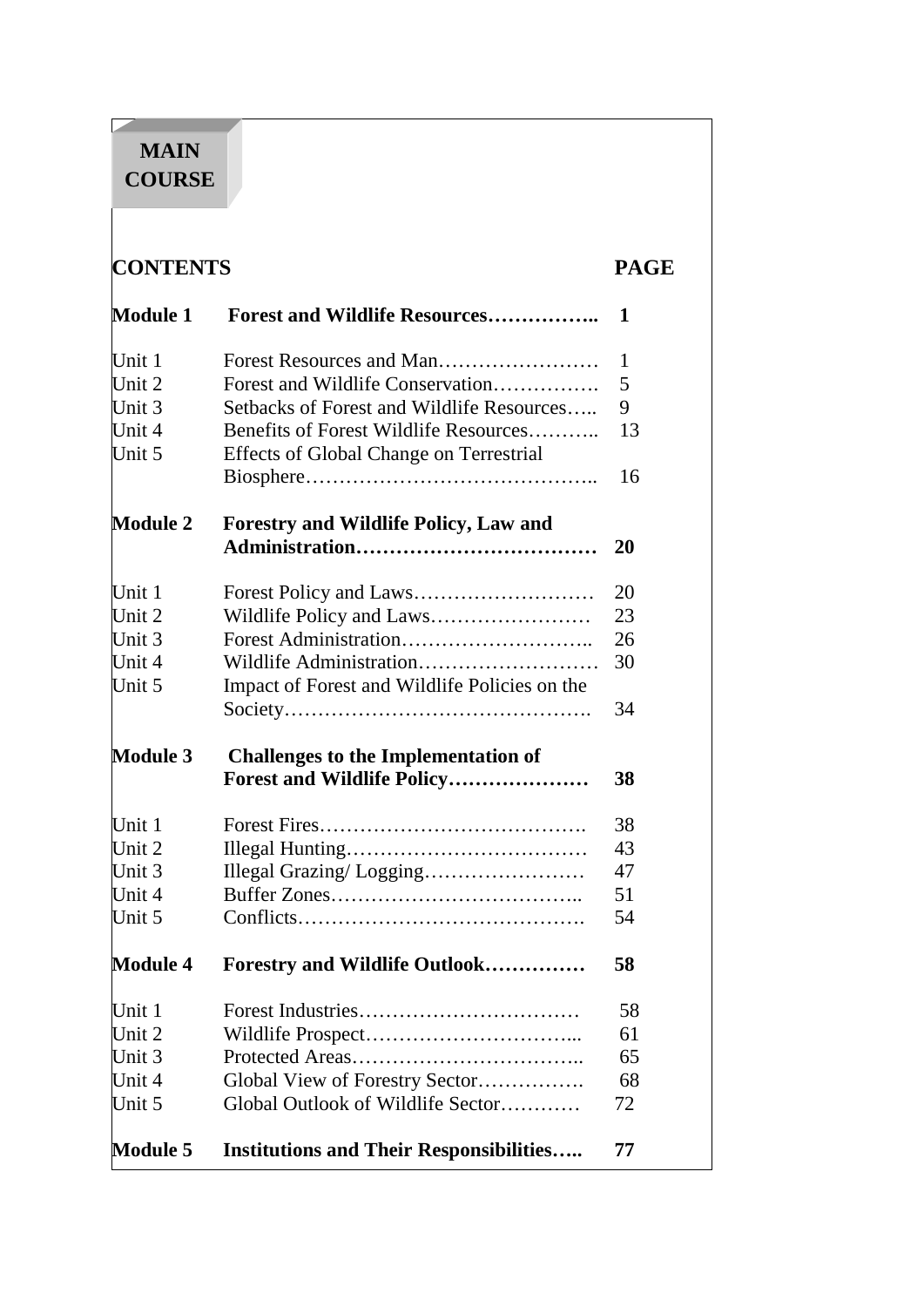| Unit 1 |                                             |      |
|--------|---------------------------------------------|------|
| Unit 2 | Forestry Research Institute of Nigeria      | 80   |
| Unit 3 |                                             | - 83 |
| Unit 4 |                                             |      |
| Unit 5 | Universities/Colleges and Technical Schools | - 91 |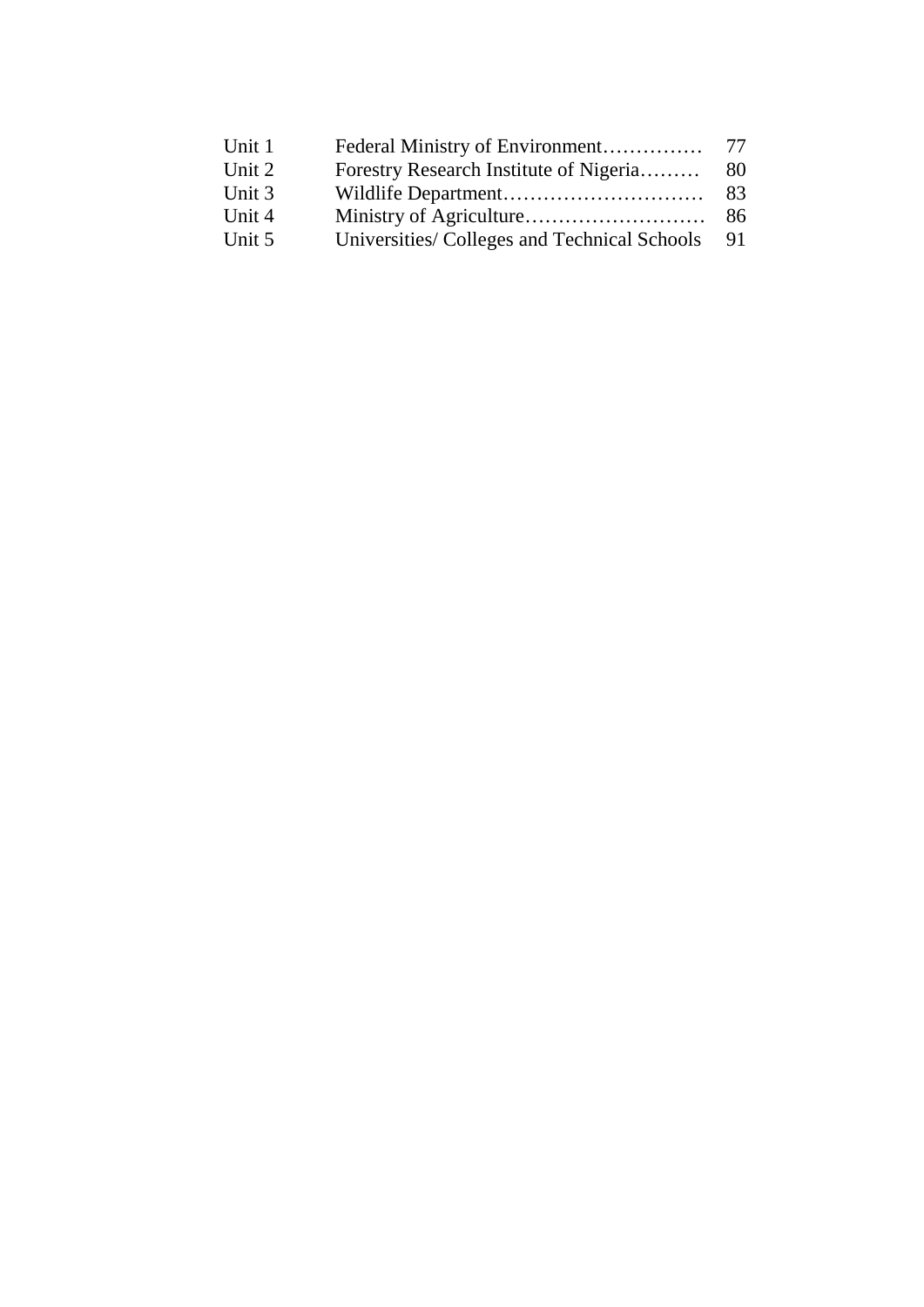## **MODULE 1 FOREST AND WILDLIFE RESOURCES**

- Unit 1 Forest Resources and Man
- Unit 2 Forest and Wildlife Conservation
- Unit 3 Challenges of Forest and Wildlife Resources
- Unit 4 Benefits of Forest Wildlife Resources
- Unit 5 Prospects of Forest and Wildlife Resources

# **UNIT 1 FOREST RESOURCES AND MAN**

## **CONTENTS**

- 1.0 Introduction
- 2.0 Objectives
- 3.0 Main Content
	- 3.1 Definition of Forest Resources
		- 3.1.1 Timber Products
		- 3.1.2 Non-Timber Products (NTFP'S)
	- 3.2 Wildlife Resources
	- 3.3 Man's influence on Forest Resources
	- 3.4 Community Education
	- 3.5 Linking Forest and Wildlife
- 4.0 Conclusion
- 5.0 Summary
- 6.0 Tutor-Marked Assignment
- 7.0 References/Further Reading

## **1.0 INTRODUCTION**

Forests are vegetation types or plant formations in which trees are the dominant species. Forest can be seen as plant community, predominantly of trees or other woody vegetation, occupying an extensive area of land. In its natural state, a forest remains in a relatively fixed, self-regulated condition over a long period of time (Adam in Mbalisi & Ugwu, 2012). Forest and wild resources provide materials for utensils and construction, and contribute to improved diets and health, food security, income generation, and genetic experimentation. These resources are typically associated with hunting and gathering societies where they often have special cultural significance, but they also play important roles in more intensive or specialized agricultural systems.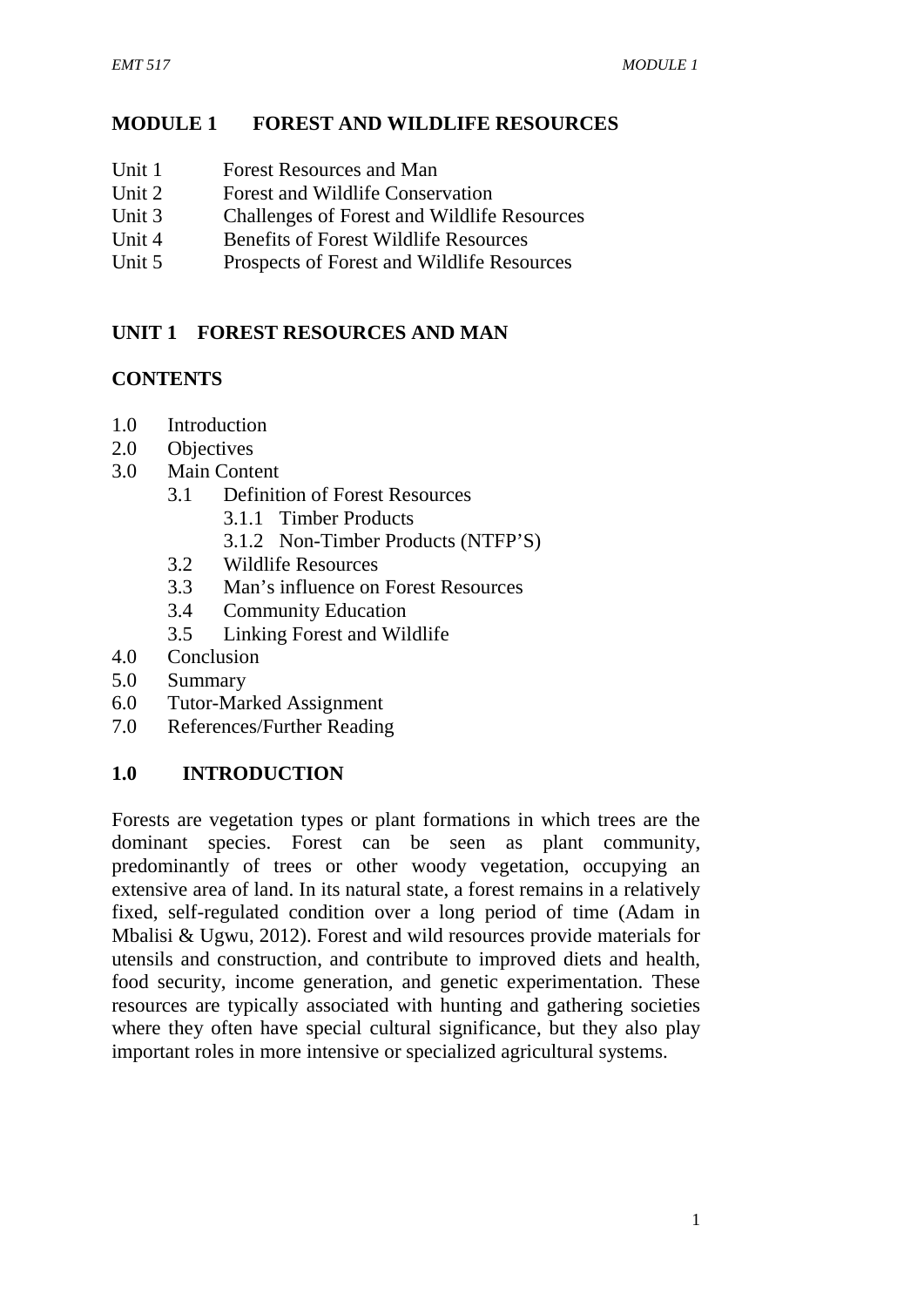## **2.0 OBJECTIVES**

At the end of this unit, you should be able to:

- define forest and wildlife resources
- discuss the influence of man on forest and wildlife resources
- discuss the relationship between forest and wildlife

## **3.0 MAIN CONTENT**

## **3.1 Definition of Forest Resources**

Forest resources refers to all products from the forest and its values could be quantified in relation to their benefits to man. The benefits include timber and non-timber products such as wildlife, watershed, fruits, nuts, ropes, leaves, barks, rattan, seeds, wax, gums, resins, honey, edible vegetables, herbs, mushrooms, roots, fuelwood and fibre. Non wood components of forest resources, the shrubs and herbs form significant portions of food supply for both human and wildlife populations. Seed, pulp, wood and leaves of some trees such as *Irvingiagabonenesis* and *Parkia biglobosa* are widely used in Nigeria for food, medicine and as inputs in rural industries. Forest resources provide various materials that meet basic human needs such as food, fuel, fiber, shelter and medicine. The abundant forest resources in Nigeria if properly utilized could enhance and compliment agricultural production, thereby making agriculture sustainable. Resources are materials which man uses to satisfy his needs. Forest resources are materials in the forest which aid man to satisfy his needs and shape his destiny. They are grouped into timber and non-timber forest products.

## **3.1.1 Timber Products**

These are woods (both hard and soft) exploited from the forest for cooking and heating, construction of houses, making of furniture, poles, baskets, boards, ply-woods and wood-pulp for making of papers and textiles.

## **3.1.2 Non-Timber Forest Products (NTFP'S)**

These are a wide array of economic or subsistence materials that come from the forest excluding timber. They range from food or food additives (nuts, muchrooms, wild fruits, herbs, spices, aromatic plants); plant materials (fibres, creepers and flowers); plant derivatives (raffia, bamboo, rattan, cork and essential oils); to animals (games, snails and bees); and animal products (honey, silk etc).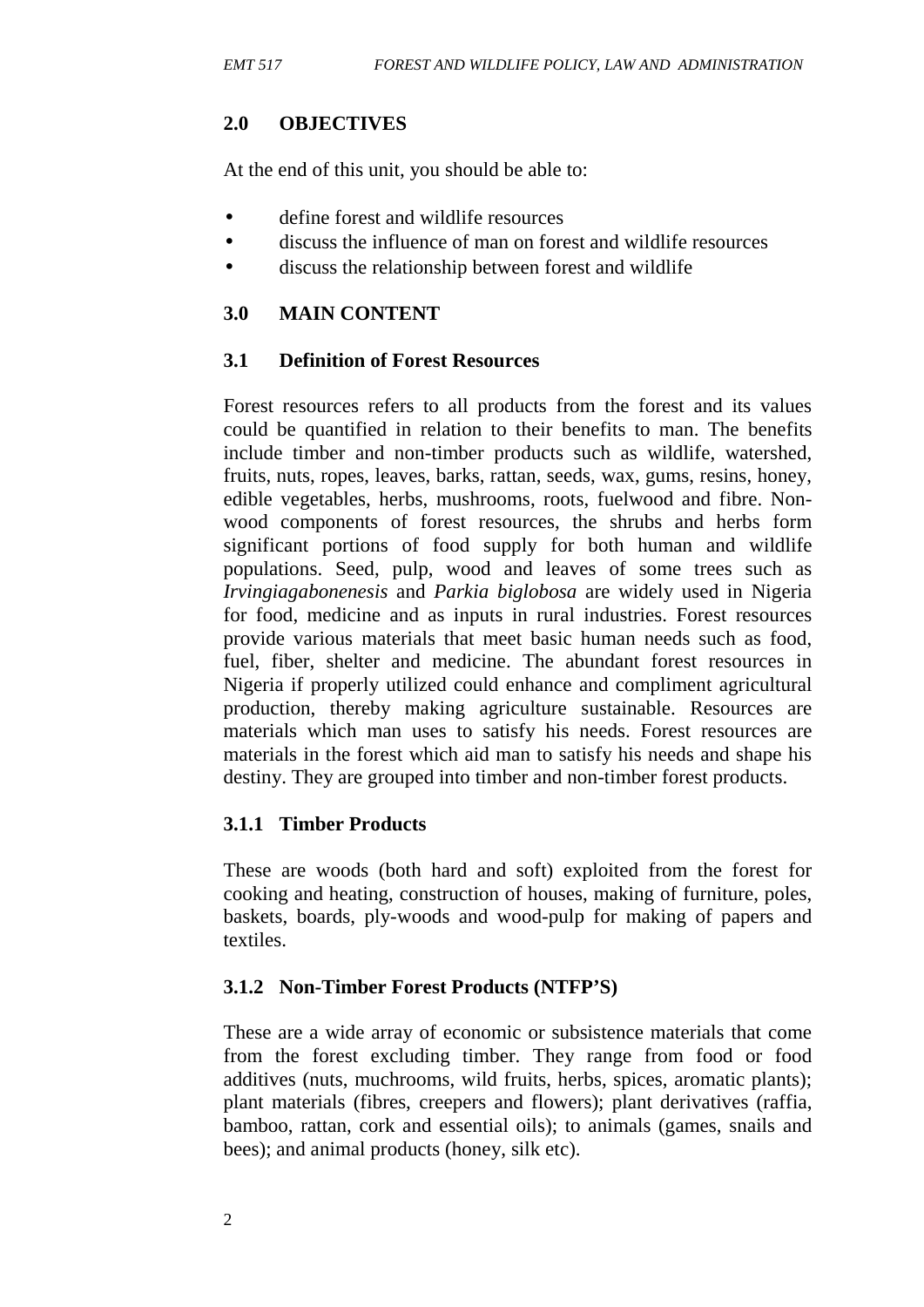## **3.2 Wildlife Resources**

Wildlife means the native animals of a region. Wildlife includes any animal, aquatic, or land vegetation which forms part of any habitat. Thus, the term wildlife effectively encompasses all forms of life, whether plant or animal which are found wild in nature. This would also include marine, freshwater and coastal ecosystems.

## **3.3 Man's influence on Forest Resources**

Human activities on the environment have affected the abundance of forest and wildlife resources either positively or negatively, since man is the sole care-taker of Earth's natural resources. Farming activities in and around the forest, logging, wildfire, illegal grazing, poaching, and buffer zones all which are activities carried by man affects the relative abundance of forest and wildlife resources.

## **3.4 Community Education**

It is a tool for equipping the grass root people with knowledge and skills on every issue that affect their existence.

## **3.5 Linking Forest and Wildlife**

Wildlife has four basic requirements: food, cover, water and space. Different wildlife species require different stages of forest growth to meet these needs. The arrangement and ratio of these stages dictates the kinds of wildlife that can live on forest land. The key to wildlife diversity and abundance is habitat diversity.

## **4.0 CONCLUSION**

The understanding of the relationship between man and forest resources will enable the wise use of forest and wildlife resources for the improvement and development of the economy.

## **5.0 SUMMARY**

In this unit, we have learnt:

- what forest and Wildlife resources involves
- how Man influences Forest and Wildlife Resources
- relationship between forest and wildlife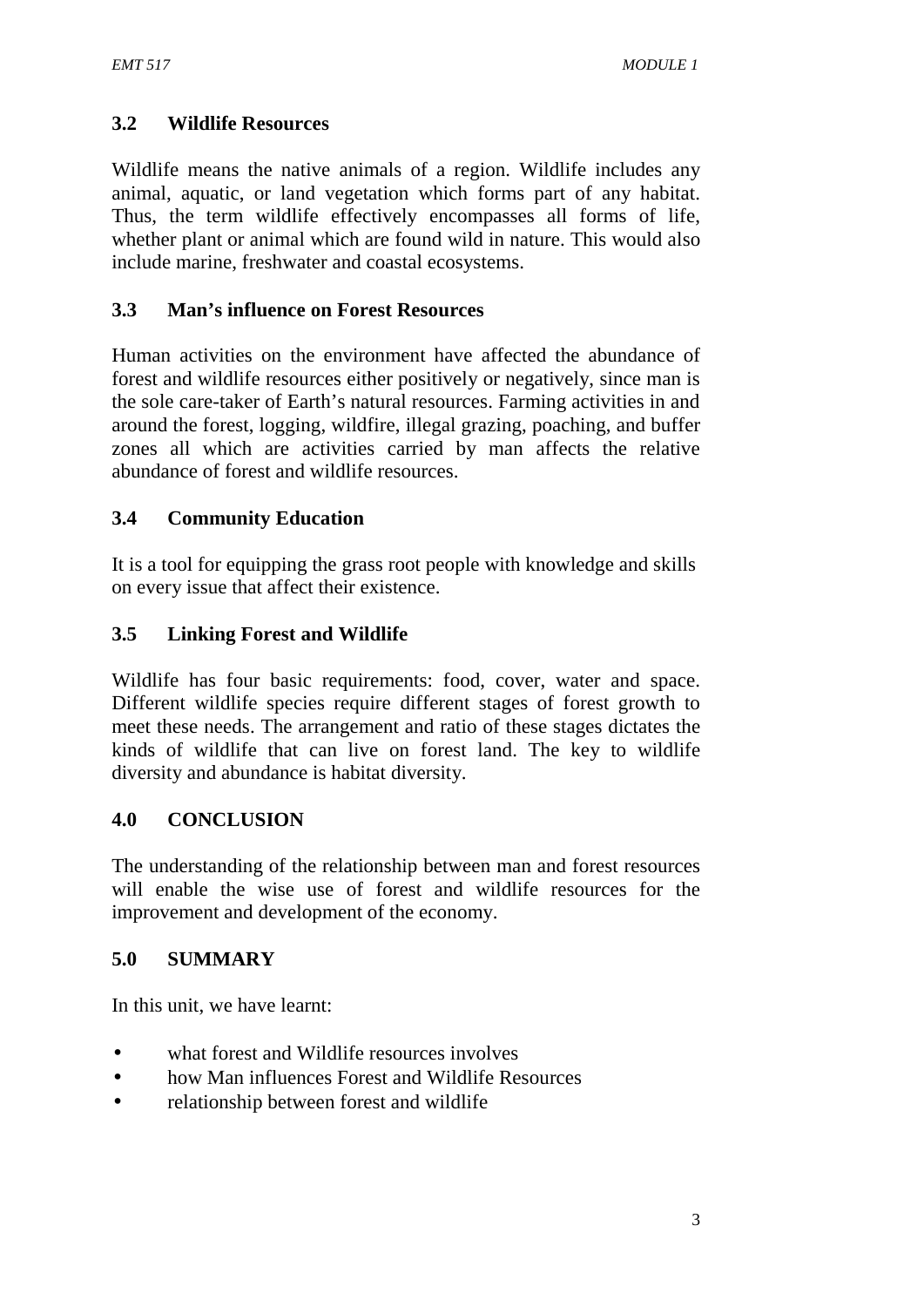## **6.0 TUTOR-MARKED ASSIGNMENT**

- 1. Discuss the socio-economic importance of forest and wildlife resources
- 2. Discuss in detail the impact of Man on Forest and wildlife resources

## **7.0 REFERENCES/FURTHER READING**

- Adekola, G. (2013). Essence of community development practitioners in the alleviation of poverty in Nigerian rural communities. *Nigerian community development journal, (Special Edition);1-15.*
- Eheazu, B.A. (2005). *Principles and practice of environmental adult education*. Unpublished Manuscript; University of Port Harcourt.
- Georgia Department of Natural Resources-Wildlife Resources Division –www.georgiawildlife.com,
- IIED. 1995. *The Hidden Harvest: The Value of Wild Resources in Agricultural Systems. A Summary*. Sustainable Agriculture Programme, IIED, London.
- Mbalisi, O.F & Ugwu, A.N. (2012). Ensuring effective forest services to mankind: Implications for environmental education in Nigeria. *Journal of Education and Practice, 3 (3); 1-8.*
- Mbalisi, O.F. (2013). Environmental adult education: A justification. In B.A. Eheazu; C.N. Barikor & I.S. Nzeneri (Eds) *Readings in Adult and Non-Formal Education, 93-105.* Port Harcourt, Nigeria: University of Port Harcourt Press.
- Warizeribe, S. M. (2008): Socio-economic impact of community forestry in Iwokiri integrated mangrove resources centre in Bolo, Rivers State. M.Phil dissertation submitted to the Department of Forest Resources Management, University of Ibadan, Ibadan Nigeria.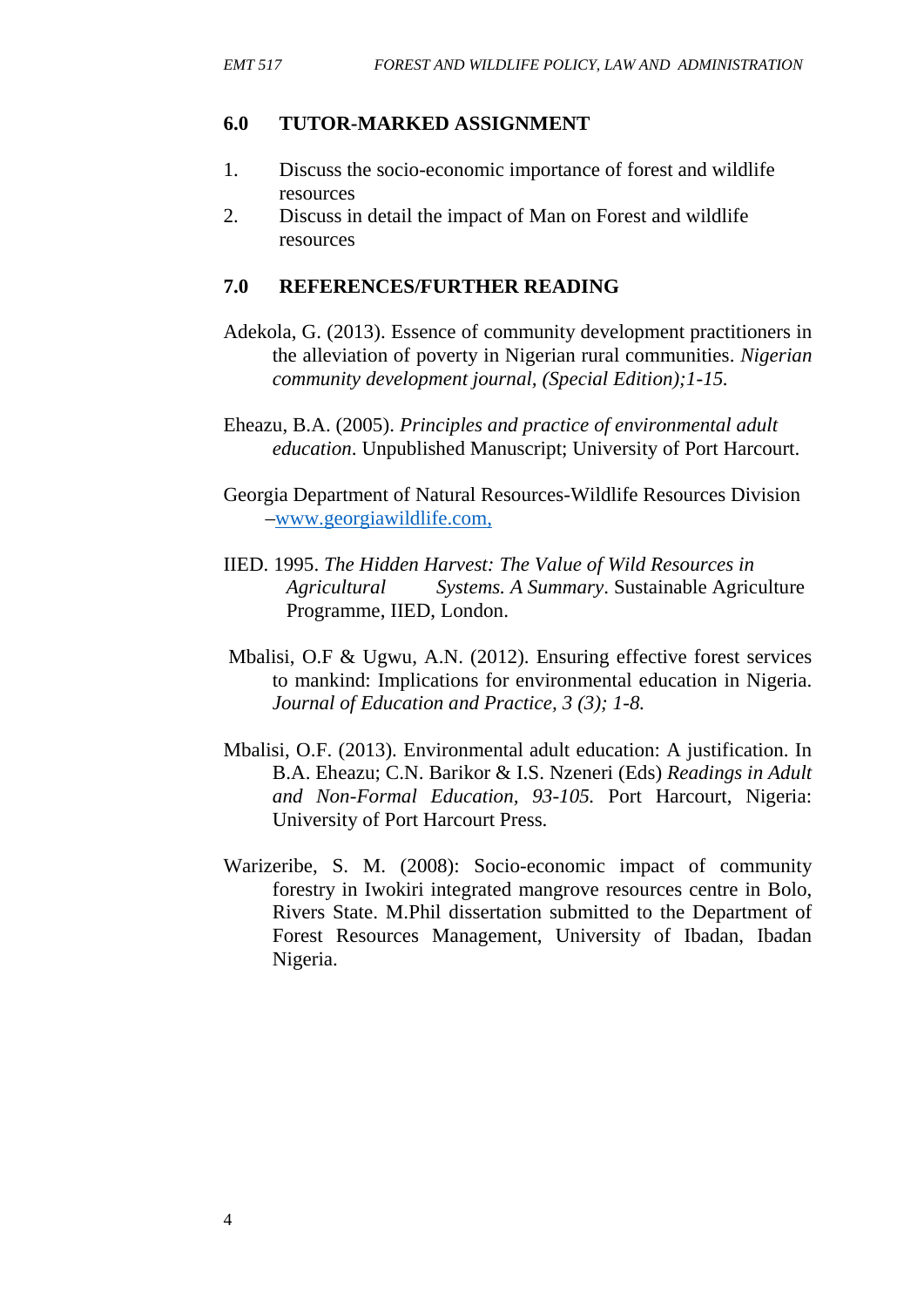# **UNIT 2 FOREST AND WILDLIFE CONSERVATION**

## **CONTENTS**

- 1.0 Introduction
- 2.0 Objectives
- 3.0 Main Content
	- 3.1 Forest and Wildlife Conservation
		- 3.1.1 In situ Conservation
		- 3.1.2 Ex situ Conservation
	- 3.2 Forest and wildlife Reserves
	- 3.3 National Parks
	- 3.4 Challenges to Forest/Wildlife Conservation
	- 3.5 Judicial Enforcement of Park Legislations
- 4.0 Conclusion
- 5.0 Summary
- 6.0 Tutor-Marked Assignment
- 7.0 References/Further Reading

## **1.0 INTRODUCTION**

Human activities have increased the extinction rate by at least 100 times more than the natural rate. The increase in depletion and extinction of the world's biodiversity has led to a much greater interest and attention from the global community to protect the environment and safeguard thousands of species.

## **2.0 OBJECTIVES**

At the end of this unit, you should be able to:

- explain forest and wildlife Conservation
- discuss the types of Conservation
- explain the challenges to Forest and Wildlife Conservation

## **3.0 MAIN CONTENT**

## **3.1 Forest and Wildlife Conservation**

Forest and Wildlife conservation is wise use and the practice of protecting wild plant (Trees) and animal species and their habitat. Forest and Wildlife play an important role in balancing the ecosystem and provides stability to different natural processes of nature. The goal of forest and wildlife conservation is to ensure that nature will be sustained for future generations to enjoy and also to recognize the importance of wildlife and wilderness for humans and other species alike.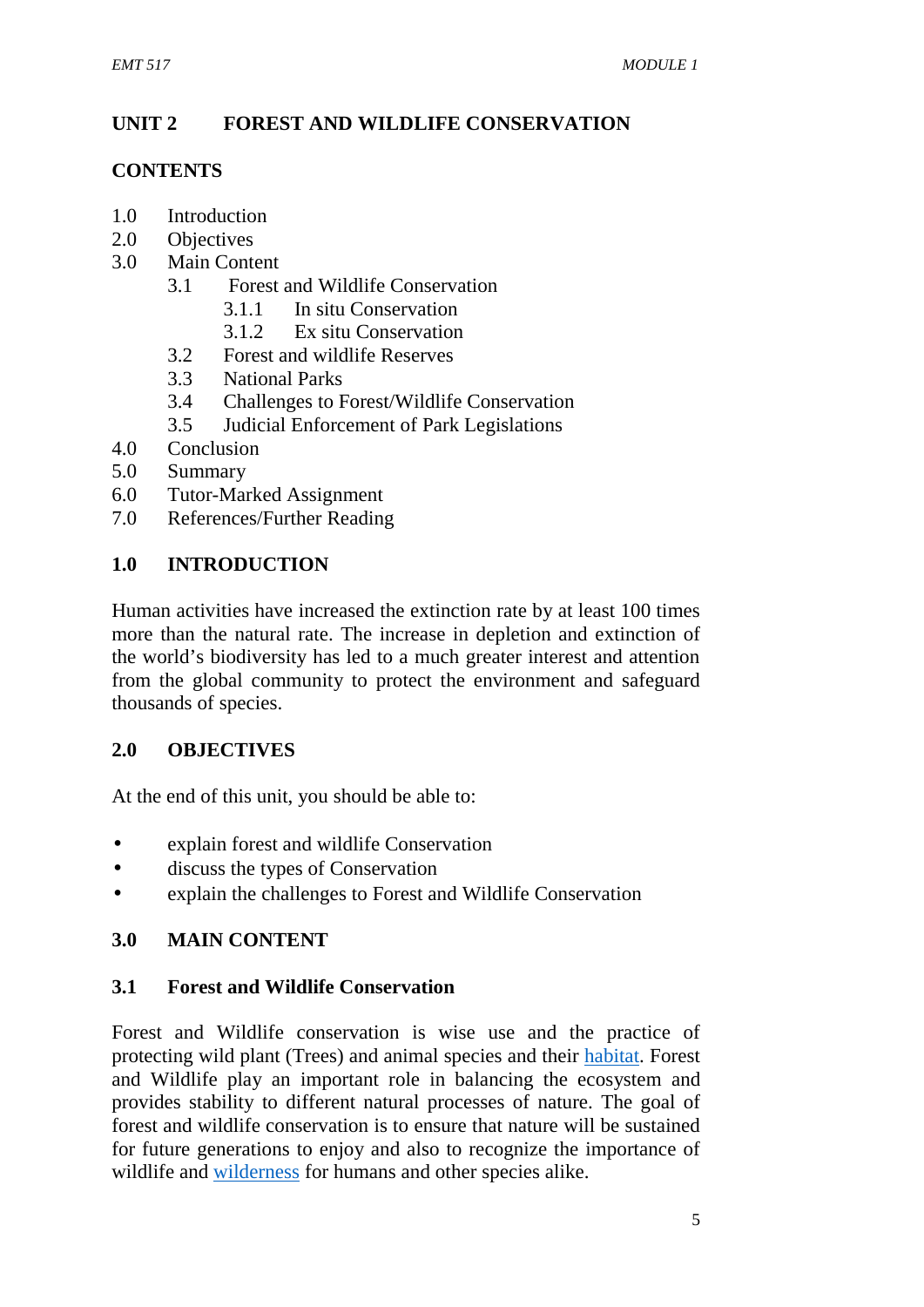# **3.1.1 In situ Conservation**

In-situ conservation is the conservation of species in their natural habitats, is considered the most appropriate way of conserving biodiversity. Conserving the areas where populations of species exist naturally is an underlying condition for the conservation of biodiversity.

# **3.1.2 Ex situ Conservation**

Ex-situ conservation is the preservation of components of biological diversity outside their natural habitats. This involves conservation of genetic resources, as well as wild and cultivated or species, and draws on a diverse body of techniques and facilities.

# **3.2 Forest and Wildlife Reserves**

Forest reserves are portions of state lands where commercial harvesting of wood products is excluded in order to capture elements of biodiversity that can be missing from sustainably harvested sites. Small (patch) reserves will conserve sensitive, localized resources such as steep slopes, fragile soils, and habitat for certain rare species that benefit from intact forest canopies.

# **3.3 National Parks**

A National park is a large, predominantly unaltered area of land and/or sea characterized by exceptional and varied natural assets, comprising one or several preserved or predominantly unaltered ecosystems, and is primarily set aside for the conservation of original natural assets.

## **3.4 Challenges to Forest/Wildlife Conservation**

The major threats to wildlife in Nigeria are loss of habitat, overhunting, and poaching. Wildlife habitat is being destroyed by logging, farming, exploitation for fuelwood, illegal grazing inside wildlife reserves, industrial plantation of exotic trees, housing and highway development. Hunting is a traditional occupation in Nigeria and because of the high demand for 'bushmeat', trophies and animal parts as ingredients of medicinal and magical concoctions; hunters are assured of a lucrative market.

## **3.5 Judicial Enforcement of Park Legislations**

For effective enforcement of park laws and legislations as well as wildlife laws, judiciary is important. However, respondents have complained that the judiciary appears not to understand the dynamics of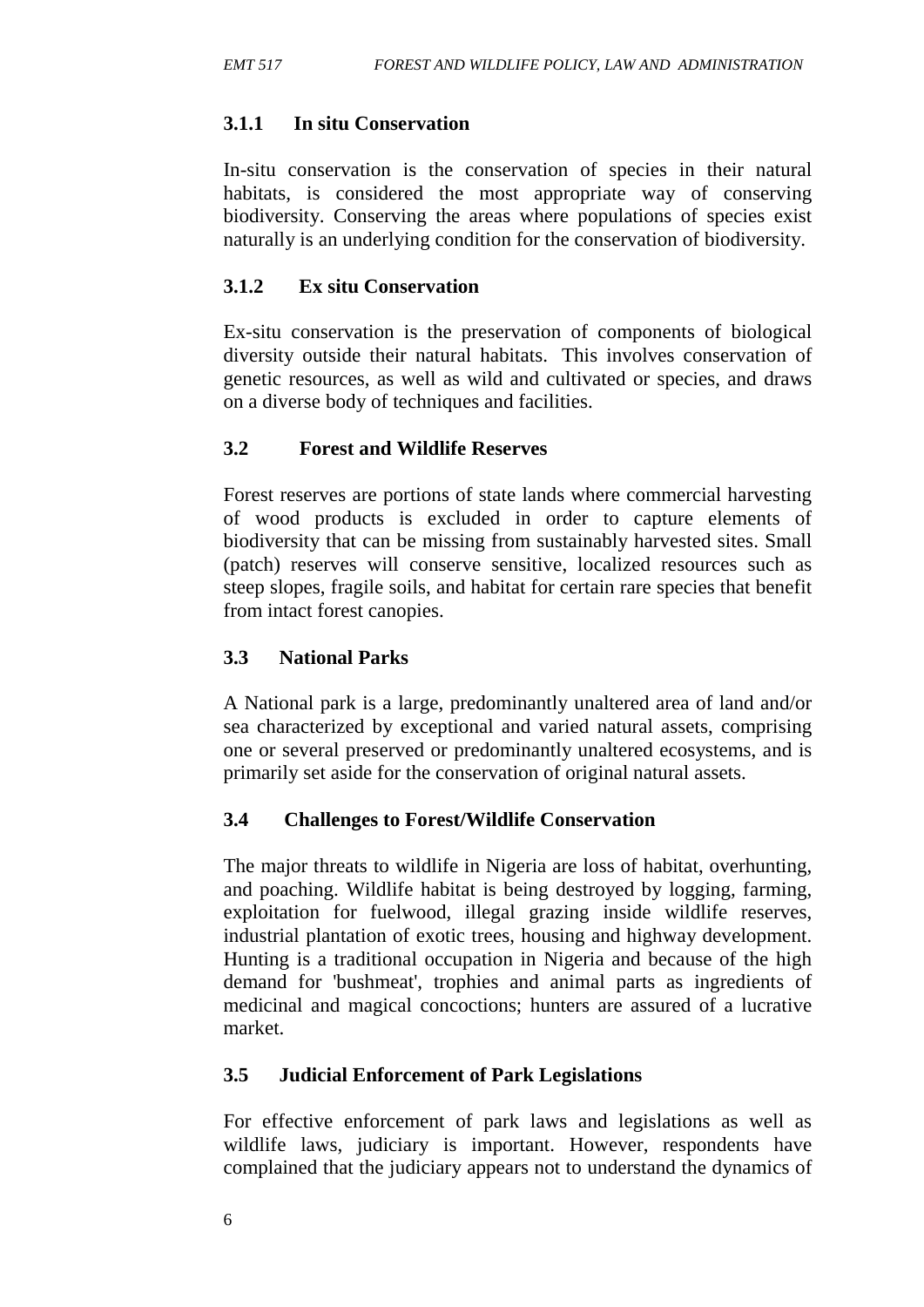National parks and conservation laws and as such poor adjudication has been prominent even with incontrovertible evidences against the accused.

#### **4.0 CONCLUSION**

The knowledge of forest and wildlife conservation will prove to be invaluable assets not only for the economy growth of the country but most importantly for the preservation of this precious heritage.

## **5.0 SUMMARY**

In this unit, we have learnt about:

- forest and Wildlife Conservation
- the types of Conservation
- the challenges to Forest and Wildlife Conservation

## **6.0 TUTOR-MARKED ASSIGNMENT**

- 1. Explain the various challenges affecting forest and wildlife conservation in Nigeria
- 2. Discuss Forest and Wildlife conservation
- 3. List the various National Parks in Nigeria and the Socio economic benefit

## **7.0 REFERENCES/FURTHER READING**

- Anderson, M.G. and S.L. Bernstein (eds.). 2003. Planning methods for eco-regional targets: Matrix-forming ecosystems. The Nature Conservancy, Conservation Science Support, Northeast & Caribbean Division, Boston, MA.
- Burgess. M. (2012). The challenge in conservation of biodiversity: Regulation of National parks in China and South Africa in comparison. Discussion paper, Centre for Chinese Studies, Stellenbosch University, South Africa. 40pp.

"Cooperative Alliance for Refuge Enhancement"*. CARE*. Retrieved 1 June 2012*.*

Millennium Ecosystem Assessment 2005. Ecosystems and Human Well being: General Synthesis, MEA, Millennium Ecosystem Assessment, Island Press, Washington, DC. 155pp.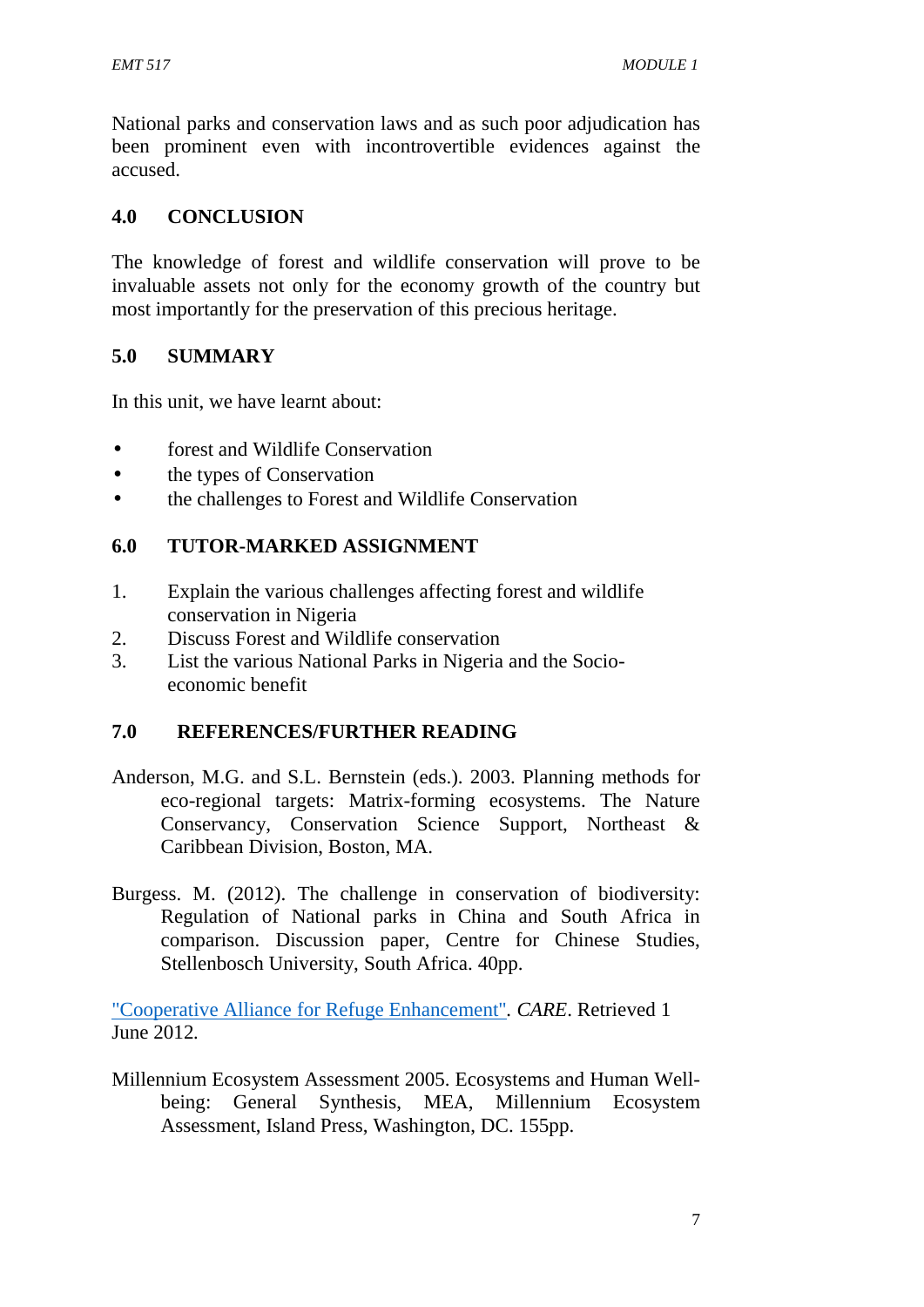- Pitman, T. (2010). In Congo forest, bushmeat trade threatens Pygmies, Associated Press. 4 July.
- "Wildlife Conservation"*. Conservation and Wildlife*. Retrieved 1 June 2012*.*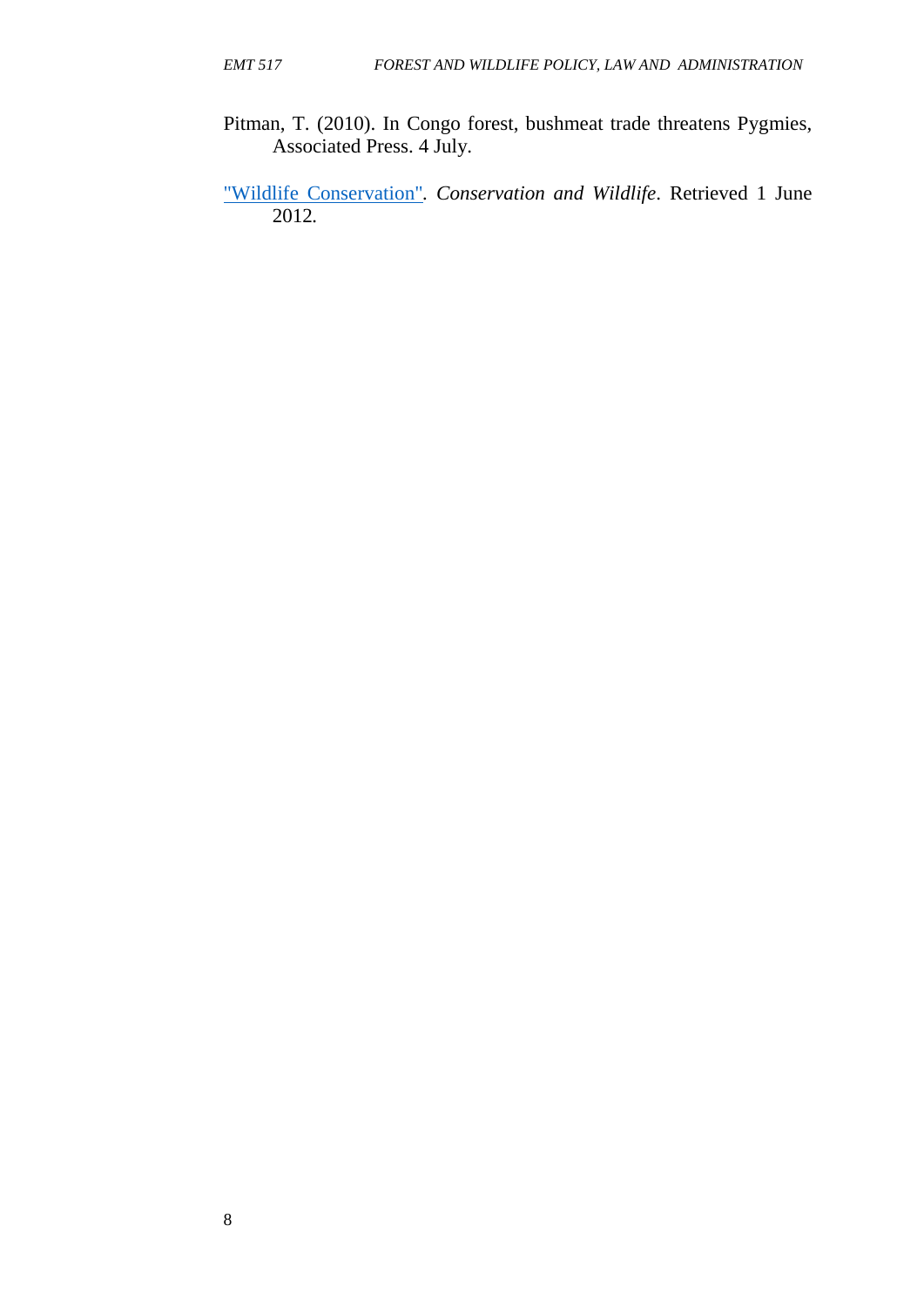# **UNIT 3 SETBACKS OF FOREST/WILDLIFE RESOURCES**

## **CONTENTS**

- 1.0 Introduction
- 2.0 Objectives
- 3.0 Main Content
	- 3.1 Drought
	- 3.2 Flood
	- 3.3 Erosion and Sedimentation
	- 3.4 Deforestation
	- 3.5 Excessive Hunting
- 4.0 Conclusion
- 5.0 Summary
- 6.0 Tutor-Marked Assignment
- 7.0 References/Further Reading

## **1.0 INTRODUCTION**

Human beings have seriously encroached into many wildlife habitats and permanently occupied lands formally inhabited by wild animals (Ijeomah and Aiyeloja, 2010). This has led to wanton destruction and emigration of wildlife species (part of our national heritage) to more stable ecosystems. Through creation of wildlife refuges in form of game reserves and national parks rural inhabitants were forced to vacate part of their 'acquired life – dependent' land and other part of environment for wildlife species, in many cases without compensation (Adetoro *et al.*, 2011).

## **2.0 OBJECTIVES**

At the end of this unit, you should be able to:

- explain the non-anthropogenic effect on Forest and wildlife resources
- explain the anthropogenic effect on Forest and wildlife resources

## **3.0 MAIN CONTENT**

## **3.1 Drought**

Prolonged absence of rainfall impacts negatively on forest and wildlife resources. Plants such as shrubs, herbs and trees will lack water which it needs for its growth. This will lead to poor shelter and cover for the wildlife which they need for their survival, therefore necessitating the migration of wildlife.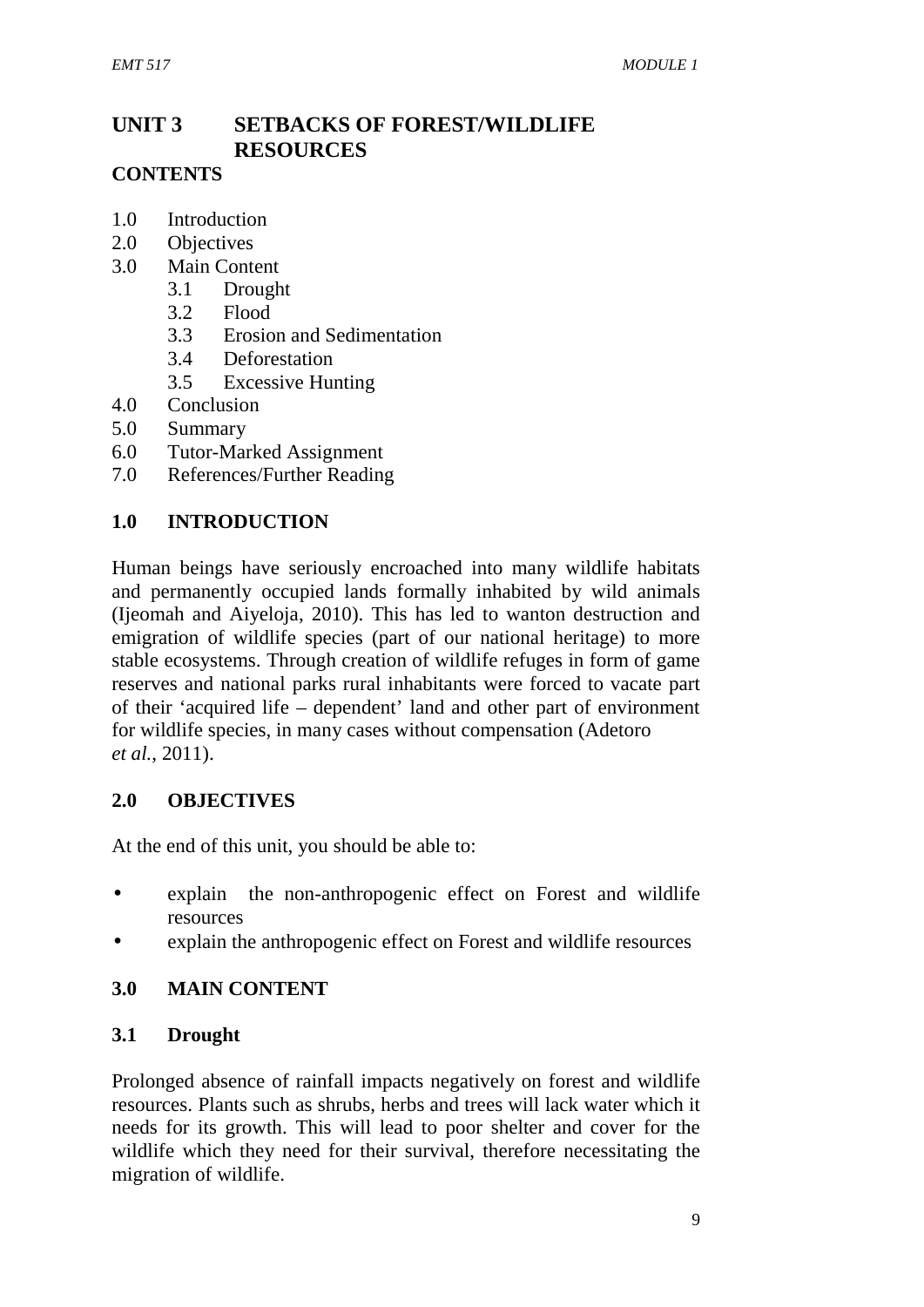## **3.2 Flood**

It is commonly believed that forests are necessary to regulate stream flow and reduce runoff, and to some extent this is true. But, in reality, forests tend to be rather extravagant users of water, which is contradictory to earlier thinking (FAO 2003).

## **3.3 Erosion and sedimentation**

It is widely perceived that forests can control erosion and sediment processes. While forest cover does tend to check erosion, it is not the tree canopy that is directly responsible for this; rather it is the undergrowth and forest litter.

## **3.4 Deforestation**

Deforestation is a conventional environmental challenge substantially affecting the resilience and distribution of forests across different boundaries. It is simply defined as the loss of trees' cover usually as a result of forests being cleared for other land uses (Gorte and Sheikh, 2010). In the drier areas of the tropics, fuelwood gathering can be a major cause of deforestation and degradation of the forest (Chakravarty *et al,* 2014).

## **3.5 Excessive Hunting**

According to the International Union for Conservation of Nature (IUCN), 1169 of the world's 4556 assessed terrestrial mammals (approx. 26%) are listed as threatened with extinction. Excessive hunting refers to unregulated hunting that is indiscriminately carried without authorization or with inappropriate hunting equipment.

## **4.0 CONCLUSION**

The setbacks of forest and wildlife resources can be curbed with more education to the local dwellers around the forest or conservation.

## **5.0 SUMMARY**

In this unit, we have learnt about:

- the anthropogenic effects on forest and Wildlife resources
- the non- anthropogenic effects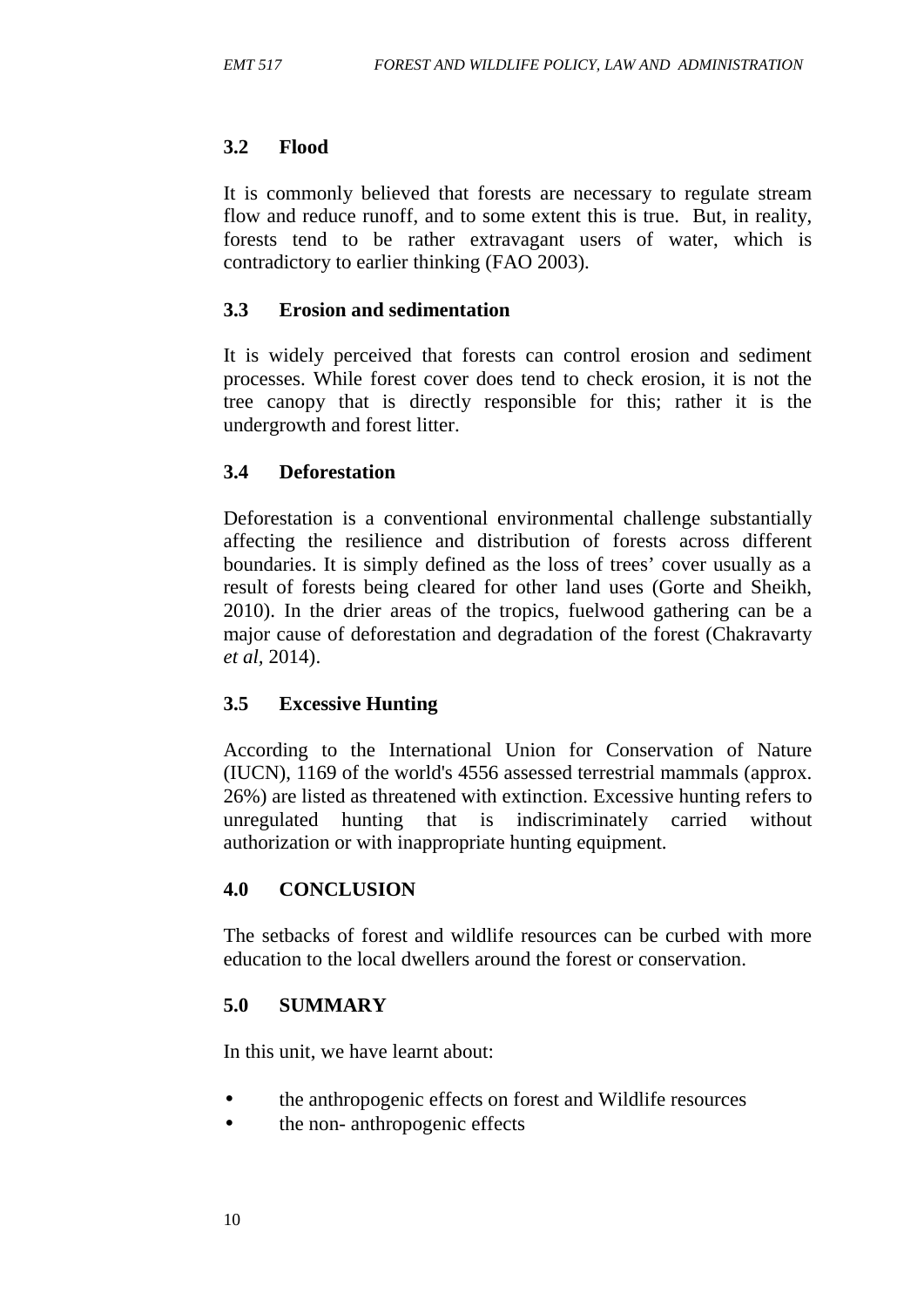#### **6.0 TUTOR-MARKED ASSIGNMENT**

1. Explain the different anthropogenic effect on forest and wildlife resources

2. Discuss in detail the non- anthropogenic effect on forest and wildlife resources

#### **7.0 REFERENCES/FURTHER READING**

- Adetoro, A. O., Oyeleye, D. O. and Ijeomah, H. M. 2011. Causes and impacts of conflicts on biodiversity management at the Buffer zone of Old Oyo National Park, Oyo State, *African Research Review* 5 (1):485 –491
- Chakravarty, S., Ghosh, S. K., Suresh, C. P., Dey, A, N., Shukla, G. (2014). Deforestation: causes, effect and control strategies. www.intechopen.com/download/pdf/36125. Cited 9-01-2014.
- Desprez-Loustau M.-L., Marçais B., Nageleisen L.-M., Piou D., Vannini A., Interactive effects of drought and pathogens in forest trees, Ann. For. Sci. 63 (2006) 595–610.
- Gorte, R.W and Sheikh, P. A (2010) Deforestation and Climate Change, Congressional Research Service, March 24, 2010. Retrieved on  $23<sup>rd</sup>$  March,  $2012$ , from http://www.fas.org/sgp/crs/misc/R41144.pdf.
- Ijeomah, H. M. and Aiyeloja, A. A. 2010. Ecotourism: An instrument for combating renewable natural resources degradation pp.441 - 470 In: Ijeomah, H.M. and Aiyeloja (Eds.) .2010. *Practical Issues in Forest and Wildlife Resources Management*, Green Canopy Consultants, Port Harcourt, Rivers State.
- Ijeomah, H. M.2012. **C**hallenges of game reserves in Nigeria: A case study of Pai river Wildlife Park of Plateau State In: Ijeomah, H. M. and Aiyeloja, A. A. (Eds*.), Challenges to Sustainable Productions in Agriculture and Environment: Nigeria in Perspective*, Top Base Nigeria Limited, Lagos. In conjunction with Green Canopy Consultants, Port Harcourt.
- Inamdar, A. and Cobb, S. (1998) 'Wildlife as wealth: Can wildlife contribute to poverty elimination?' Wildlife Issues Paper, Linking Policy and Practice in Biodiversity. London: DFID.
- IUCN. 2015. The IUCN Red List of Threatened Species. Version 2015.2. See http://www.iucnredlist.org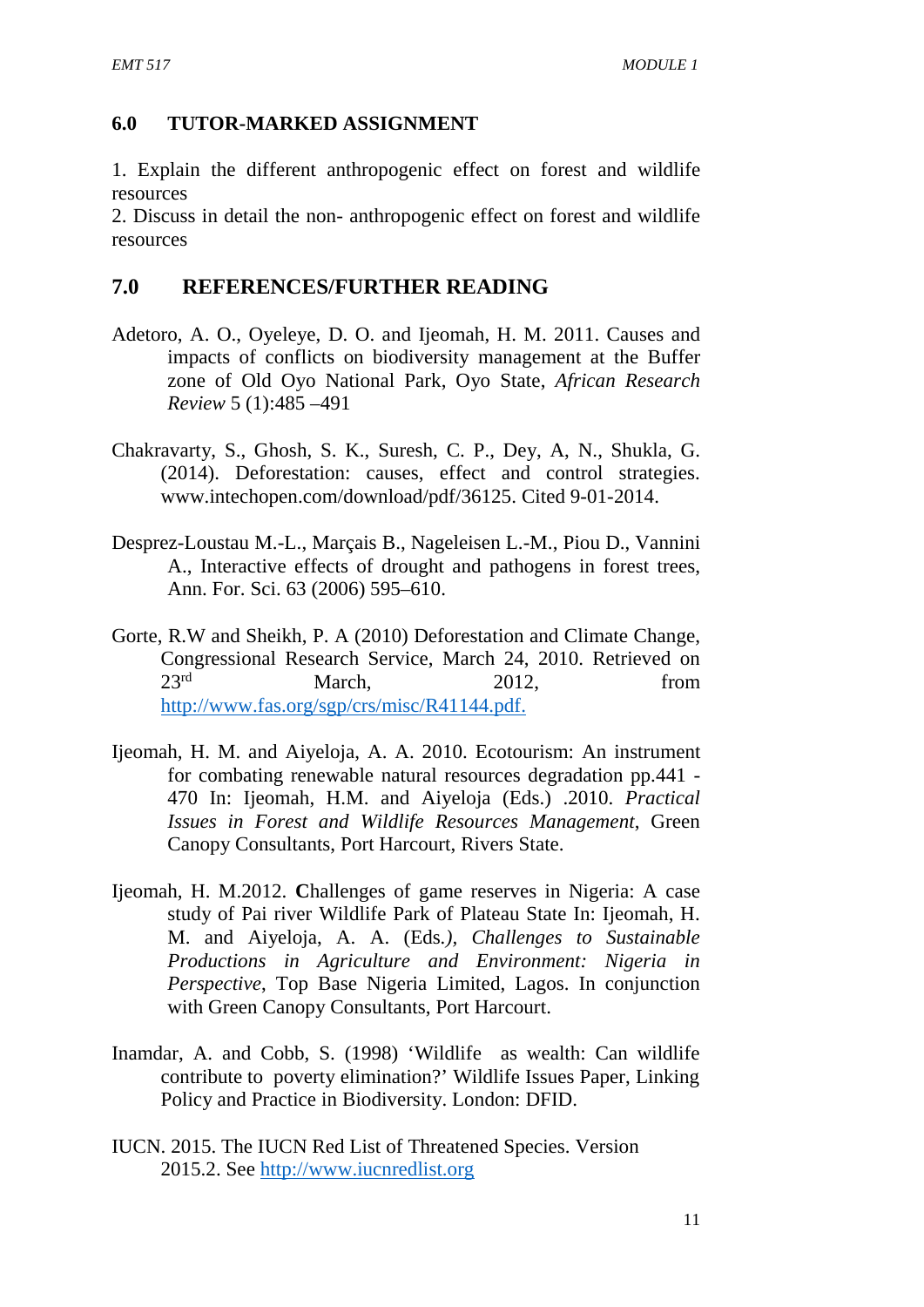## **UNIT 4 BENEFITS OF FOREST AND WILDLIFE RESOURCES**

#### **CONTENTS**

- 1.0 Introduction
- 2.0 Objectives
- 3.0 Main Content
	- 3.1 Cultural Benefit
		- 3.1.1 Sacred Groove
		- 3.1.2 Sanctuaries
	- 3.2 Commercial Benefit
	- 3.3 Recreational Benefit
	- 3.4 Flood Control
	- 3.5 Research Purpose
- 4.0 Conclusion
- 5.0 Summary
- 6.0 Tutor-Marked Assignment
- 7.0 References/Further Reading

#### **1.0 INTRODUCTION**

In addition to providing people with wood and other plant products for food, construction and income, and ecosystem services such as freshwater, soil protection and climate regulation, forests are also major habitat for wildlife. Wildlife likewise provides both products (e.g honey, bush meat, even edible insects), and ecosystem services (e.g pollination and seed dispersal). On a global scale, the goods and services provided by forest and wildlife resources are worth billions of dollars. Added to this is their cultural and spiritual value which cannot be monetized.

#### **2.0 OBJECTIVES**

At the end of this unit, you should be able to:

- explain the cultural benefits of forest and wildlife resources
- explain the commercial benefits of forest and wildlife resources
- explain the recreational benefits of forest and wildlife resources

#### **3.0 MAIN CONTENT**

#### **3.1 Cultural Benefit**

Cultural benefits refers to the nonmaterial benefits that people obtain from ecosystems through spiritual enrichment, cognitive development,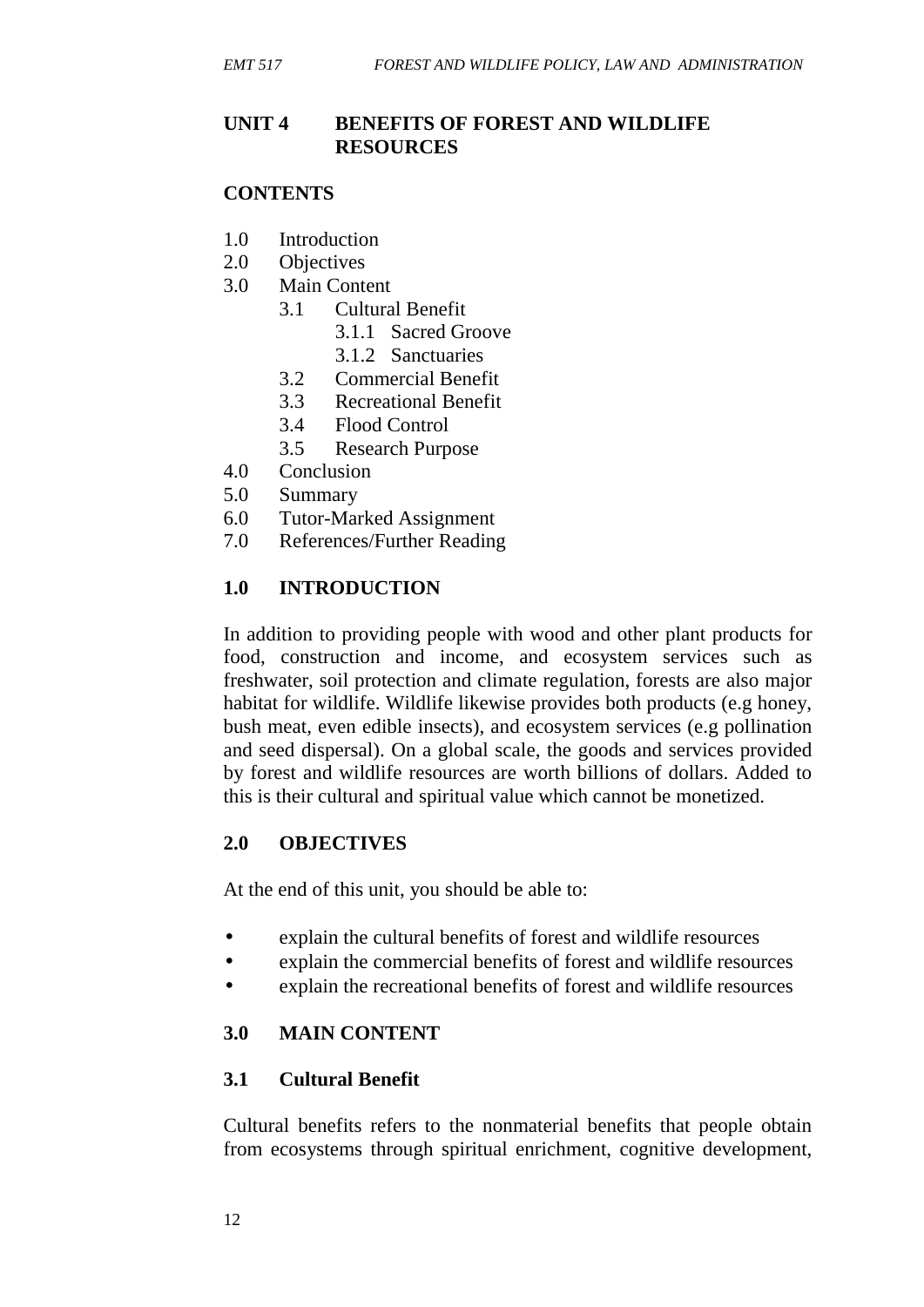reflection, recreation and aesthetic experience, including, for example, knowledge systems, social relations, and aesthetic values.

# **3.1.1 Sacred Groove**

Sacred groves are tracts of virgin forest with rich diversity, which have been protected by the local people for centuries for their cultural and religious beliefs and taboos that the deities reside in them and protect the villagers from different calamities. Every sacred grove carries its own legends, lore, and myths which form the integral part of the sacred grove.

## **3.1.2 Sanctuaries**

Sanctuary is an area which is of adequate ecological, faunal, floral, geomorphological, natural or zoological significance. The Sanctuary is declared for the purpose of protecting, propagating or developing wildlife or its environment. Certain rights of people living inside the Sanctuary could be permitted.

# **3.2 Commercial Benefit**

There is strong evidence that as national incomes increase, rates of under-nutrition fall. Income is clearly an important factor contributing to falling global rates of undernutrition (FAO 2012). Forest income contributes about 1/5th of the income of rural households in developing countries.

## **3.3 Recreational Benefit**

The social values of forest recreation deal mainly with intangible benefits such as aesthetic qualities as well as the enhancement of psychological and physical health (e.g. Tyrväinen *et al.,* 2005; Ward Thompson 2007). Forests, especially within or near urban areas, provide aesthetic enjoyment and create a pleasant environment for many outdoor activities. Forest and wildlife together provides recreational activities such as hunting, photography, relaxation, hiking and bird catching.

## **3.4 Flood Control**

It is commonly believed that forests are necessary to regulate stream flow and reduce runoff, and to some extent this is true. But, in reality, forests tend to be rather extravagant users of water, which is contradictory to earlier thinking (FAO 2003). Considerable quantities of rainfall (up to 35 per cent) are commonly intercepted by the canopies of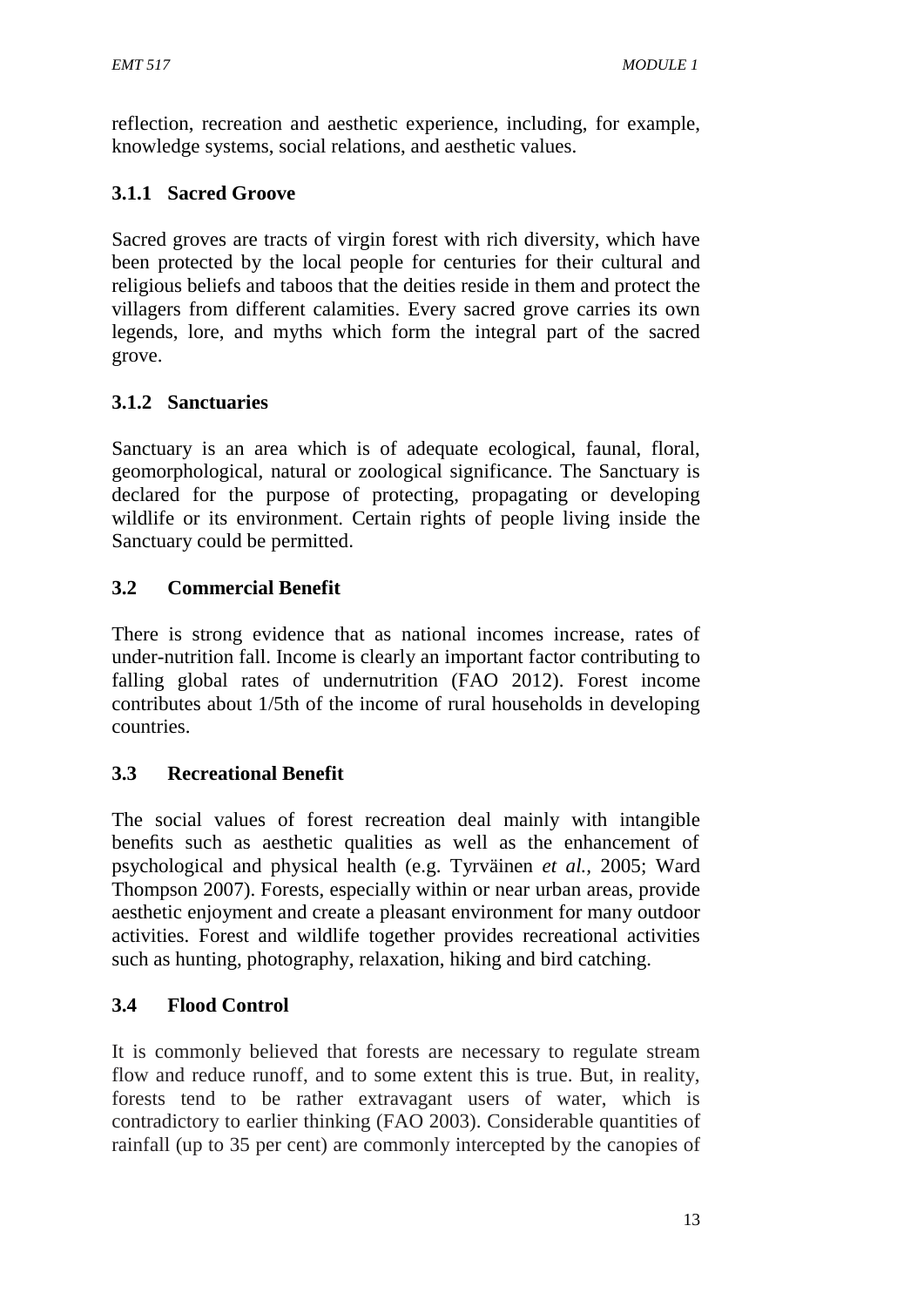tropical forests and evaporated back into the atmosphere without contributing to soil water reserves.

## **3.5 Research Purpose**

Forest and wildlife provides an abundant array for study, projects and learning. Till date Man has not fully tapped from the vast varieties of both forest and wildlife resources.

## **4.0 Conclusion**

From the fore going the cultural, commercial, aesthetics, academic and economic benefits of forest and wildlife resources cannot be over emphasized. Man will continue to depend on these nature reserves.

## **5.0 Summary**

In this unit, we have learnt about:

- the cultural aspect of forest and Wildlife resources
- the commercial aspect of forest and Wildlife resources
- the recreational, environmental as well as the academical aspects of forest and Wildlife resources

## **6.0 TUTOR-MARKED ASSIGNMENT**

- 1. Appraise the value of forest and wildlife resources to the growth of Nigerian economy
- 2. Discuss the Environmental benefits of Forest and wildlife resources to Man

## **7.0 REFERENCES/FURTHER READING**

- Bhupathy S,Nakro V, and P.A. Aziz 2012Strengthening community conservation efforts in Nagaland: A proramme to impart technical support on biodiversity conseration and livelihood options. Final report submitted to Sir Dorabji Tata Trust Mumbai, pp 184.
- FAO. 2003. *State of the World's Forests*. Food and Agriculture Organization of the United Nations, Rome.
- Johnson, D.V. 2010. The contribution of edible forest insects to human nutrition and to forest management: Current status and future potential 5. *In* P.B. Durst, D.V. Johnson, R.N. Leslie & K. Shono, eds. *Forest insects as food: Humans bite back. Proceedings of a*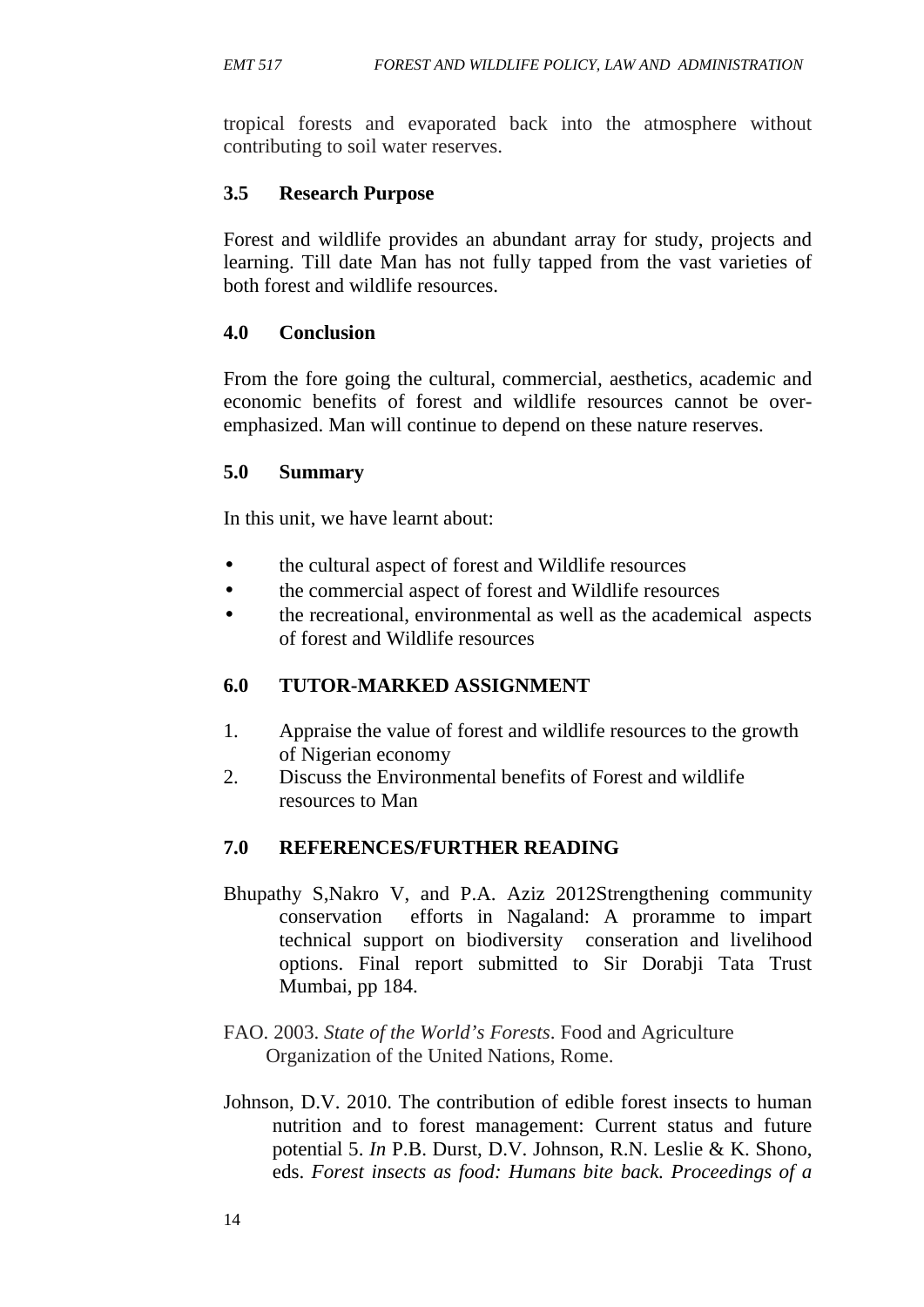*workshop on asia-pacific* 21 *resources and their potential for development, 19-21 february 2008.* , 5- 22. Food and Agriculture Organiation of the United Nations, Regional Office for Asia and the Pacific, Chiang Mai, Thailand.

- Khan, M.L., Arunachalam, A. and Barbhuiya, A.R. 2007. Web-GIS Digital Atlas of the Sacred Groves of the North-East India: Pilot study with Sacred Groves of Arunachal Pradesh. Technical Report. Department of Scientific & Industrial Research, Ministry of Science & Technology, Govt. of India (Sanction No. DSIR/Web/TIF026/2004-2005 Dated 31.12.2004).
- Millennium Ecosystem Assessment. 2005. Ecosystems and human well being: Health synthesis and biodiversity synthesis. WHO (world Health Organization), World Research Institute, Geneva, Switzerland.
- TEEB (2010). The Economics of Ecosystems and Biodiversity: Mainstreaming the Economics of Nature: A synthesis of the approach, conclusions and recommendations of TEEB.
- Tyrväinen, L., Pauleit, S., Seeland, K. and de Vries, S. (2005) Benefits and uses of urban forests and trees. In: K. Nilsson, T.B. Randrup and C.C. Konijnendijk (eds). Urban Forests and Trees in Europe: A Reference Book. Springer Verlag, pp 81–114.
- Vinceti, B., Ickowitz, A., Powell, B., Kehlenbeck, K., Céline, T., Cogill, B. & Hunter, D. 2013. The contribution of forests and trees to sustainable diets, background paper. In *International Conference on Forests for Food Security and Nutrition: Increasing the Benefits for Rural People*.FAO, Rome.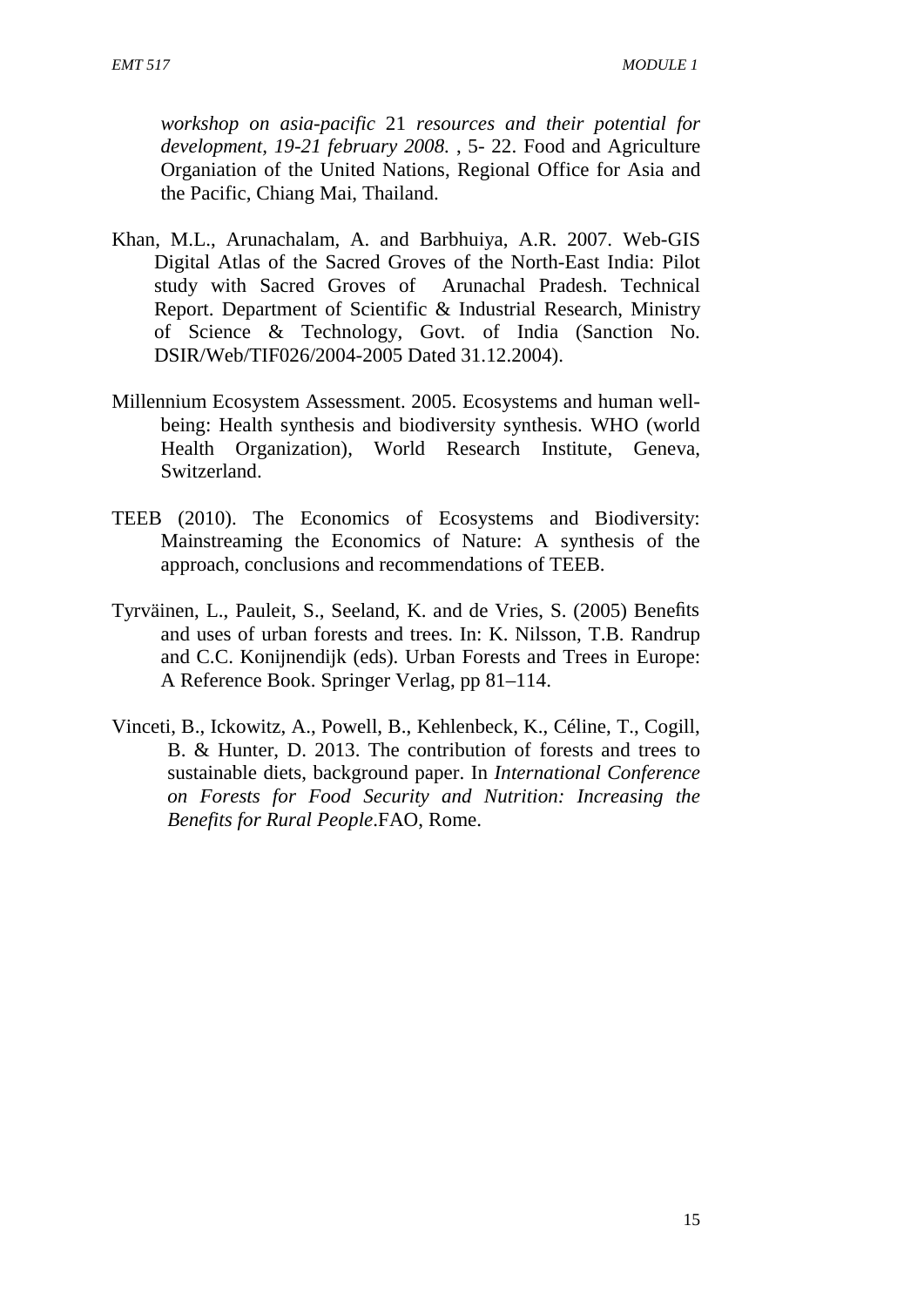## **UNIT 5 Effects of Global Change on Terrestrial Biosphere**

## **CONTENTS**

- 1.0 Introduction
- 2.0 Objectives
- 3.0 Main Content
	- 3.1 Terrestrial Biosphere
	- 3.2 Global Change Effect
	- 3.3 Climate Change
		- 3.3.1 Land and water use change
		- 3.3.2 Habitat changes
		- 3.3.3 Changes in disturbance regimes
	- 3.4 Climate feedbacks
	- 3.5 Policy implications
- 4.0 Conclusion
- 5.0 Summary
- 6.0 Tutor-Marked Assignment
- 7.0 References/Further Reading

## **1.0 INTRODUCTION**

Ecosystems provide many products and services that are crucial to human survival (Daily, 1997; UNEP, 1998; WRI, 2000). Ecosystems affect biogeochemical and physical feedbacks to the biosphere and atmosphere, hence are important for the functioning of the Earth's systems. Recent estimates indicate that 25% of the world's mammals and 12% of birds are at significant risk of global extinction. Climate change is only one of a long list of pressures on wildlife. Other pressures include exploitation of animals, pollution and other biochemical poisonings, extreme climatic events, wildlife diseases, collisions with towers and other structures, anthropogenic barriers to dispersal, and war and other civil conflicts. Alone or in combination, these pressures will greatly increase species 'vulnerabilities to rarity and extinction (high confidence).

## **2.0 OBJECTIVES**

At the end of this unit, you should be able to:

- explain terrestrial biosphere along with its components
- explain the effect of global change on forest and wildlife resources
- explain global warming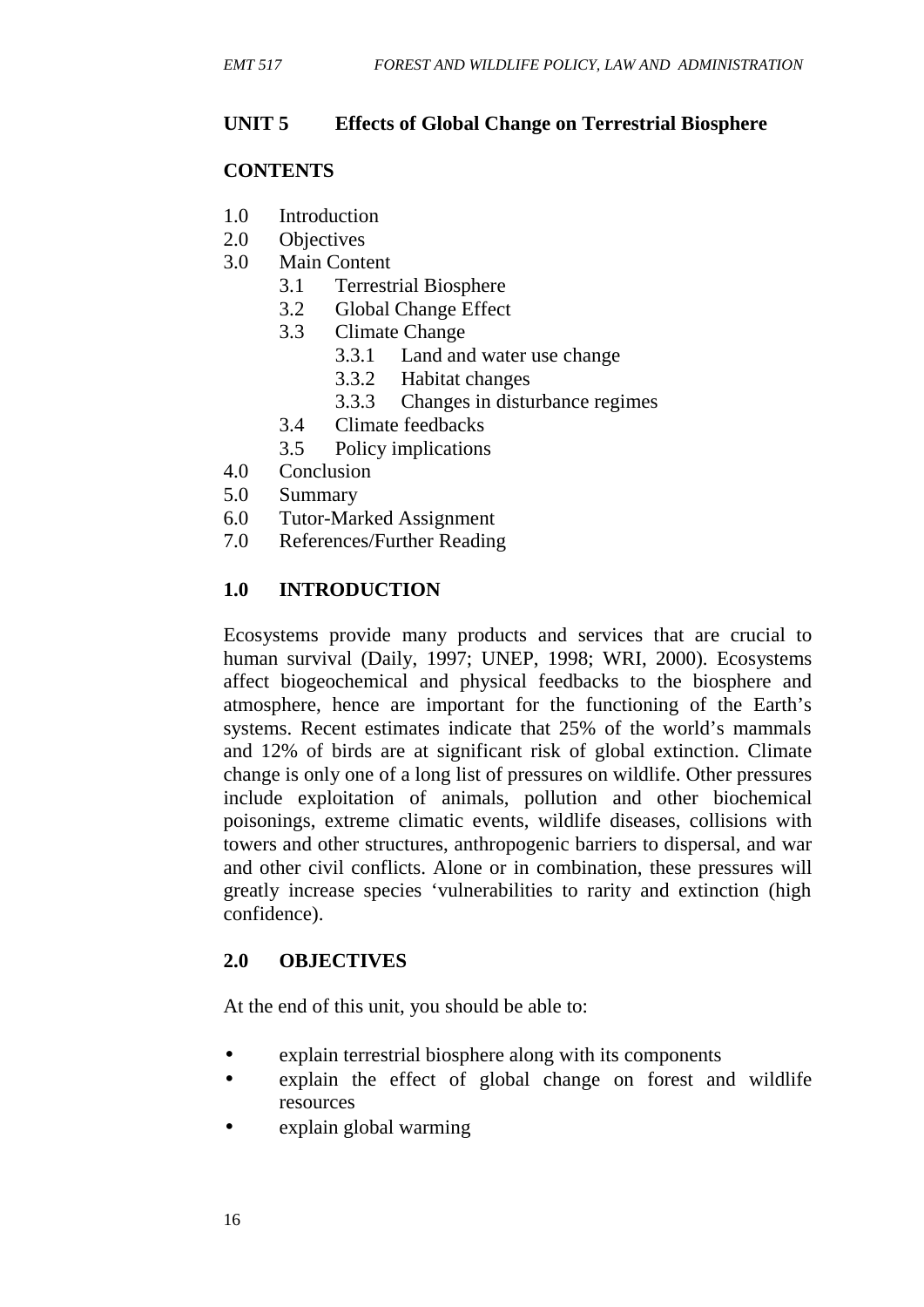# **3.0 MAIN CONTENT**

## **3.1 Terrestrial Biosphere**

Terrestrial ecosystems consist of plants, animals, and soil biota and their environment. The distribution of biota within and across ecosystems is constrained by the physical and chemical conditions of the atmosphere, the availability of nutrients and/or pollutants, and disturbances from natural origin (fire, wind-throw, etc.) or human land use.

## **3.2 Global Change Effect**

Global climate change, for example, affects local weather and climate in ways that are strongly dependent on location. In trying to understand the effects of global change on the biosphere as a whole, scientists often focus on higher level entities such as ecosystems or biomes (the collection of ecosystems within a particular climatic zone with similar structure but differing species—e.g., the temperate forest biome).

## **3.3 Climate Change**

Climate change is the changes in temperature, precipitation, local extreme climatic events, elevated co<sub>2</sub>, and others.

## **3.3.1 Land and water use change**

This will lead to increased forest cover for additional fiber and biofuels, recreation, conservation, aquaculture, irrigated agriculture, power production.

## **3.3.2 Habitat changes**

Through changes in ice cover, water flow, storms, floods, cloudiness.

## **3.3.3 Changes in disturbance regimes**

This include types, intensity, and frequency for events such as fires, floods, blow downs, insect herb ivory, pests.

## **3.4 Climate feedbacks**

These are processes by which climate change influences some property of the Earth system which, in turn, either diminishes or amplifies the change. Diminishing feedbacks are called 'negative' and amplifying feedbacks are called 'positive'.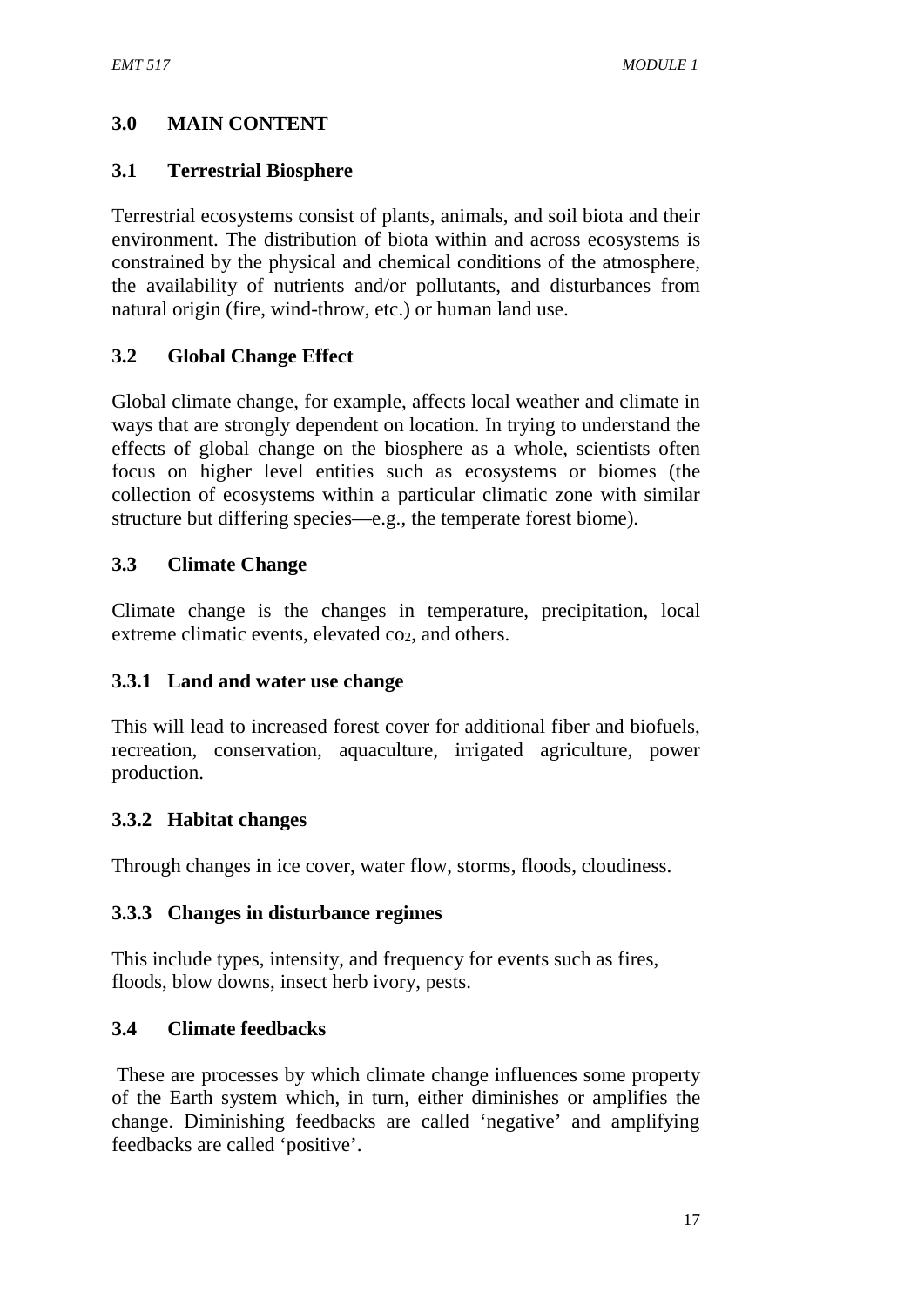## **3.5 Policy implications**

Biosphere feedbacks influence the relationship between emissions (of co<sup>2</sup> and other GHGs) and concentrations, which are what determine the greenhouse effect and thus the effect of emissions on climate. Biosphere feedbacks are therefore directly relevant for mitigation policy. Uncertainty about the magnitude of feedbacks is a problem for climate policy because the usefulness of climate projections is limited if the quantitative relationship between emissions and concentrations is unclear. Potentially large positive feedbacks are of particular concern, as positive feedbacks mean that more stringent emissions reductions are required to stabilize climate at any specified level. Moreover, multiple positive feedbacks are mutually reinforcing because of the non-linear relationship between temperature increase and gain. We have attempted to quantify the various feedbacks that have been proposed to be large – thus, those of greatest policy relevance.

## **4.0 CONCLUSION**

This unit has broadened our knowledge of the impact of global warming on Earths biosphere with its negative and positive impact.

## **5.0 SUMMARY**

In this unit, we have learnt about:

- terrestrial biosphere
- the effect of global change on forest and wildlife resources
- global warming

## **6.0 TUTOR-MARKED ASSIGNMENT**

- 1. What is Terrestrial biosphere and its component
- 2. Explain the effect of Global warming on Terrestrial ecosystem

## **7.0 REFERENCES/FURTHER READING**

- Boucher O, Randall D, Artaxo P, et al. (2013) Clouds and aerosols. In: Stocker TF, Qin D, Plattner G-K et al., editors. Climate Change 2013: The Physical Science Basis. Contribution of Working Group 1 to the Fifth Assessment Report of the Intergovernmental Panel on Climate Change. Cambridge University Press, Cambridge
- Daily, G.C., P.A. Matson, and P.M. Vitousek, 1997: Ecosystem services supplied by soils. In: *Nature's Services: Societal Dependence on*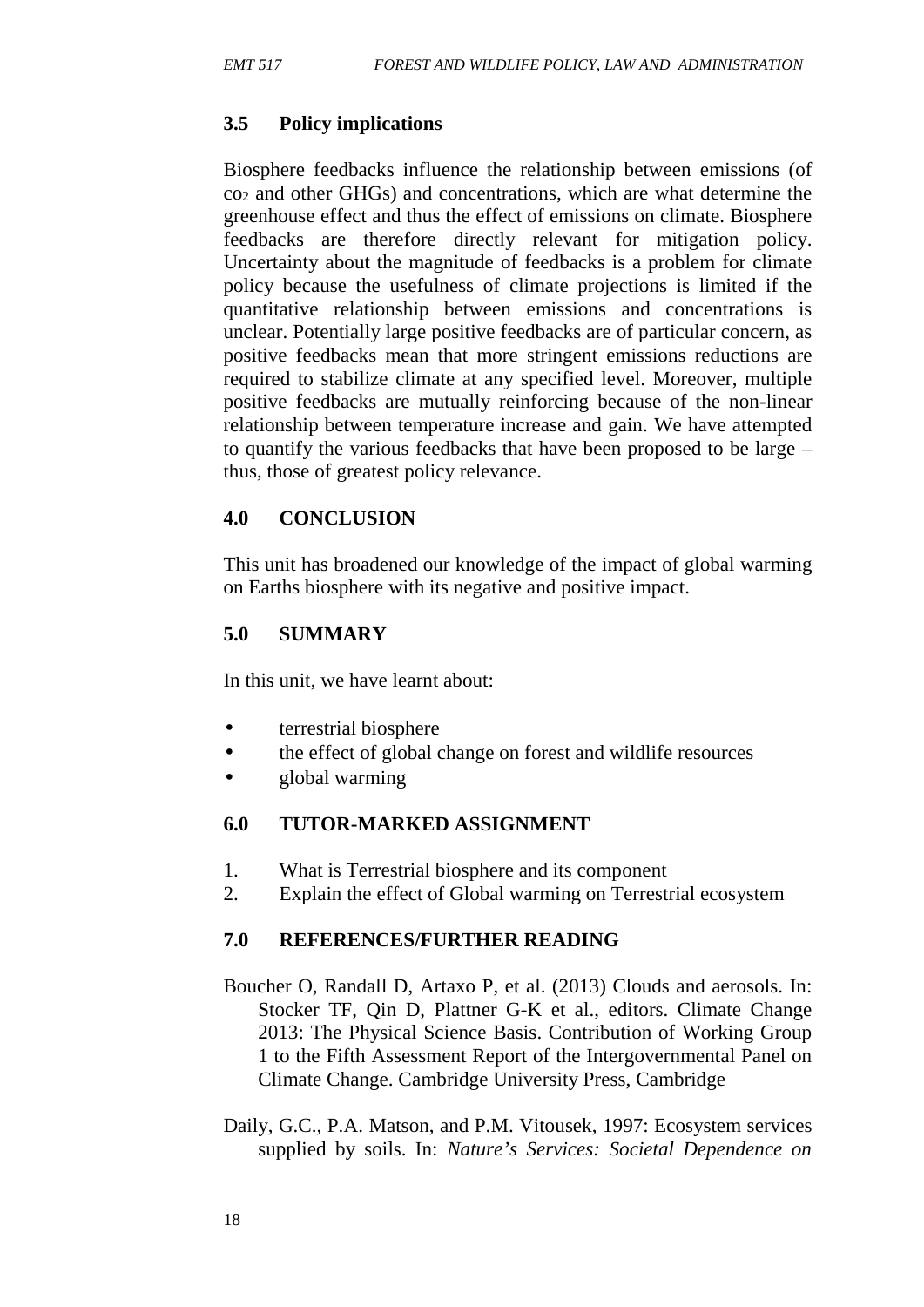*Natural Ecosystems* [Daily, G. (ed.)]. Island Press, Washington, DC, USA, pp. 113 – 132.

- Shindell D.T (2014) Inhomogeneous forcing and transient climate sensitivity. Nature Climate Change 4: 274–277.
- Tarnocai C, Canadell JG, Schuur EAG et al. (2013) Soil organic carbon pools in the northern circumpolar permafrost region. Global Biogeochemical Cycles 23, GB2023.
- UNEP, 1998: *Protecting Our Planet, Securing Our Future* [Watson, R.T., J.A. Dixon, S.P. Hanburg, A.C. Janetos, and R.H. Moss (eds.)]. United Nations Environment Program, NASA, and World Bank, Washington, DC, USA, 95 pp.
- UNEP, 2000: *Global Environment Outlook 2000*. United Nations Environment Program, Nairobi, Kenya, 398 pp.
- WRI, 2000: *World Resources 2000–2001*. *People and Ecosystems: The Fraying Web of Life*. World Resources Institute, Washington, DC, USA, 400 pp.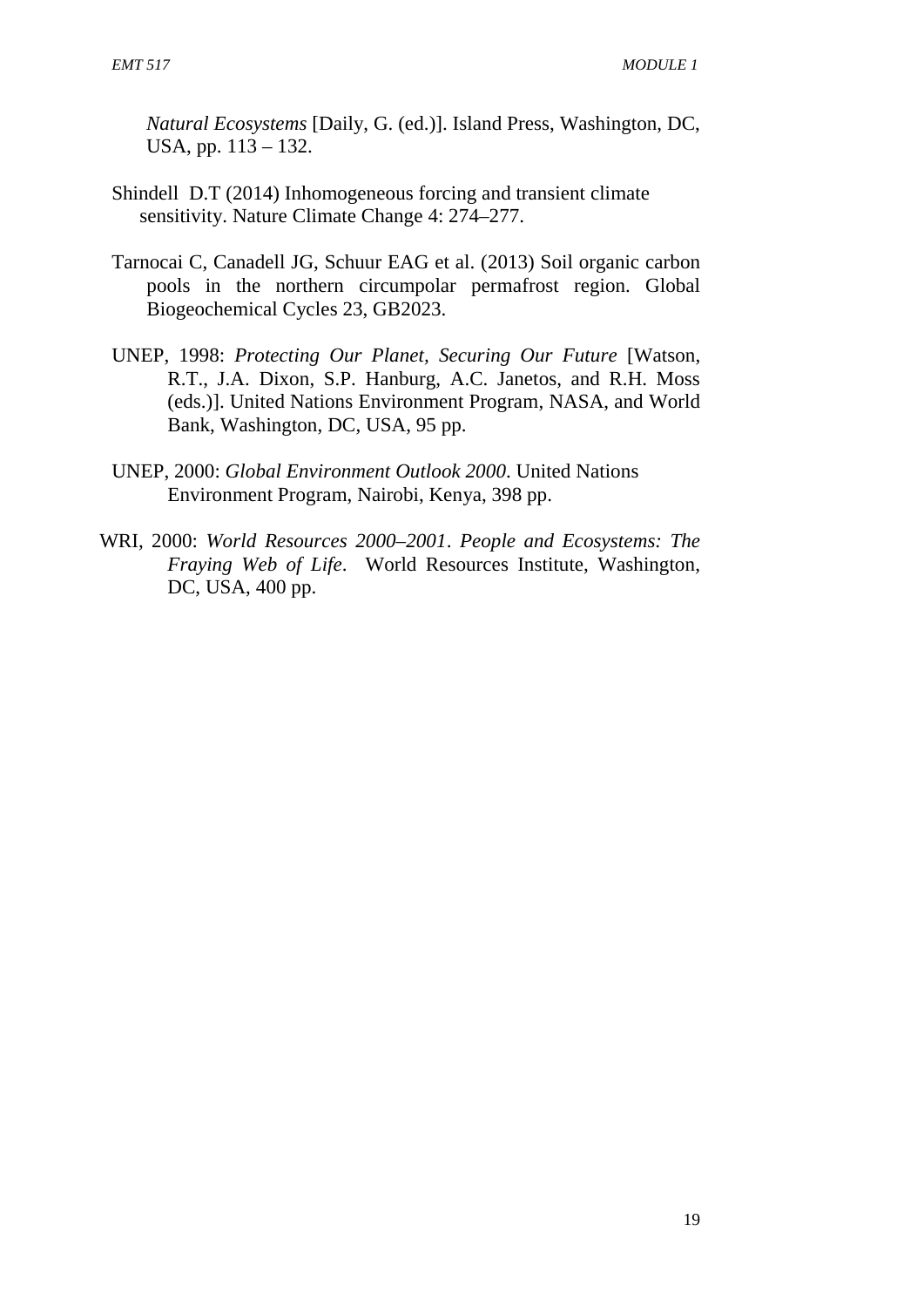#### **MODULE 2 FOREST AND WILDLIFE POLICY, LAW AND ADMINISTRATION**

- Unit 1 Forest Policy and Laws
- Unit 2 Wildlife Policy and Laws
- Unit 3 Forest Administration
- Unit 4 Wildlife Administration
- Unit 5 Impact of Forest and Wildlife Policies on the Society

## **UNIT 1 FOREST POLICY AND LAWS**

## **CONTENTS**

- 1.0 Introduction
- 2.0 Objectives
- 3.0 Main Content
	- 3.1 Forest Policy and Laws
	- 3.2 Factors to be considered
	- 3.3 Strategies
	- 3.4 Forestry Laws
	- 3.5 Tools used in formulating/ Implementing forest policies
- 4.0 Conclusion
- 5.0 Summary
- 6.0 Tutor-Marked Assignment
- 7.0 References/Further Reading

## **1.0 INTRODUCTION**

Forest Policy could be defined as a plan of actions designed to indicate what proportion of a Nation's land area should be allocated or allotted. How the areas so dedicated are to be developed and how the products are utilized to the maximum benefit of the public. Simply put, forest policy could be considered as consisting of those principles which govern the actions of the people with respect to forest reserves.

## **2.0 OBJECTIVES**

At the end of this unit, you should be able to:

- define forest policy and its objectives
- explain in detail the factors to be considered in making forest policies
- explain the tools for formulation or implementation of forest policies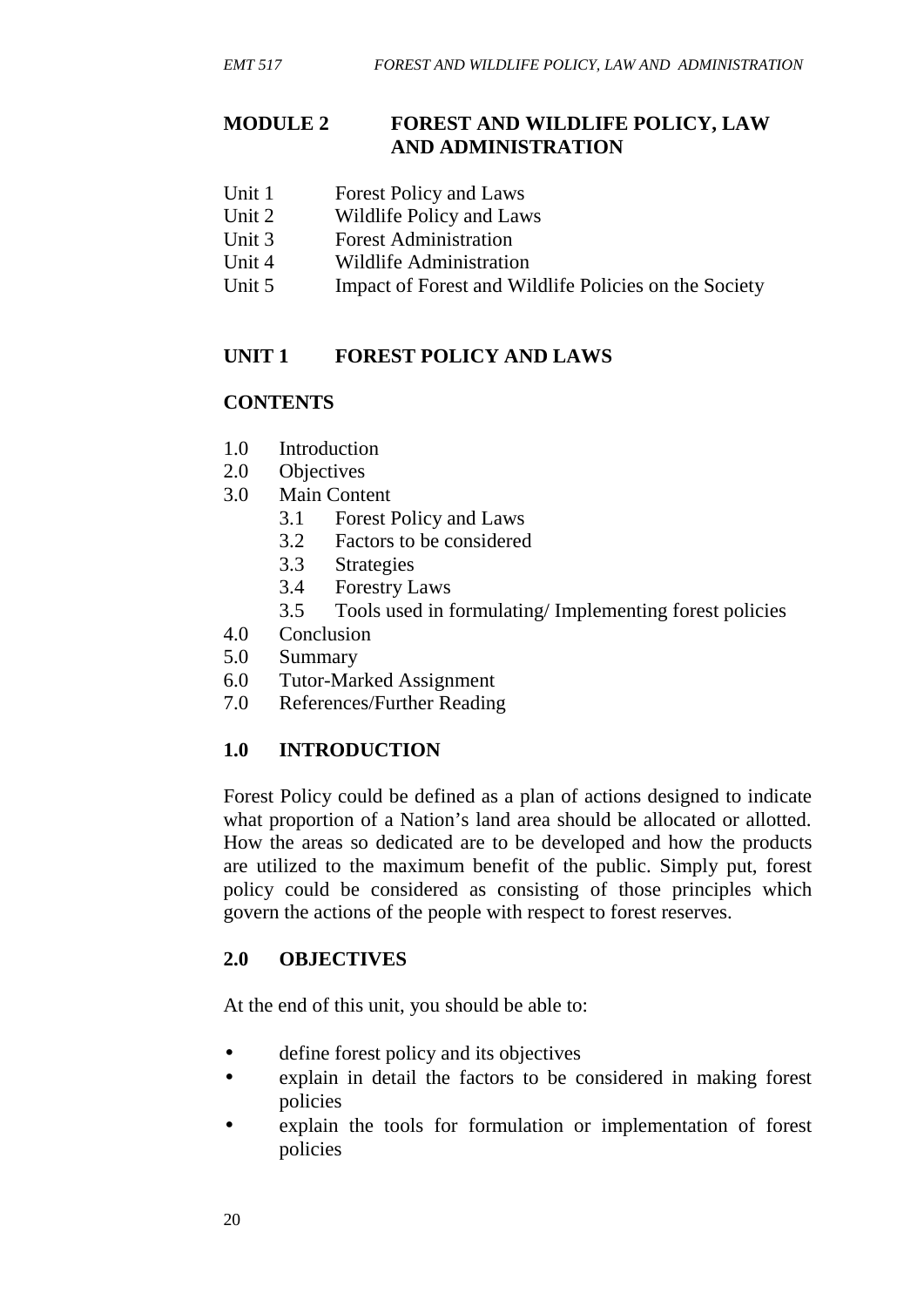# **3.0 MAIN CONTENT**

# **3.1 Forest Policy Objectives**

The overall objective of the national forest policy is to achieve sustainable forest management that would ensure sustainable increases in the economic, social and environmental benefits from forests and trees for the present and future generation including the poor and the vulnerable groups. Specifically, the objectives include the need to; increase, maintain and enhance the national forest estate through sound forest management practices, promote and regulate private sector involvement in forest development, and to create a more positive investment climate in the sector, capitalize on the economic, social and environmental opportunities in forestry without undermining the resource base, ensure the survival of forest biodiversity and to balance this with the pressing development needs of the country.

### **3.2 Factors to be considered**

In making forest policy, the factors that must be considered includes the following; Soil types, desirable species, climatic factors, growth rate of species, silvicultural characteristics, Import & Export Possibilities, pattern of wood consumption, economic development programme and human population and growth rate. So, the formulation of forest policy should be an interdisciplinary effort. This is because it could require the contribution of an economist, the forest managers, the town planners, silviculturists, forest pathologists to mention just a few.

### **3.3 Strategies**

To achieve sustainable forest management, some of the strategies to be adopted include: the promotion of partnership with all stakeholders including the private sector, communities, and society, NGOs and CBOs, decentralization, promotion of community participation in forest resources management and encouraging the active participation of all women and men, young people and elderly and the vulnerable group in forest resources development.

### **3.4 Forest Law**

Under the Nigerian legal system, Forest Laws are generally statue laws. These are laws passed by a legislative body, be it under a military government or under a civilian government. The subject of agriculture falls under the concurrent legislative list of the Nigerian Constitution. Consequently, both the Federal and State government are empowered to make laws on agriculture. Forest laws are made based on forest policies.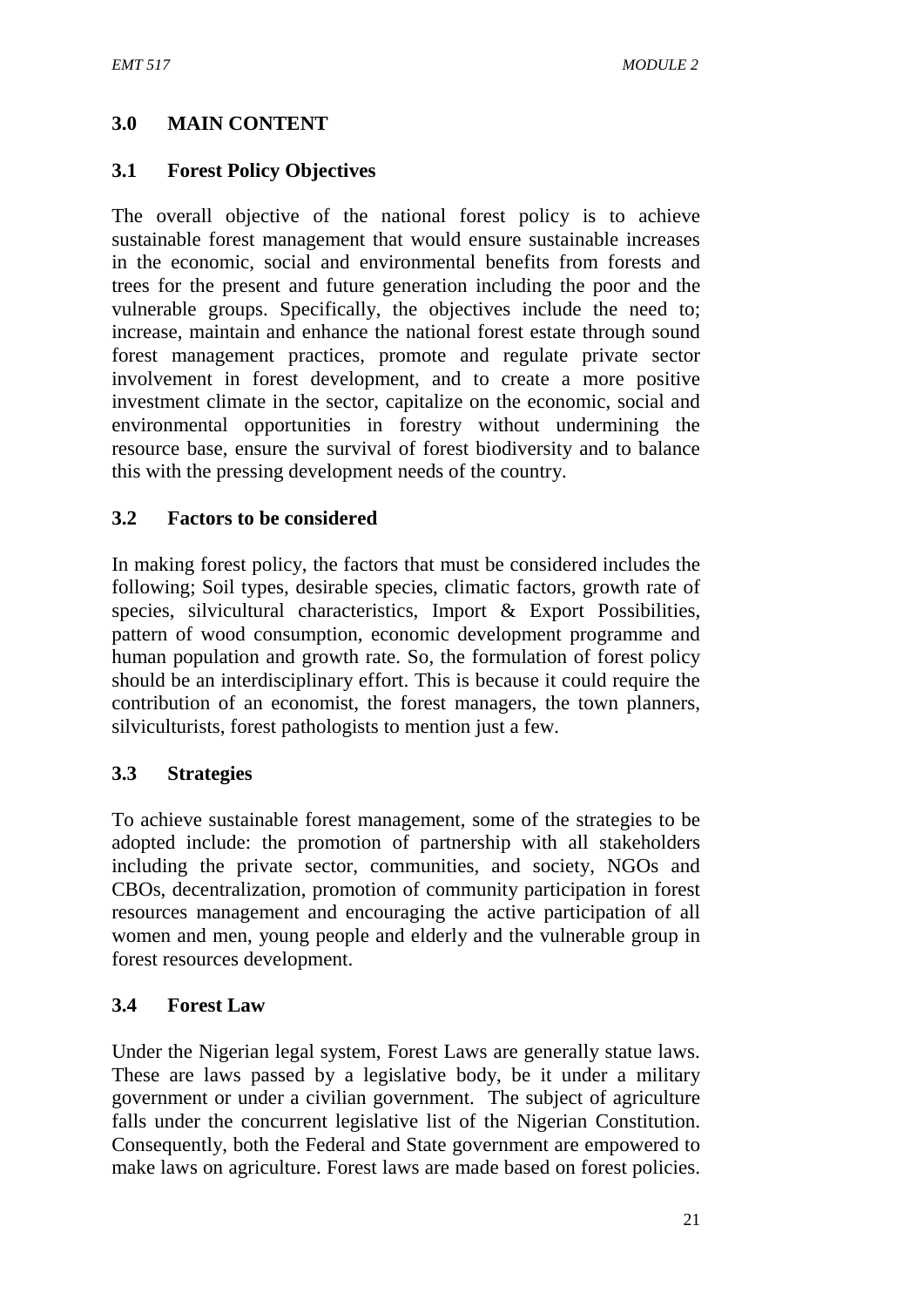In actual practice, the bulk of the laws on forest are made by each state government of the federation, taking into cognizance their peculiar geographical features.

#### **3.5 Tools used in Implementing/Formulating forest policies**

Public ownership of land, public regulation of private land financial assistance to approved desirable projects, provision of technical assistance, research, education tariffs and trade assistance, forest Protection against fungal, bacterial, fire pests' attacks and land use planning.

### **4.0 CONCLUSION**

The understanding of forest policies and laws will help in the sustainable management of all protected areas whether forest reserves or national parks.

### **5.0 SUMMARY**

In this unit, we have learnt that:

- forest policy is to achieve sustainable forest management
- Some factors must be considered
- both the Federal and State government are empowered to make laws on agriculture

# **6.0 TUTOR-MARKED ASSIGNMENT**

- 1. Outline the factors to be considered in making forestry policies and laws
- 2. Explain in detail the tools for formulating forestry laws and policies

- FAO, (2010). Developing effective forest policy. A Guide. FAO Forestry Paper 161.Rome , Italy.
- Gorte, R.W. and Sheikh, PA. (2010). Deforestation Prepared for Members and Committees of Congress
- Ogunwusi A.A. and M.A Jolaoso. (2012). Bamboo, Conservation of environment and sustainable development in Nigeria. *Advances in Arts, Social Sciences and Education 2*(9):346-358.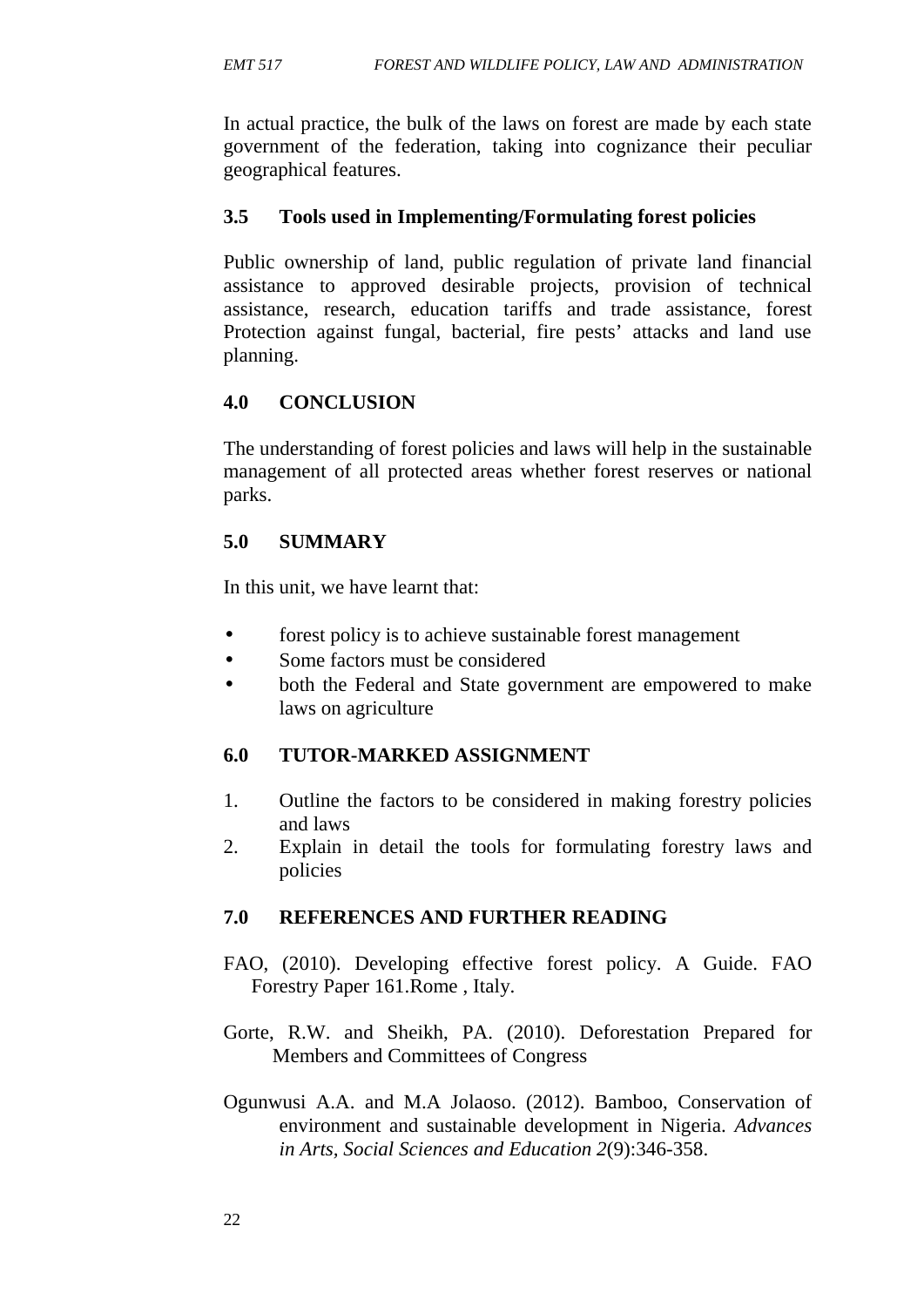# **UNIT 2 WILDLIFE POLICY AND LAWS**

#### **CONTENTS**

- 1.0 Introduction
- 2.0 Objectives
- 3.0 Main Content
	- 3.1 Developing a wildlife policy
	- 3.2 Policy Statement
	- 3.3 Strategies
- 4.0 Conclusion
- 5.0 Summary
- 6.0 Tutor-Marked Assignment
- 7.0 References/Further Reading

### **1.0 INTRODUCTION**

Concept of wildlife management is entrenched in three approaches *viz*: control of wildlife population; maintenance of wildlife habitat; and management of people to protect wildlife, the most critical of which is the last. To achieve human management in a way that strikes a balance between the needs of man and the requirements of wild species, the promulgation and enforcement of adequate and effective legislation could not be over-emphasized. Wildlife policy is a legal statement that provides a set of orientations and principles of actions to guide and determine future decisions in relation to conservation and sustainable use of wildlife resources for the benefit of society from the social, economic and ecological viewpoints.

### **2.0 OBJECTIVES**

At the end of this unit, you should be able to:

- define wildlife policy
- explain the strategies to developing wildlife policy

### **3.0 MAIN CONTENT**

### **3.1 Developing a wildlife policy**

A policy provides a set of orientations and principles of actions to guide and determine future decisions in relation to the conservation and sustainable use of natural resources for the benefit of society from a social, economic and environmental viewpoint. A wildlife policy specifically provides guidance for planning, resource allocation as well as legal reforms related to the wildlife sector. The policy represents the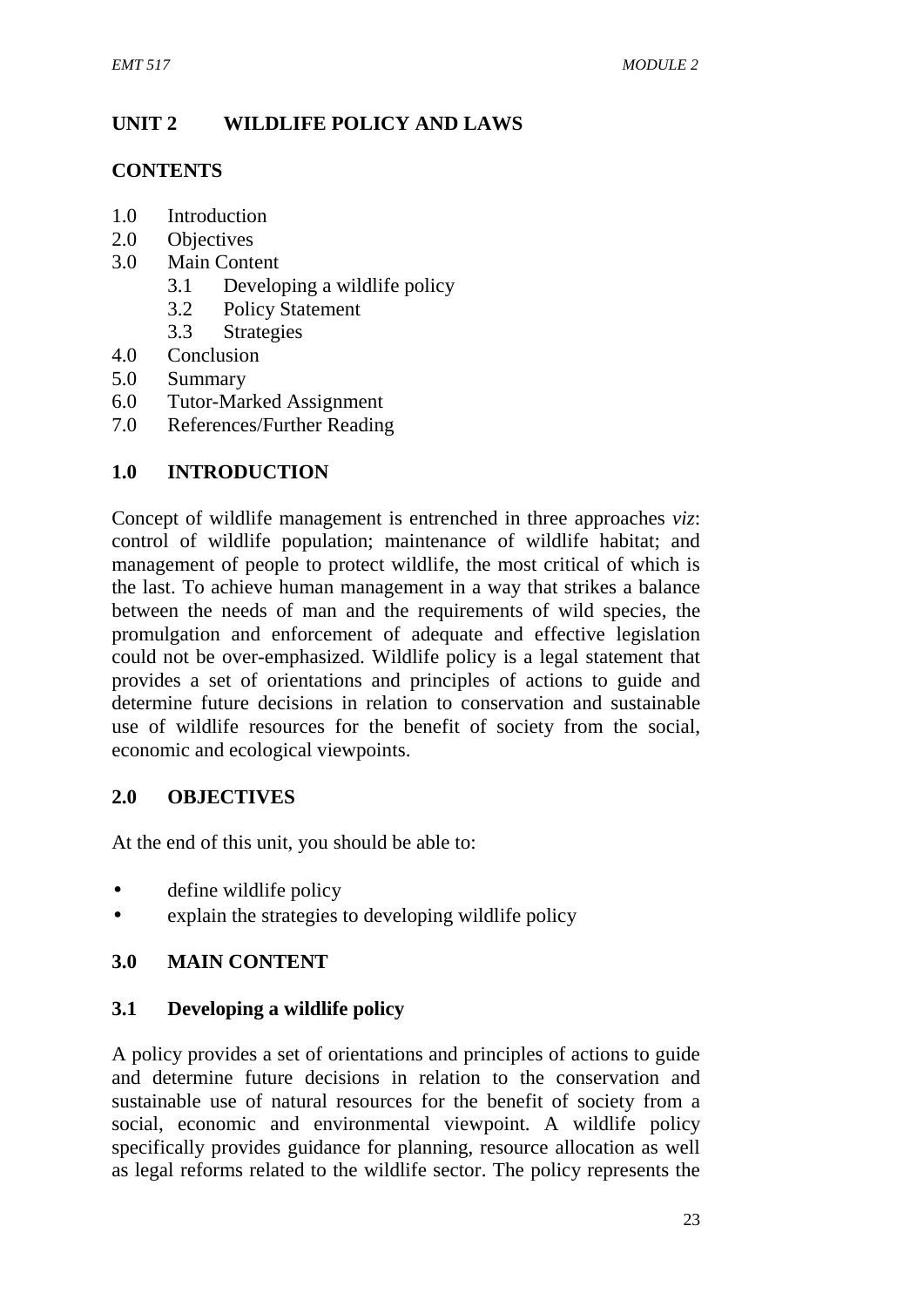consensus among all relevant stakeholders on wildlife management objectives in the country. While the national wildlife authority will most likely lead the process of policy development, the responsibility to undertake activities to reach the identified policy objectives may be allocated to different governmental and non-governmental actors. The national wildlife authority will remain in charge of overseeing that the policy goals are achieved.

### **3.2 Policy Statement**

The nation's rich biodiversity shall be conserved to provide essential goods and services for sustainable development.

### **3.3 Strategies**

Identify, delineate and inventorize species and sites of conservation interest. Develop in-situ conservation areas as National Parks, Game Reserves, Strict Nature Reserves, Sanctuaries and Cultural Heritage Centre's. Develop ex-situ conservation areas – Zoological and Botanical Gardens, which are to serve as centres for genetic improvement of endangered species. Promote Herbarium/Arboretum establishment – support the establishment and development as both national and state priority. Develop transparent mechanisms for responsibility and benefit sharing among Federal, States and Local Governments and Communities and other stakeholders. Enforce forestry legislation including laws on export of flora and fauna. Initiate the development and dissemination of relevant awareness and education materials on biodiversity conservation.

### **4.0 CONCLUSION**

Wildlife policy is a legal statement that provides a set of orientations and principles of actions to guide and determine future decisions in relation to conservation and sustainable use of wildlife resources.

### **5.0 SUMMARY**

In this unit, we have learnt about:

- wildlife policy
- policy statement

### **6.0 TUTOR-MARKED ASSIGNMENT**

1. Explain the advantages of an effective wildlife policy in sustainable management of natural resources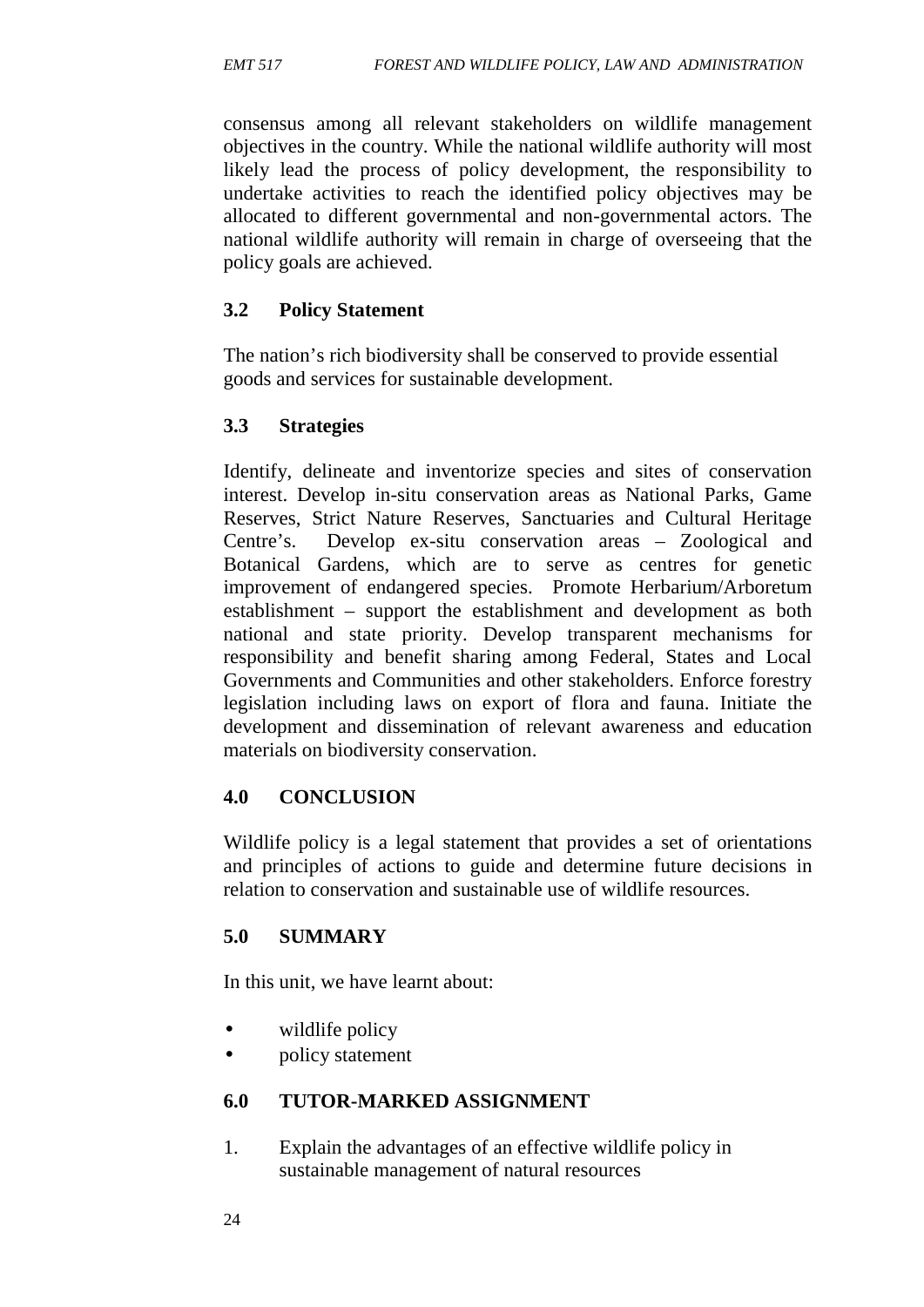2. Explain the strategies of an effective wildlife policy

- Enuoh, O.O.O. (2014). Buffer Zone Communities, Fishing Practices and Biodiversity Conservation in Cross River National Park, Nigeria. *Journal of Biol. Agri & Healthcare*, 4(22): 1-6.
- Ezenwaka, J and Aiyeloja, A.A (2010): Achieving sustainability in natural resources conservation in Nigeria. In (eds) H.M Ijeomah and A.A Aiyeloja "*Practical Issues in Forest and Wildlife Resource management".* Department of Forestry and Wildlife Management, University of PortHarcourt. Pp 260-278.
- Wild Animals Preservation Law of 1991: Wild Animals Preservation (Licences) Regulations § 3, 6 REVISED LAWS OF ENUGU STATE OF NIGERIA, Cap. 157 (rev. ed. 2004).
- Wildlife Preservation Law: Wild Life Preservation (Licences) Regulations § 10, 7 LAW OF LAGOS STATE OF NIGERIA (rev. ed. 2003); Wild Life Preservation Law: Wild Life Preservation (Traps) Regulations §§ 1 & 2 (rev. ed. 2013).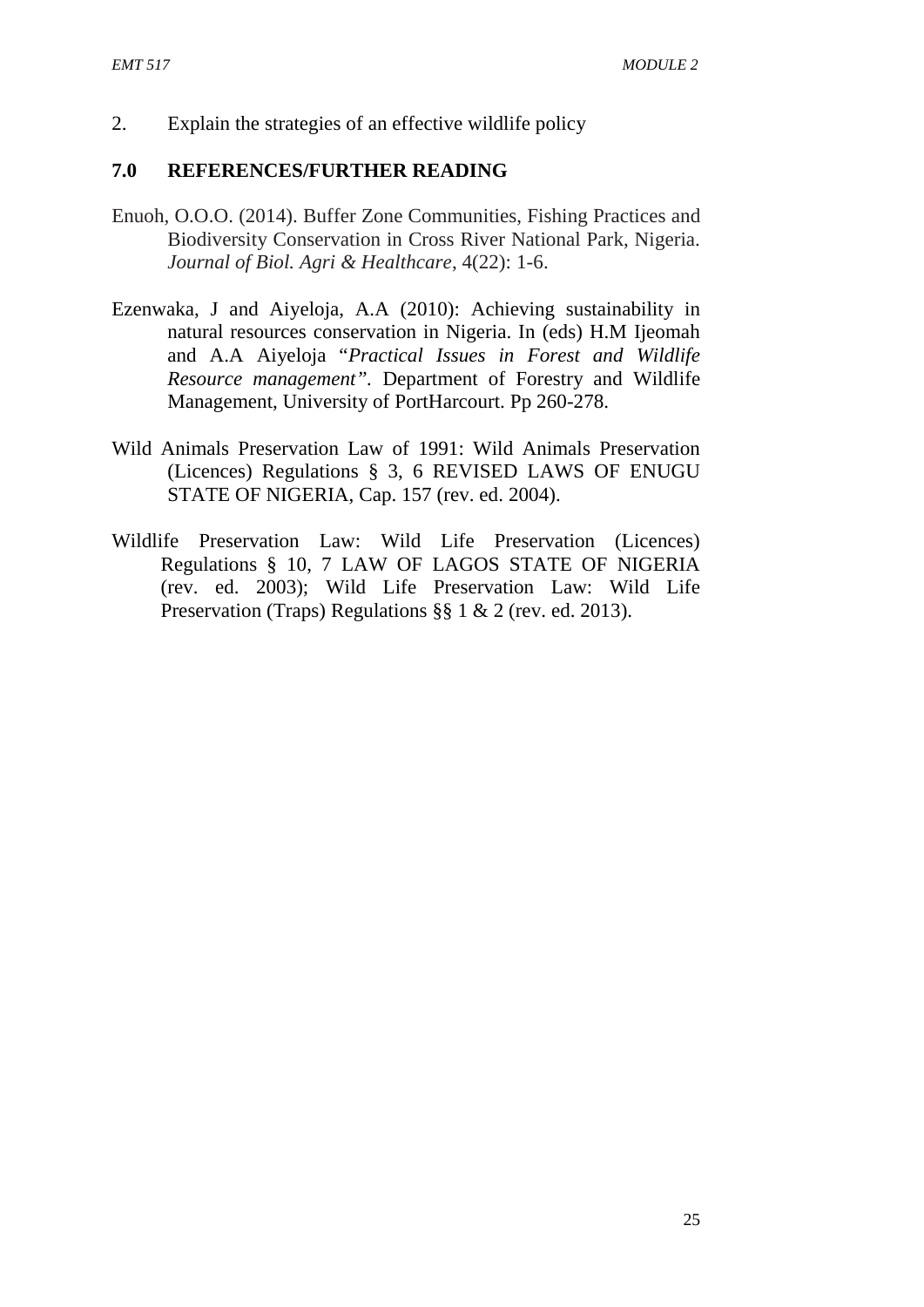# **UNIT 3 FOREST ADMINISTRATION**

#### **CONTENTS**

- 1.0 Introduction
- 2.0 Objectives
- 3.0 Main Content
	- 3.1 Forest administrative department
	- 3.2 Challenges of forest administration
	- 3.3 Administration of forest resources
	- 3.4 Forest law enforcement
	- 3.5 Role of Government
- 4.0 Conclusion
- 5.0 Summary
- 6.0 Tutor-Marked Assignment
- 7.0 References/Further Reading

# **1.0 INTRODUCTION**

Forest governance structure has been observed to be the same all over Nigeria by Mohammed and Danjuma (2014). Forest administrations in the state are carried out by the Department of Forestry in the Ministry of Environment. In the State, forests are governed centrally from the office of the governor to the Ministries of Environment and the Department of forestry. The effectiveness of a forest policy depends on the energy, drive and dedication of the National Forest Service. In bridging the gap between policy formulation and various agents of implementation in the country, the Federal Department of Forestry shall play a leading role in forest management throughout the country.

# **2.0 OBJECTIVES**

At the end of this unit, you should be able to:

- explain the role of forest administration in sustainable forest management
- explain challenges of forest administration
- explain forest law enforcement and penalties

# **3.0 MAIN CONTENT**

### **3.1 Forest Administrative Department**

This is the body responsible for implementation of forest policy and forestry issues in any country. Through norms and legislation, financial means, an information and forest programme, forest policy is designed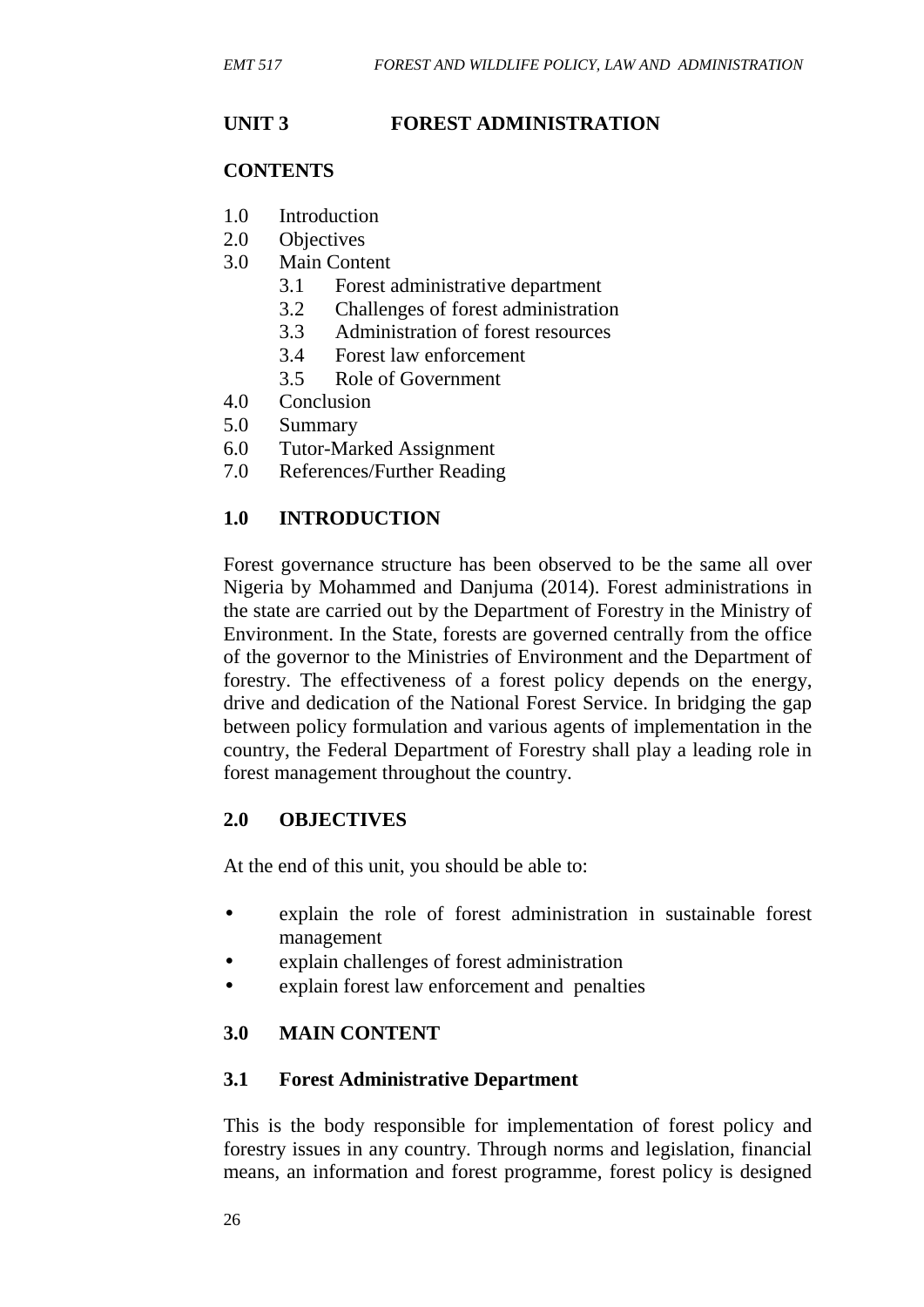to promote the sustainable management of forest land resources uses. There are different implementations of state forest administration systems in different countries. For instance, in Europe there are different institutional structures and approaches, variation in legal rights and duties between private and public institutions, and also differences in the share of duties between national and local levels.

# **3.2 Challenges of Forest Administration**

In many countries, forest ownership and settlement have become politically explosive, forcing many governments to introduce radical changes in the way forest resources are controlled and managed and, thus, prescribing new roles for Forest Administrations. But many Forest Administrations have yet to fully adjust to such changes and remain sub optimal in their functions. It is widely recognized that forestry institutions in these countries have weak capacities to fulfill their functions.

### **3.3 Administration of Forest Resources**

Adequacy of staff capacity and effectiveness of agencies tasked with forest administration, quality and effectiveness of information and data management systems adequacy, effectiveness and transparency of monitoring and evaluation and accessibility of results, extent to which monitoring and evaluation results are clearly incorporated into forest management planning, effectiveness of collection, sharing and redistribution of forest taxes, royalties, charges and rents and extent to which on-the-ground management of forests follows adopted policies, laws and plans.

# **3.4 Forest Law Enforcement**

Appropriateness and consistency of application of penalties for breaches of forest laws and regulations, effectiveness of division of jurisdictional authority and responsibility for forest law enforcement, effectiveness of measures and tools to prevent forest crimes, effectiveness of incentives for officers and agencies to enforce forest laws, including investigation and prosecution, capacity of law enforcement agencies to suppress, detect and prevent forest-related crimes and illegal activities, appropriateness and effectiveness of enforcement agencies' use of tools, instruments and information to enforce laws, capacity and willingness of the judiciary and law enforcement agencies to deal with cases of forest crime effectively, extent to which courts and arbitrators are accessible, fair, honest and independent, work in a timely manner that is are affordable; and deliver enforceable outcomes.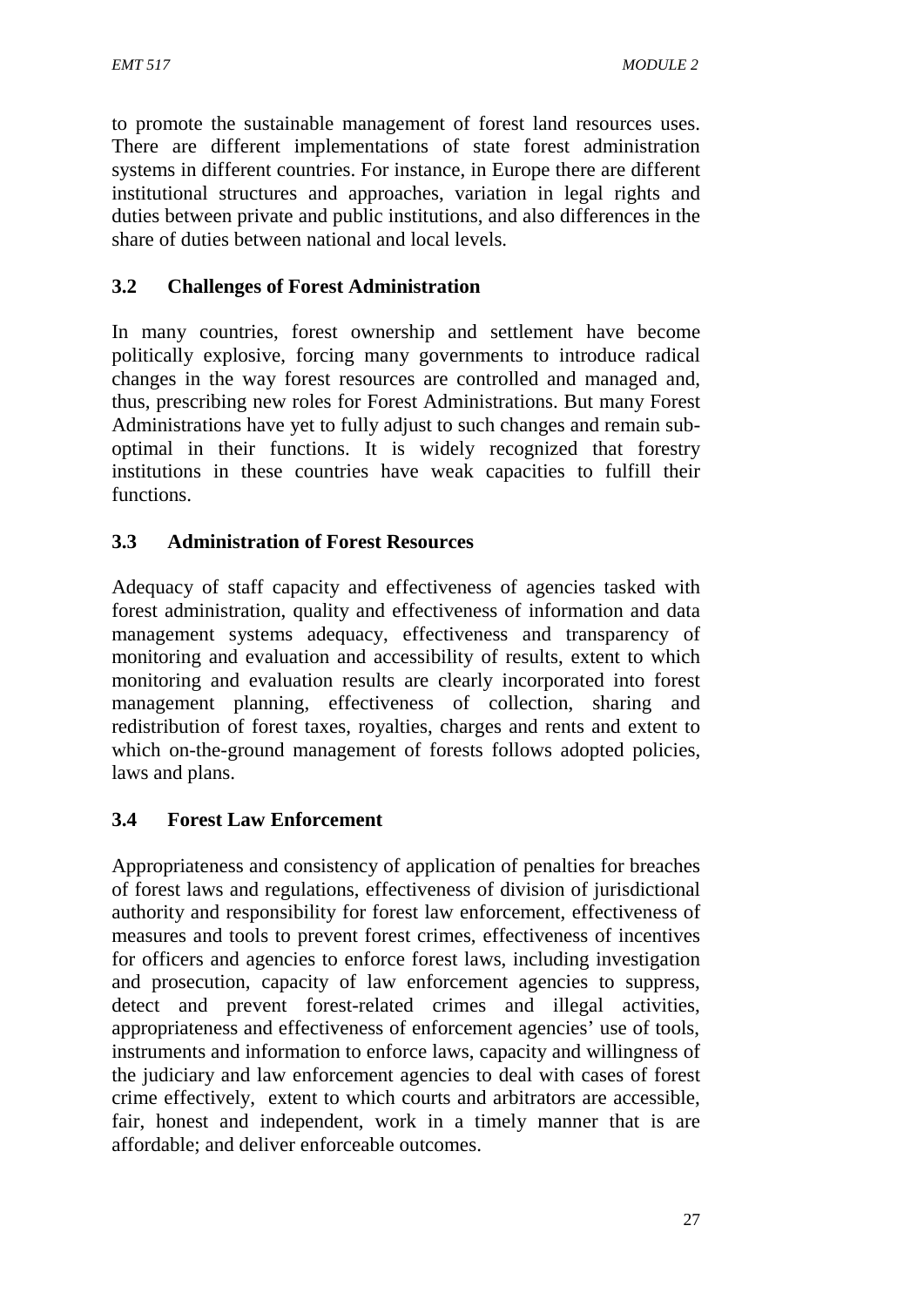# **3.5 Role of Government**

To ensure the necessary coordination and collaboration between institutions to promote a coordinated natural resources policy, conflict resolution, and spatial planning, ensure the protection of biodiversity habitats, sites of historical and cultural value, and scenery, ensure responsible attitude in forestry through its enactments and regulations, to adopt the anthropocentric approach through the provision of goods and services to the people (i.e. food security and general well-being of entire rural communities using forests to alleviate poverty.

### **4.0 CONCLUSION**

Forest administration is an invaluable asset for the effective sustainable management of forest resources for both present and future use. The government should strictly penalized offenders who are guilty of forest offense which would act as a deterrent to the populace.

### **5.0 SUMMARY**

In this unit, we have learnt about:

- the role of forest administration for the sustainable management of forest resources
- the challenges facing forest administration sector
- government participation in forest resource management

### **6.0 TUTOR-MARKED ASSIGNMENT**

- 1. Appraise the role of forest administration
- 2. Discuss in detail the role of the government in forest management

- Agbeja, B.O and Verinumbi 2006, Forest policy in Nigeria. Lead paper. Proceedings of the 31st Annual Conference of Forestry Association of Nigeria, (ed. L. Popoola). Held in Makurdi, Benue State. 20th- 25th November, 2006.
- Faleyimu, O.I (2010): Status of Forest Policy Implementation in South- West Nigeria. Unpublished Ph.D Thesis, University of Ibadan, Ibadan. April, 2010. Pp 271.
- FAO Regional Office for Africa, 2002. The State of Forests and Wildlife in Africa. African Forestry and Wildlife Commission. 80p.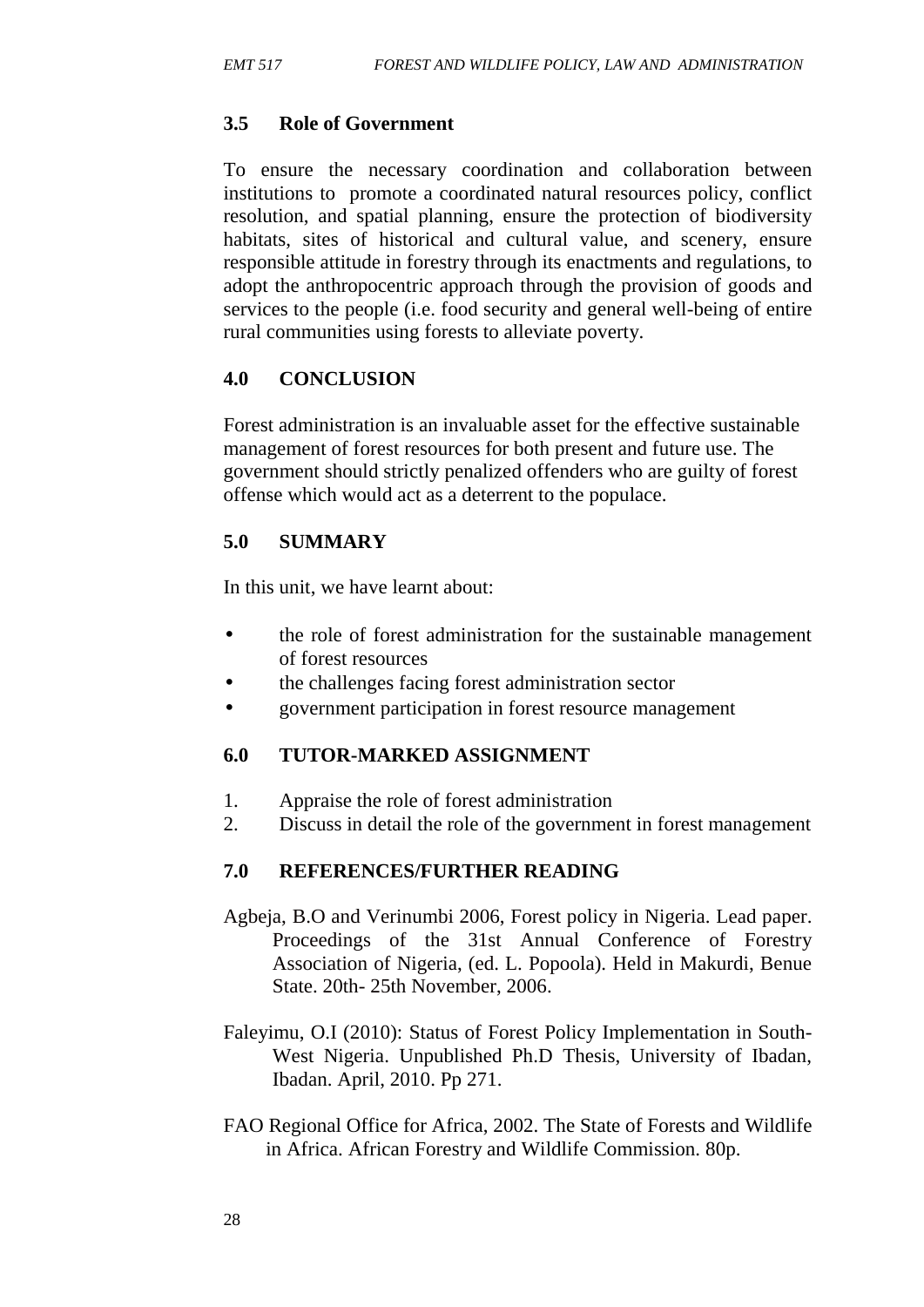- Krott, M. (2005). Forest Policy Analysis. Springer, Dordrecht. www.amazon.com/forest-policy-analysis-max-1402034784. Pp 102
- Mohammed, S. and M.N. Danjuma, 2014. Linking participatory rural appraisal to forest protection and conservation in Katsina State of Nigeria. *European Scientific Journal,* 10(20): 244-262.
- ODOOM, F. K. 2005. Wood Energy in West Africa Status, issues and recommendations. Forestry Departmental Group, FAO Regional Office for Africa
- Owino F, Ndinga A. A report prepared for the project Lessons Learnt on Sustainable Forest Management in Africa*.* Study on forest administration and related institutional arrangements. Sponsored by Royal Swedish Academy of Agriculture and Forestry (KSLA), African Forest Research Network (AFORNET) at the African Academy of Sciences (AAS), Food and Agriculture Organisation of the Unite Nations (FAO). 2004; 44.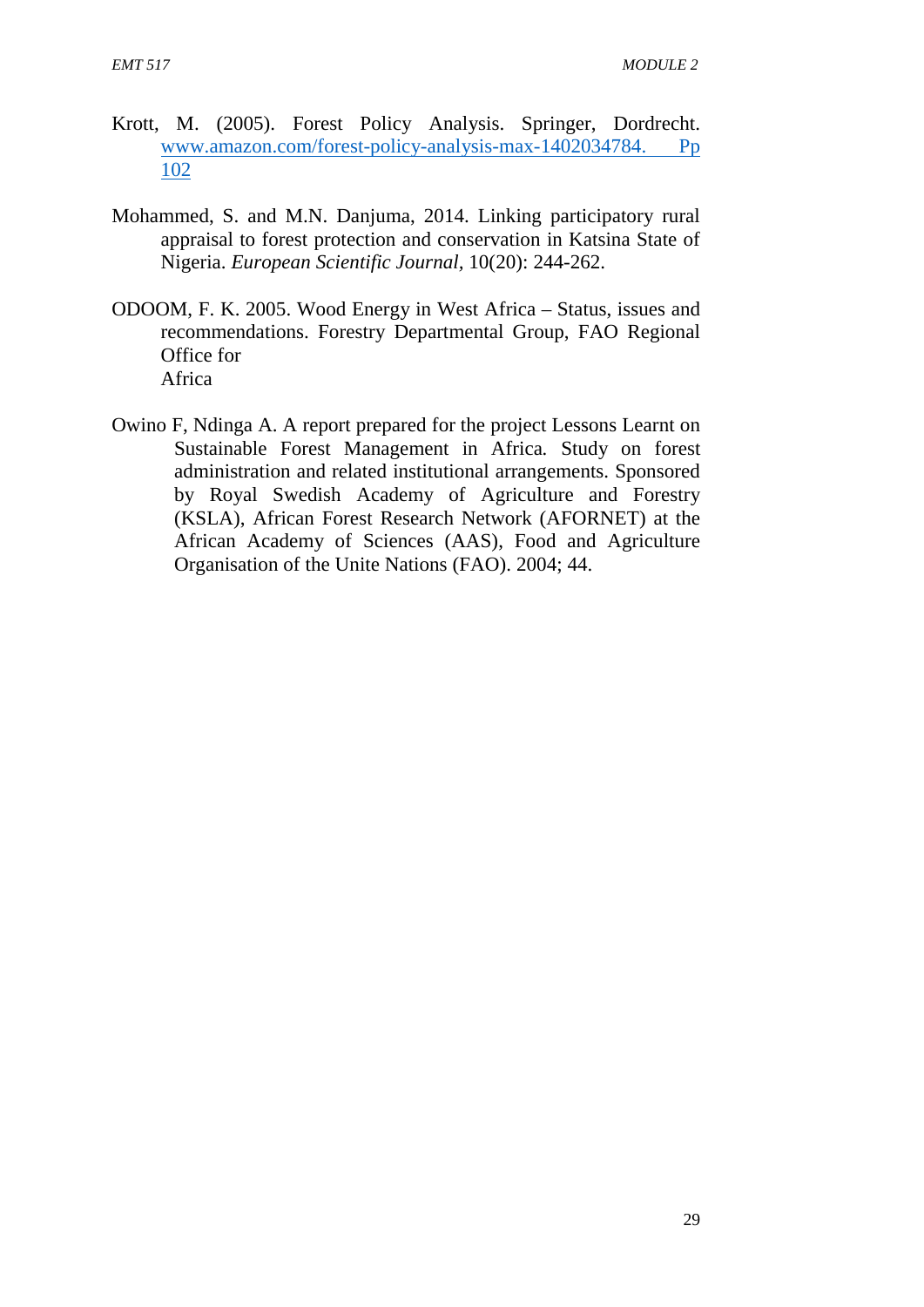### **UNIT 4 WILDLIFE ADMINISTRATION**

#### **CONTENTS**

- 1.0 Introduction
- 2.0 Objectives
- 3.0 Main Content
	- 3.1 Duties of Wildlife administrators
	- 3.2 Wildlife protection services
	- 3.3 Enforcement of wildlife legislation
	- 3.4 Species-based international agreements
	- 3.5 Ensuring clarity in the institutional set-up
- 4.0 Conclusion
- 5.0 Summary
- 6.0 Tutor-Marked Assignment
- 7.0 References/Further Reading

### **1.0 INTRODUCTION**

Subordinating wildlife administrations to higher-ranking bodies in which timber or forest industry interests may easily prevail can foster great dependency. High-level decisions may well choose to ignore the technical arguments in favour of wildlife. In practice, the autonomy of wildlife policy-makers depends very much on the personal and political influence of the head of the wildlife service. Interviews and surveys do show, however, that many wildlife administrators see themselves as islands in a sea of public and official indifference, trammeled by inappropriate policies and sterile bureaucracies. This subordination, combined with the fact that staff, funds and equipment for the wildlife services have low priority, seriously hinders development efforts. Wildlife management can be defined as the process of maintaining certain wildlife populations, including endangered species, at desirable levels on the basis of scientific, technical and traditional knowledge. Sustainable wildlife management adds to this definition the objective of balancing the economic, ecological and social values of wildlife, with a view to protecting the interests of present and future generations. Thus, this concept goes beyond the protection of interests related to hunting and protection for individual species and rather focuses on wildlife as a renewable natural resource in a holistic way.

### **2.0 OBJECTIVES**

At the end of this unit, you should be able to:

- explain duties of forest administrators
- interrelate poor administration to wildlife management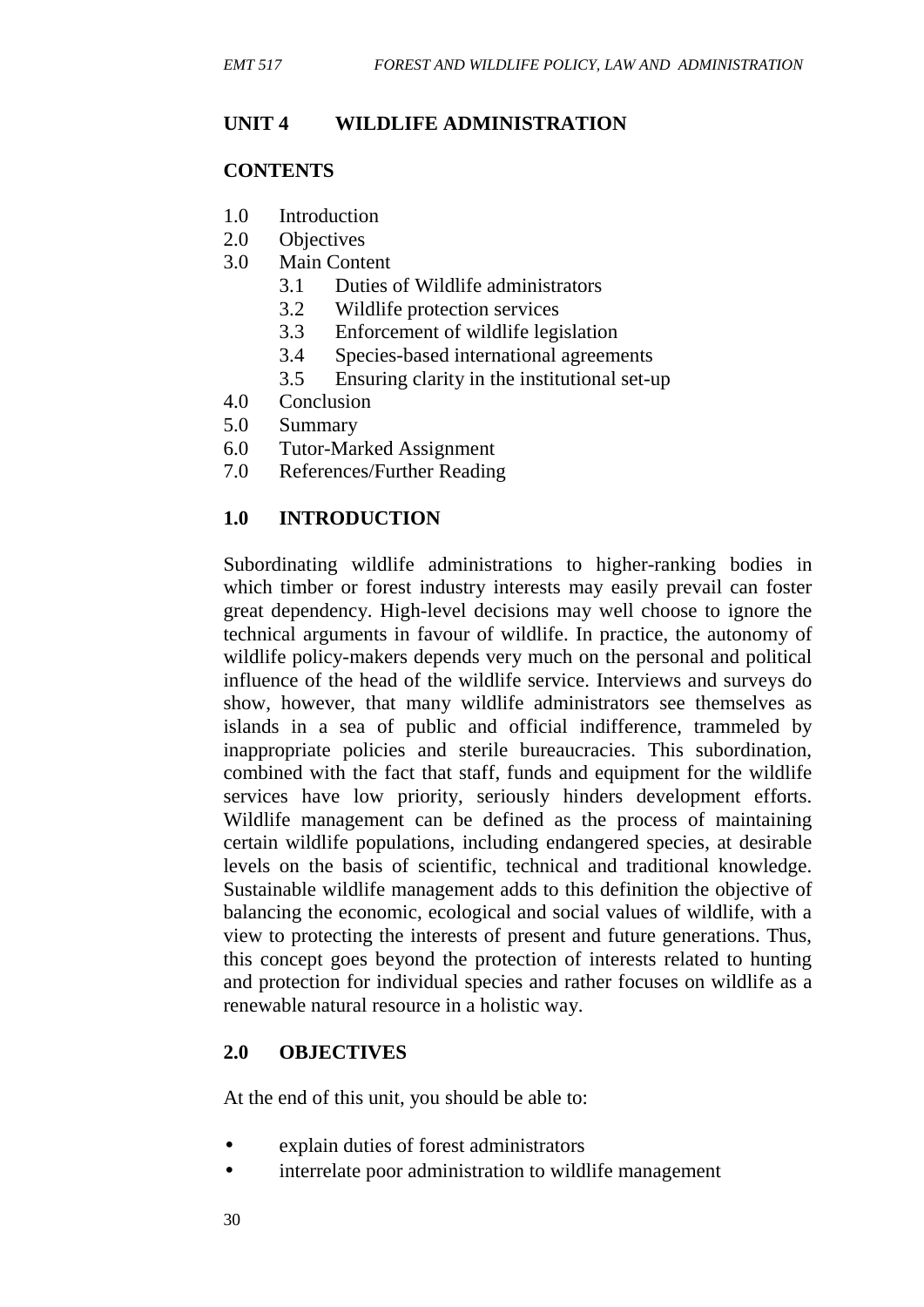# **3.0 MAIN CONTENT**

### **3.1 Duties of Wildlife administrators**

The work of the wildlife administrations runs the gamut from planning action and strategy to such mundane duties as issuing licenses, keeping statistical records, processing infractions, managing protected areas, and so forth.

### **3.2 Wildlife protection services**

Wildlife protection services are necessary to ensure effective compliance with the regulations governing wildlife utilization. This is vitally important in tropical countries where most hunters disregard or do not know the existing laws.

### **3.3 Enforcement of wildlife legislation**

Application and enforcement of laws to all taxa are inconsistent. Although state authority over the allocation of the take of resident game species is well defined, country, local, or housing development ordinances may effectively supersede state authority. Decisions on land use, even on public lands, indirectly impact allocation of wildlife due to land use changes associated with land development.

### **3.4 Species-based international agreements**

Endangered species legislation involves a specialized legal approach to wildlife management. It focuses exclusively on the identification and restoration of species that have reached critically low population levels, on the basis of defined criteria and procedures for listing these species and at least two general mechanisms designed to ensure recovery of individual species. Listing criteria and procedures are based on science based definitions of "threatened" and/or "endangered," both of which imply an assessment of the status of the species and the threats to their continued survival. The primary mechanism for recovery is the requirement that government agencies and private developers consider listed species in designing and constructing projects and include adequate protection measures to minimize or mitigate project impacts and ensure the species long-term survival or recovery. The second mechanism is the prohibition of direct and/or incidental "take" of the species in question. "Take" includes the killing of such species by whatever means (not just hunting), as well as any actions that remove a species from its habitat, destroy critical habitat or otherwise harm, harass, or injure the species**.**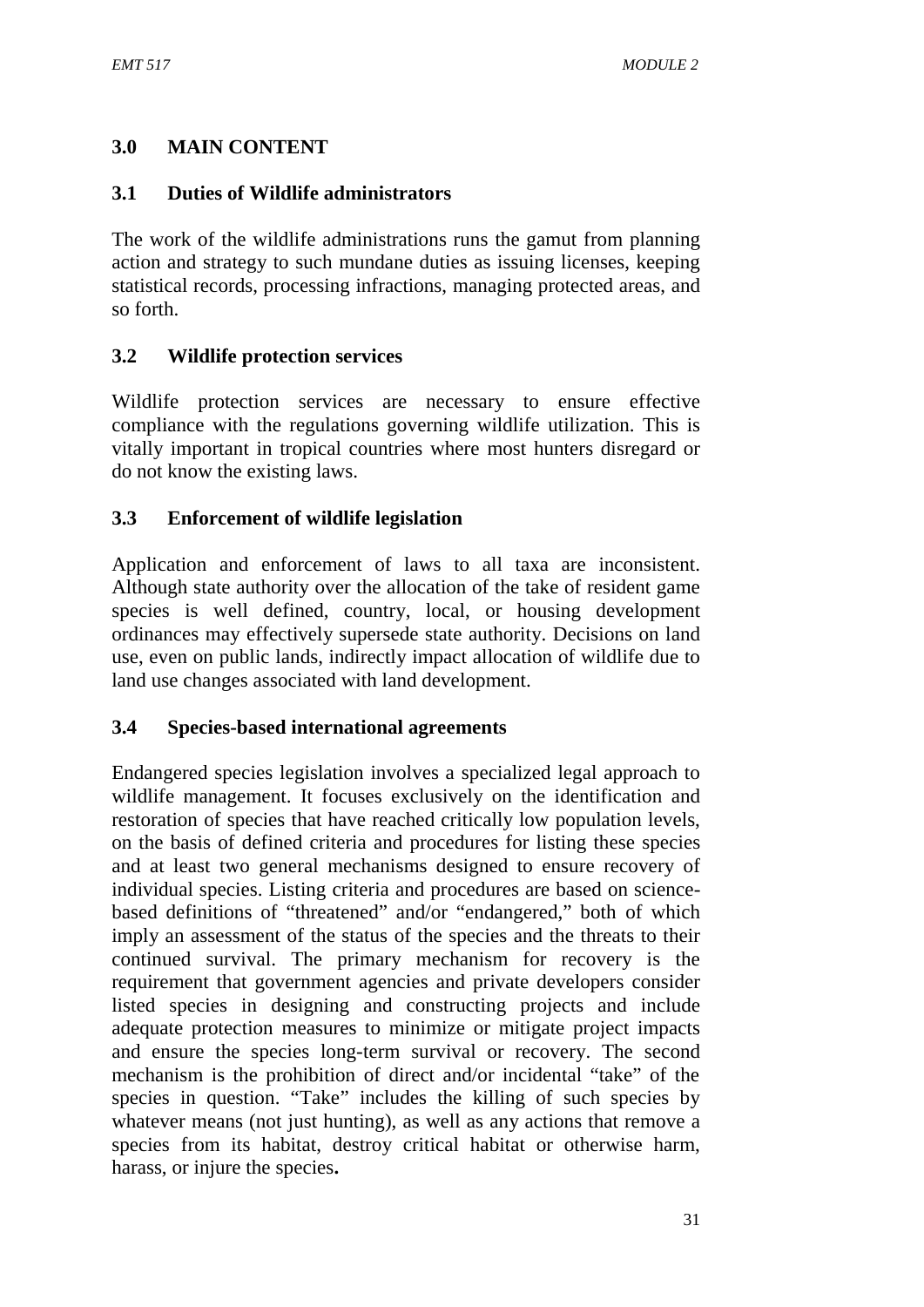### **3.5 Ensuring clarity in the institutional set-up**

Another general principle for good legal drafting, which is also applicable to wildlife management laws, is that the law should clarify the mandate and functions of all public authorities related to wildlife management. "Legal mandates" refer to legal provisions requiring or allowing government agencies or persons to engage in activities affecting the resource or its components. This is a deliberately broad concept that encompasses all possible actions, activities, permissions, or even prohibitions. Usually, legal mandates are framed in general terms, thus resulting of difficult practical application, with no guidance as to the exercise of powers, limits to discretion or procedures for decision making. Possibly, the law should provide some guidance to the exercise of public discretion, in order to increase the legitimacy and accountability of public authorities. Furthermore, with a view to enhancing the accountability of wildlife authorities and avoiding conflict of interests, the law should avoid the possibility of mixing management/commercial activities and control functions in the same (public or private) body.

### **4.0 CONCLUSION**

The role of wildlife administrators in managing wild fauna has really strengthened the Nation's wildlife reserve. However, there has been weak enforcement of wildlife legislations across the country and beyond.

### **5.0 SUMMARY**

In this unit, we have learnt about:

- the role of wildlife administration for the sustainable management of wildlife resources
- the weak and epileptic state of wildlife enforcement agency

# **6.0 TUTOR-MARKED ASSIGNMENT**

- 1. Discuss the benefit of efficient wildlife administration to wildlife management
- 2. Explain the role of enforcement of wildlife legislation.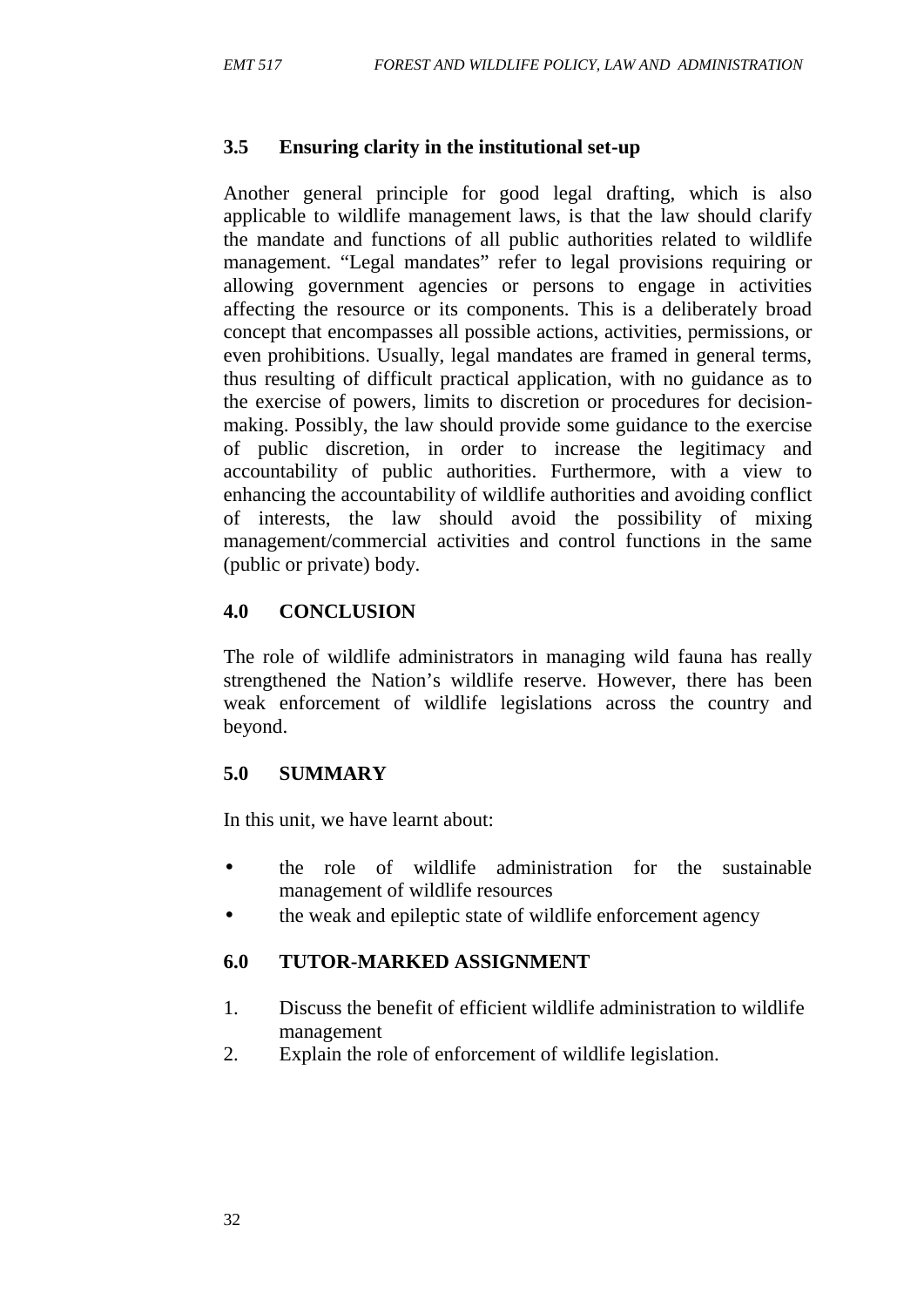- Cirelli, M.T. and Morgera, E. 2009a. "Wildlife law and the legal empowerment of the poor in Sub-saharan Africa," FAO Papers Online #77. Available at: www.fao.org/legal.
- Commission on Legal Empowerment of the Poor, 2008. *Making the Law Work for Everyone* Vol.I. Commission on Legal Empowerment of the Poor and United Nations Development Programme.
- Commission on Legal Empowerment of the Poor, 2008b. *Making the Law Work for Everyone* Vol.II. Commission on Legal Empowerment of the Poor and United Nations Development.
- Doe 2002. A Compilation of Environmental Laws administered by the Department of environment. Department of Environment and Bangladesh Environmental Management Project (BEMP), E-16, Agargaon, Sher-e-Banglanagar, Dhaka, Bangladesh.
- Enforcement Ordinance for the Wildlife Protection and Management Act, MOE Ordinance No. 171, Feb. 7, 2005, amended by MOE Ordinance No. 633, Dec. 31, 2015, art. 31(2)(a).
- McGrath, C Does environmental law work? How to evaluate the effectiveness of an environmental legal system. Lambert academic publishers. 2010.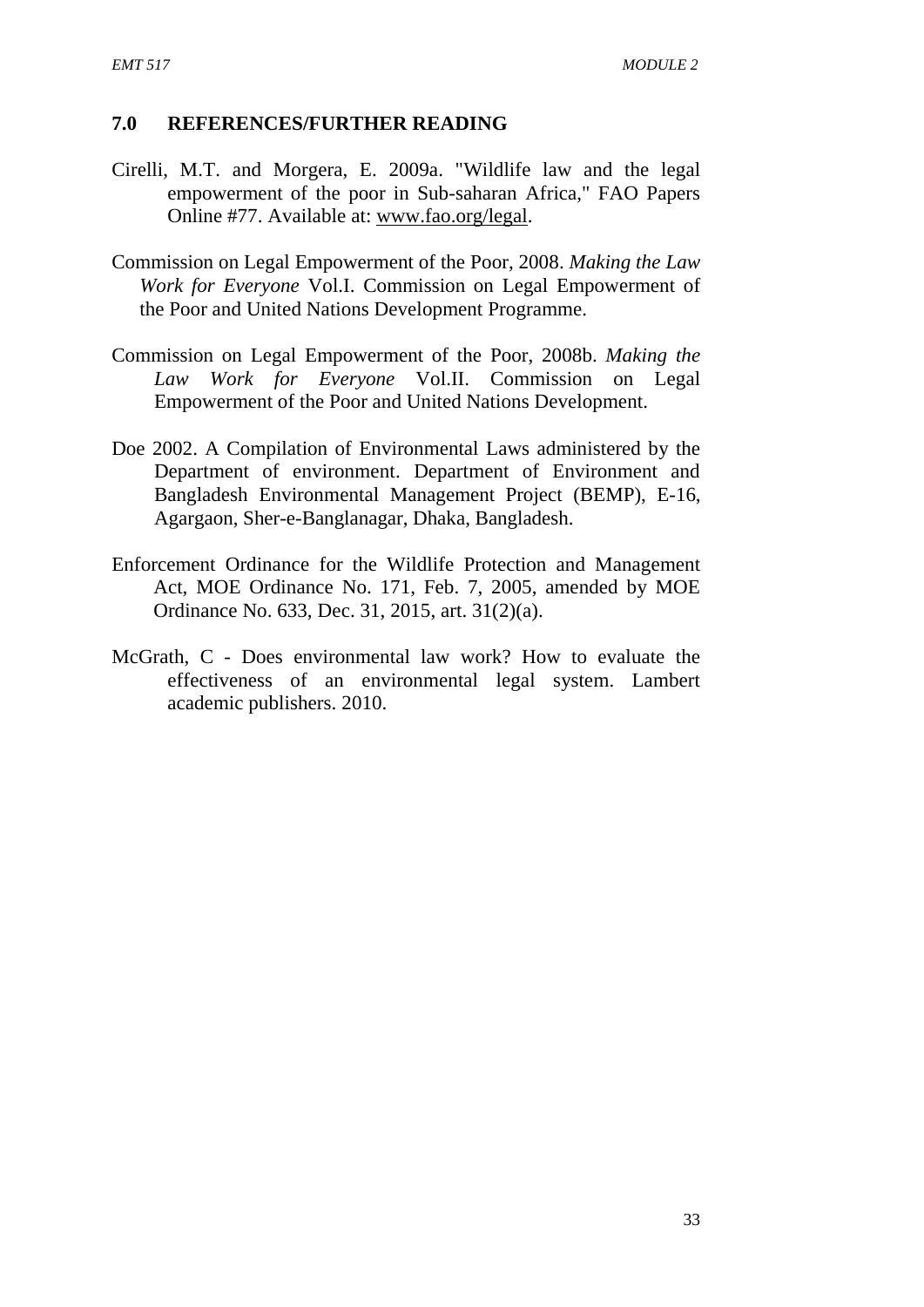### **UNIT 5 IMPACT OF FOREST AND WILDLIFE POLICIES ON THE SOCIETY**

#### **CONTENTS**

- 1.0 Introduction
- 2.0 Objectives
- 3.0 Main Content
	- 3.1 Forest Governance
	- 3.2 Tourism
	- 3.3 Employment
	- 3.4 Conservation of Nature's Heritage
	- 3.5 Encroachment
- 4.0 Conclusion
- 5.0 Summary
- 6.0 Tutor-Marked Assignment
- 7.0 References/Further Reading

#### **1.0 INTRODUCTION**

The national policy on conservation and sustainable use of biological diversity is an integral part of the national policy on environment. The national policy on environment which was reviewed in 2006/7 further strengthened the biodiversity conservation. Forest resources increasingly constitute a significant element in our national economy. Unlike in the past when forests were taken for granted because they were found almost everywhere, people are becoming increasingly aware of the direct and far-reaching influences of the forest as the available forests are continually diminishing while the demand for forest goods and services continues to rise. The administration of forest reserves in Nigeria leaves much to be desired especially when one considers governments' decisions and policies on utilization of forest resources in meeting the needs and aspirations of citizens. For the past forty years, the administration of forestry had been monopolized by the state government within the federal structure in Nigeria. The exclusion of the stakeholders such as (local community dwellers, hunters, farmers, timber contractors and other non-timber resources users) in the administration of forests directly or indirectly has led to poor forest governance and the consequent crises in forest reserves in Nigeria.

### **2.0 OBJECTIVES**

At the end of this unit, you should be able to:

 explain the positive impact of forest and wildlife policies on the economy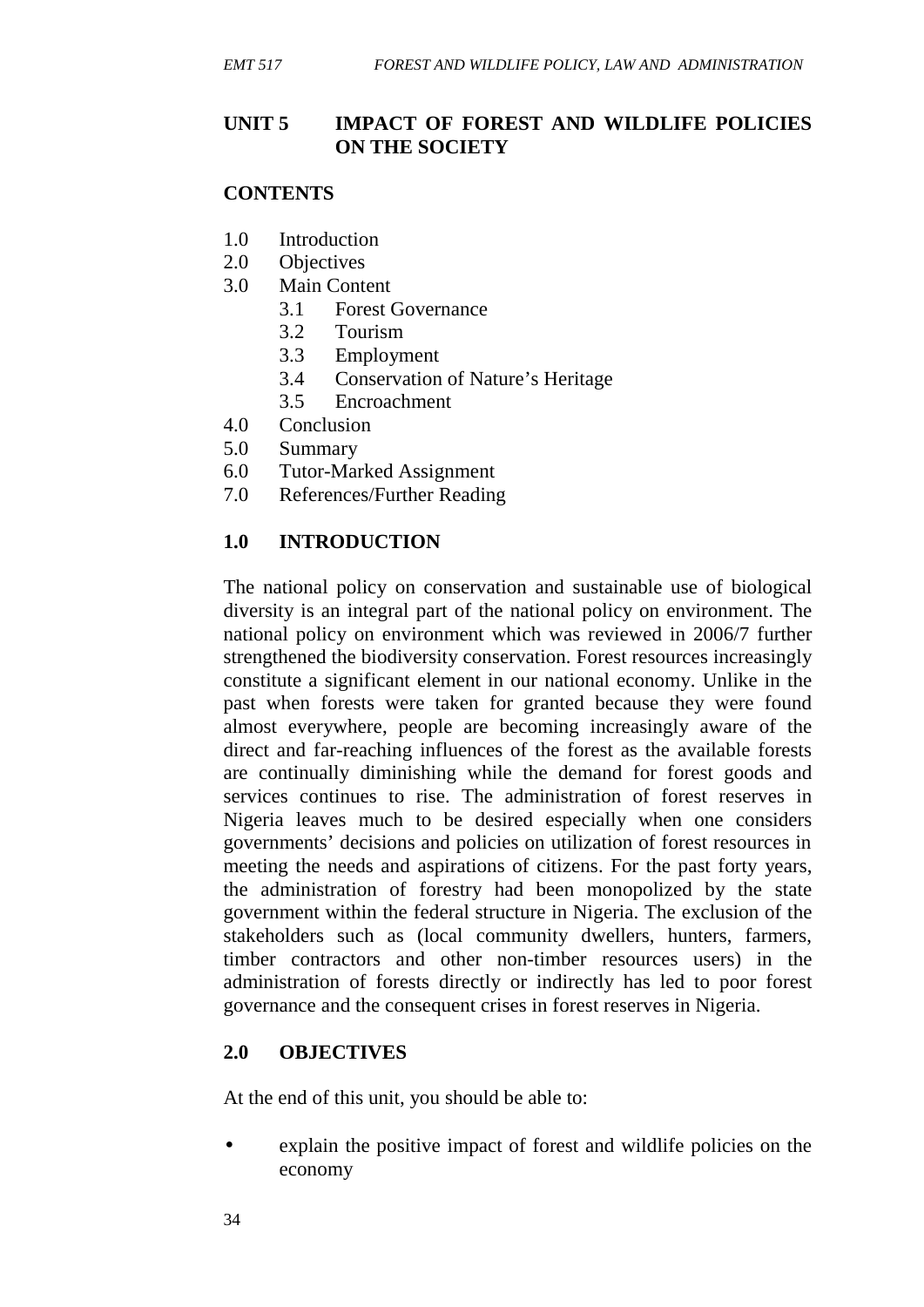discuss the negative impact of forest and wildlife policies on the economy

# **3.0 MAIN CONTENT**

### **3.1 Forest Governance**

Forest governance can be defined as the management of forest resources within a particular institutional and technical environment bearing in mind the welfare of citizens whose livelihood hinge closely on forest resources and the need to maintain ecological balance. The technical environment provides the tools and knowledge, which define how a resource is used as a factor of production. The institutional environment defines who controls the resources and how the technique is applied. In another words, forest governance can be referred to as the process of planning, utilizing and managing forest resources through joint efforts of the governor(s) and the governed (the people). In such instance, forests are regarded as common property resources or common pool resources. Unfortunately, we do not yet have proper forest governance in Nigeria but purely forest administration devoid of people or users' considerations. Government's efforts of protecting forest are undermined by the fact that government has failed in its responsibility in other areas of life that are critical to the citizens. For instance, the absence of job opportunities for Nigerian citizens along-side forest protection program makes forest policy nonsensical and tangential when people who are ready to work at any rate (even by farming), for survival are jobless.

### **3.2 Tourism**

Tourism which creates huge revenue for the developed countries due to proper, efficient and workable forest and wildlife policies is grossly lacking in many West African countries. Nigeria as country is gradually finding its feet in the area of tourism. Proper implementation of forest and wildlife policies will boost ecotourism, thereby boosting the GDP of the country.

### **3.3 Employment**

When we consider the staffing conditions of the state's forestry services, we discover that most forestry services are underemployed or under staffed. Productivity is therefore generally low and the cost of administration is enormous. In certain states, the forestry services are charged with administering the forest policy and law. In addition, since forest administration is business oriented, its primary function are the conservation, management and sale of forest products. This affords a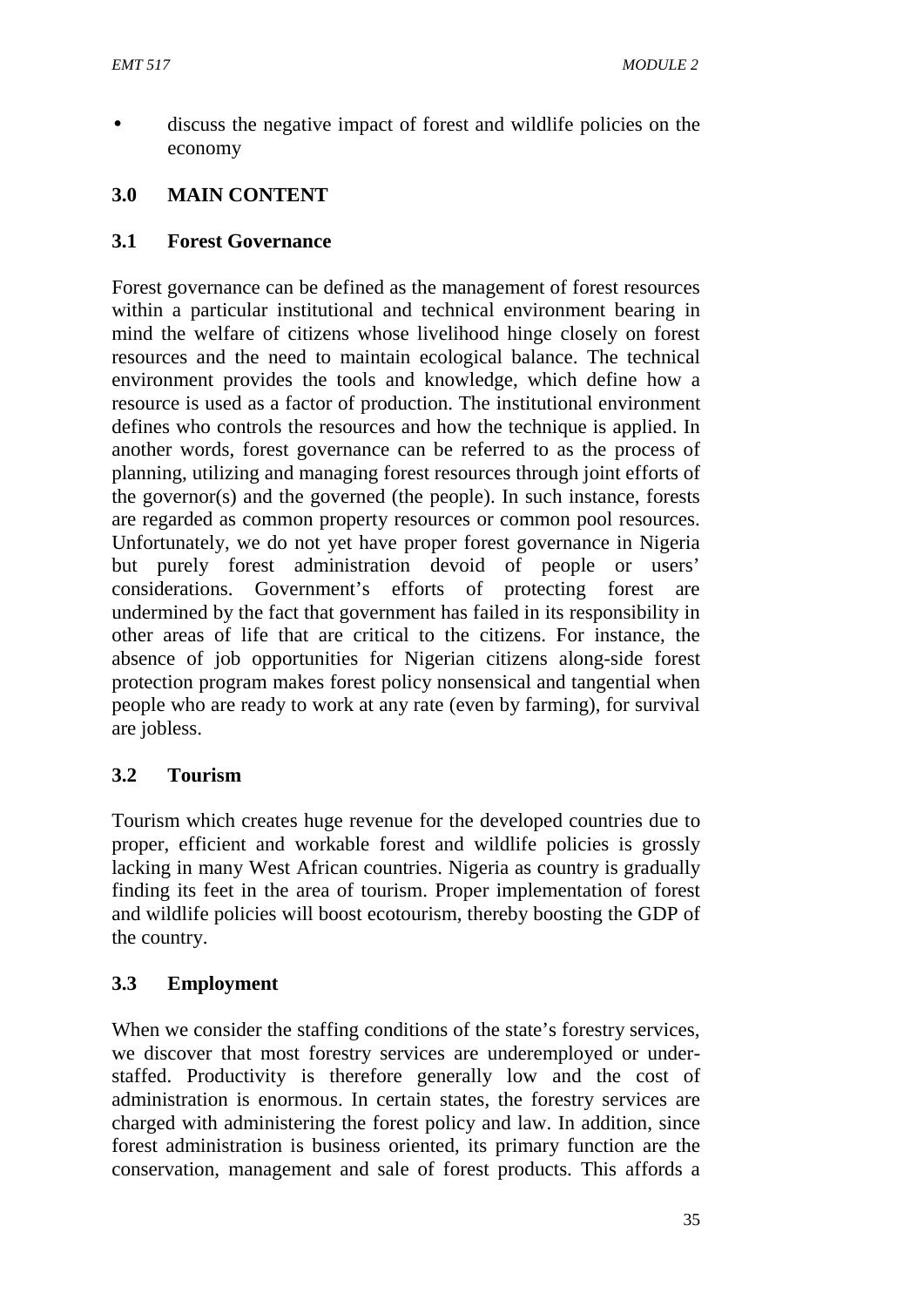unique position for forest service to demand good organization, structure and management, competence of the personnel based on the limited overall size of the forest estate and considered along a number of states. It will be obvious that present administration of forest policy is not economically satisfactory. A good, efficient and workable forest and wildlife policies will create room for more qualified staff to be employed thereby reducing the number of unemployed individual in the country.

# **3.4 Conservation of Nature's Heritage**

Nature's heritage will be preserved in perpetuity if forest and wildlife policies, laws and administration are further strengthened by the necessary authority.

# **3.5 Encroachment**

Weaknesses in the enforcement of forestry law could encourage open access to the forest resource. This could also result in encroachment of other competing land uses such as agriculture and urbanization, thus decimating the forestland area. Weaknesses in implementation of the management plan could result in under or over exploitation of the forest resource, thus leading to inefficiency. An estimated 45% (74,942 ha) of the forest reserve is devoid of forest trees. This could threaten economic stability and growth and food security. Weaknesses in enforcement of forestry law could provide indigenous communities opportunities to reap perceived benefits from the forests, which the government has denied them for the past years. Attempt has been made by the State government to incorporate the indigenous communities in the development of management plan and enforcement of forestry law.

# **4.0 CONCLUSION**

Forest and Wildlife policies, laws and administration impact on the society positively and negatively depending on how strong or weak these policies and laws are being implemented. Nigeria is still very slow in enforcing forest and wildlife policies and laws. Thus, there is an urgent need for proper implementation of forest policy as a strong safeguard for providing best option for halting forest decline as well making the required contribution to the well being of the society.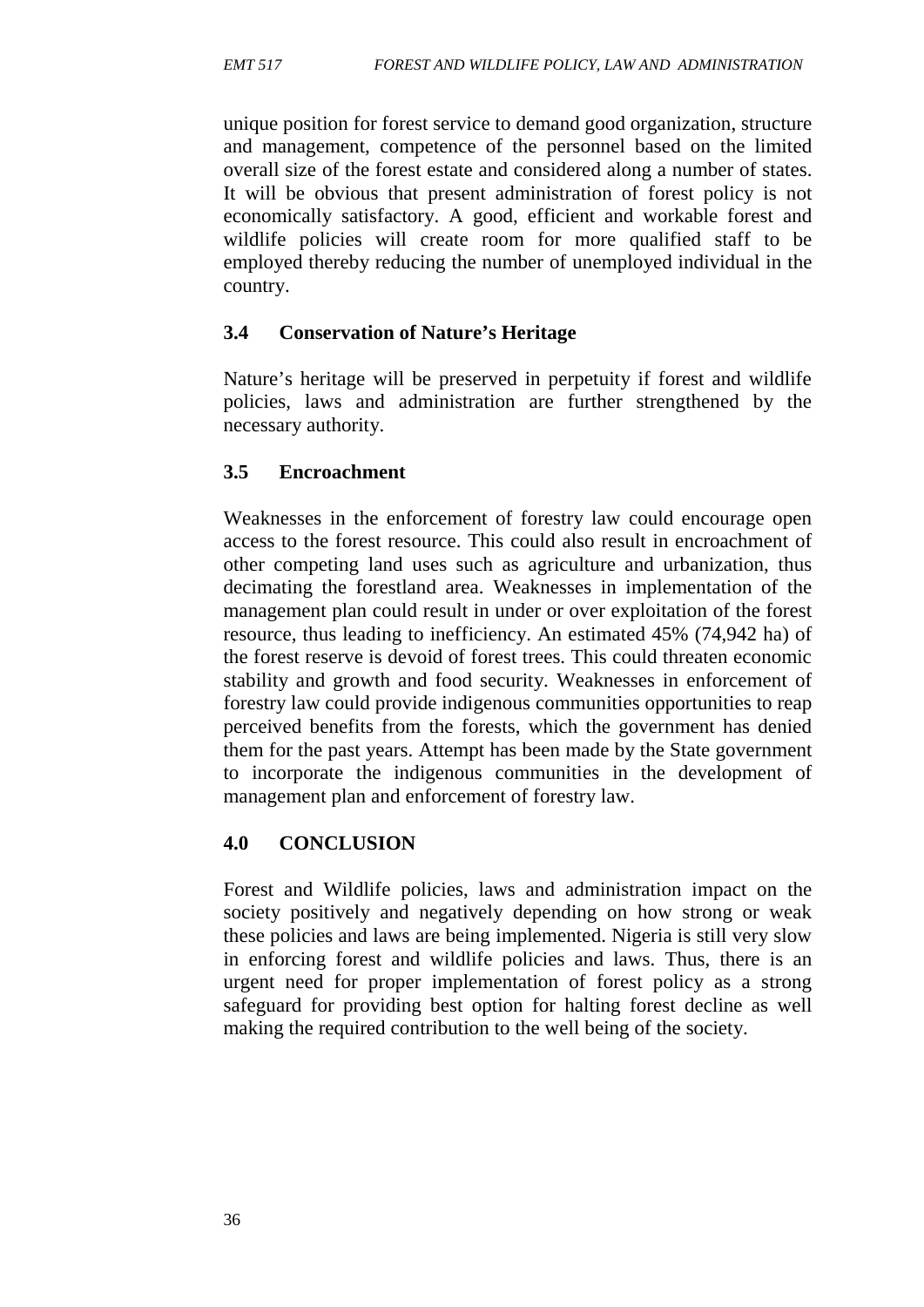### **5.0 SUMMARY**

In this unit, we have learnt about:

- the effect of forest and wildlife policies on society growth both positive and negative
- weak state of forest and wildlife policies in Nigeria

#### **6.0 TUTOR-MARKED ASSIGNMENT**

1. List and discuss the impact of forest and wildlife policies on the society

- Agnes, R.C. and Ian, C. 2005. Economic Development and Environmental Management in the Uplands of Southeastern Asia: Challenges for Policy and Institutional Development. *Agricultural Economics* 32(s1):243-256.
- Mankor A. (2013). Promoting intra-African trade of animals and animal products. Technical Item of the 20th Conference of the OIE Regional Commission for Africa (Lome, Togo, 18–22 February 2013). Available at: www.oie.int/en/publications-anddocumentation/compendium-of-technical-items.
- Olajide, A. K. (2005). "A Critical Study of the Management of Forest Reserves in lfe Zone, Osun State, Nigeria." M. Sc. Thesis Submitted to the Department of Public Administration, Obafemi Awolowo University, Ile-Ife, Nigeria.
- Oxfam (2003). Measuring poverty in Nigeria. Oxfam Publications, Great Britain. pp. 48-49. Soil survey Division, Oyo. (1990). Soils of Nigeria. Soil survey Division, Federal Department of Agricultural land resources (FDALR), Nigeria.
- Travis D.A., Watson R.P. & Tauer A. (2011). The spread of pathogens through trade in wildlife. Rev. sci.tech. Off. int. Epiz., 30 (1), 219- 239.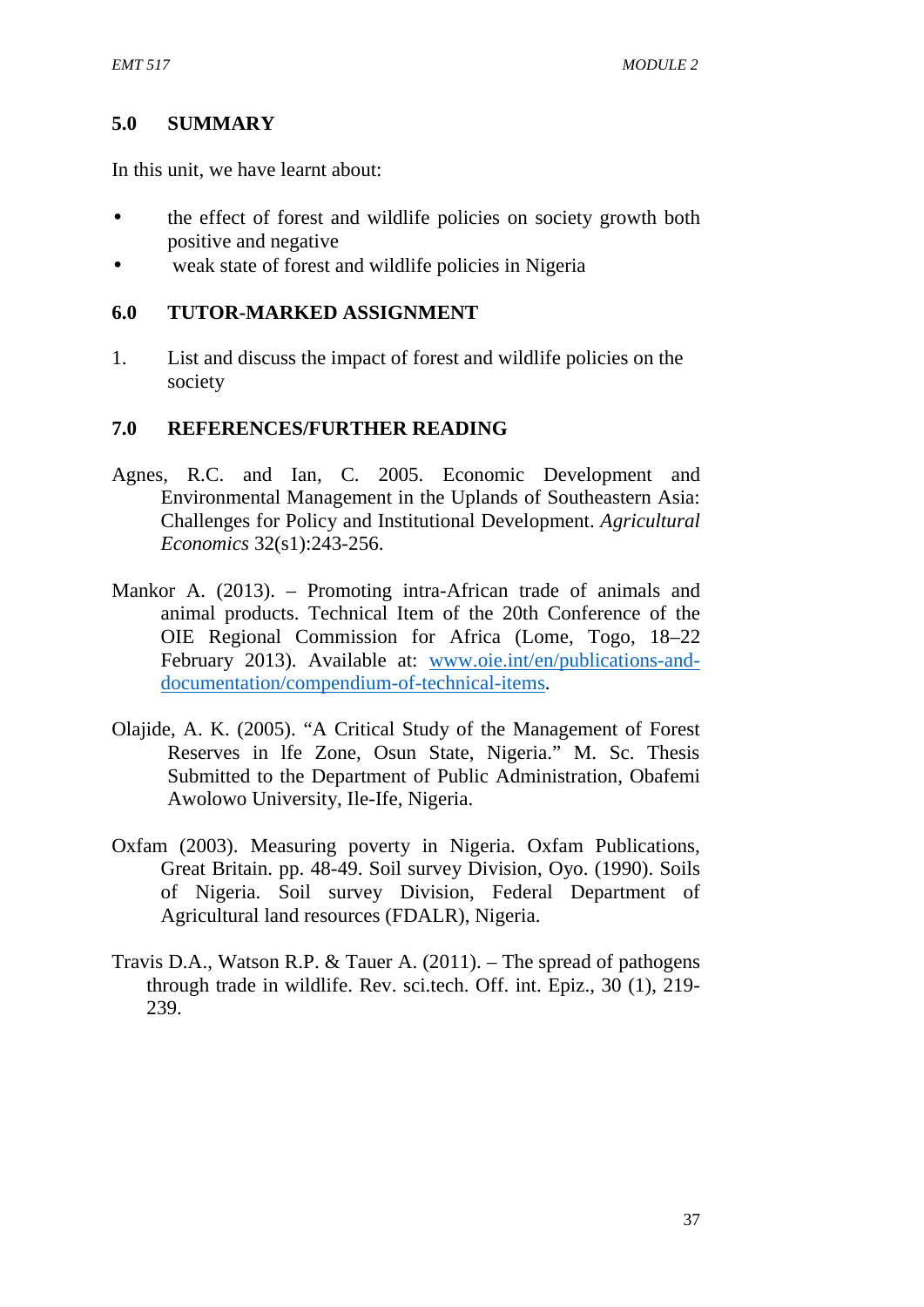#### **MODULE 3 CHALLENGES TO THE IMPLEMENTATION OF FOREST AND WILDLIFE POLICY**

- Unit 1 Forest Fires
- Unit 2 Poaching
- Unit 3 Illegal Grazing/ Logging
- Unit 4 Buffer Zones
- Unit 5 Conflicts

### **UNIT 1 FOREST FIRES**

### **CONTENTS**

- 1.0 Introduction
- 2.0 Objectives
- 3.0 Main Content
	- 3.1 Sources and importance of wildfire
		- 3.1.1 Uses of fire in Natural Resources
		- 3.1.2 Improper Use of Fire
	- 3.2 Periods of Wildfire
	- 3.3 Economic Impacts of Wildfire
	- 3.4 Ecological role of fire
		- 3.4.1 Fire-sensitive ecosystems
		- 3.4.2 Forest fires and climate change
	- 3.5 Forest fires and climate change
- 4.0 Conclusion
- 5.0 Summary
- 6.0 Tutor-Marked Assignment
- 7.0 References/Further Reading

# **1.0 INTRODUCTION**

Landscape fires play an important role in many ecosystems across the globe, with (sub) tropical savannas of intermediate productivity being most frequently burned. Within those (sub) tropical ecosystems, humans are responsible for most of the ignitions and fires have been actively managed for thousands of years, partly aided by the vegetation traits of these regions which make them inherently. Most fires are anthropogenic in origin and are directly linked to livelihood activities. Some threats to forest protection identified are fires, poaching, trespass, illegal logging and uncontrolled grazing.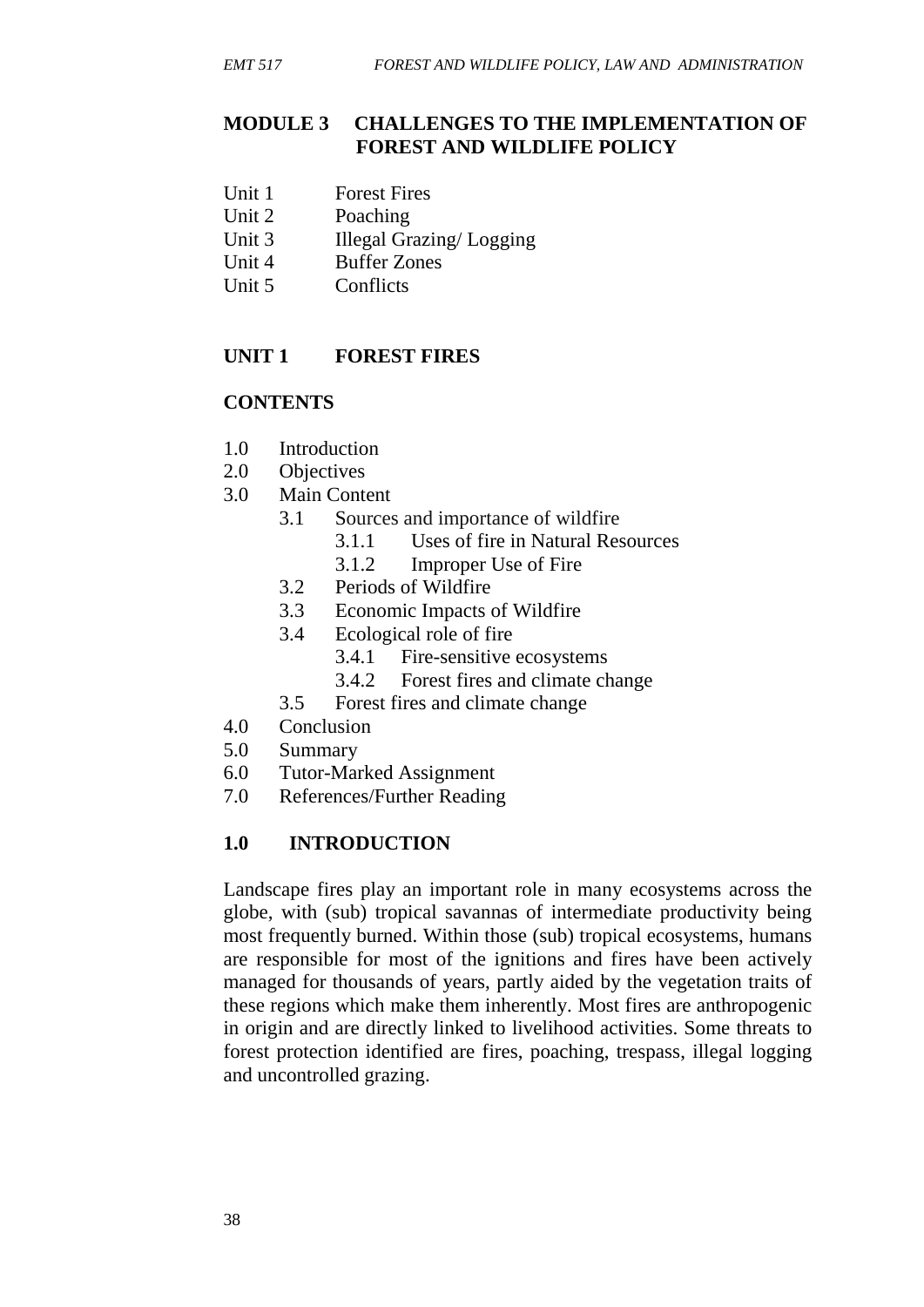### **2.0 OBJECTIVES**

At the end of this unit, you should be able to:

- explain the importance of wildfire
- discuss the economic impact of forest fire
- ecological role of wildfire

### **3.0 MAIN CONTENT**

### **3.1 Sources and importance of wildfire**

Wildfire has both natural and artificial origin. Wildfires occur in forest reserves and other bushes and plantation areas. The existence of favorable fire danger conditions like low humidity, high temperature, dry wind and sufficient dry matter together with human activities are found to be a major factor responsible for fire occurrence in Nigeria. Some of the causes of forest fire are: natural – lightening and friction due to objects robbing together and artificial – campfire, debris burning, lumbering, railroad, smokers and miscellaneous. It is therefore evidence that major causes of wildfire are of artificial sources resulting from human activities towards economic emancipation.

# **3.1.1 Uses of fire in Natural Resources**

Humans have used fire as a vital tool for natural resource management for thousands of years. Traditionally, fire has been used as a management tool to control vegetation structure and composition, for hunting and to recycle nutrients locked in live and dead biomass. These uses have continued up to today particularly in savanna ecosystems of southern Africa and northern parts of Australia.

# **3.1.2 Improper Use of Fire**

Improper use of fires often lead to veld fires, which are blazes that get out of control, destroying extensive tracts of forests and grasslands and may result in the loss of biodiversity and human life.

# **3.2 Periods of wildfire**

Wildfire occurs more frequently during the dry season between the months of December and March, when the air temperature is high and relative humidity and fuel loads moisture content are low. Vegetation is set ablaze annually between November and January (Early burning) or from February to the beginning of rains (late burning) .Early burning is done to provide early bush of palpable tender grass for livestock needing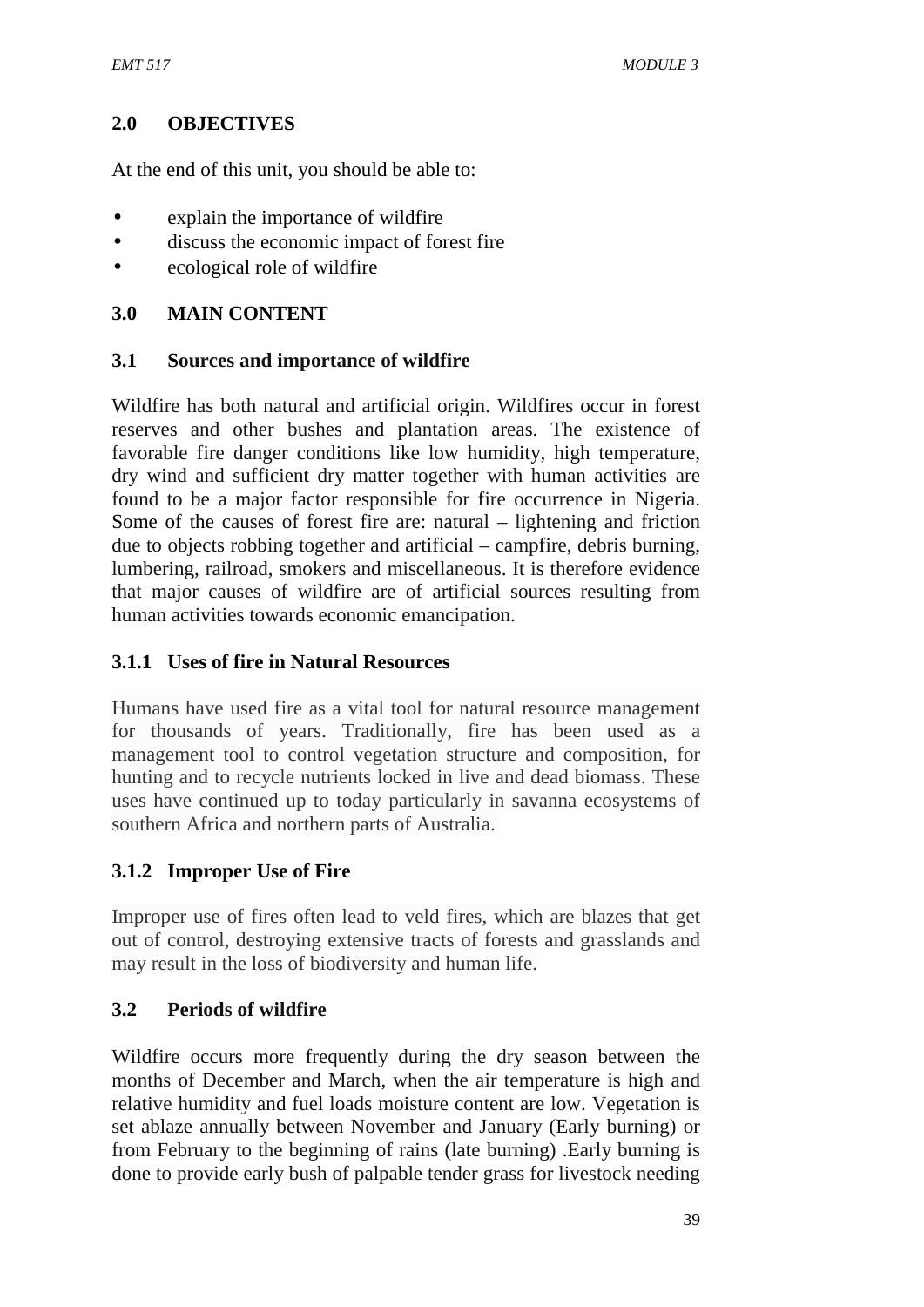in areas of wildlife conservation. Despite the value of early burning, such fires are uncontrolled and therefore penetrate ecosystems leading to loss of biodiversity. Late burning is done to hunt for game animals by hunters and farmers and are set indiscriminately, burning all fuels along its course and coming to rest after much destruction when there is no more fuel within an ecosystem.

### **3.3 Economic Impacts of Wildfire**

Wildfires can have both positive and negative effects on local economies. Positive effects come from economic activity generated in the community during fire suppression and post-fire rebuilding. These may include forestry support work, such as building fire lines and performing other defenses, or providing firefighting teams with food, ice, and amenities such as temporary shelters and washing machines.

### **3.4 Ecological role of fire**

Forest fires are a natural element of many, but not of all forest ecosystems. In cold or dry climates with limited decomposition of litter and accumulation of humus through soil microorganisms, forest fires ensure that future generations of trees are supplied with nutrients.

#### **3.4.1 Fire-sensitive ecosystems**

In fire-sensitive ecosystems, frequent, large and severe fires were rare until recently. Most plants and animals in these ecosystems lack the ability to benefit from the positive effects of a fire or to recover quickly after a burn. Thirty-six percent (36 %) of all ecosystems worldwide are classified as fire-sensitive. Their vegetation and structure usually prevent the outbreak and the spread of fires. In the long term, humaninduced fires in a fire-sensitive ecosystem can affect its species composition or reduce its area.

### **3.4.2 Forest fires and climate change**

By causing the release of greenhouse gases (GHG), forest fires contribute significantly to climate change. Warmer climate leads to forests becoming dryer and degraded, which increases their vulnerability to fire.

#### **3.5 Wildfire suppression**

Appropriate fire -fighting measures depend on the type of fire. Creating firebreaks helps in the case of a ground fire. In this case several metre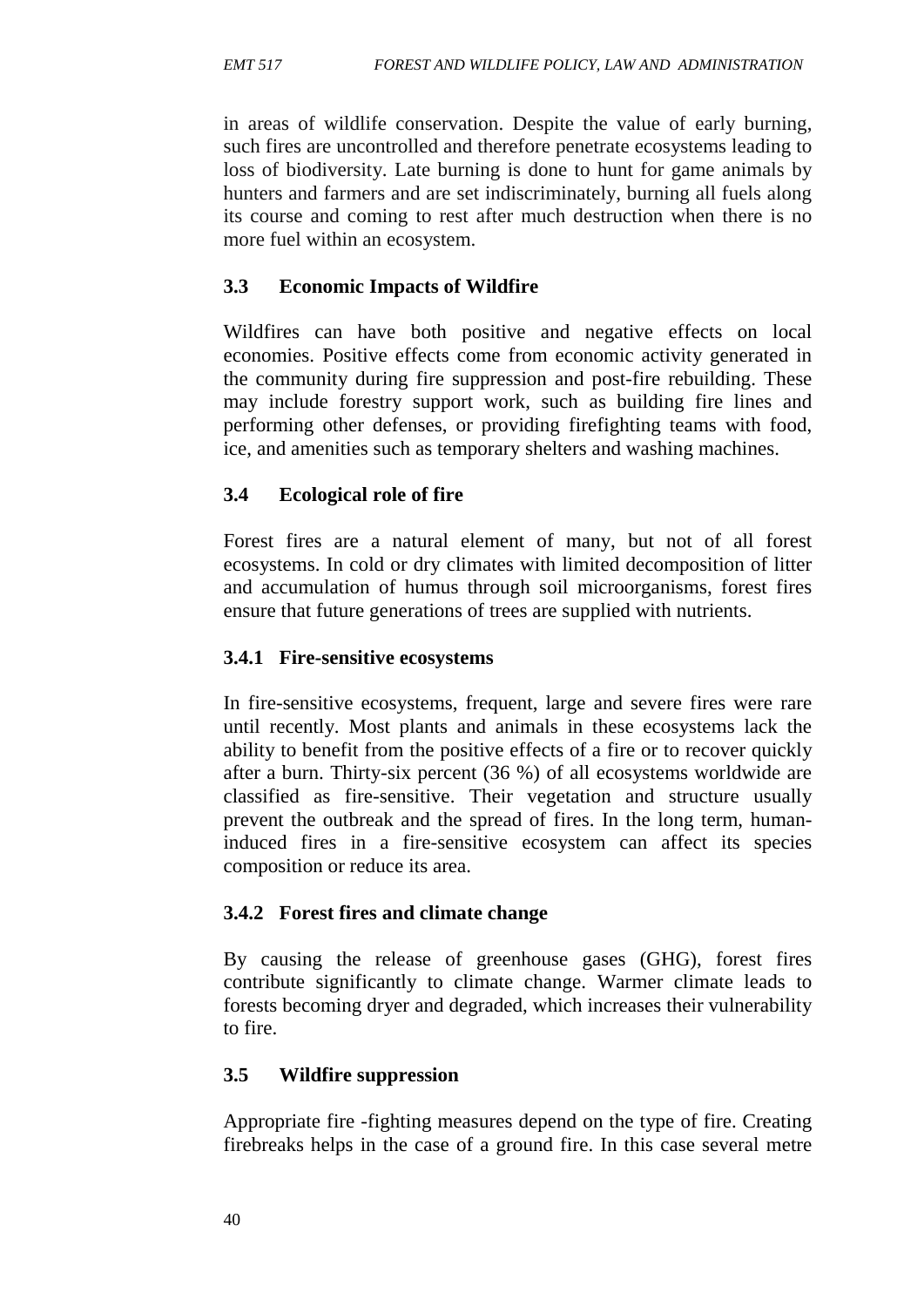wide strips are cleared of fuel by controlled burning so that the fire cannot spread.

# **4.0 CONCLUSION**

Forest fire has both useful, beneficial purposes as well harmful detrimental effect on man, its environment, its natural resources as well as the economy. In the months after a fire, wildlife populations can suffer substantial losses due to habitat alteration and destruction. Since their habitat has been destroyed, wildlife becomes displaced and must spend more time searching for food, water and shelter. Displaced wildlife may travel to areas not affected by the fire, which puts stress on the displaced wildlife, as well as the wildlife that was already there, due to increased competition for available food, water and shelter.

# **5.0 SUMMARY**

In this unit, we have learnt about:

- the sources, periods as well as the beneficial and harmful effect of forest fire on the environment
- the role of forest fire in climate change

### **6.0 TUTOR-MARKED ASSIGNMENT**

- 1. List and discuss in detail the sources of forest fire
- 2. Discuss the socio-economic effect of forest fire
- 3. Explain the effect of forest fire on forest and wildlife conservation.

- Amissah, L.; Kyereh, B.; Agyeman, V. K. 2010. Wildfire incidence and management in the forest transition zone of Ghana: farmers' perspectives. Ghana J. Forestry. 26: 61-73.
- Archibald, S., Scholes, R. J., Roy, D. P., Roberts, G., and Boschetti, L.: Southern African fire regimes as revealed by remote sensing, Int. J. Wildland Fire, 19, 861–878, 2010.
- Archibald, S., Staver, A. C., and Levin, S. A.: Evolution of human driven fire regimes in Africa, P. Natl. Acad. Sci. USA, 109, 847– 852, 2012.
- Barni, P. E., Pereira, V. B., Manzi, A. O., Barbosa, R. I. (2015) Deforestation and forest fires in Roraima and their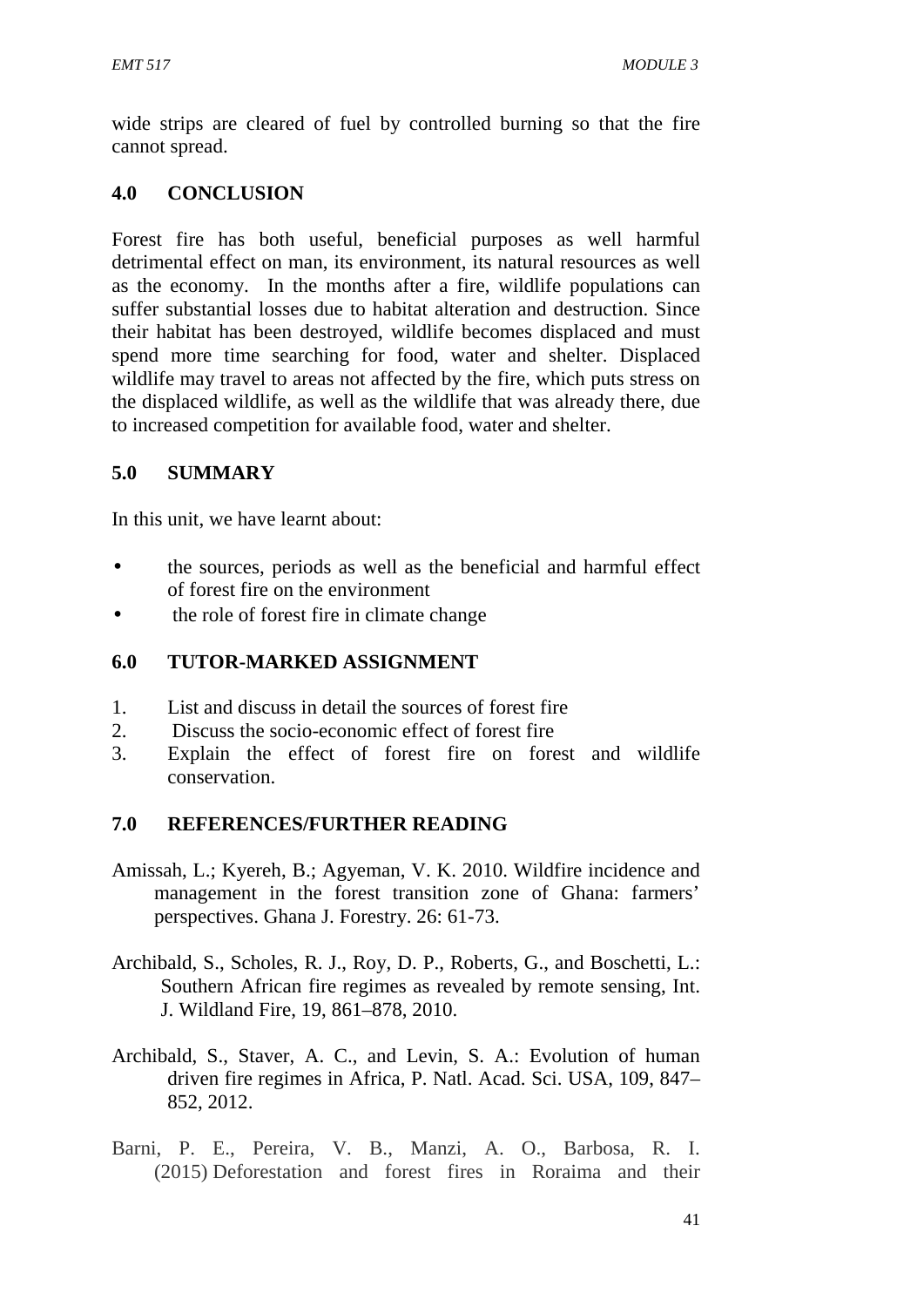relationship with phytoclimatic regions in the Northern Brazilian Amazon. Environmental Management 55: 1124–1138. Google Scholar, Crossref, Medline

- Bowman, D. M. J. S., Balch, J. K., Artaxo, P., Bond,W. J., Carlson, J. M., Cochrane, M. A., D'Antonio, C. M., Defries, R. S., Doyle, J. C., Harrison, S. P., Johnston, F. H., Keeley, J. E., Krawchuk, M. A., Kull, C. A., Marston, J. B., Moritz, M. A., Prentice, I. C., Roos, C. I., Scott, A. C., Swetnam, T. W., van der Werf, G. R., and Pyne, S. J.: Fire in the Earth system, Science, 324, 481–484, 2009.
- Giglio, L., Randerson, J. T., and van der Werf, G. R.: Analysis of daily, monthly, and annual burned area using the fourth generation global fire emissions database (GFED4), J. Geophys. Res.- Biogeo., 118, 317–328, doi:10.1002/jgrg.20042, 2013.
- Krawchuk MA, Moritz MA. 2014 Burning issues: statistical analyses of global fire data to inform assessments of environmental change. Environmetrics 25, 472–481. (doi:10.1002/env. 2287)
- "LEDS GP Agriculture, Forestry and Other Land Use Working Group factsheet" (PDF)*.* Low Emission Development Strategies Global Partnership (LEDS GP). Retrieved 23 March 2016*.*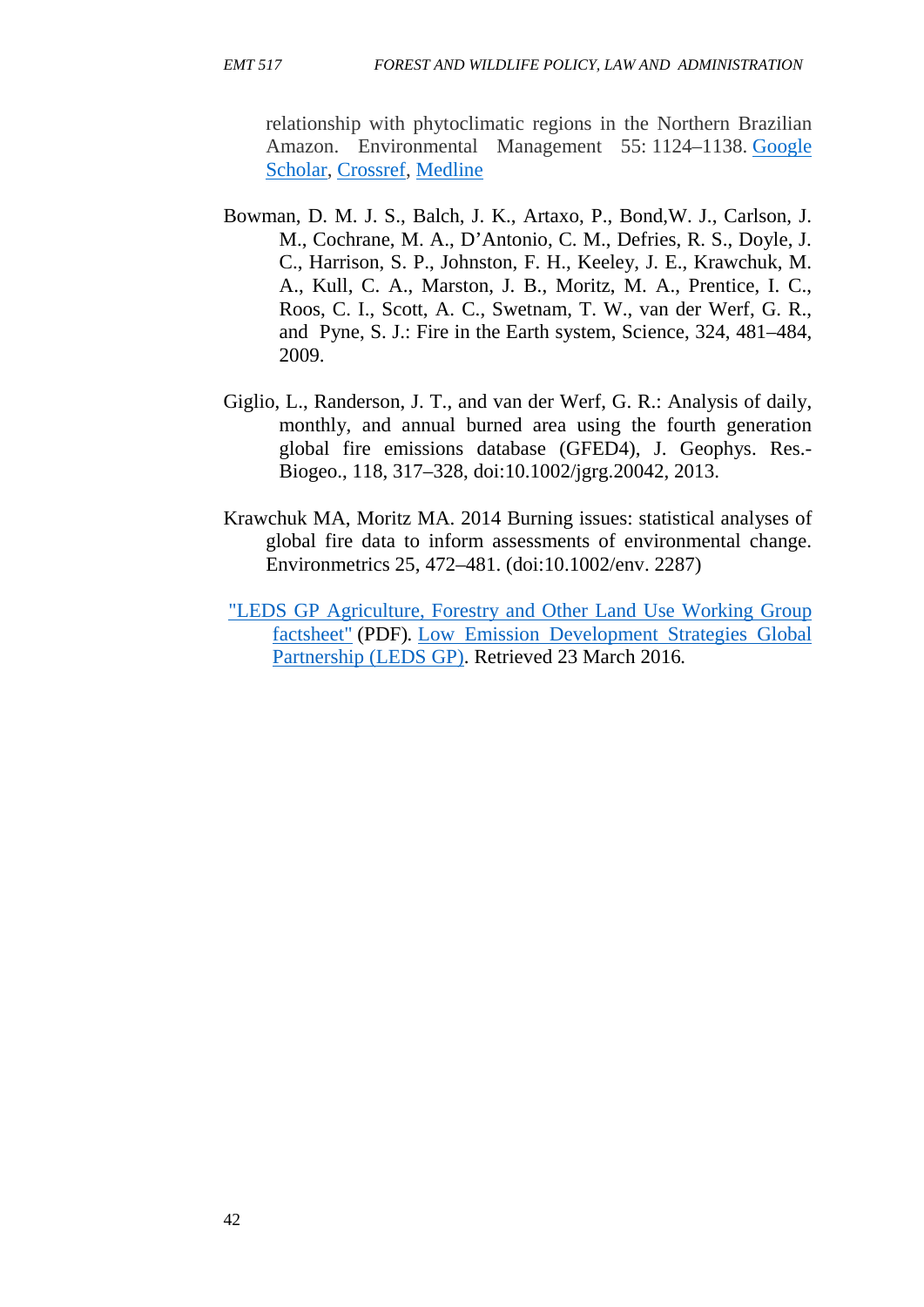# **UNIT 2 ILLEGAL HUNTING**

### **CONTENTS**

- 1.0 Introduction
- 2.0 Objectives
- 3.0 Main Content
	- 3.1 Local extinction due to hunting
		- 3.1.1 Subsistence hunting
		- 3.1.2 Commercial hunting
	- 3.2 Nutritional values
	- 3.3 Economic values
	- 3.4 Social and Cultural values
	- 3.5 Impacts on livelihoods
- 4.0 Conclusion
- 5.0 Summary
- 6.0 Tutor-Marked Assignment
- 7.0 References/Further Reading

### **1.0 INTRODUCTION**

Wildlife is facing serious global challenges, many flora and fauna species are continuously driven closer to extinction on daily basis. Less than 9% of the earth has been set aside as protected areas and there is constant pressure from increased human and cattle population, uncontrolled development of community on forest resources has ultimately caused fragmentation and degradation of wildlife habitats. Although bush meat trade is socio-economically important, researchers have condemned the unsustainable and illegal hunting and harvesting of wild animal meat for commercial purposes as a serious threat to the populations of these wild animals, including trade in them. Nigerian National parks are bedeviled with a myriad of problems prominent among them being poaching, logging, illegal grazing and bush burning. Illegal hunting of animals for trophy and meat is usually a major problem experienced in protected areas and is more or less universal in conservation areas of Africa. Wildlife is facing serious challenges all over the world, and many fauna and flora species are continuously driven closer to extinction on a daily basis. Poaching and illegal trade in wildlife has become an organized, lucrative and a capital intensive business, with trafficking routes extending from remote national parks and reserves, where animals are trapped and killed, to major urban centres where they are sold and consumed. Although wildlife laws exist as a global conservation tool for protection of species, most remain unenforced, due to limited human, financial and material resources required to monitor illegal activities and enforce existing laws. Rules and measures to enforce them are at the heart of conservation.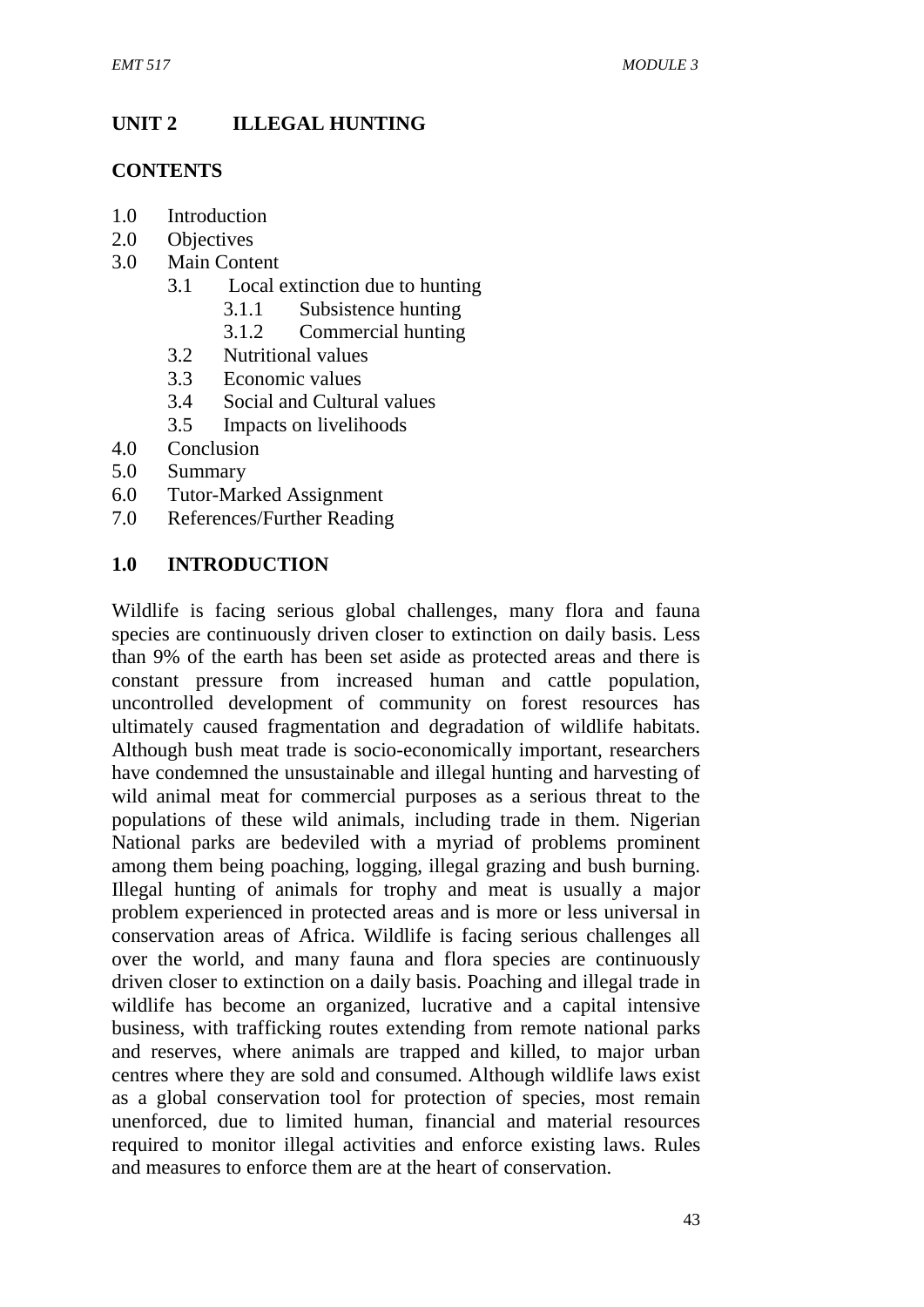# **2.0 OBJECTIVES**

At the end of this unit, you should be able to:

- explain what poaching is about
- explain reasons for hunting in or around conservation areas
- the effect of illegal hunting on conservation laws and policies

### **3.0 MAIN CONTENT**

### **3.1 Local extinction due to hunting**

Large animals tend to be those that hunters favour most as killing one animal supplies a large amount of meat, and larger animals tend to be the ones that have the most valuable horns, antlers, tusks, furs, skins, feathers or other artifacts. Thus, the value returned per unit of time and cost expended by hunters is greatest for large animals. Large species are rare compared to smaller ones and reproduce slowly; thus, they are especially vulnerable to overhunting and have limited capacity to recover from population declines. Primates breed more slowly than their size alone would suggest, so they are vulnerable to hunting in ways which are more like those of much larger animals.

### **3.1.1 Subsistence hunting**

This is the illegal killing of wildlife by locals inside the protected area to supplement scarce diet.

# **3.1.2 Commercial hunting**

This is the illegal killing and or capture of wildlife by locals or outsiders inside the protected area for commercial purposes i.e. to sell the meat in large markets of villages or cities for consumption as delicacy or for pet trade.

### **3.2 Nutritional values**

Bush meat represents an important protein source in the tropics while gathered plant foods are important dietary supplements to the starchy staple diet. In at least 62 countries world-wide, wildlife and fish constitute a minimum of 20% of the animal protein in rural diets. Wildlife provides significant calories to rural communities, as well as essential protein and fats.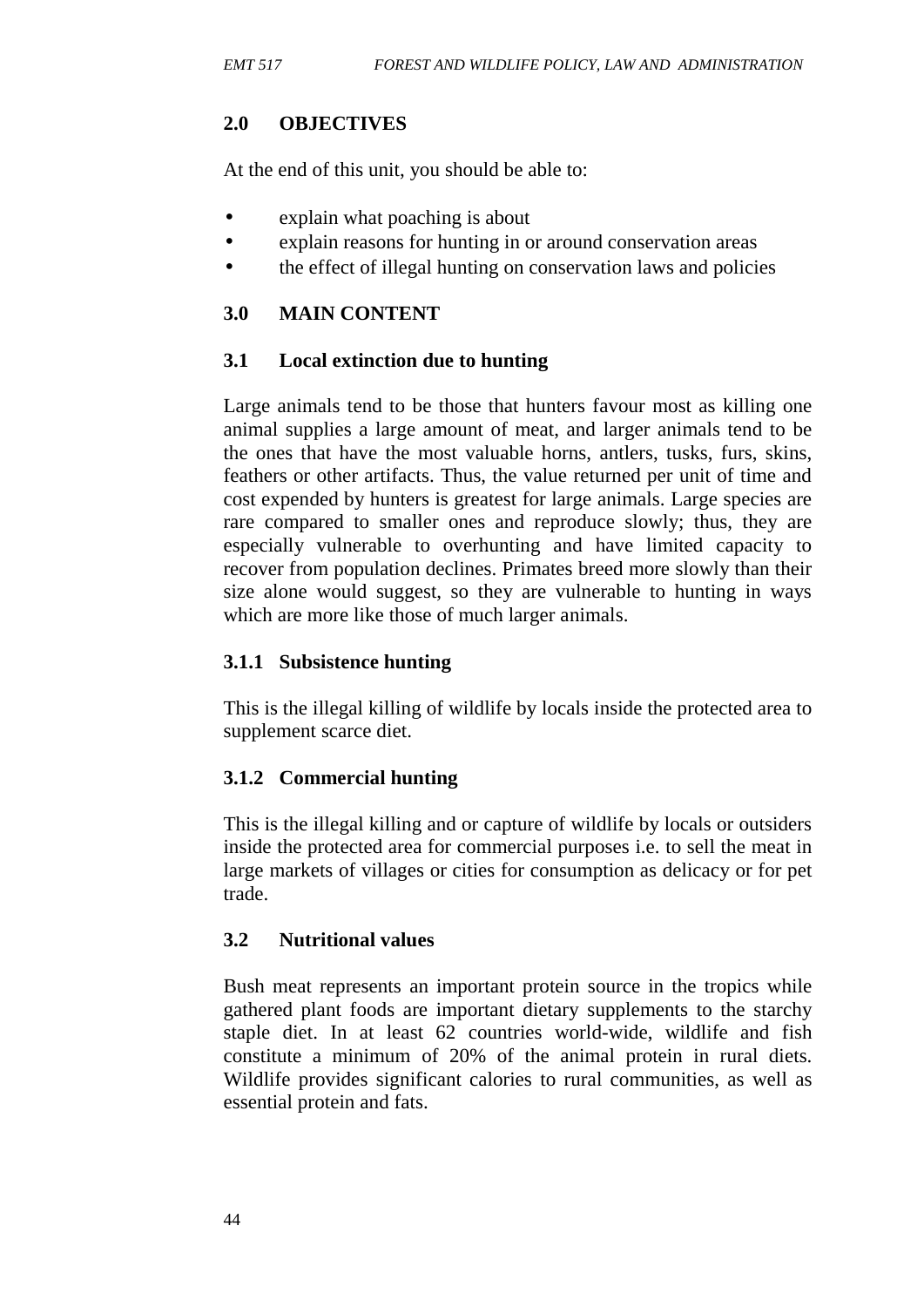# **3.3 Economic values**

Rural people, moving from a subsistence lifestyle to a cash economy, have relatively few options for generating income. They can sell agricultural or pastoral produce, work for a cash wage in agriculture or industry, or sell retail goods in local or regional marketplaces. However for rural people, without access to capital, land or livestock, the harvest of wildlife resources may offer the best return for labour input.

### **3.4 Social and cultural values**

Wildlife and hunting are intimately linked to many cultures throughout the world's tropical forests even if in some cases the meat is only of minor nutritional importance. Important social and cultural values are linked to foods and medicines derived from wild resources. Therefore while hunting provides meat and income it also remains an important social and cultural tradition for many peoples both in developed and in developing countries. Acquisition of animal parts as cultural artifacts, for personal adornment or for hunting trophies is still a widespread practice throughout tropical forest regions and the rest of the world. In many cultures to be a hunter is essential in gaining respect, achieving manhood or winning a bride.

### **3.5 Impacts on livelihoods**

Conventional wisdom tells us that the people who, in theory, will suffer the most from declining wildlife resources due to poaching activities are the millions of people across Latin America, Africa and Asia living in and from the forests. These people (hunter-gatherers, cultivators, urban poor) are often the poorest and most marginalized people in their country. They typically lack the education and skills to easily find alternative employment. They lack capital or access to agricultural markets and cannot switch to alternative livelihoods or food sources.

### **4.0 CONCLUSION**

Poaching is a complex phenomenon and its motivation and impact on wildlife are diversified in different countries. The harvesting of wildlife, especially for food, is a complex problem, one in which biological issues and conservation concerns should play an important role alongside livelihood issues. Such a problem has no simple solution and actions will have to be taken at all levels from the international policy dialogue to the field-project level. If attention is focused solely on field-level initiatives, such as protected area management, then the underlying forces driving unsustainable and unregulated harvest will continue.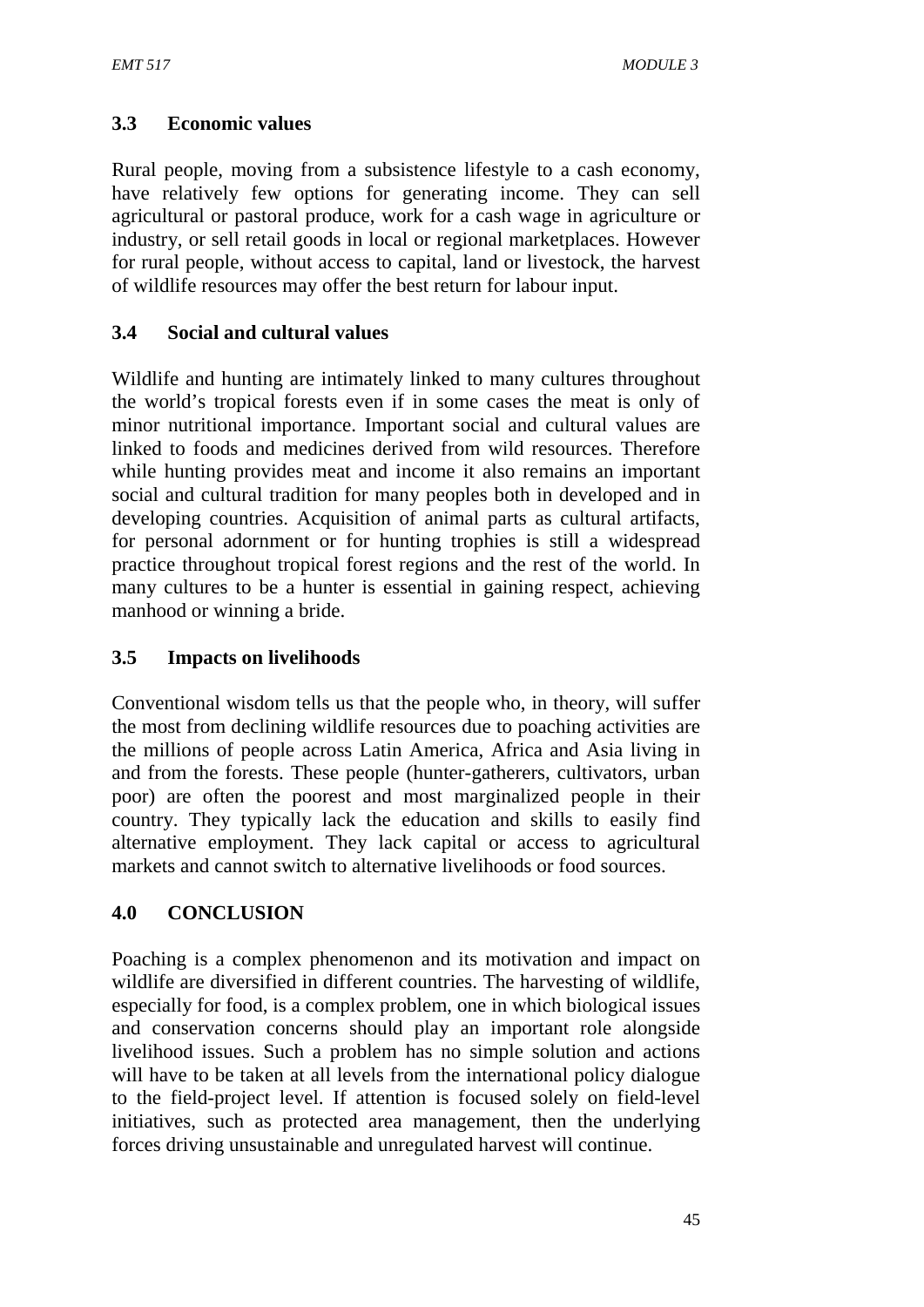# **5.0 SUMMARY**

In this unit, we have learnt about:

- illegal hunting and its adverse effect on conservation efforts
- the economic, nutritional and socio-cultural reasons for hunting
- the impact of poaching on the livelihood of dwellers in and around conservation areas

# **6.0 TUTOR-MARKED ASSIGNMENT**

- 1. Discuss the effect of illegal hunting on forest and wildlife policies in Nigeria
- 2. Outline and discuss the reasons for hunting in and around conservation areas

- Cross-River Gorilla, 2010. Bush meat trade Available at: http://www.cross rivergorilla.org/threats/bushmeat-trade.html. Downloaded on 24th April, 2010.
- Damania, R.and Bulte, E. H. 2006. The economics of wildlife farming and endangered species conservation. Ecological economics 2006 (in press).
- Gandiwa, E. 2011. Preliminary assessment of illegal hunting by communities adjacent to the northern Gonarezhou National Park, Zimbabwe. *Tropical Conservation Science* 4: 445-467.
- H.M Ijeomah, A.U. Ogogo, D. Ogbara, *Analysis of poaching activities in Kainji Lake National Park of Nigeria,* Environment and Natural Resources Research, 3(1), 2012, pp. 51-61.
- Ijeomah, H. M., Ogogo, A. U., & Ogbara, D. (2013). Analysis of Poaching Activities in Kainji Lake National Park of Nigeria. *Environment and Natural Resource Research, 3,* 51-61.
- Jacob, D. E., & Ogogo, A. U. (2011). Community Participation in Protected Area Management: A Case Study of Cross River National Park. *Proceedings of the* 34*th Annual Conference of the Forestry Association of Nigeria*, Osogbo, 5-10 December 2011, 412-417.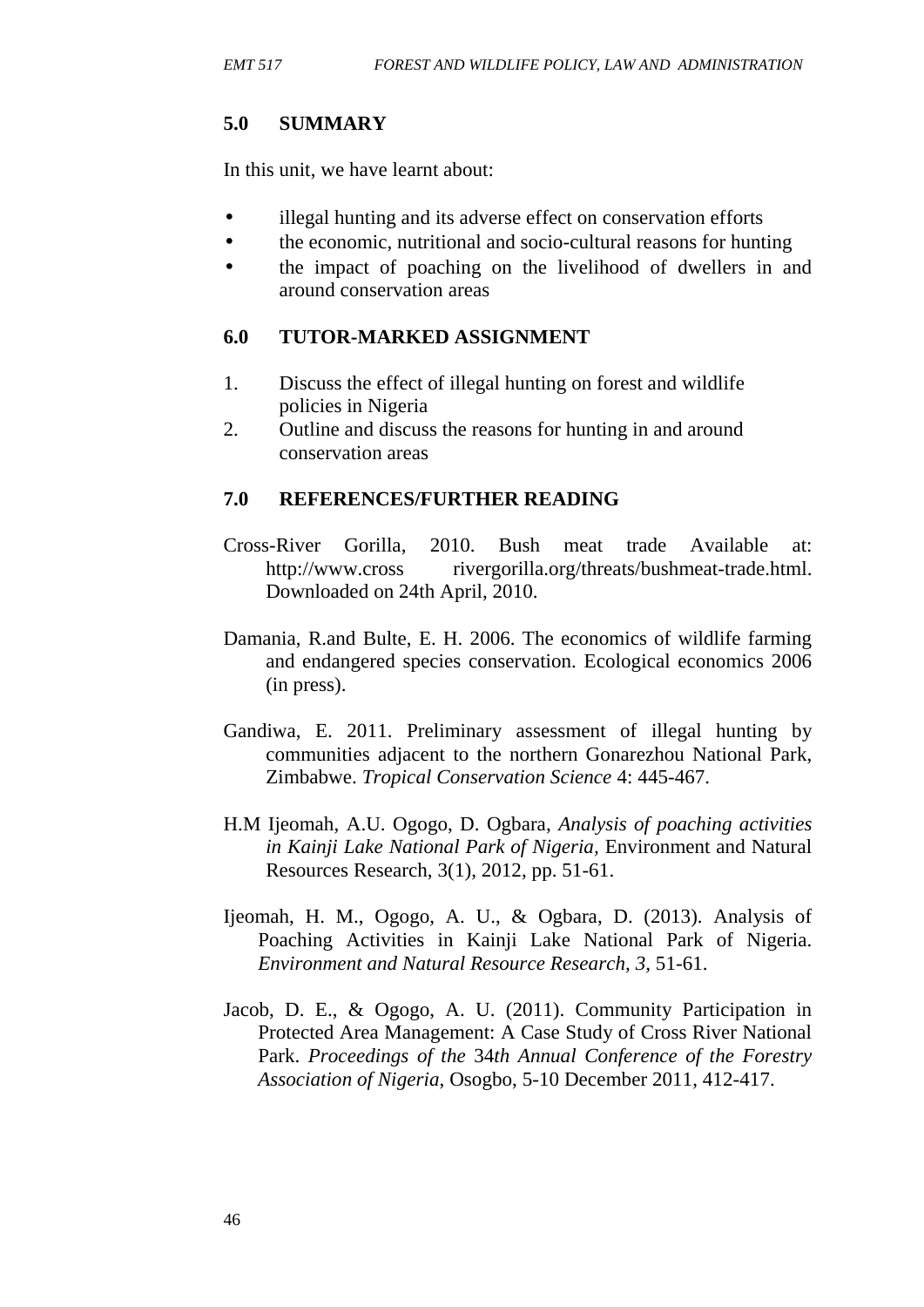# **UNIT 3 ILLEGAL GRAZING/LOGGING**

#### **CONTENTS**

- 1.0 Introduction
- 2.0 Objectives
- 3.0 Main Content
	- 3.1 Illegal grazing
	- 3.2 Illegal Logging
	- 3.3 Fuelwood consumption
	- 3.4 Effect of illegal grazing on wildlife
	- 3.5 Effect of illegal logging on wildlife
- 4.0 Conclusion
- 5.0 Summary
- 6.0 Tutor-Marked Assignment
- 7.0 References/Further Reading

### **1.0 INTRODUCTION**

The increase in depletion and extinction of the world' biodiversity has led to a greater interest from the global community to protect the environment and safeguard natural habitats and thousands of species. The establishment of protected areas is construed to be the most feasible strategy of maintaining biodiversity. Nigeria's biodiversity is one of the richest in Africa. The Federal Ministry of Environment Fourth National Biodiversity Report (2010) opined that Nigeria's geographic features endows her with one of the richest biodiversity in African continent. But despite this richness, conservation of Nigeria's biodiversity is currently at lowest ebb. Although, various policies and strategies aimed at sustaining biodiversity have been developed, particularly at national level, biodiversity decline continues unabated. Habitat loss, fragmentation, overexploitation of natural resources, pollution, and the spread of invasive alien species have long been recognized as the "Big Five" threats to global biodiversity. Illegal logging is one of the main contributors to deforestation and forest degradation. Illegal logging undermines forest ecology and the environmental services of forests, and has become the main barrier to sustainable forest management. Apart from its environmental effects, illegal logging also leads to various socioeconomic problems. Trade of illegally harvested timber disrupts the global market and often coexists with corruption, which results in reduced incentive to manage forests sustainably and efficiently.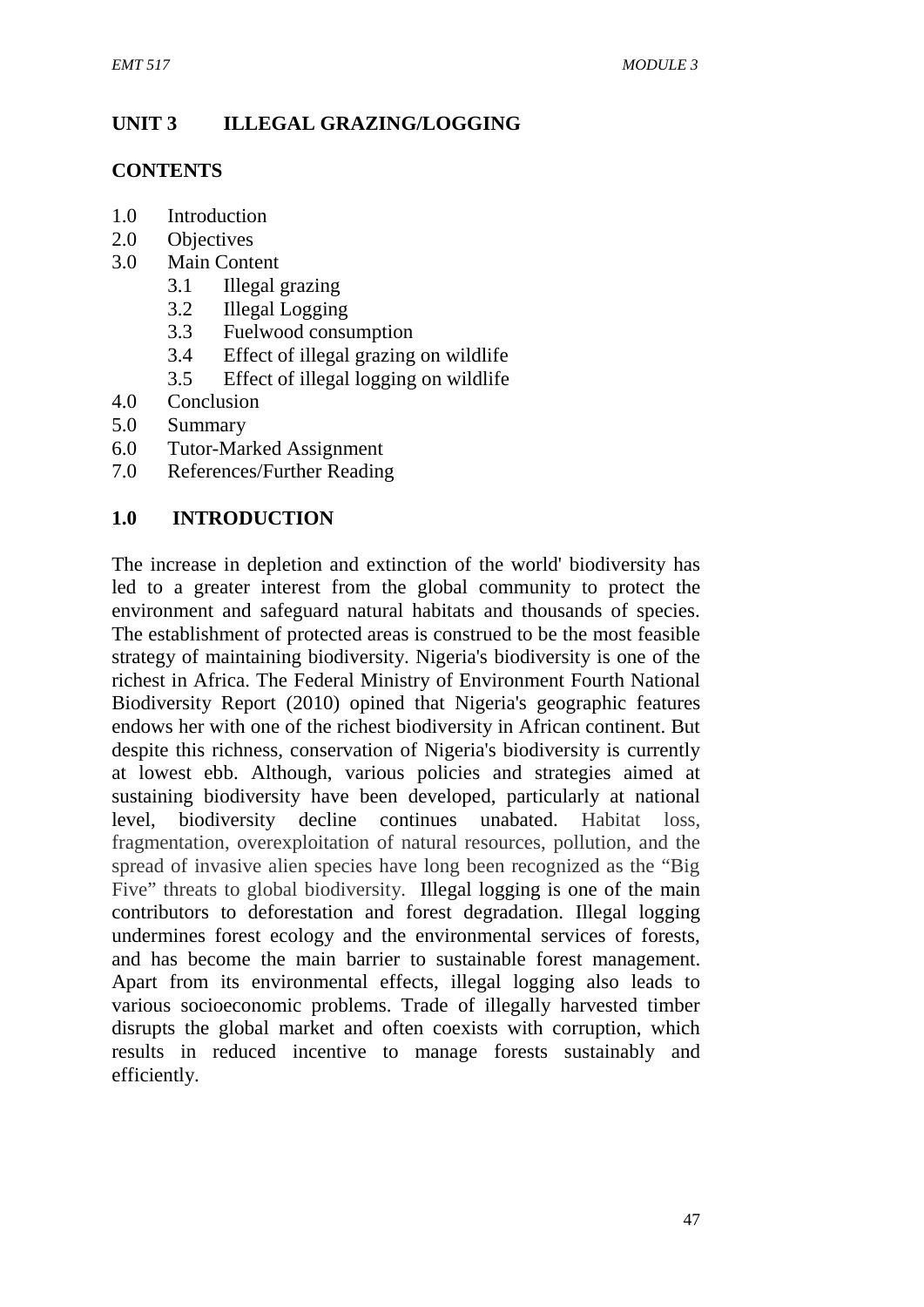# **2.0 OBJECTIVES**

At the end of this unit, you should be able to:

- explain the effect of illegal grazing and logging activities in and around protected areas
- discuss the impact of illegal grazing and logging on wildlife

### **3.0 MAIN CONTENT**

### **3.1 Illegal grazing**

Livestock grazing is one factor driving large mammal population declines and threatening conservation efforts in African savannas (Ogutu, *et al*. 2016, Schieltz and Rubenstein 2016). Since some wild ungulate species are similar to livestock in terms of body mass and diet, the presence of livestock in ecosystems might impact negatively on the structure of native herbivore communities due to competitive exclusion.

### **3.2 Illegal Logging**

Illegal logging and the international trade in illegally logged timber is a major problem for many timber-producing countries in the developing world, particularly in West Africa. It causes environmental damage, costs governments billions of dollars in lost revenue, promotes corruption, and undermines the rule of law and good governance and in some instances, provides funding for specialized crimes such as terrorism. Illegal logging also retards sustainable development in some of the poorest countries of the world. Consumer countries contribute to these problems by importing timber and wood products without ensuring that they are legally sourced.

### **3.3 Fuelwood consumption**

About seventy percent (70%) of Nigerian households mainly in rural and semi-urban areas depend largely on fuel wood consumption for their domestic and to a large extent commercial energy needs. The demand for fuel-wood is higher in the less vegetated north and in urban cities where most poor who cannot afford other cost of other sources of energy supply use fuel wood for food production. Charcoal production is also in high demand from the highly populated cities and is the most critical cause of forest degradation in some parts of the country. With growing population, increasing poverty and relatively low industrialization rate, Nigeria should develop mechanism to expand the scope of energy requirements in rural and semi-urban areas as part of the strategies to save biodiversity and increase the size of the national vegetation cover.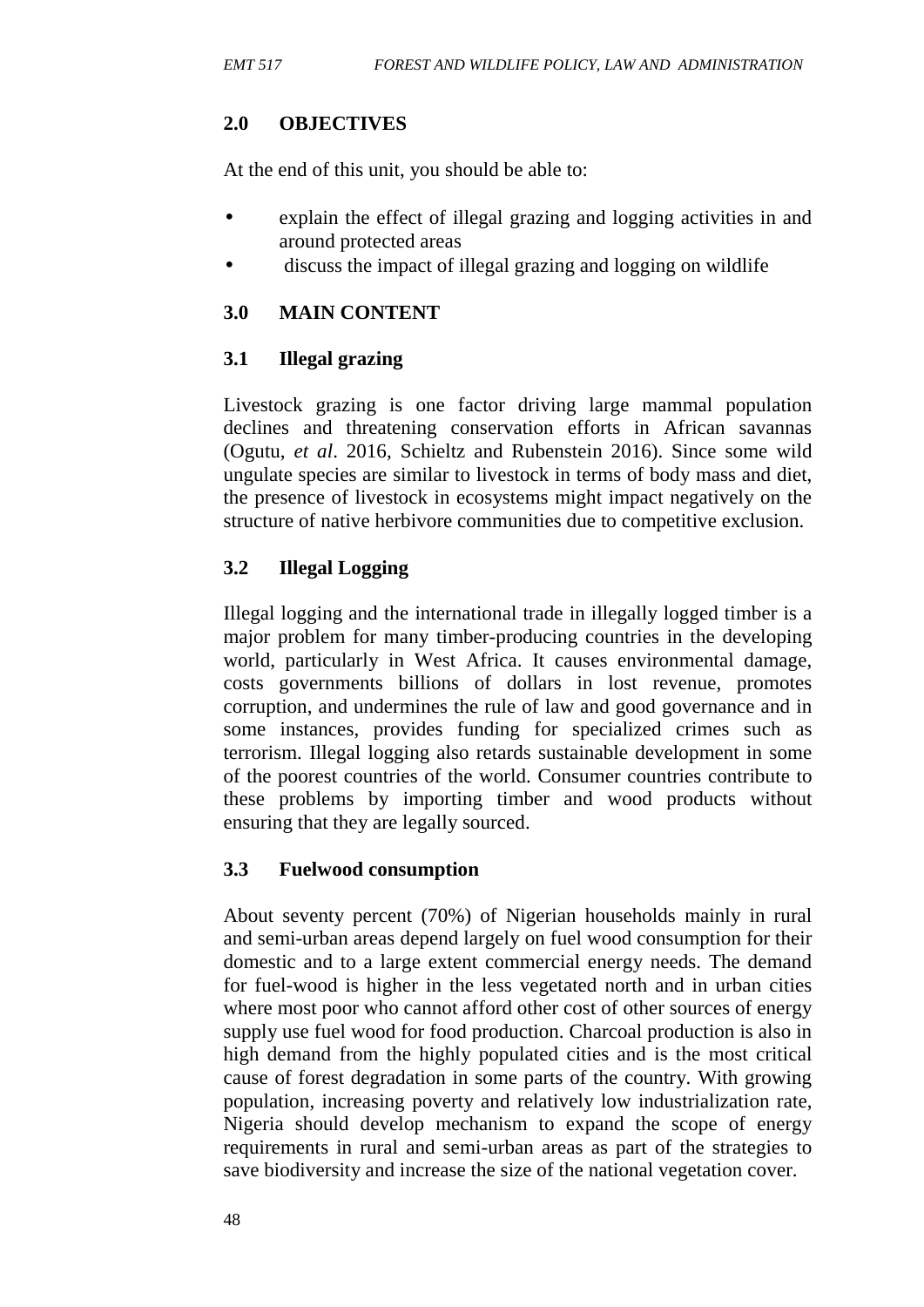# **3.4 Effect of illegal grazing on Wildlife**

Illegal grazing impacts negatively on wildlife. For example, foraging behavior, habitat and diet of wild ungulates changes in the presence of competing cattle. This occurs mostly during lean resource availability when grazing ranges are constricted to available water and when overall fodder quality is lower. Due to diet overlap, there is a reduction in plant biomass available for wild herbivores. Hence wild species will consume less suitable forage as they are outcompeted by livestock. Therefore, ecosystems with high levels of grazing host significantly fewer mammals than expected.

### **3.5 Effect of illegal logging on wildlife**

This leads to habitat destruction, displacement, long distance travel of the displaced wildlife which often impacts negatively on the health of the wild animal, high competition on vegetation in the new environment and it sometimes leads to death as the displaced wild animals becomes a ready meal for other predators.

### **4.0 CONCLUSION**

It is a fact that protected areas play an essential role in conservation of biodiversity in general for the survival of mankind. For effective longterm rangeland productivity and management of these protected areas, there is the urgent need to tackle the existing challenges to meet the current realities in the country. Illegal grazing and illegal logging is a serious threat to biodiversity conservation**.**

### **5.0 SUMMARY**

In this unit, we have learnt about:

- illegal grazing and illegal logging as detrimental effect on conservation effort
- the negative impact of illegal grazing and illegal logging on wildlife resources

### **6.0 TUTOR-MARKED ASSIGNMENT**

- 1. Explain clearly the effect of illegal grazing and logging on wildlife species in National protected areas
- 2. Discuss the Impacts of illegal logging and grazing on wildlife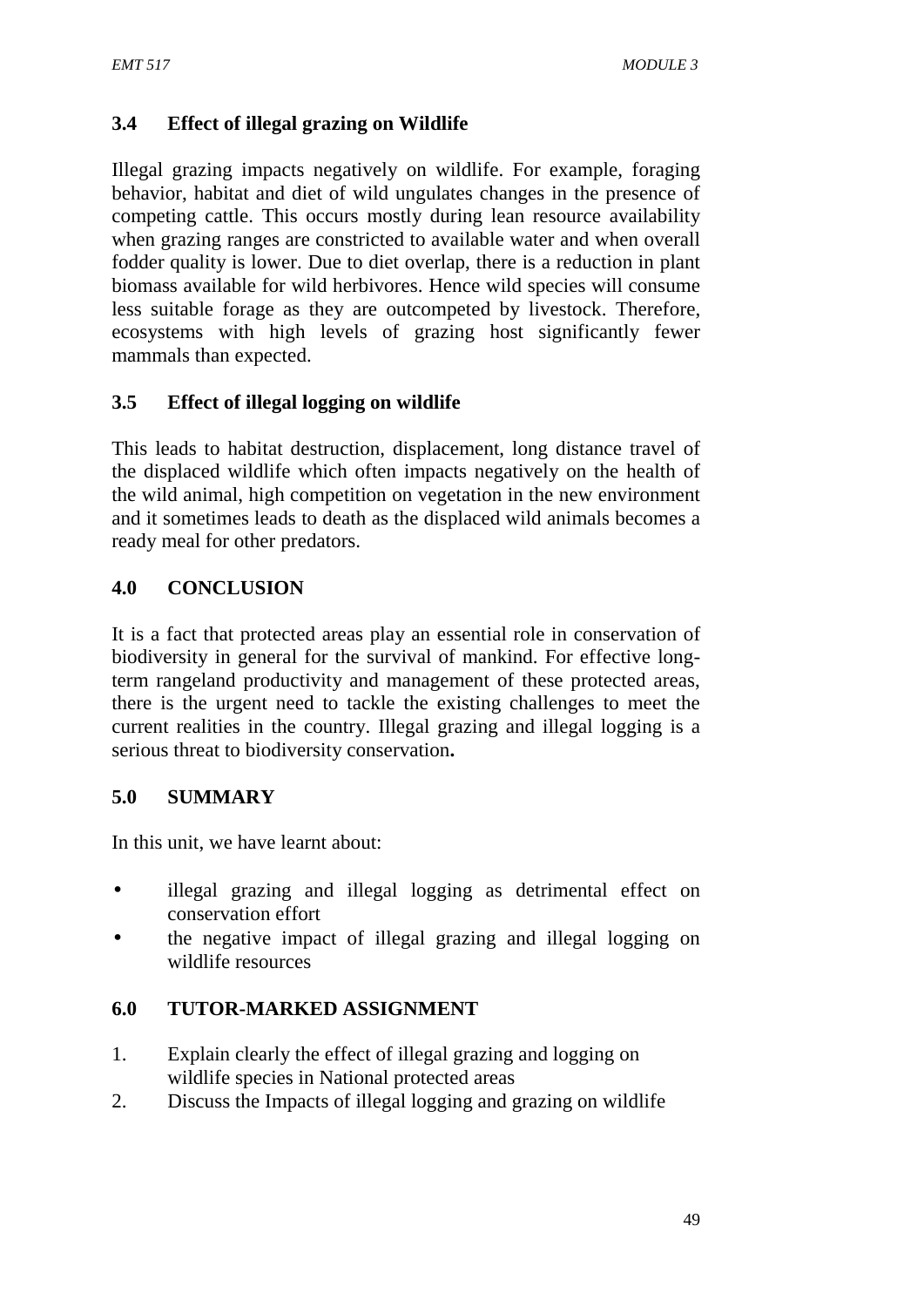- Ashraf, N., Anwar, M., Hussain, I. and Mirza, S., 2015. Population Parameters of Grey Goral (*Naemorhedus goral goral*) at Two Different Sites in Machiara National Park, Azad Jammu and Kashmir, Pakistan. *JAPS, Journal of Animal and Plant Sciences,* 25 (1), 88-94.
- Bellard, C. et al. (2012). Impacts of climate change on the future of biodiversity. Ecology Letters (2012):1-13.
- Burgess, M. (2012). The challenge in conservation of biodiversity: Regulation of national parks in China and South Africa in comparison. Discussion Paper, Centre for Chinese Studies, Stellenbosch University, South Africa.40pp.
- Dacko, M., 2015. The Issue of Environmental Resources Management in the Light of the Model of Tragedy of the Commons–Systemic Approach. *Problemy Ekorozwoju–problems of Sustainable Development,* 10 (1), 21-30.
- Dieter, M.; Englert, H.;Weimar, H.Wood from illegal harvesting in EU markets: Estimations and open issues. Landbauforsch. Appl. Agric. For. Res. 2012, 62, 247–254.
- Federal Ministry of Environment (2010). Fourth National Biodiversity Report. Federal Ministry of Environment, Abuja, Nigeria. 79pp.
- Ganby Zoo. (2012). *To the rescue of endangered species*. Retrieved from http://www.especesmenacees.ca/en/excessive-trade.php.
- Ogutu, J.O., Piepho, H., Said, M.Y., Ojwang, G.O., Njino, L.W., Kifugo, S.C. and Wargute, P.W., 2016. Extreme Wildlife Declines and Concurrent Increase in Livestock Numbers in Kenya: What Are the Causes? *PloS One,* 11 (9), e0163249.
- Schieltz, J.M. and Rubenstein, D.I., 2016. *Evidence based review: positive versus negative effects of livestock grazing on wildlife. What do we really know?* [online].. Available at: https://org.doi:10.1088/1748-9326/11/11/113003 [Accessed 04/16 2017].
- World Bank, 2013. Forest law enforcement and governance. Retrieved from http://www.worldbank.org/en/topic/forests/brief/forest-law enforcement-governance.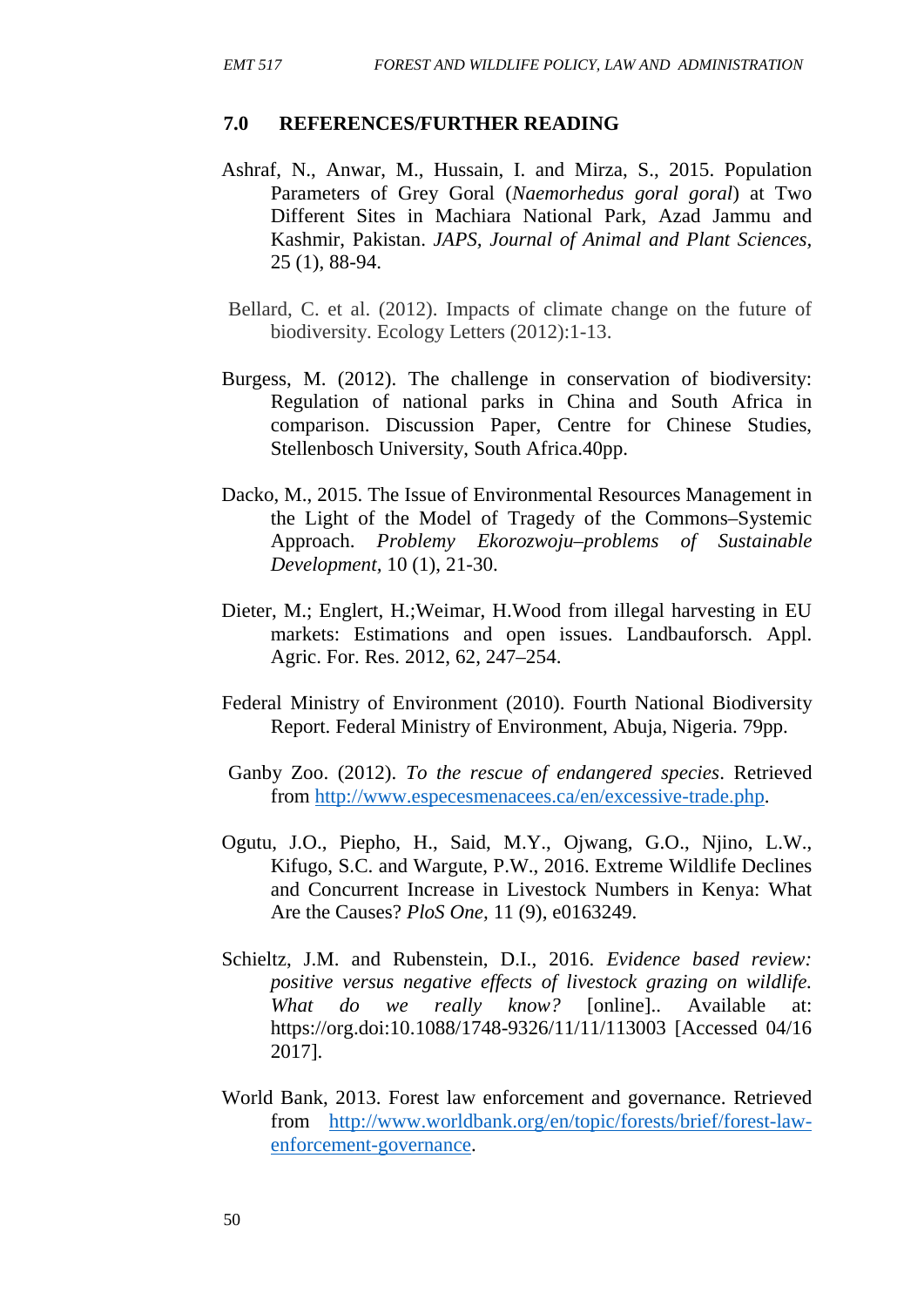# **UNIT 4 BUFFER ZONES**

### **CONTENTS**

- 1.0 Introduction
- 2.0 Objectives
- 3.0 Main Content
	- 3.1 Management functions of buffer zones
	- 3.2 Activities allowed in Buffer Zones
	- 3.3 Activities not allowed in Buffer Zones
	- 3.4 Benefits of Buffer Zones
	- 3.5 Challenges of Buffer Zone Management
- 4.0 Conclusion
- 5.0 Summary
- 6.0 Tutor-Marked Assignment
- 7.0 References/Further Reading

# **1.0 INTRODUCTION**

The buffer zones are intended to serve direct ecological purposes such as the minimization of the effects of landscape fragmentation and core area diminishment and isolation. Buffer zones aim at controlling human activities within the lands adjacent to a core area by promoting sound management, thus decreasing the potential impacts and diminishing effects of small size. The presence of indigenous people is implicitly permitted within the buffer zones. This is to encourage minimal economic activities and sense of belonging; otherwise the buffer zones would be a totally protected area. A buffer zone is an area lying between two or more other protected land area and serving to reduce the possibility of damaging interactions between them. Buffer zones also promote the sustainable use of wild plant and animal species by local communities and provide mechanisms by which local people can genuinely benefit from the existence of a protected area. Nature conservationists distinguish two different ways of approaching the buffer zone issue. For the 'hard-core' conservationists, the buffer zone serves only to avoid negative human impact on the core area. The socio conservationists see the buffer zone as part of the socio-economic development of the entire area comprising conservation and non conservation sub-areas.

### **2.0 Objectives**

At the end of this unit, you should be able to:

- explain the management functions of Buffer Zones
- explain the benefits of Buffer Zones to rural dwellers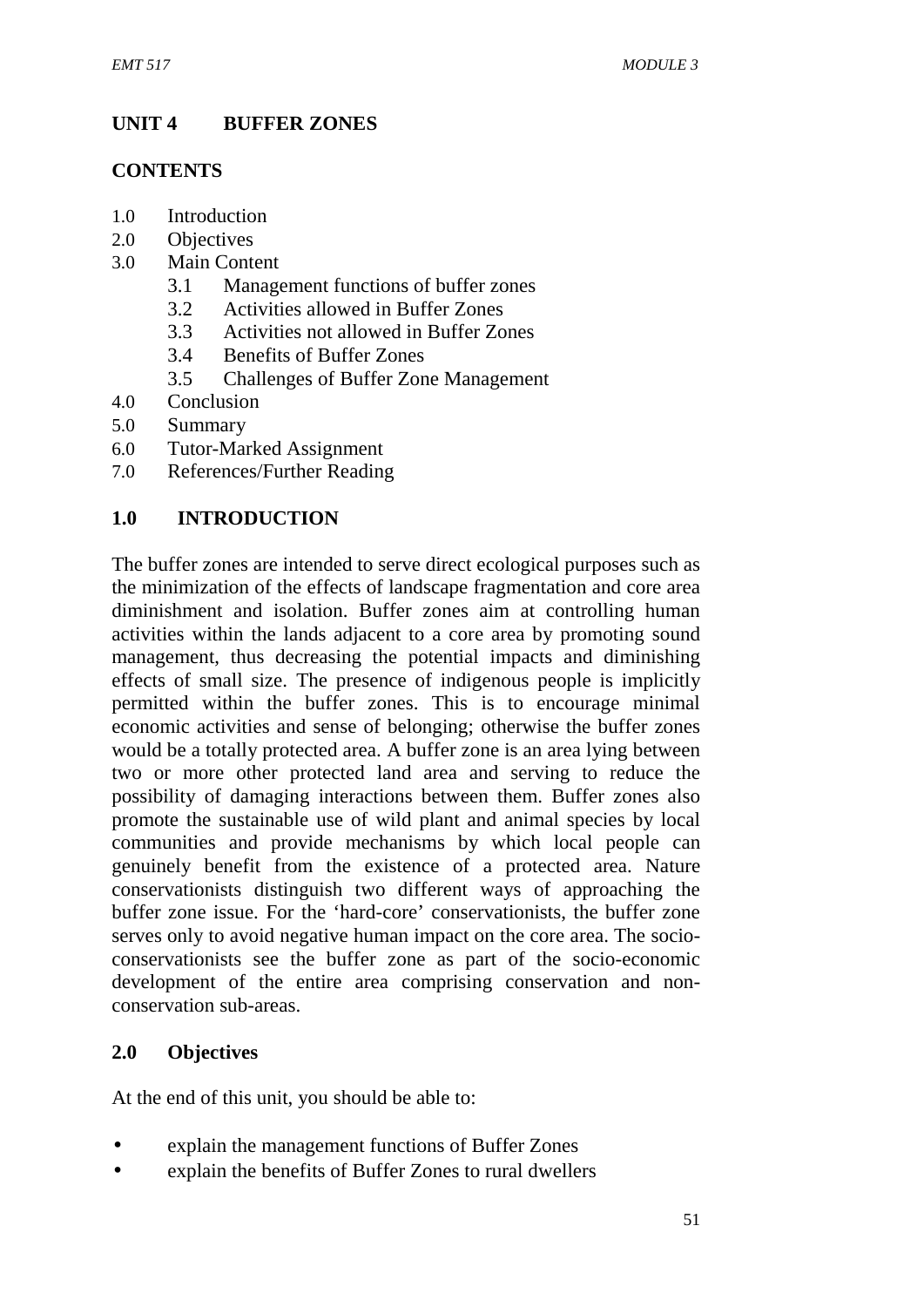the challenges of Buffer Zones to forest and wildlife policies

# **3.0 MAIN CONTENT**

#### **3.1 Management functions of buffer zones**

The following major management functions for buffer zones can be enumerated: accomplishment of area requirements, correcting the shape of the core area (in order to: minimize the exposed perimeter to outside effects and conserve internal resources more efficiently; facilitate interactions with adjacent ecosystems and with more distant portions of the landscape and correct the orientation of the long axis of the core relative to flows- such as wind, water, nutrient, and individuals in the landscape), support the direct site management, management of factors that directly affect the ecological conditions on the site, immediate protection purposes, protecting traditional land-use and deflecting threats, mitigation purposes and as an area set aside for manipulative research.

### **3.2 Activities allowed in Buffer Zones**

Activities that are commonly allowed in buffer zones include; hunting or fishing using traditional methods, collection of fallen timber, harvesting of fruits, seasonal grazing of domestic stock, and harvesting of specified Non Timber Forest Products (NTFP) like rattan or grasses.

### **3.3 Activities not allowed in Buffer Zones**

Activities that are excluded in buffer zones generally include burning of vegetation, cutting of live trees, construction of buildings and establishment of plantations.

### **3.4 Benefits of Buffer Zones**

One of the benefits that local people derived from this type of land use is the provision of a measure of protection from wildlife degradation. Others are the establishment of physical barriers to human encroachment into the strictly protected core zones. Buffer zones also promote the sustainable use of wild plant and animal species by local communities and provide mechanisms by which local people can genuinely benefit from the existence of a protected area.

### **3.5 Challenges of Buffer Zone Management**

One of the most serious problems in buffer zone management is the assumption that limited benefits that flow to local people can change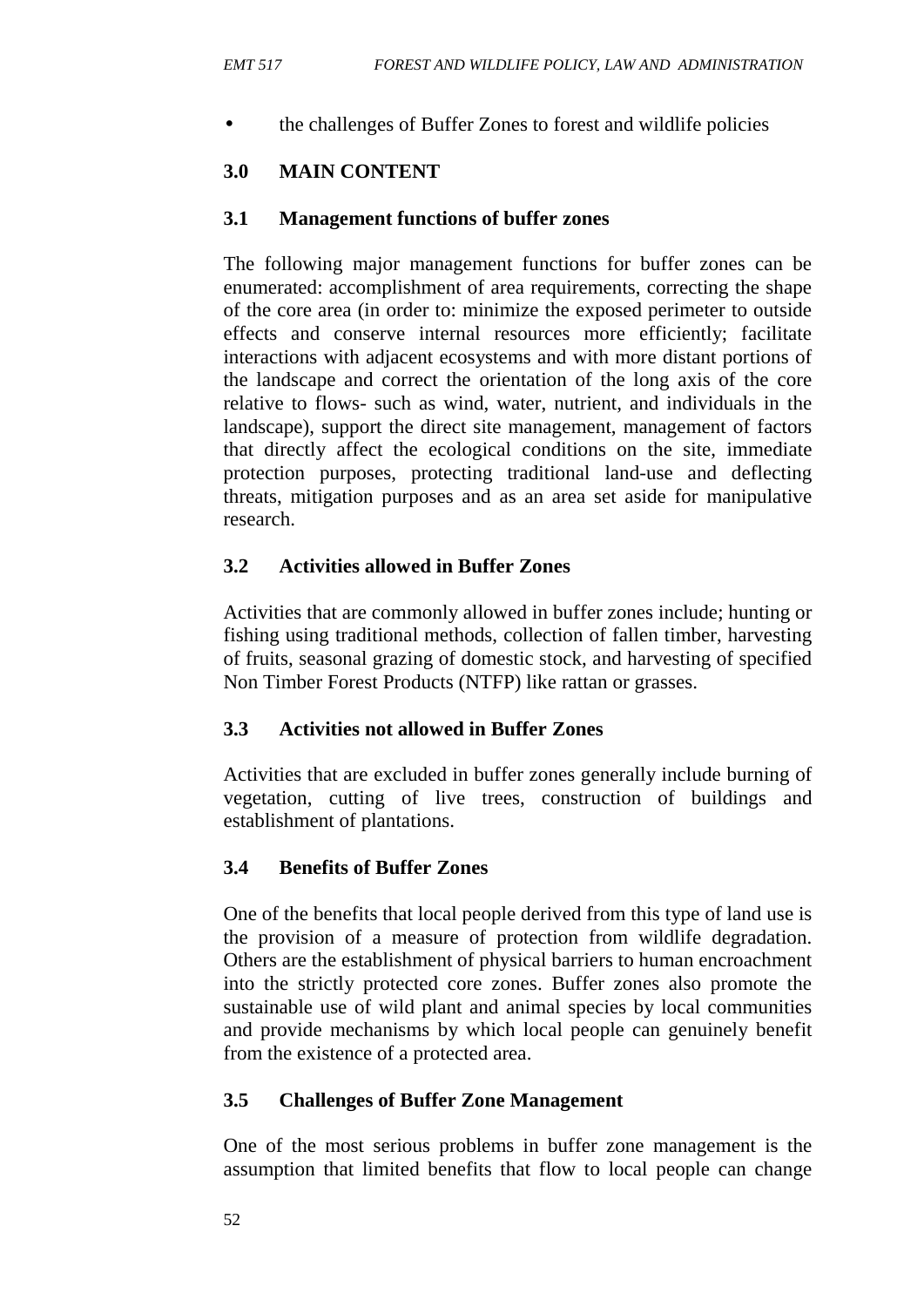their behaviours, reduced pressure on the plants and animals by the protected areas and thereby enhance the conservation of biological diversity. However, only a few buffer zone management programmes have succeeded in establishing stable and compatible land use systems around protected areas in a way that local people are genuinely reconciled to the conservation function of the area.

### **4.0 CONCLUSION**

Buffer zones play significant beneficial roles in the lives of the rural people and it can be a menace to the protected area if forest and wildlife policies are not properly enforced and implemented.

### **5.0 SUMMARY**

In this unit, we have learnt about:

- the benefit of buffer zones to rural dwellers
- the challenges of buffer zones to conservation management

### **6.0 TUTOR-MARKED ASSIGNMENT**

- 1. Enumerate the benefits of Buffer zones
- 2. Explain the challenges of buffer zones to implementation to forest and wildlife policies

- Adedoyin, S.O., Jimoh, S.O. and Omifolaji, J.K. (2016). Bushmeat utilization in Oban Sector of Cross River National Park- A 'biodiversity palaver'. A chapter in the book- "Global Exposition of *Wildlife Management*".*Intech Publishing Company, Janeza Trdine 9, 51000 Rijeka, Croatia. http://dx.doi.org/10.5772/66685.*
- Hart, J. A. and Kingdon, J. (2013). *Philantomba monticola*. In: J.S. Kingdon and M. Hoffmann (eds), *The Mammals of Africa*, Academic Press, Amsterdam, The Netherlands.
- Ijeomah, H. M., Ogogo, A. U. and Ogbara, D. 2013. Analysis of poaching activities in Kainji Lake National Park of Nigeria. *Environment and natural resources research,* 3(1):51 – 61.
- "International Expert meeting on World Heritage and buffer zones". UNESCO World Heritage Convention. Retrieved 24 Nov 2010. Background and contents.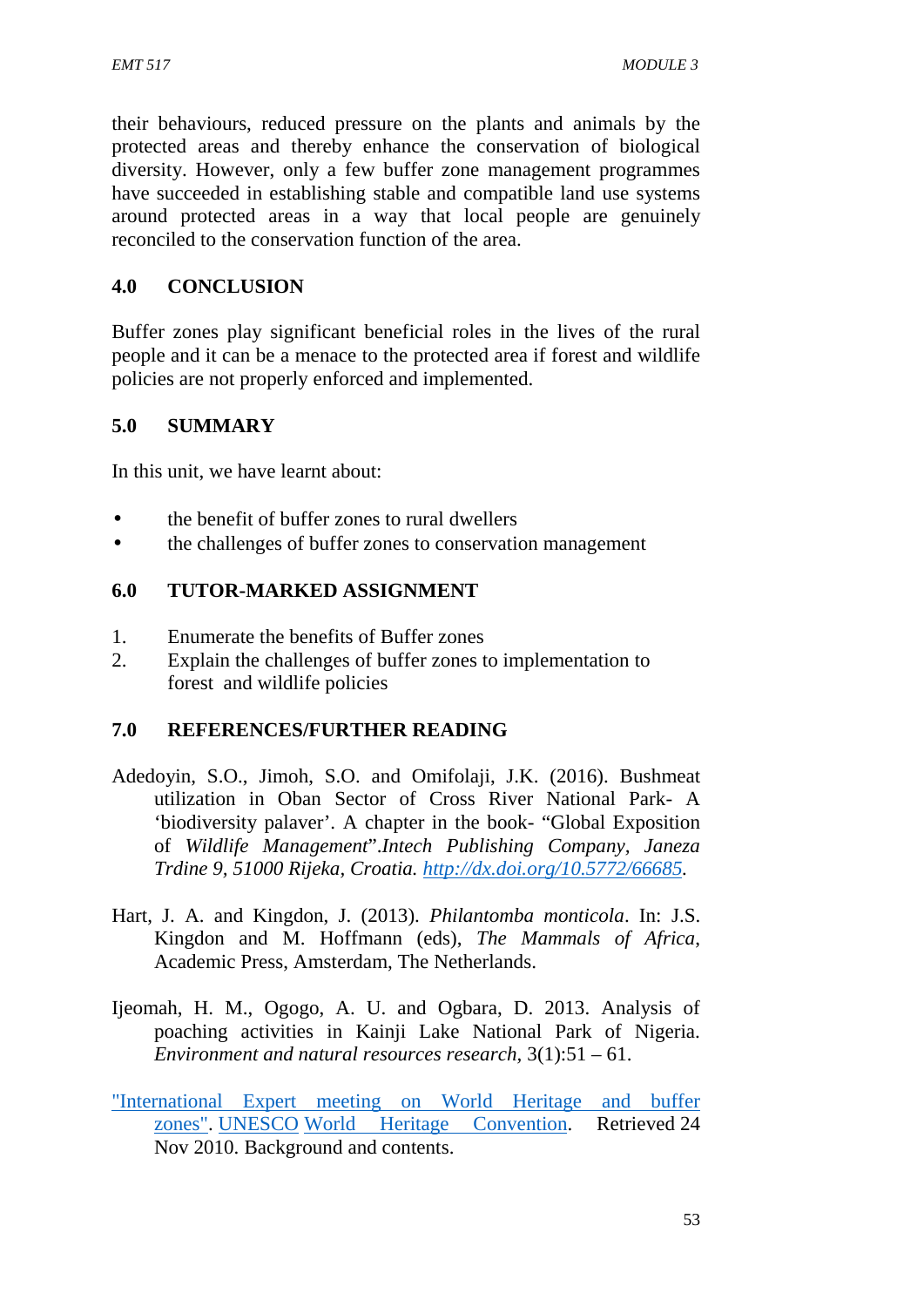# **UNIT 5 CONFLICTS**

#### **CONTENTS**

- 1.0 Introduction
- 2.0 Objectives
- 3.0 Main Content
	- 3.1 Land conflicts in protected areas
		- 3.1.1 Governance of land resources
	- 3.2 Poverty
	- 3.3 Climate changes
	- 3.4 Competition over scarce resources
	- 3.5 Human Wildlife Conflict
- 4.0 Conclusion
- 5.0 Summary
- 6.0 Tutor-Marked Assignment
- 7.0 References/Further Reading

### **1.0 INTRODUCTION**

Conflict is the situation where two or more parties perceive their interests as incompatible and express hostile attitudes or pursue their interest through actions that damage other parties. Conflicts can also be defined as a relationship involving two or more parties who have, or perceive to have, incompatible interests or goals. There has been tremendous stress on environmental resources as a result of technological advancement, human population growth, desire for higher standard of living and global interdependence. The stress is ever more apparent by the gradual loss of critical natural ecosystems worldwide which has been the major factor in the alarming rate of biodiversity loss.

### **2.0 OBJECTIVES**

At the end of this unit, you should be able to:

- explain the effect of poor government policies and laws as a fuel to conflict
- explain the causes of conflicts and its effect on protected areas

# **3.0 MAIN CONTENT**

### **3.1 Land conflicts in protected areas**

Natural resource conflicts occur due to multiple and competing demands on resources. Land use conflicts can arise if user groups are excluded from participating in natural resource management, if there are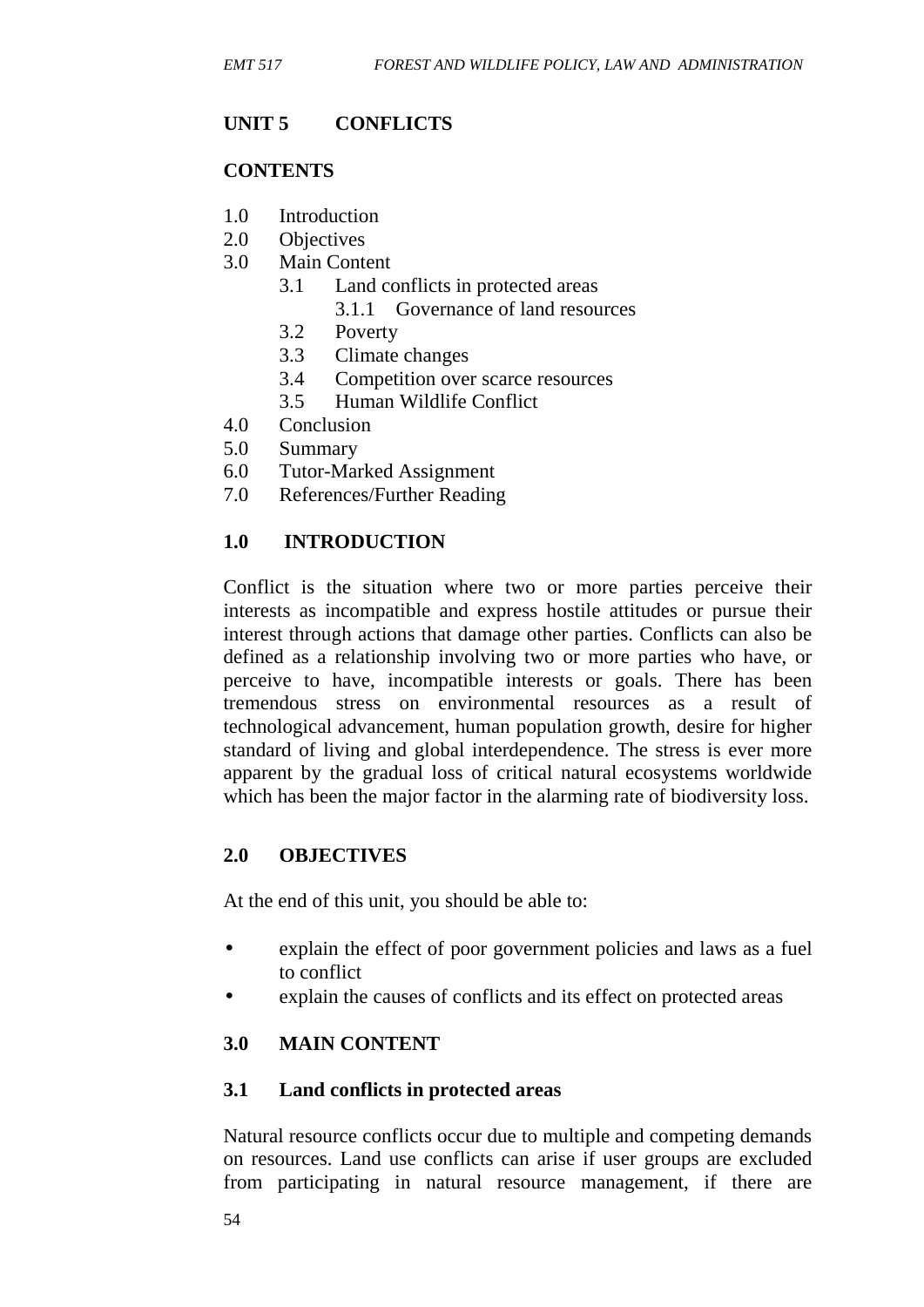contradictions between local and introduced management systems, lack of information about policy and programme objectives, lack of clarity in laws and policies, inequity in resource distribution or poor policy and programme implementation.

### **3.1.1 Governance of land resources**

Governance of land resources refers to the institutions, policies and processes that are established to regulate their management, ownership, allocation, use and protection. Resource rights and related laws determine who can use what resources, for how long, and under what condition if there is poor governance then land use conflict occurs.

### **3.2 Poverty**

High levels of poverty and a lack of employment opportunities are the main causes of resource conflicts. People need incomes to support their basic needs turning them to protected areas resources like timber, minerals, bush meat and honey for supporting their life although the markets lucrative are not profitable but can bring some incomes into households. The need for food also drives populations into the PAs resources as they depend on them for food.

### **3.3 Climate changes**

Climate change affects rainfall and temperature causing food insecurity which forces people to depend on natural resources. These changes on environment cause people to migrate to areas which are not affected by climate change like in protected areas to search for pastures and agriculture area leading to conflict.

### **3.4 Competition over scarce resources**

The concept of resource scarcity is the situation where the supply of renewable resources such as forests, rangelands and croplands is not sufficient to meet the local demand. Increased scarcity of natural resources needed to sustain livelihoods can increase competition between user groups or between economic sectors. Social responses to rising competition can include migration, technological innovation, cooperation and violent conflict.

# **3.5 Human Wildlife Conflict**

Conflicts between wildlife and people, particularly those who share the immediate boundaries with protected areas, are common phenomenon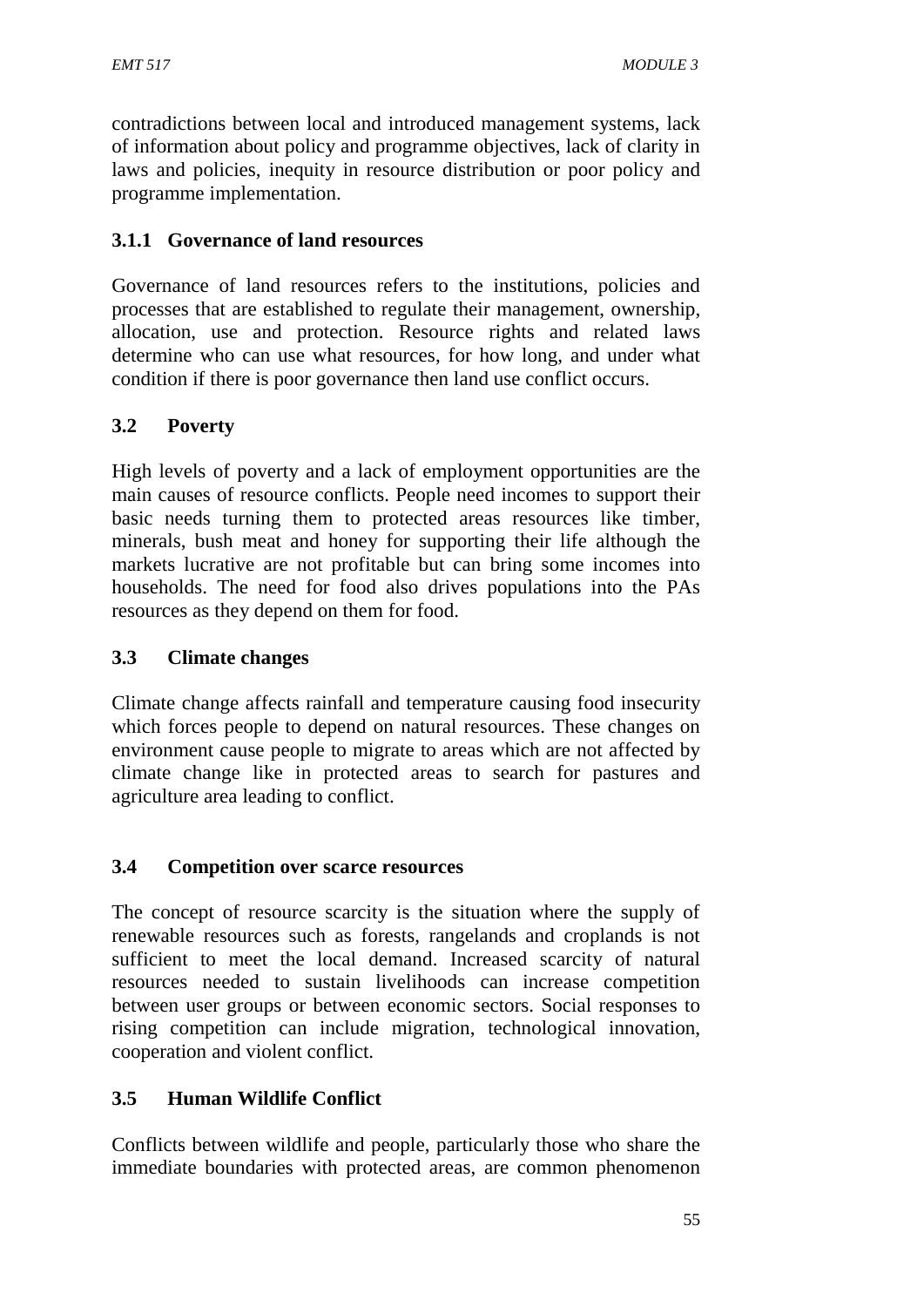all over the world. Human Wildlife Conflict (HWC) usually occurs when wildlife requirements overlap with those of human populations, creating costs to residents and wild animals. Protected Areas are sometimes instrumental in fueling social conflicts between groups. Simply put, conservation of wildlife has been a source of conflict in many parts of the world.

#### **4.0 Conclusion**

A conflict is a major threat to lives among dwellers around protected areas and conservationist. Conflicts also exist between man and wildlife. Strict measures should be taken to resolve these conflicts.

#### **5.0 Summary**

In this unit, we have learnt about:

- the role of poor implementation of government policies as a catalyst to conflict
- the causes of conflict and its impact on the environment

### **6.0 TUTOR-MARKED ASSIGNMENT**

- 1. What is land hunger?
- 2. Discuss extensively the causes of conflicts in protected areas

- Crawford, A. (2012). Conflict-Sensitive Conservation in Nyungwe National Park: Conflict Analysis. International Institute for Sustainable Development report. 19pp.
	- Distefano, E. (2010). *Human Wildlife Conflict Worldwide: Collection of case studies, analysis of management strategies and good practices*. South Africa: 1-34.
	- Kitoti, A. P., Griffin, C. R and Pamphil, L (2010). Elephant use and conflict leads to Tanzania's firstwildlife conservation corridor. *Pachyderm,* 48:57-66.
	- Siyum, B, A., Kassa, B., Sisay, B. and Gebremedhin, A.M. (2015). Farm land conflict and its socio-economic consequences in Tahtay Qoraro, Tigray, Ethiopia. *International Journal of African and Asian Studies* 9: 44 -55.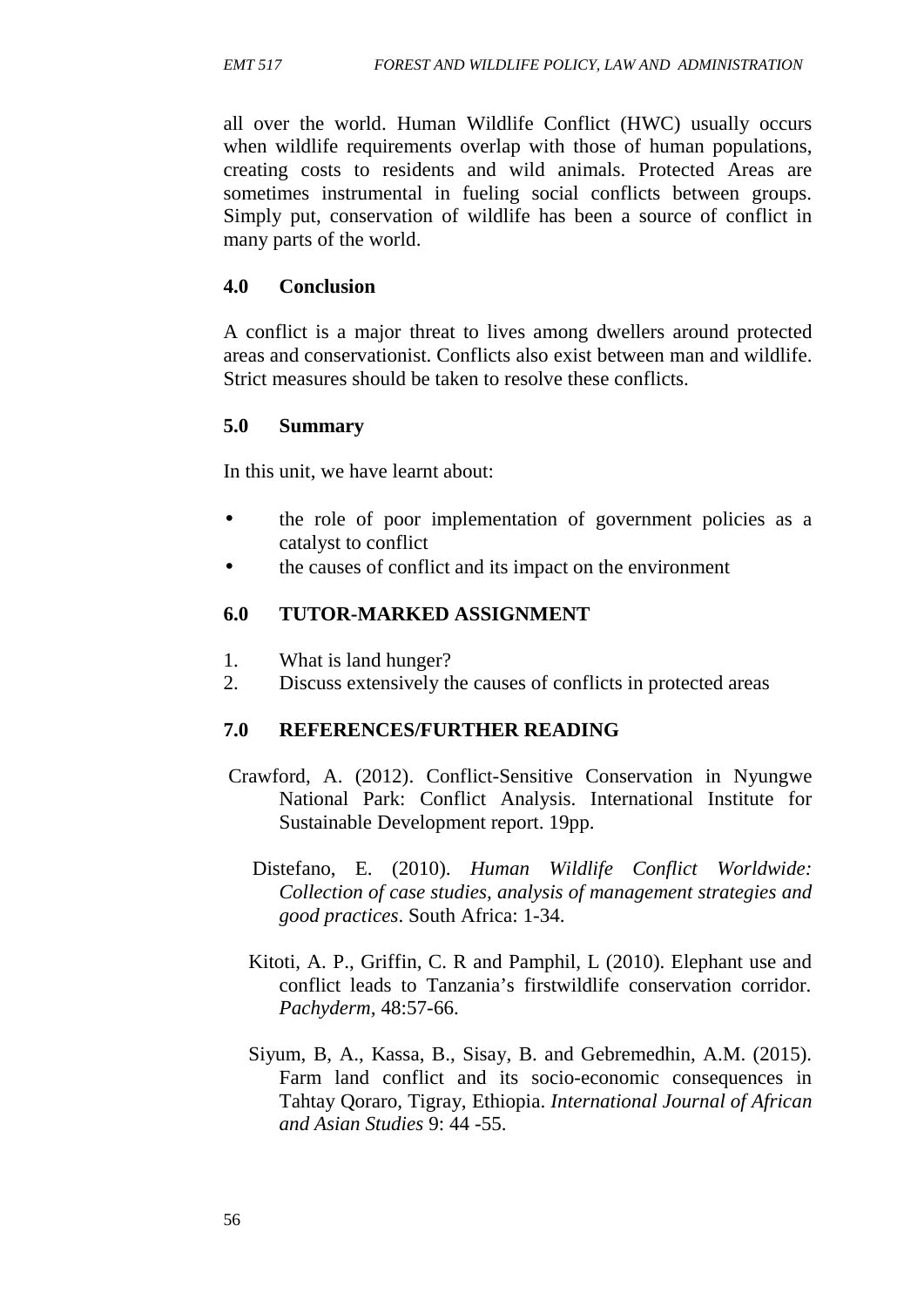# **MODULE 4 FORESTRY AND WILDLIFE OUTLOOK**

- Unit 1 Forest Industries
- Unit 2 Wildlife Prospect
- Unit 3 Protected Areas and Uses
- Unit 4 Global View of Forestry Sector
- Unit 5 National Environmental Regulation

# **UNIT 1 FOREST INDUSTRIES**

# **CONTENTS**

- 1.0 Introduction
- 2.0 Objectives
- 3.0 Main Content
	- 3.1 Wood Based Panels
	- 3.2 Particle Board
	- 3.3 Furniture industries
	- 3.4 Industrial Round wood
	- 3.5 Employment Opportunities
- 4.0 Conclusion
- 5.0 Summary
- 6.0 Tutor-Marked Assignment
- 7.0 References/Further Reading

# **1.0 INTRODUCTION**

Forests serve as an engine of growth that propels economic activities especially for a nation that is endowed with abundant forest resources. The forest products industry in Nigeria was one of the most developed within the Nigerian economy in the 1960's to the early 1970's. During this period, export of wood products and agricultural commodities provided more than 70% of the country's Gross Domestic Product (GDP). Forestry Outlook Study for Africa (FOSA) is an initiative led by FAO and carried out in partnership with all African nations, the African Development Bank, the European Commission, regional and subregional inter-governmental organizations, the World Bank and others. It is a process for analyzing the future potential of the forestry sector to contribute to the well-being of African citizens through its economic, social and environmental functions. FOSA will analyze the status, trends and driving forces shaping African Forestry, provide a region-wide vision of the sector to the year 2020 and identify policies, programmes and investment options that will help move the sector forward.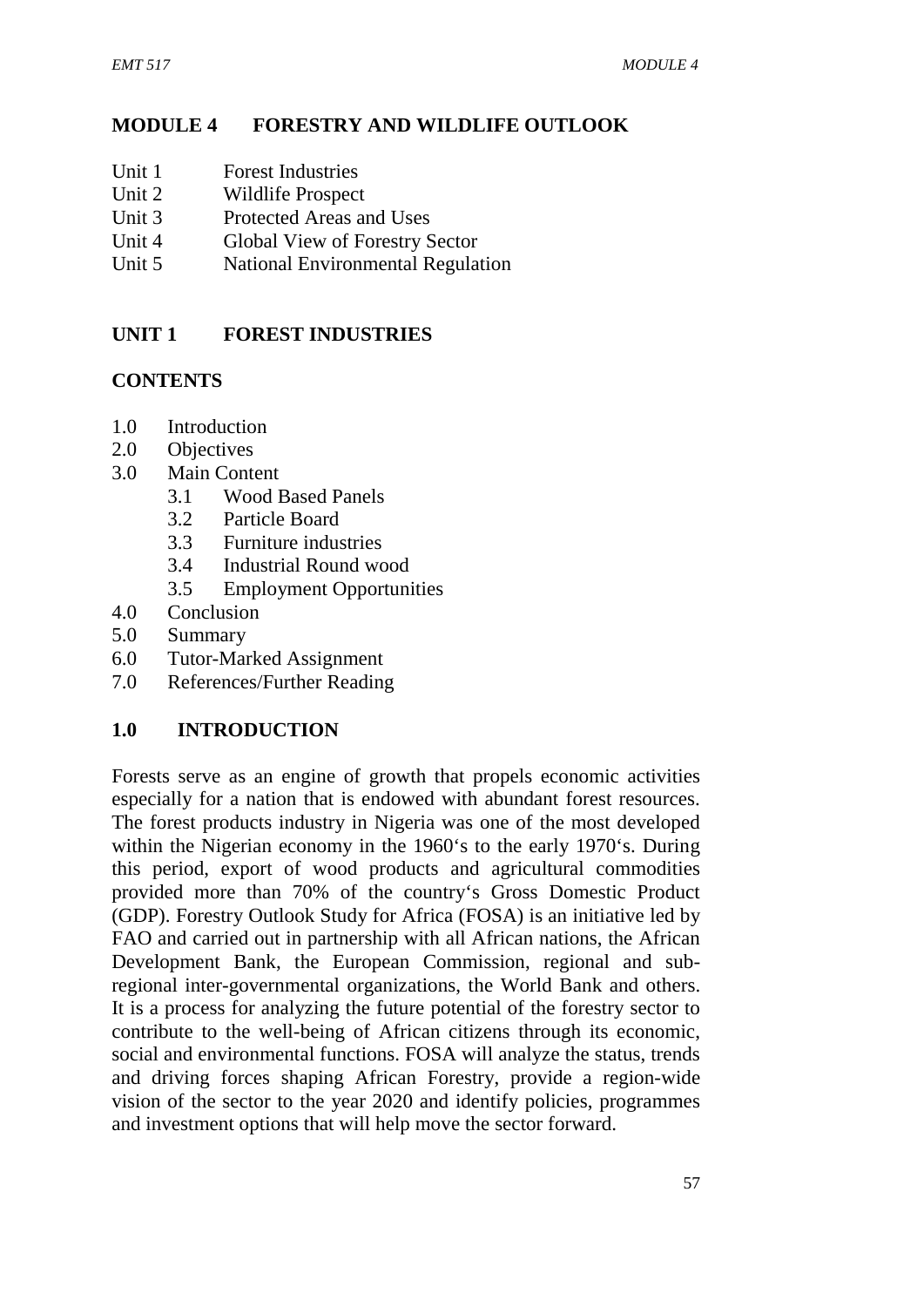The Nigerian Forests supports a wide range of forest industries, which include both the formal and informal sub-sectors. A vast majority of the Nigerian populace depend on these industries thus placing a lot of pressure on the forest resources of the nation. The formal sector is essentially wood based and is fairly well developed and comprise mechanical wood industries, including sawmills, veneer and plywood manufactures, particle board, paper and paper board manufactures. Furniture manufacturing is also carried out at a secondary level.

# **2.0 OBJECTIVES**

At the end of this unit, you should be able to:

- explain the industries in forest
- itemize some of the challenges facing the forest industries

# **3.0 MAIN CONTENT**

# **3.1 Wood Based Panels**

There are eight veneer and plywood plants in the country using approximately  $170,000 \text{ m}^3$  of logs per annum. Veneer slicing operations are all integrated within plywood mills. Plywood requirements for the country were estimated at  $179,000 \text{ m}^3$  in 1990 and this was expected to increase to  $285,000 \text{ m}^3$  in  $2000$  and  $450,000 \text{ m}^3$  in  $2010$ . At the same time wood availability is expected to decrease from  $170,000$  m<sup>3</sup> in 1990 to an expected  $119,000 \text{ m}^3$  in 2010. It is evident that demand for veneer logs outstrips supply. The total capacity of eight mills is 126,000 m<sup>3</sup> /year and capacity utilization by 1993 was 57.3%. Veneer mills are already experiencing difficulties in acquiring log supplies.

# **3.2 Particle Board**

Particle board requirements for the country are estimated at 108,000 m<sup>3</sup> in 1990, 199,000  $m^3$  in 2000. Current production is hampered by high cost of foreign exchange for new equipment, spare parts and glue acquisition. The particle board production lines in Nigeria are integrated with sawmills and plywood mills, the residues of which they recycle.

# **3.3 Furniture industries**

The furniture industry is strategic in the use of planks from the saw mills. It forms the major market for wood products in Nigeria and protects the continued existence of primary wood industries such as sawmills and ply mills.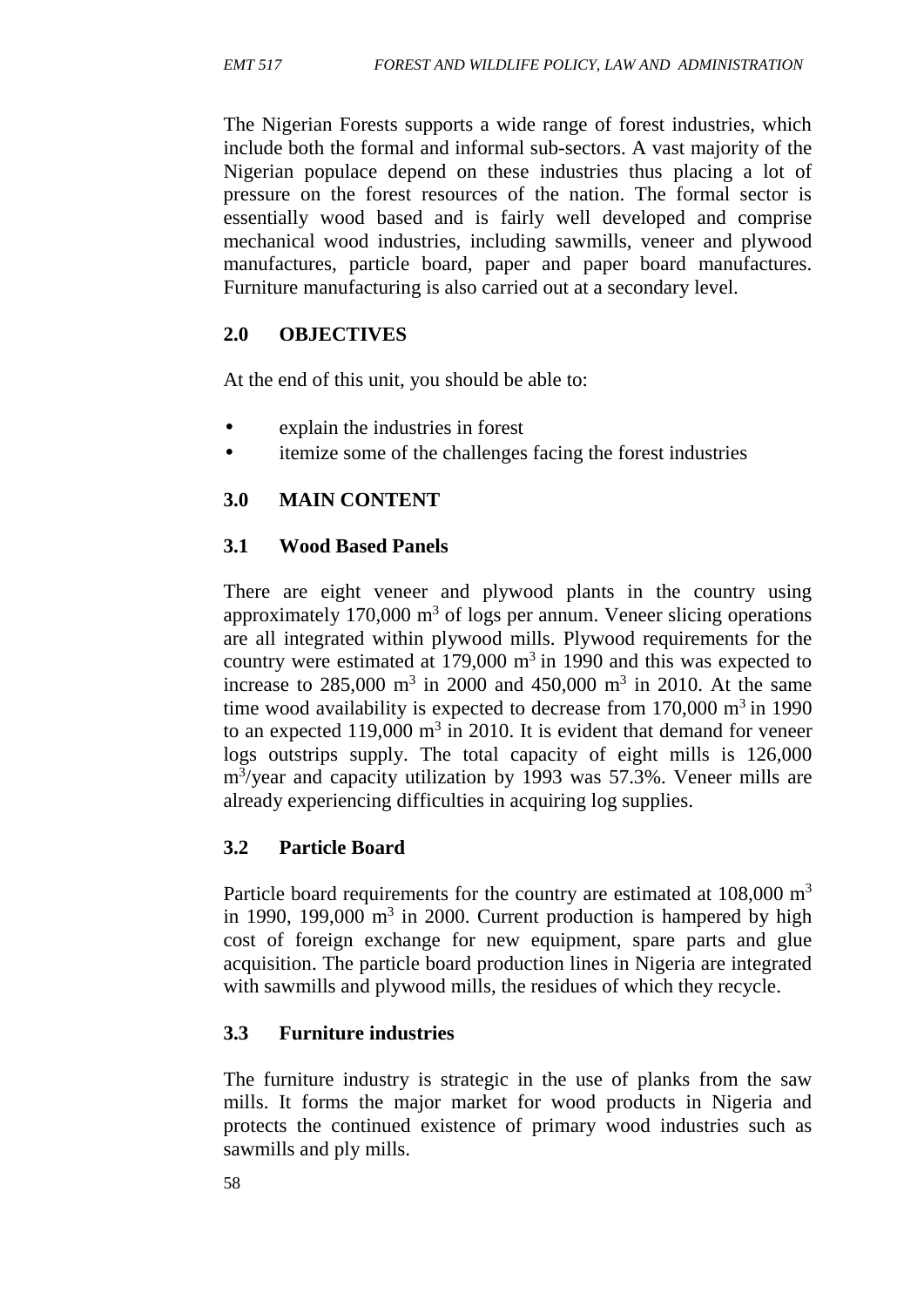More than 400 furniture companies of various sizes exist in the country. The shortfall in large furniture companies is made up by the numerous cottage and small scale furniture makers which numbers more than 10,000 outlets. This category of furniture makers usually operate in the informal sector and are found in the rural and urban areas where middle and low income earners reside. Wooden furniture parts and components are now being manufactured and exported by a few large companies in Nigeria. Wooden furniture represents the major market for wood products in Nigeria. Many of the industries suffer from high cost of production due to energy cost and lack of patronage.

# **3.4 Industrial Round wood**

Round wood production in Nigeria comes mostly from the natural high forest zone of the country, in particular from the Southern states of Cross River, Edo, Ogun, Ondo and Oyo states of Nigeria. Round wood is no longer exported from Nigeria since this has been placed on ban.

## **3.5 Employment Opportunities**

Forestry sector provides employment opportunities for thousands of Nigeria. These include management staff, the labour forces in all forest based industries. About 80% of the rural population of Nigeria is engaged in agro-forestry and other agro-allied activities.

## **4.0 CONCLUSION**

Forestry industries have unique and present rare opportunities for Nigeria and Nigerian populace if adequate attention is given to this sector.

## **5.0 SUMMARY**

In this unit, we have learnt about:

- the various forestry industries and their relevance to National development
- the challenges of some of the forestry industries

## **6.0 TUTOR-MARKED ASSIGNMENT**

- 1 List and discuss seven forestry industries and the challenges militating against these industries
- 2. Explain the effect of weak forest policies on forestry industries in Nigeria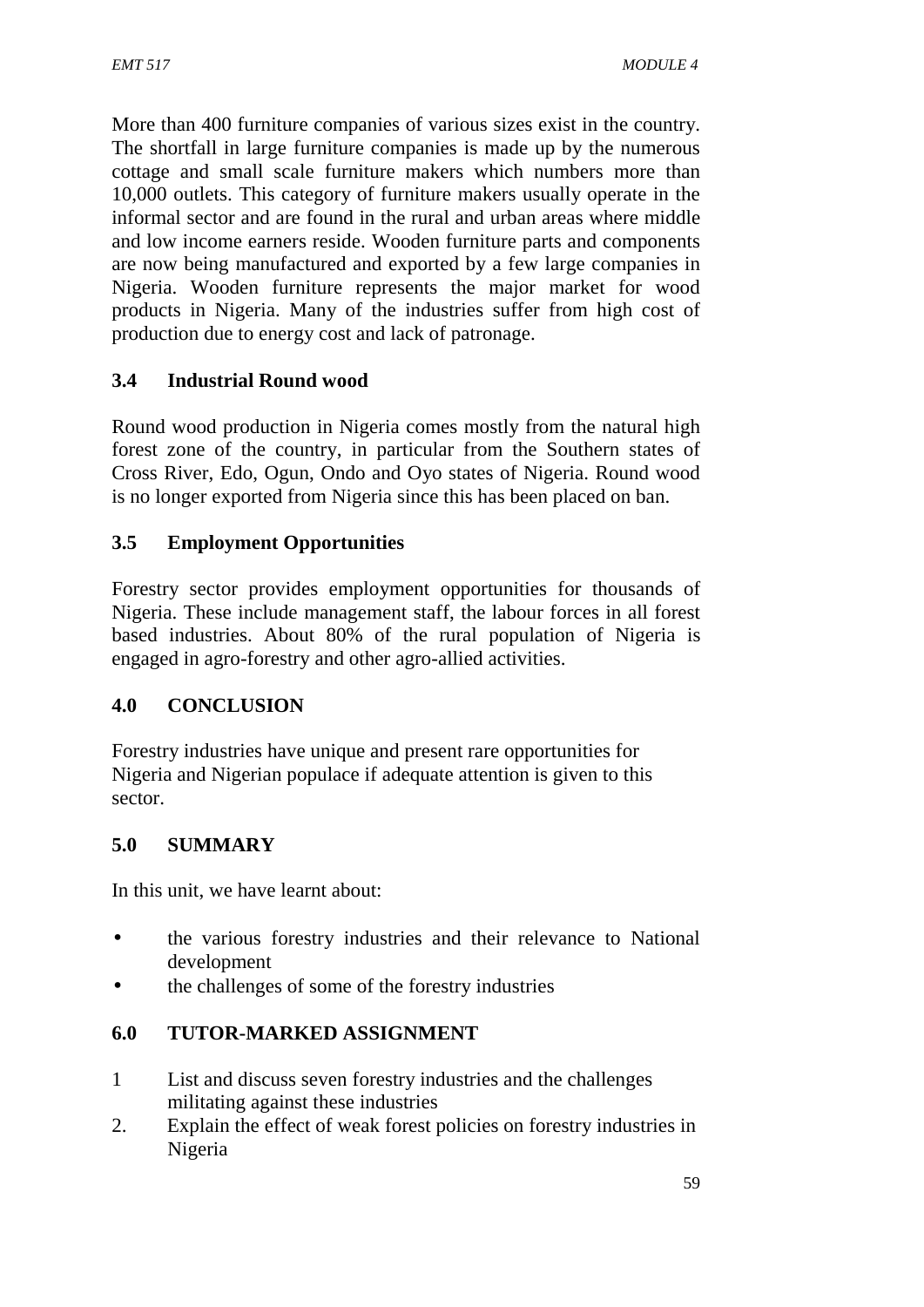- 3. Write out the current status of the Forestry industries in Nigeria **7.0 REFERENCES/FURTHER READING**
- Badejo, S.O.O., R.A. Baiyewu and K.S. Aina, 2008. Wealth creation through utilization of wood wastes,In: L. popoola (ed) proc. Of 32n d annual conference of Forest Association of Nigeria (FAN) Umuahia, 637-648.
- Canby, K., 2006. Investing in natural tropical forest industries, ITTO tropical forest update, 16(2): 4-8.
- RMRDC (2009) Multi-Disciplinary task force report of the techno economic survey on wood and wood products. Raw materials research and development council publications.
- Larinde S.L (2010) Secondary processing and the Nigerian saw mill industry: Issues, challenges and opportunities. In S.Kolade Adeyoju and S.O Bada (Eds) *Readings in sustainable tropical forest management*. Pp 277-291
- NACETEM (2010). *Assessment of innovation capability in the manufacturing sector of Nigeria*. Monograph Series (Nos 4). National Centre for Technology Management. ISBN 987-978- 49820-3-0. 97 pp.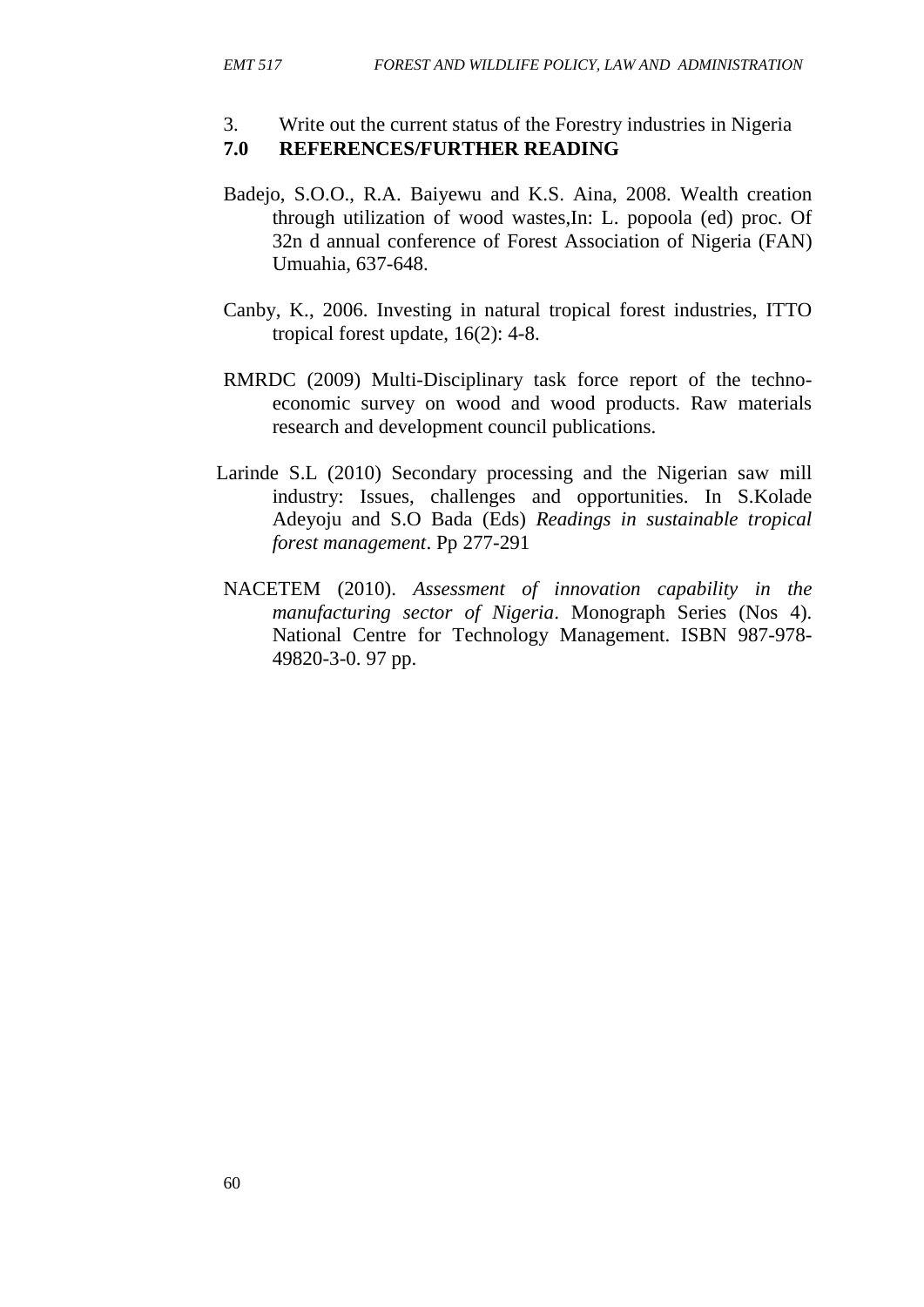# **UNIT 2 WILDLIFE PROSPECT**

# **CONTENTS**

- 1.0 Introduction
- 2.0 Objectives
- 3.0 Main Content
	- 3.1 Protecting wildlife from harmful processes
	- 3.2 Regulating different types of wildlife use and of hunting
	- 3.3 Accurately identifying game and non- game species
	- 3.4 Endangered animals
	- 3.5 Sustainable Use
- 4.0 Conclusion
- 5.0 Summary
- 6.0 Tutor-Marked Assignment
- 7.0 References/Further Reading

# **1.0 INTRODUCTION**

The wildlife of Nigeria is particularly varied because of the country's location, size and the ecological zones. The lowland Rain Forest Ecological Zone is the richest zone in Nigeria in terms of biodiversity and the most valuable forest resources (FDF, 1998).There are about 129 large mammal species in the rainforest and include African Elephants (*Loxodonta africana*), African buffalo (*Syncerus caffer*) and hippopotamus (*Hippopotamus amphibius*). Other large species include the large duikers (for example, *cephabphus nigger*) the Chimpanzee (Pan troglodytes), and the red river-hog (*Potamachoerus porcus*). In the savannas, they include the hartebeest (*Alcephalus buselaphus*) and warthog (*Phacochoerus aethiopicus*). In areas of derived savannah, forest species such as elephants and chimpanzees may be observed foraging on food crops adjacent to the forest. There are also a wide variety of small mammals including the grass cutter (*Thryonomys swinderiannus*), giant rats (*Cricetomys spp*.), tree squirrels (*Funisciurus spp*.) and a range of primates. Indeed there are 123 species in the Guinea savannas while 35 species of bats, 23 species of rodents and 20 species of carnivores among others are represented in the country. The lowland rain forest zone also provides habitat for about 200 species of birds. The effect of population pressures on this wildlife is very profound as they are indiscriminately hunted for food and trophy.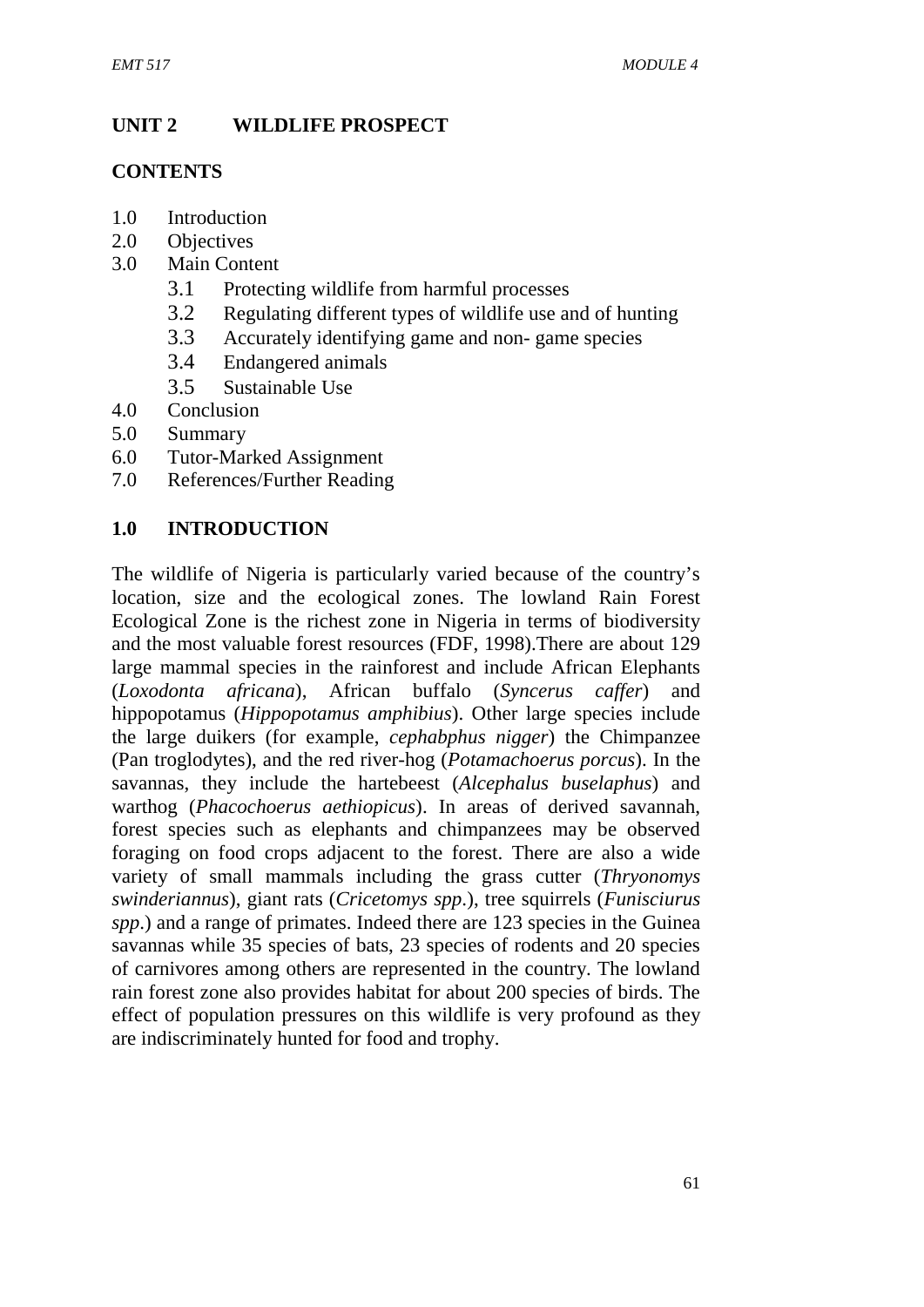# **2.0 OBJECTIVES**

At the end of this unit, you should be able to:

- expanciate on the role of wildlife policies on the relative abundance
- explain what threatened, endangered and wildlife extinction is about

# **3.0 MAIN CONTENT**

## **3.1 Protecting wildlife from harmful processes**

Wildlife conservation does not only entail the protection of species or of their habitats from activities directly affecting them (such as off-take and trade), but also protecting them from activities that may indirectly impact on them in a negative way. This is the case of industrial developments, construction, tourism and mining operations that may result in a serious disturbance to wildlife species or in the destruction of their habitat. In addition, competing land uses (forestry or agriculture) may also affect wildlife, and usually different pieces of legislation may regulate in different (and sometimes conflicting) ways their impacts on wildlife. This is in recognition of the fact that actual or potential effects of human activities may concern adjacent or other ecosystems. Indeed, in accordance with the Convention on Biological Diversity, countries are required to identify and control all potential sources of adverse impacts on biodiversity, and to carry out environmental impact assessments of projects likely to have "significant adverse effects" on biodiversity.

## **3.2 Regulating different types of wildlife use and of hunting**

According to the ecosystem approach, the objectives of sustainable use should be determined in order to provide policy guidance, and inform management and planning. Defining and regulating different types of wildlife use including hunting (i.e., subsistence/cultural, recreational, and scientific) and non-hunting uses (such as eco-tourism, game ranching and breeding) is common in regulatory schemes, but regrettably rarely useful. The most frequent problem is the failure to make a connection between the defined types of use, the procedural mechanisms that implement them, and the associated values, quotas, and areas where they may take place.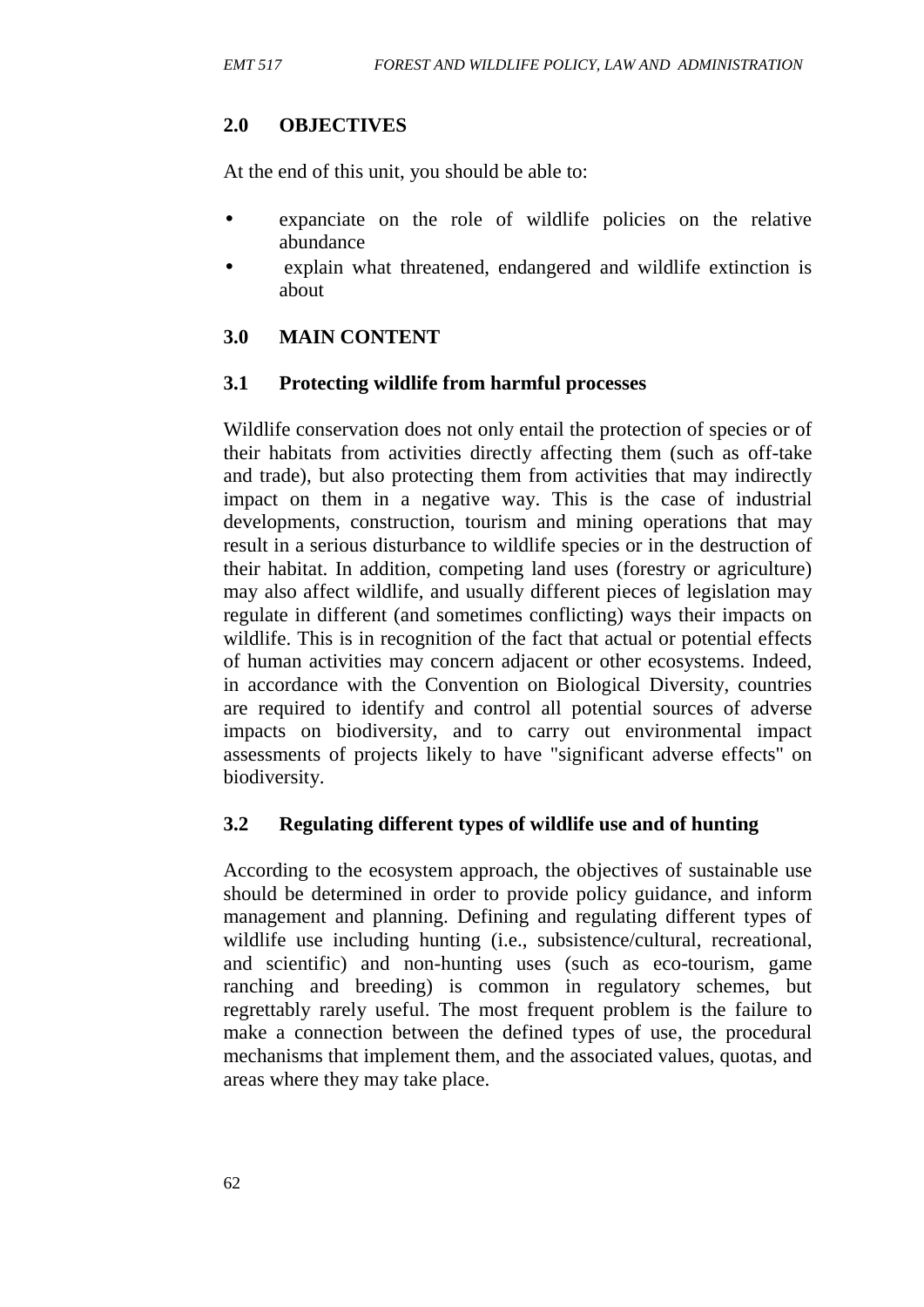## **3.3 Accurately identifying game and non-game species**

To avoid confusion, international best practice dictates that hunting legislation should specifically identify (using common names and scientific names) not only what can be hunted, but also what cannot. Many hunting regulations use only common names and catch-all categories that can result in confusion and possible management gaps. This is especially true for birds where catch-all categories such as "waterfowl" or "ducks and geese" are used to regulate hunting of all birds that fall within that category. In either of these examples, the category includes several species some of which may be globally threatened and/or listed in a particular country as endangered. A failure to make the necessary distinctions may inadvertently result in legally authorizing the take of species not intended by the drafters.

#### **3.4 Endangered animals**

Endangered animals are species that are seriously at risk of extinction. They are categorized as likely to become extinct. Endangered (EN), as categorized by the International Union for Conservation of Nature. Nigeria contains portions of the Savannas, Gulf of Guinea Rivers, Coastal Forests, Coast Mangroves and others that house a lot of animals. The following are some animals in that are rated as Endangered (EN) or Vulnerable (VU) as contains in the 2004 IUCN Red List of Threatened Animals. They are: Chimpanzee, Crested Genet, **Dama Gazelle,** Giant African Water Shrew, **Cross River Gorilla and the Hartwig's Softfurred Mouse.**

#### **3.5 Sustainable Use**

The law plays a fundamental role in regulating different uses of wildlife and ensuring that these are sustainable. Besides the need for accordance with management planning, there are several specific legal tools that can be used to ensure sustainable use by regulating hunting, recreational, traditional/subsistence and scientific use of wildlife, as well as trade. These tools include the use of administrative instruments (quotas, licenses/permits and concessions) or contractual arrangements (agreements) to be adapted on a case-by-case basis, as well as general provisions on the regulation of the quantity, time and methods for specific uses.

## **4.0 CONCLUSION**

Due to the anthropogenic activities of man and a very weak non enforceable forest and wildlife policies and laws, the fate of wildlife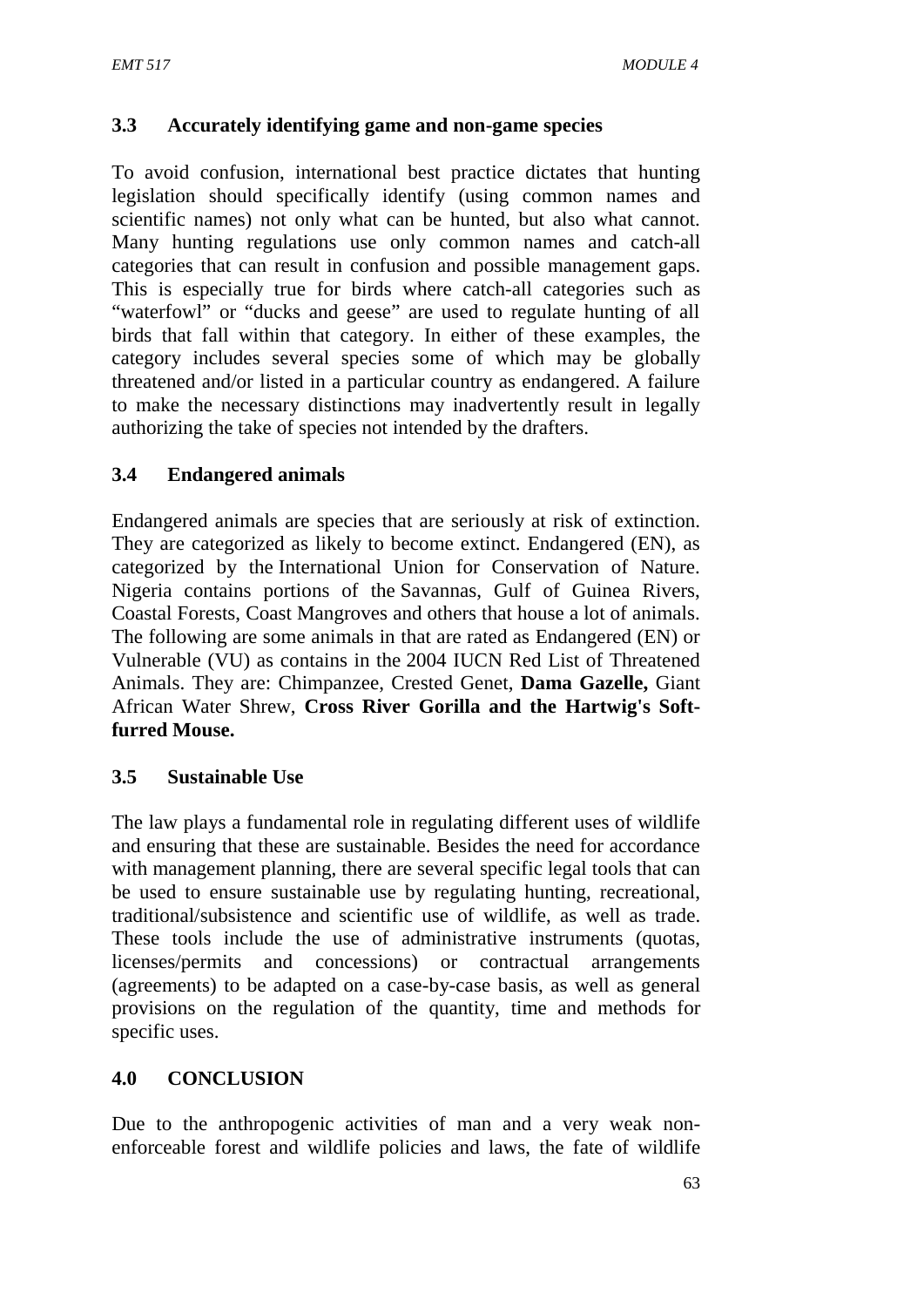species is bleak as can be seen of some of the wild animals, being either threatened, endangered or going into extinction.

# **5.0 SUMMARY**

In this unit, we have learnt about:

- some regulations that will lead to the successful conservation off wildlife
- the reasons why some wildlife species are endangered and the wise use of wildlife resources

# **6.0 TUTOR-MARKED ASSIGNMENT**

- 1. Discuss the prospect of wildlife species to the development of the Nigerian economy.
- 2. List some threatened wildlife in Nigeria and the effect of wildlife laws and policies

# **7.0 REFERENCES/FURTHER READING**

*Donaldson, J.S. (2010).* "Encephalartos brevifoliolatus"*.* The IUCN Red <u>List of</u> ThreatenedSpecies*.* IUCN*. 2010:e.T41882A10566751.* doi*:*10.23 05/IUCN.UK.2010 3.RLTS.T41882A10566751.en. Retrieved 14 January 2018.

FAO Legal Papers Online December 2008

Dirzo, Rodolfo; Hillary S. Young; Mauro Galetti; Gerardo Ceballos; Nick J. B. Isaac;BenCollen(2014). "DefaunationintheAnthropocene" (PDF). *Science*. 345 (6195): 401– 406. doi:10.1126/science.1251817. Archived (PDF) from the original on 2017-05-11.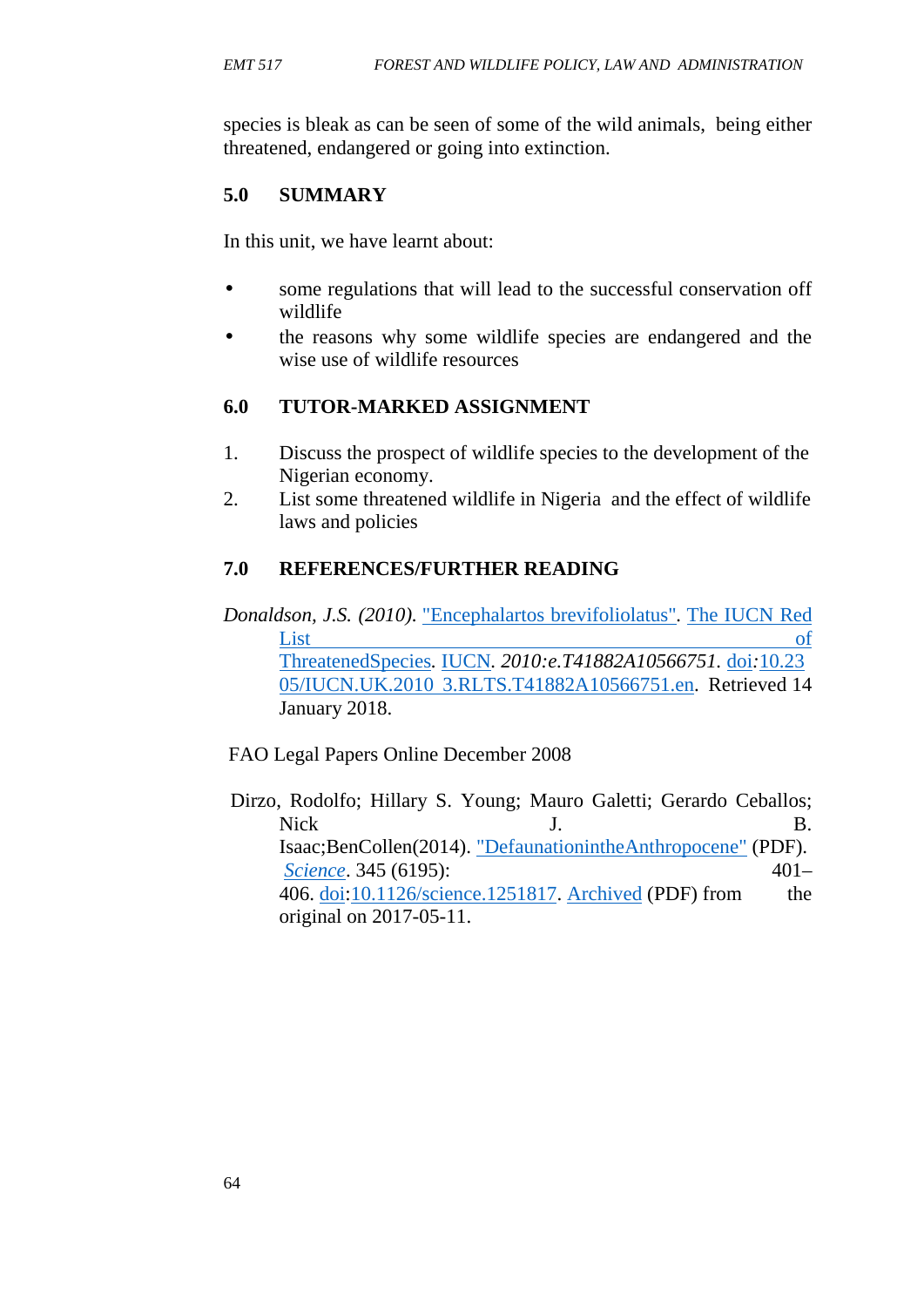# **UNIT 3 PROTECTED AREAS**

# **CONTENTS**

- 1.0 Introduction
- 2.0 Objectives
- 3.0 Main Content
	- 3.1 Strict Nature Reserve
	- 3.2 Wilderness Area
	- 3.3 Protected Landscape / Seascape
	- 3.4 National Park
	- 3.5 Forest Management
- 4.0 Conclusion
- 5.0 Summary
- 6.0 Tutor-Marked Assignment
- 7.0 References/Further Reading

# **1.0 INTRODUCTION**

The International Union for the Conservation of Nature (IUCN) defines a protected area as "An area of land and/or sea especially dedicated to the protection and maintenance of biological diversity, and of natural and associated cultural resources and managed through legal or other effective means". Protected areas are special places which are established and designated for the protection of important cultural or natural values. They have always been part of human culture and from the beginning of time people have associated certain places with special values and protected them from disturbance or exploitation. These include religious, spiritual and cultural places; in recent years, parks and natural areas have been added**.**

## **2.0 OBJECTIVES**

At the end of this unit, you should be able to:

- explain clearly protected areas in Nigeria
- explain the roles of protected areas in Nigeria

# **3.0 MAIN CONTENT**

## **3.1 Strict Nature Reserve**

This is an area managed mainly for scientific purposes. Researches are carried out in this environment.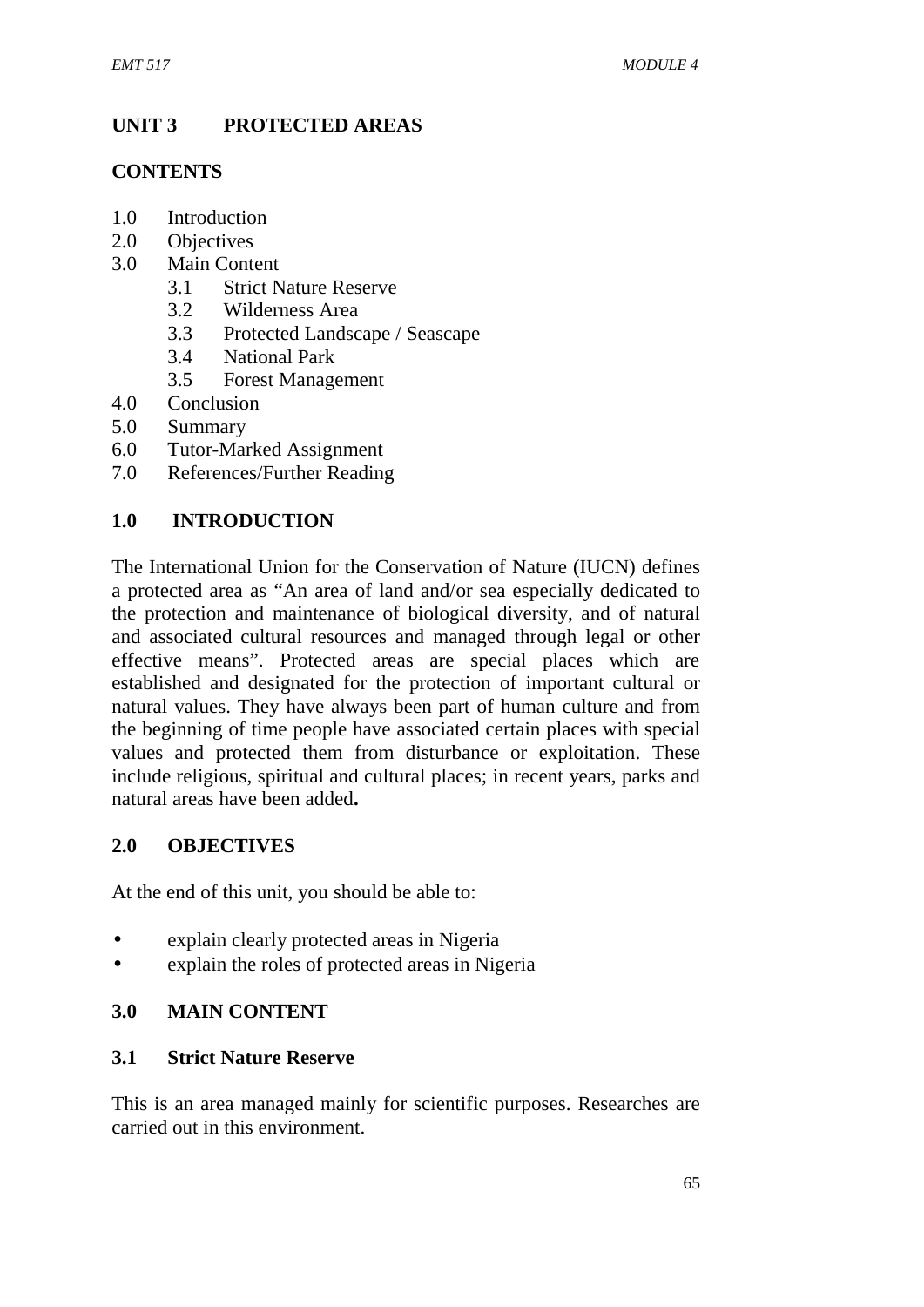#### **3.2 Wilderness Area**

Wilderness areas are managed mainly for wilderness protection.

#### **3.3 Protected Landscape / Seascape**

This area is managed mainly for landscape/seascape conservation and recreation

## **3.4 National Park**

This is a large area of land managed mainly for ecosystem protection and recreation.

#### **3.5 Forest Management**

While the forests have many important uses only proper management will ensure the continuous supply of forest products and environmental sustainability. The important management techniques used for forest management includes: forest regulation, selective exploration, deforestation, regeneration, afforestation and taungya system.

#### **4.0 CONCLUSION**

Protected areas are a large tract of land depending on the purpose for its setup, for the conservation of wild flora and fauna species for man's benefit.

## **5.0 SUMMARY**

In this unit, we have learnt about:

- some protected areas
- the uses or reasons for setting up protected areas

## **6.0 TUTOR-MARKED ASSIGNMENT**

- 1. List all the protected areas in Nigeria
- 2. Discuss in detail the uses of all the listed protected areas in Nigeria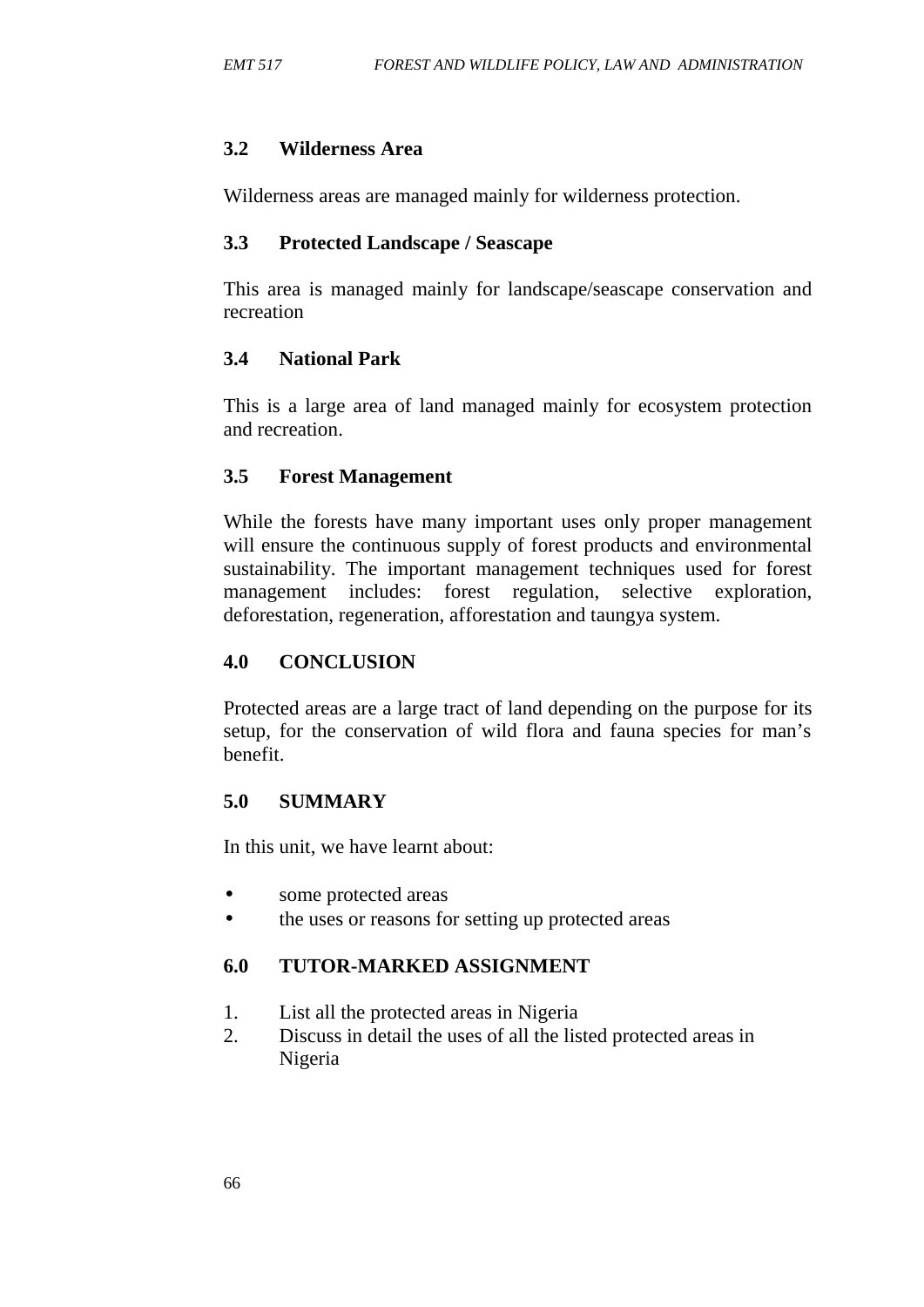#### **7.0 REFERENCES/FURTHER READING**

- Adeyemo AI, Oladeji SO (2013). Ecotourism for stemming employment, terrorism and alleviating poverty in West Africa: Proceedings of 3rd Regional Conference on Tourism Research 29th-31st, Oct., 2013, Langkawi, Malaysia, pp. 199-205.
- Bernama. 2009. Sarawak closer to producing anti-HIV, cancer drugs. The Star, Saturday June 27, 2009. Accessed at: http:// thestar.com.my/news/story.asp?file=/2009/6/27/nation/200906271 95724&sec=nation.
- Nathaniel IT, Nathaniel A (2013). The effects of poverty in conservation of biodiversity: The Nigeria Experience. Science in Africa.
- NCF, (2007). Nigerian Conservation Foundation, Annual Report 2007
- Pagiola, S. 2008. Payments for environmental services in Costa Rica. *Ecological Economics:* 65: 712-724.
- Temu, A., Mwanje, I. and Mogotsi, K. 2003. Improving agriculture and natural resources education in Africa: a stitch in time. World Agroforestry Centre, Nairobi.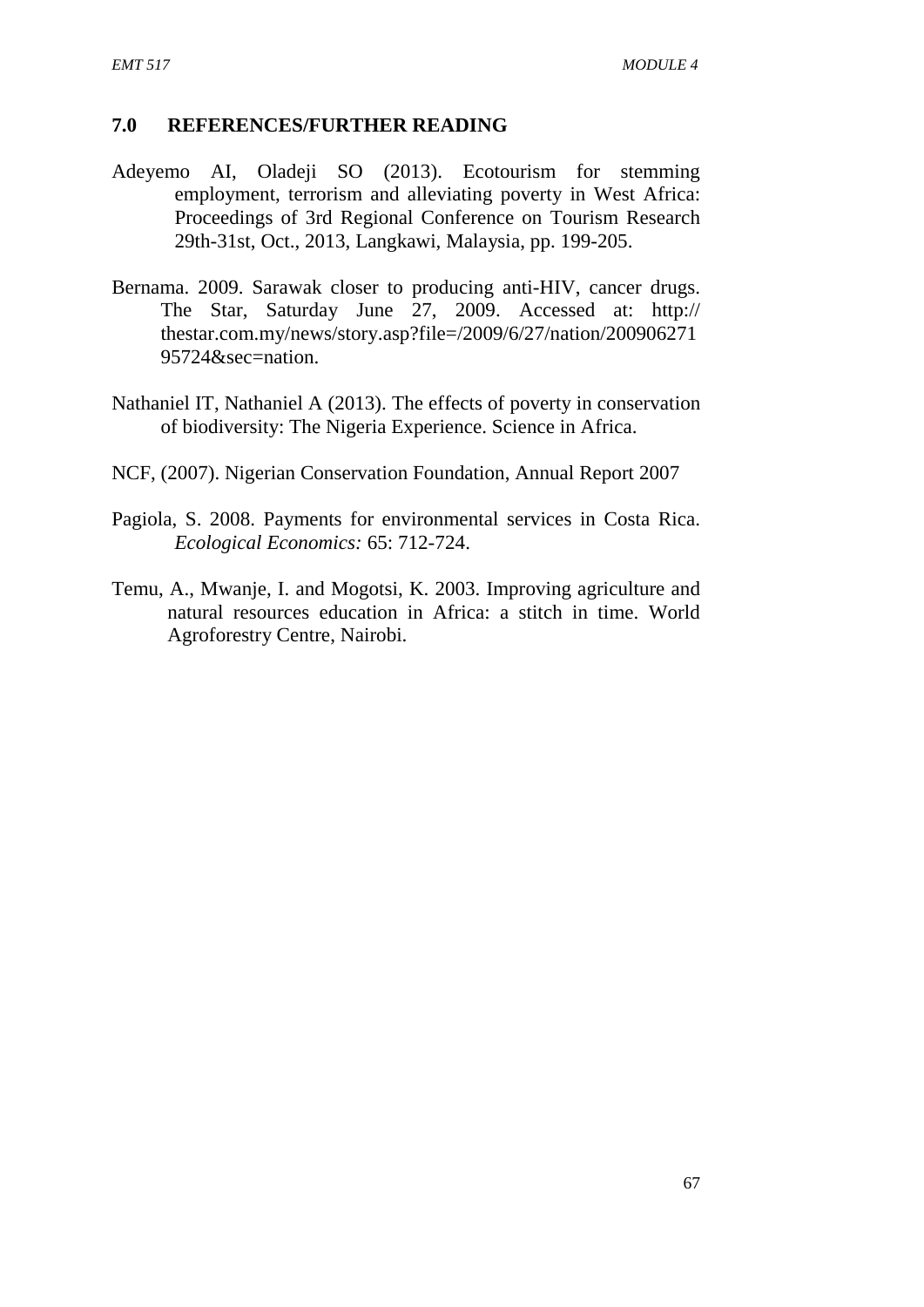## **UNIT 4 GLOBAL VIEW OF FORESTRY SECTOR**

# **CONTENTS**

- 1.0 Introduction
- 2.0 Objectives
- 3.0 Main Content
	- 3.1 Economic Development
	- 3.2 Global Wood Products Industry to 2030
	- 3.3 Wood Products
	- 3.4 Globalization
	- 3.5 Policies**,** Regulations and Customer Preferences Linked to Climate Change
- 4.0 Conclusion
- 5.0 Summary
- 6.0 Tutor-Marked Assignment
- 7.0 References/Further Reading

# **1.0 INTRODUCTION**

Although separated by great, but diminishing, geographical and cultural distances, the forest sectors of different countries are linked through international trade and global environmental policies. To a large extent the future of any country, even a large country such as the United States, depends on world markets. It is therefore critical to understand how these markets work, and how they are affected by economic, demographic and biological change, and by deliberate policy. Forestry and forests are changing under several drivers such as globalization, climate change, political instability, aging society, new technologies, and bio economy/green economy. Holistic and integrative approaches are needed, such as ecosystem services and corporate social response.

## **2.0 OBJECTIVES**

At the end of this unit, you should be able to:

- explain the global outlook of some forest industries
- discuss the effect of climate change on forest policies and regulation

## **3.0 MAIN CONTENT**

## **3.1 Economic Development**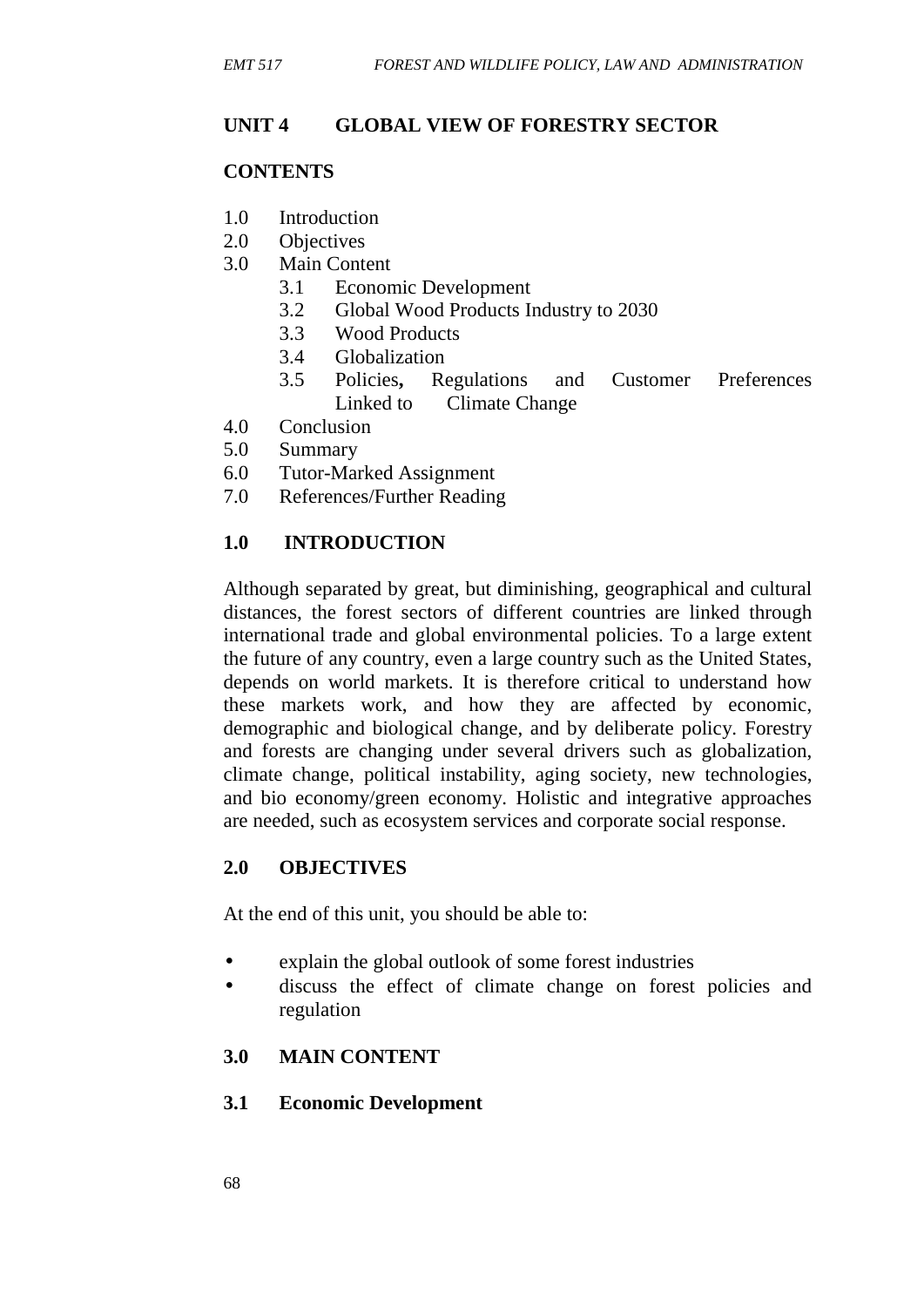Economic growth, measured by the rate of change in gross domestic product (GDP), is generally associated with growing demand for products and services, including wood products. According to neo classical growth theory, economic growth is driven by growth in population (*i.e.*, labor supply), capital and technological change. Due to diminishing returns to capital, and labor increases, economies will eventually reach a point (steady state) at which no new increase in production factors will create economic growth**.**

# **3.2 Global Wood Products Industry to 2030**

Global forest area is predicted to reverse its historical decline increasing from 4.0 billion ha in 2000 to 4.1 billion ha in 2030. This trend, however, hides continuing tropical forest loss, with 243 million ha predicted to be lost between 2000 and 2030. The largest predicted losses of forest area are in Africa and South America, due to slower growth in income per capita in these regions. Global forest stock is predicted to increase from 452 billion  $m^3$  in 2000 to 535 billion  $m^3$  in 2030, with most of this increase occurring in the non-tropical countries.

## **3.3 Wood Products**

The Global Forest Products Model projections suggest that the value of global consumption of wood products will increase in real terms at 1.9% per annum from US \$597 billion in 2002 to US \$1,023 billion in 2030. This reverses the decline in the value of consumption between 1992 and 2002, which occurred due to falling wood product prices and the decline in Russian production. The historical trend of processed products increasing their share of global wood product production and consumption is predicted to continue. This is due to countries demanding more processed wood products particle board, fibre board, printing and writing paper, and other paper and paperboard as they become wealthier.

## **3.4 Globalization**

For the forest sector, the principal effect of globalization has been reduced transport costs, which have led to increased forest-product trade and the creation of a truly global market for forest products. Globalization has reduced the importance of forest resources for the forest industry, and development has been driven predominantly by labor costs, levels of research and technology, and access to capital. Intensively managed forest plantations are increasingly replacing natural forests as the raw material resource. These changes eliminate the traditional ties between forest processing and locations with abundant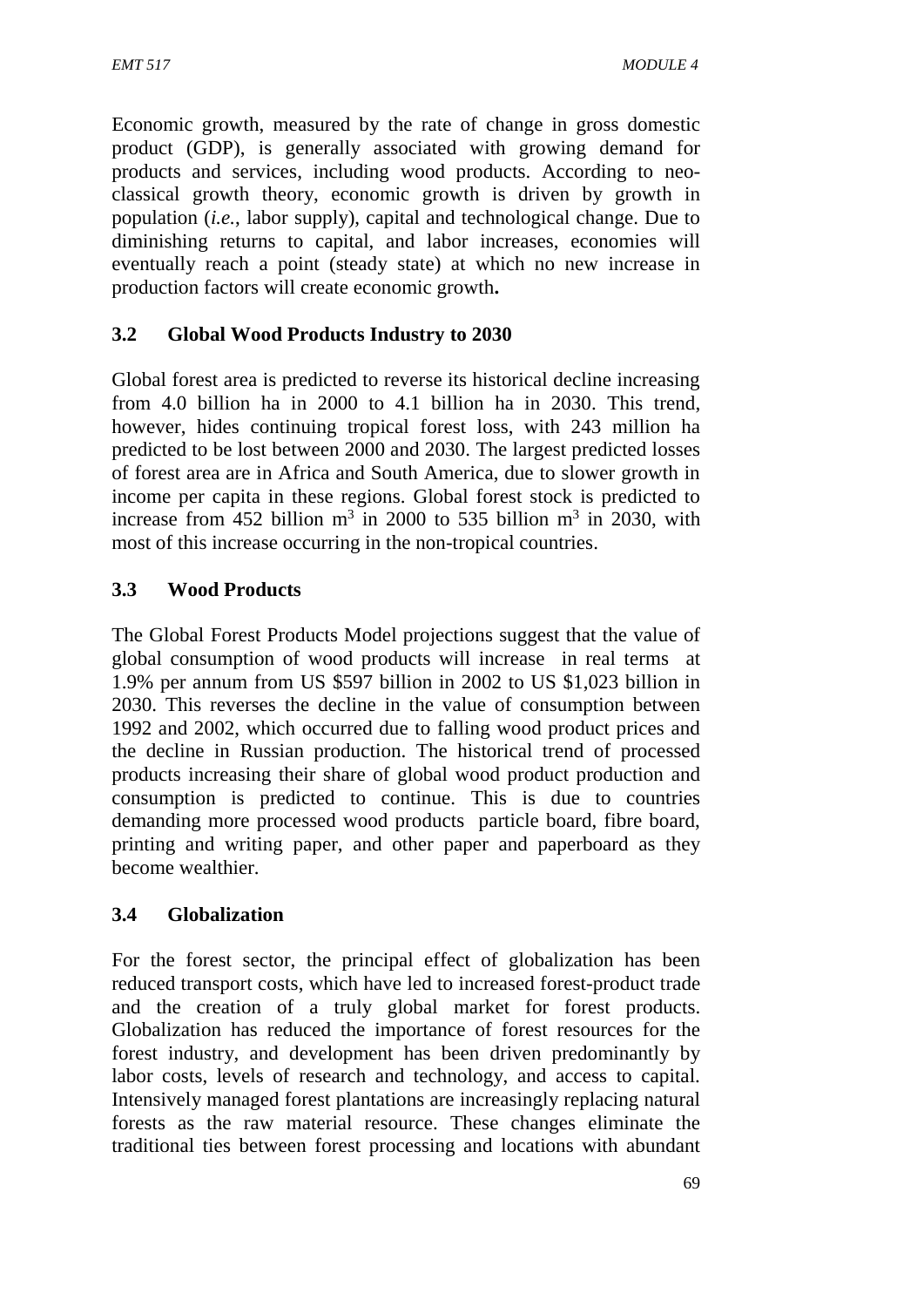natural forests. Hence, forest industry functions have become spatially separated, *i.e.*, companies now utilize materials from various sources, and consequently can site manufacturing plants at different locations along the value chain, from the forest to the consumer.

# **3.5 Policies, Regulations and Customer Preferences Linked to Climate Change**

Policies aimed at mitigating climate-change can affect forest-product markets in various ways. One is by encouraging use of wood products instead of other materials that yield more Green House G emissions during the course of their production, subsequent use and disposal. As an example, public policies promoting the use of energy-efficient, renewable construction materials (e.g., the Code for Sustainable Homes in the UK) could boost global demand for construction timber. However, the way in which green building standards are formulated will greatly influence the strength of preferences for sustainable wood products over competing materials, based on lifecycle carbon emissions.

# **4.0 CONCLUSION**

Forestry and forests are changing under several drivers such as globalization, climate change, political instability, aging society, new technologies, and bio economy/green economy. Holistic and integrative approaches are needed, such as ecosystem services and corporate social response.

# **5.0 SUMMARY**

In this unit, we have learnt about:

- forestry outlook of forestry globally
- the outlook of forestry sector up to 2030

# **6.0 TUTOR-MARKED ASSIGNMENT**

1 Discuss the global view of the forestry sector

# **7.0 REFERENCES/FURTHER READING**

2011 by the authors; licensee MDPI, Basel, Switzerland. This article is an open access article distributed under the terms and conditions of the Creative Commons Attribution license (http://creativecommons.org/licenses/by/3.0/).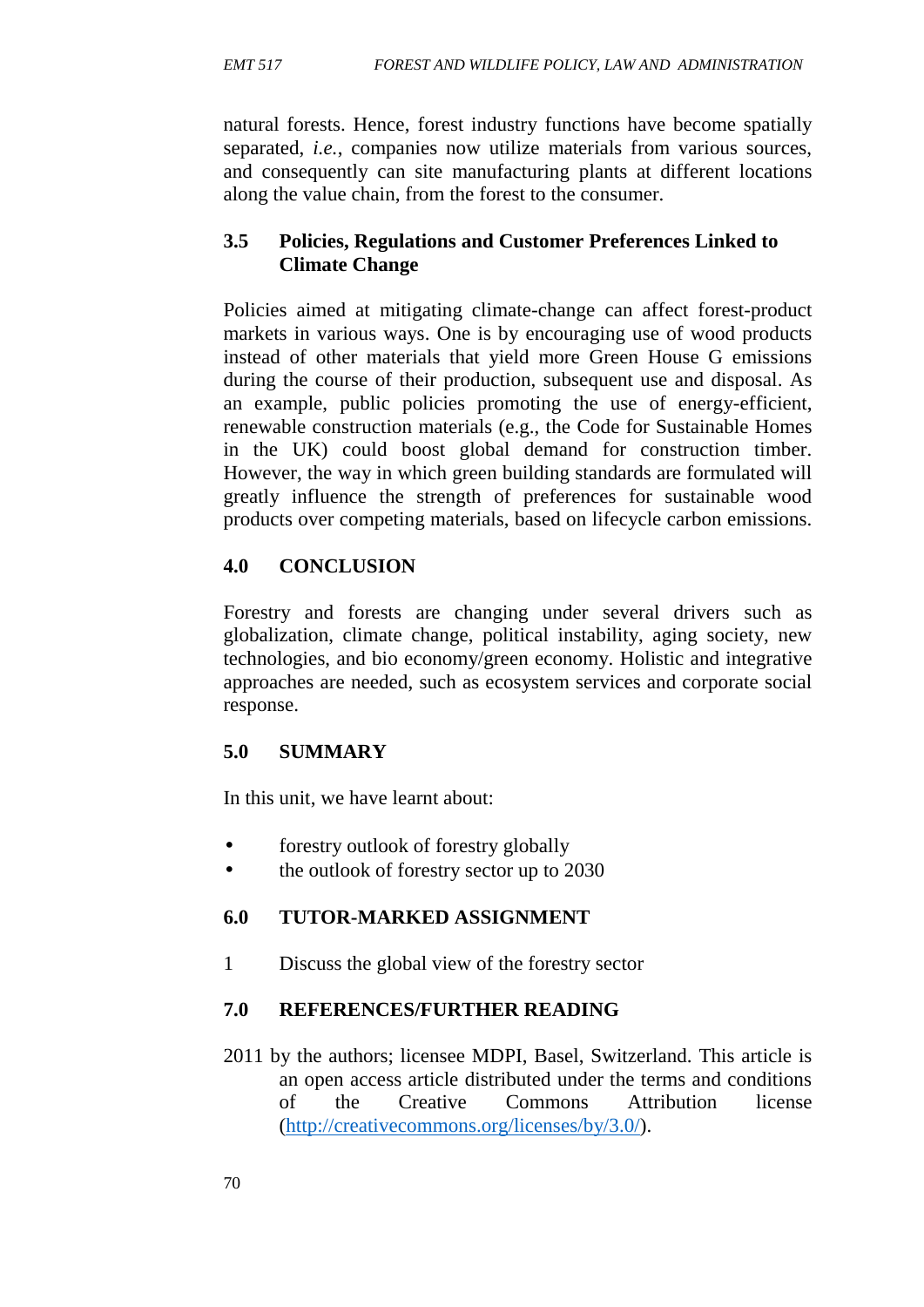- FAO, 2013. What is an outlook study? Available at: http://www.fao.org/forestry/ outlook/en/ (Accessed 30/4/2013).
- Mantau, U. et al. 2010. EUwood Real potential for changes in growth and use of EU forests. Final report. Hamburg, Germany.
- Schelhaas, M.J., Didion, M., Hengeveld, G., Nabuurs, G.J., Mason, B., Lindner, M., Moiseyev, A. and Edwards, D. 2011. Impact of different levels of nature conservation designation on European forest resources. Submitted to Ecology and Society.
- Wear, D.N. 2011. Forecasts of county-level land use under three future scenarios: A technical document supporting the Forest Service 2010 RPA Assessment. General Technical Report SRS-GTR-X, USDA Forest Service Southern Research Station, Asheville, North Carolina.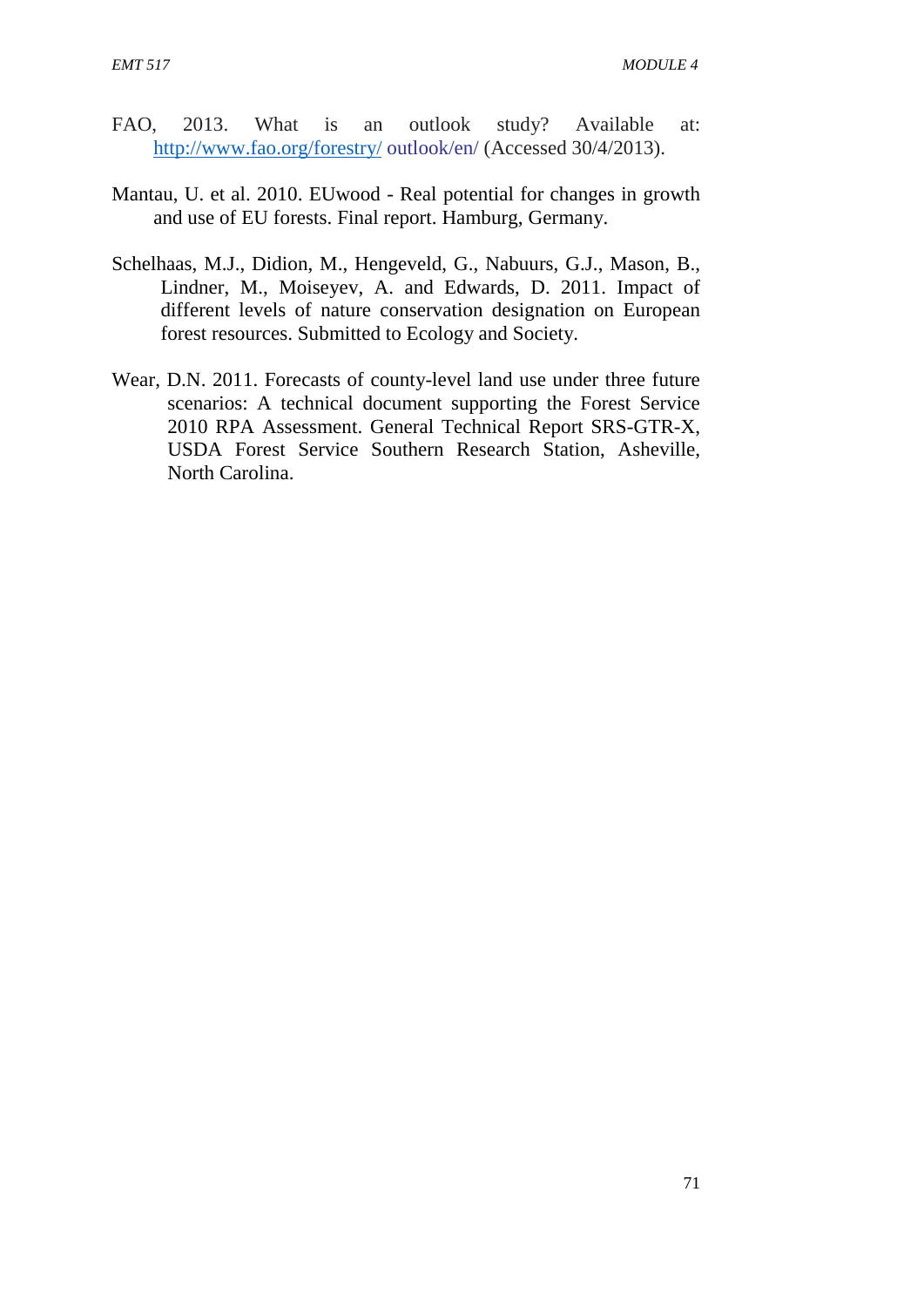# **UNIT 5 GLOBAL OUTLOOK OF WILDLIFE SECTOR**

## **CONTENTS**

- 1.0 Introduction
- 2.0 Objectives
- 3.0 Main Content
	- 3.1 International wildlife tourism
	- 3.2 Governing Global Wildlife Trade
	- 3.3 Changes in the geographical range of Fauna
	- 3.4 World marine capture production
	- 3.5 Wetlands in international agreements
- 4.0 Conclusion
- 5.0 Summary
- 6.0 Tutor-Marked Assignment
- 7.0 References/Further Reading

# **1.0 INTRODUCTION**

- 2.0 nvironmentally unsustainable anthropogenic
- 3.0 activities have resulted in a significant increase in
- 4.0 the atmospheric concentrations of greenhouse gases
- 5.0 has substantially increased the global average
- 6.0 ambient and sea surface temperature. This situation
- 7.0 has convoked changes in the natural climatic
- 8.0 regimes in the global scale.
- 9.0 nvironmentally unsustainable anthropogenic
- 10.0 activities have resulted in a significant increase in
- 11.0 the atmospheric concentrations of greenhouse gases
- 12.0 has substantially increased the global average
- 13.0 ambient and sea surface temperature. This situation
- 14.0 has convoked changes in the natural climatic
- 15.0 regimes in the global scale.
- 16.0 Environmentally unsustainable anthropogenic
- 17.0 activities have resulted in a significant increase in
- 18.0 the atmospheric concentrations of greenhouse gases
- 19.0 has substantially increased the global average
- 20.0 ambient and sea surface temperature. This situation
- 21.0 has convoked changes in the natural climatic
- 22.0 regimes in the global scale.
- 23.0 Environmentally unsustainable anthropogenic
- 24.0 activities have resulted in a significant increase in
- 25.0 the atmospheric concentrations of greenhouse gases
- 26.0 has substantially increased the global average
- 27.0 ambient and sea surface temperature. This situation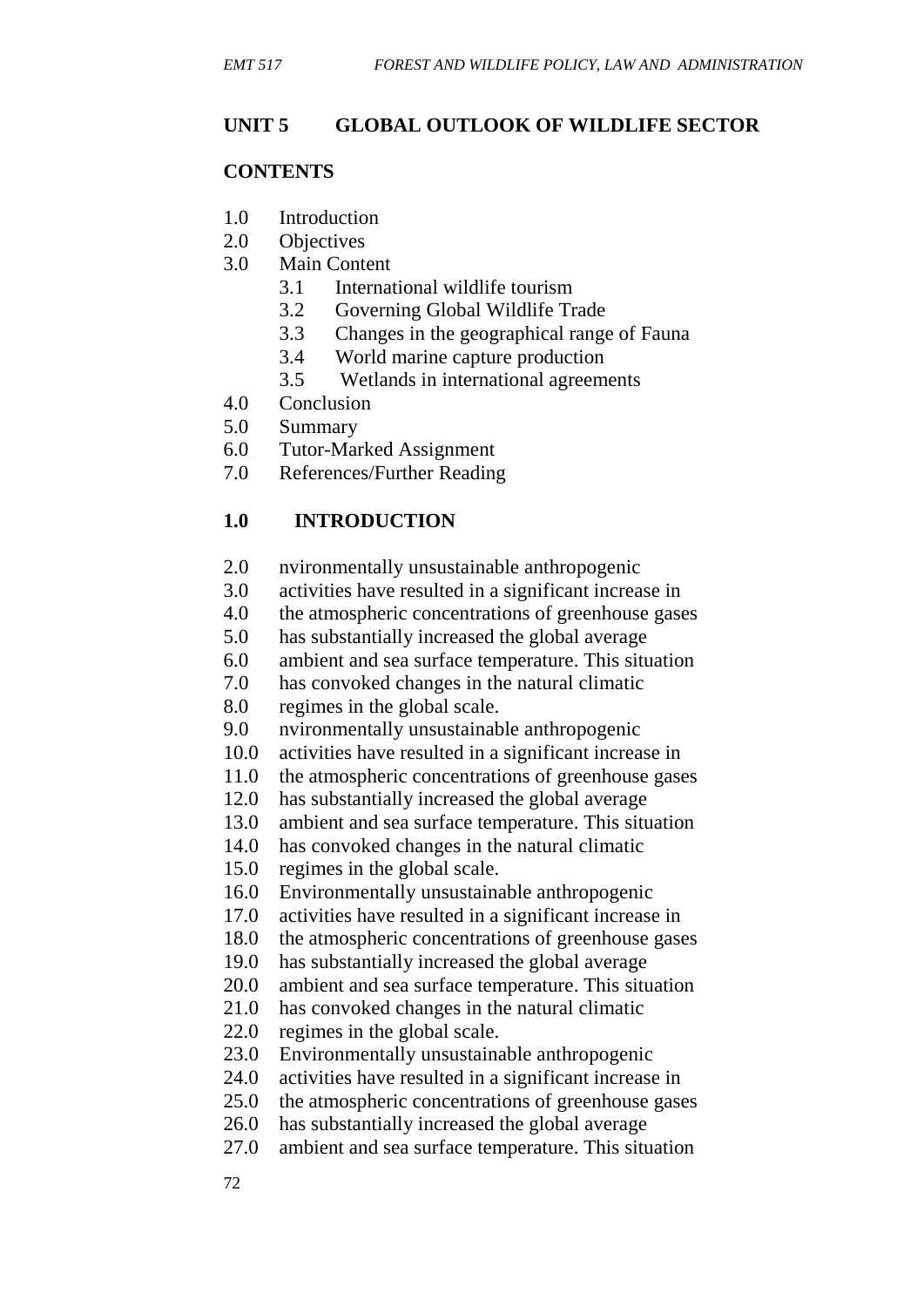- 28.0 has convoked changes in the natural climatic
- 29.0 regimes in the global scale.

Environmentally unsustainable anthropogenic activities have resulted in a significant increase in the atmospheric concentrations of greenhouse gases has substantially increased the global average ambient and sea surface temperature. This situation has convoked changes in the natural climatic regimes in the global scale. Climate change has impacted natural terrestrial ecosystems and wildlife in multiple ways. The trade in wildlife products, whether legal or illegal, is one of the most valuable businesses in the world. Tourism is classically regarded as traveling for recreation although this definition has been expanded in recent years to include any travel outside of one's normal working or living area. The global water cycle underpins primary production and nutrient recycling and provides fresh water and food for people. Wetlands are used for transport and hydropower. They provide raw materials and genetic resources, including medicines. They also help to mitigate floods, protect coastlines and store and sequester carbon.

# **2.0 OBJECTIVES**

At the end of this unit, you should be able to:

- discuss the present trends in the wildlife sector
- explain the future global fate of the wildlife sector

# **3.0 MAIN CONTENT**

## **3.1 International wildlife tourism**

Wildlife viewing has been identified as the activity forecast to have strong potential within the adventure travel sector in the world. Wildlife tourism globally attracts very large numbers of tourists, though there are no reliable global estimates for this sector as a whole. Judging by statistics available for North America, many millions more participate in other forms of viewing of free-ranging animals. Probably even greater numbers of people participate in viewing animals in zoos, with an estimated 600 million visitors annually. Consequently, wildlife tourism generates very large financial revenues on a global scale.

# **3.2 Governing Global Wildlife Trade**

The legal and illegal trades in wildlife are highly transnational – global trading routes link source countries with end- user markets via a series of complex networks, intermediaries and entrepôts. As a result,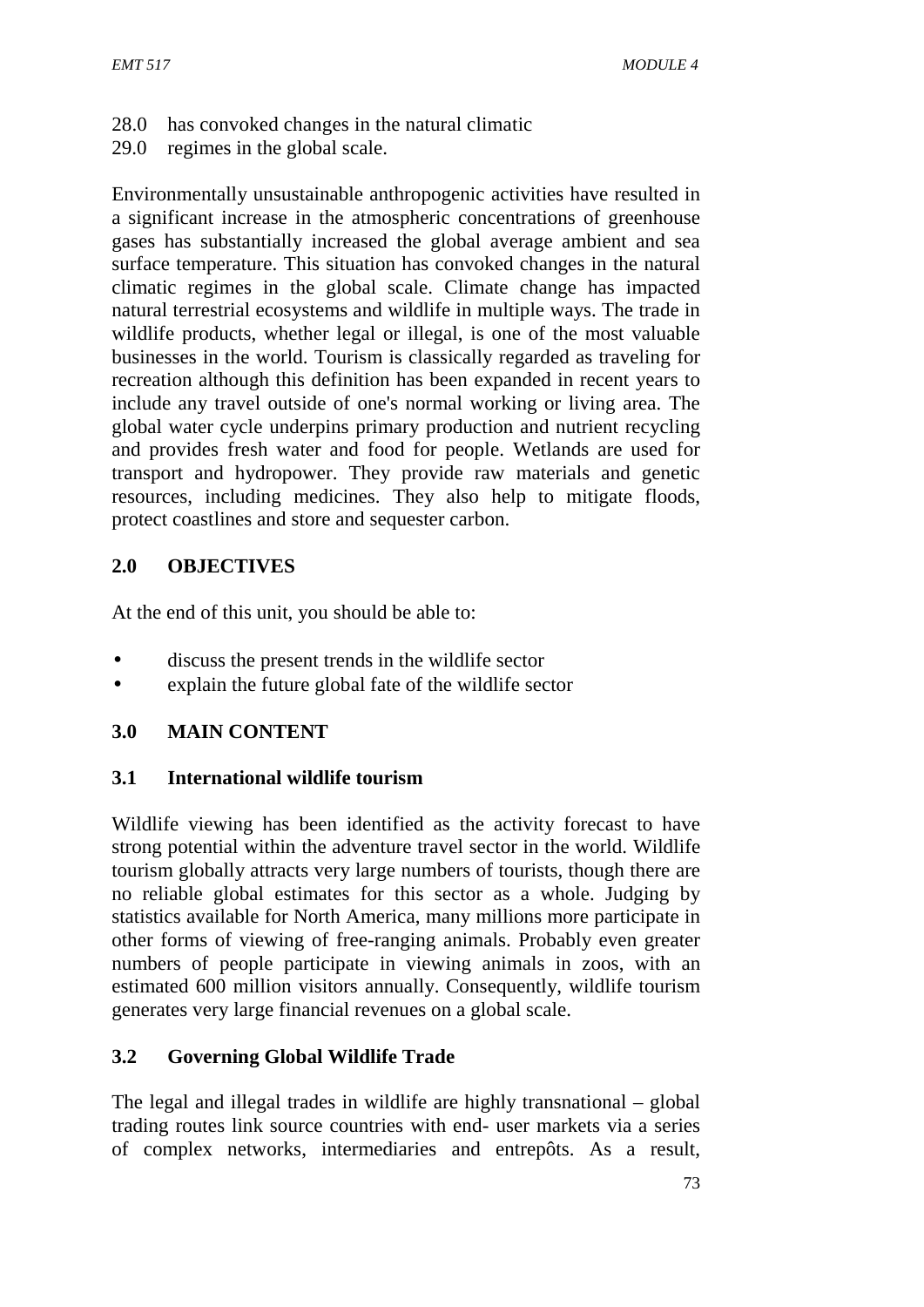governing the wildlife trade is a complex challenge, made even more difficult when that trade is illegal. The transnational nature of the legal and illegal trades' means that inter- state and multi- agency cooperation are required to ensure that the trade does not over- exploit particular species and risk driving them to extinction. The core aim of CITES is to monitor and regulate trade in wildlife and plants to ensure that they are not negatively affected by that trade. It operates via biennial Conference of the Parties (CoP), a system of appendices and national scientific and management authorities. CITES policy is based on the 'precautionary principle': policymakers must err on the side of caution if scientific experts cannot prove whether trade is damaging wildlife populations.

#### **3.3 Changes in the geographical range of Fauna**

The geographical distribution of wildlife is highly influenced by climatic regimes, often by the means of species-specific physiological thresholds of temperature, precipitation, ambient humidity, and moisture regimes (Hoffman & Parsons, 1997). With on-going warming trends, these 'bioclimate envelopes' move towards poles or higher altitudes. Moreover, Habitat occupancy of fauna can be highly influenced by presence of their preferred vegetation community, which could shift in response to climate change. Therefore, within the limits of their dispersal capacity and resource wild fauna will track shifting climatic envelopes as well as their preferred vegetation community and shift their range poleward in latitude and upward in altitude

The geographical distribution of wildlife is highly influenced by climatic regimes, often by the means of species-specific physiological thresholds of temperature, precipitation, ambient humidity, and moisture regimes. With on-going warming trends, these 'bio-climate envelopes' move towards poles or higher altitudes. Moreover, Habitat occupancy of fauna can be highly influenced by presence of their preferred vegetation community, which could shift in response to climate change. Therefore, within the limits of their dispersal capacity and resource wild fauna will track shifting climatic envelopes as well as their preferred vegetation community and shift their range pole ward in latitude and upward in altitude.

#### **3.4 World marine capture production**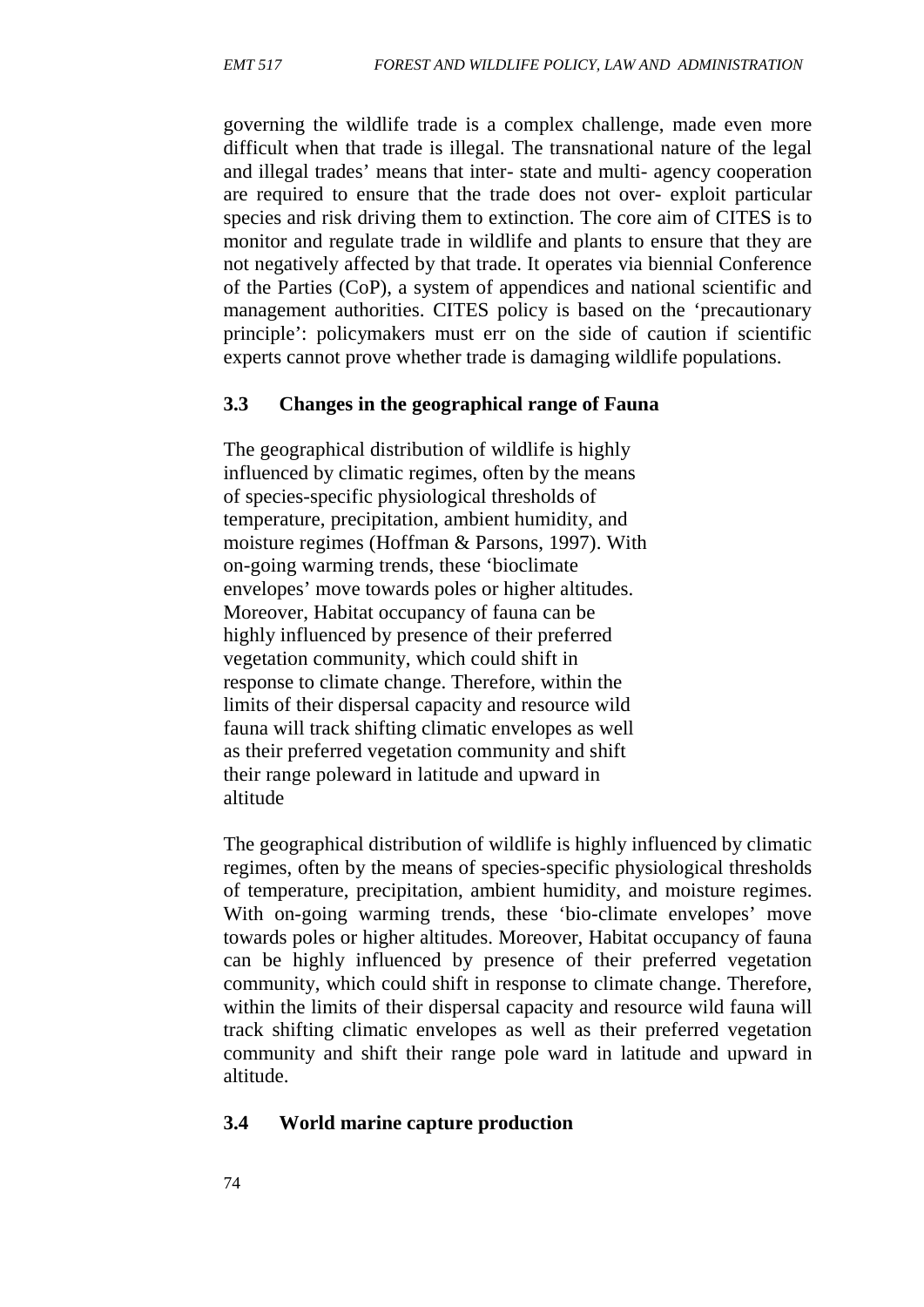Total capture production in marine waters was 81.5 million tonnes in 2014. There are still several countries that do not regularly report their annual catch statistics to FAO or for which data are not entirely reliable.

## **3.5 Wetlands in international agreements**

In December 2015, 196 governments agreed to an ambitious programme of climate change mitigation and adaptation under the UN Framework Convention on Climate Change. This calls on States to develop Nationally Determined Contributions (NDCs) to address climate change, with nature-based solutions as a key component, including from wetlands. These have a critical role in both adaptation and mitigation; in the latter through carbon storage and sequestration, particularly in peat soils and blue carbon in coastal waters.

# **4.0 CONCLUSION**

Conservation and wise use of wetlands are vital for human livelihoods. The wide range of ecosystem services wetlands provide means that they lie at the heart of sustainable development. Yet policy and decision makers often underestimate the value of their benefits to nature and humankind. Today's holistic approach to sustainable management and development of fisheries and aquaculture, as promoted by FAO's Blue Growth Initiative aims at reconciling economic growth with improved livelihoods and social equity. It balances the sustainable and socioeconomic management of natural aquatic resources with an emphasis on efficient resource use in capture fisheries and aquaculture, ecosystem services, trade, livelihoods and food systems.

# **5.0 SUMMARY**

In this unit, we have learnt about:

- international organisation that is governing the forestry outlook of forestry globally
- the future outlook of wildlife

# **6.0 TUTOR-MARKED ASSIGNMENT**

- 1. List and discuss international agencies in wildlife sector globally
- 2. Wildlife tourism the global prospect

## **7.0 REFERENCES/FURTHER READING**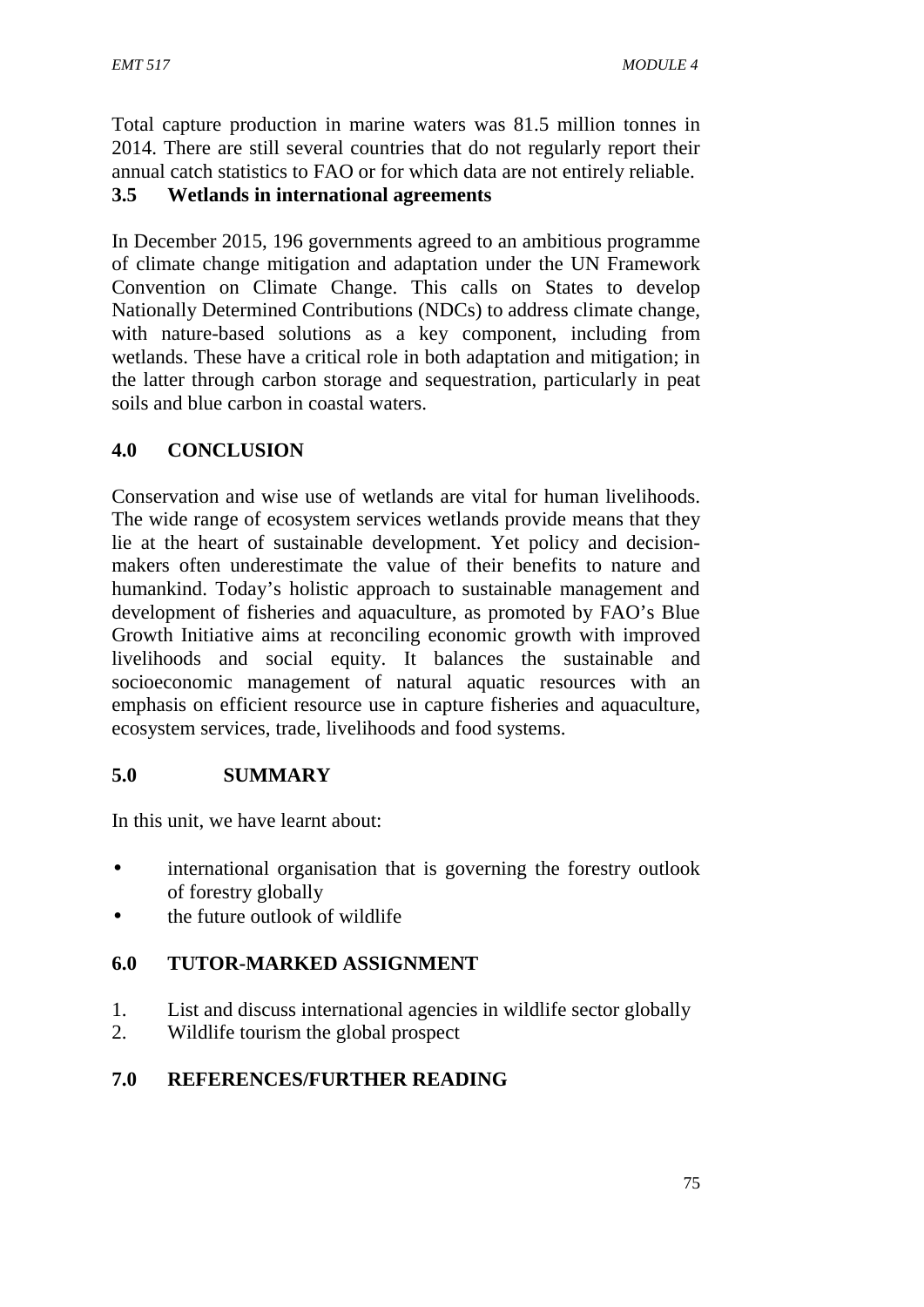- Duffy, Rosaleen (2013), 'Global environmental governance and North South dynamics: The case of the CITES', Environment and Planning C: Government and Policy, 31 (2), 222–39.
- FAO (2015). *Gender and Land Rights Database.* The Food and Agriculture Organization of the United Nations http:// www.fao.org/gender-landrights-database/data-map/statistics/en/?sta\_id=1162.
- FAO. 2016. Blue growth unlocking the potential of seas and oceans. In: *FAO* [online]. [Cited 8 May 2016]. www.fao.org/zhc/detail events/ en/c/233765/
- Scaling Up Nutrition. 2016. *Empowering women and girls to improve nutrition: Building a sisterhood of success.* Scaling up nutrition in practice 6. Geneva.
- Stuart, S.N., Chanson, J.S., Cox, N.A., Young, B.E., Rodrigues, A.S.L., et al. (2014). Status and trends of amphibian declines and extinctions worldwide. *Science:* 1103538.
- Timmer, P. 2014. *Managing structural transformation: A political economy approach*. UNU-WIDER Annual Lecture 18. Helsinki, UNU-WIDER (United Nations University - World Institute for Development Economics Research).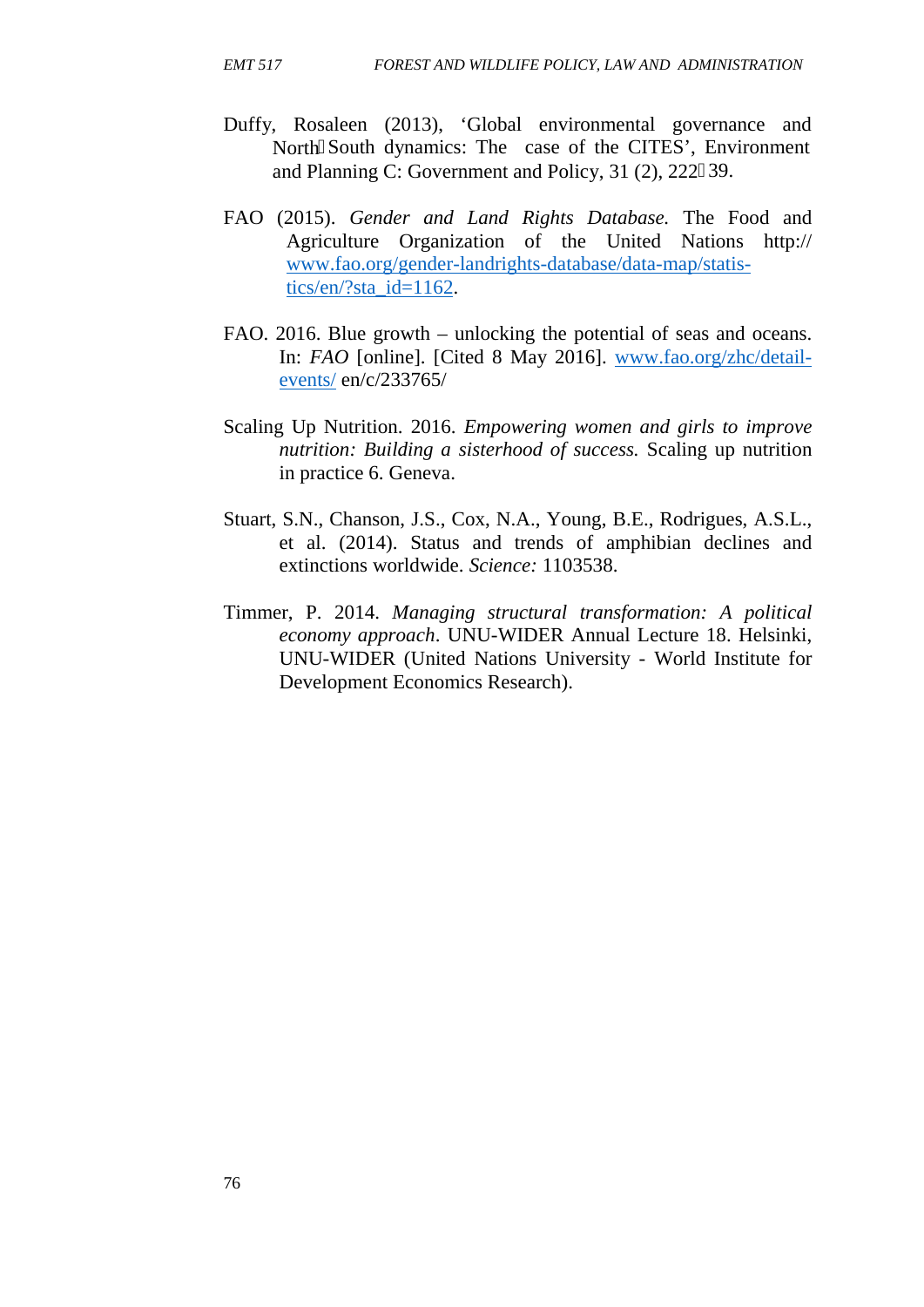## **MODULE 5 INSTITUTIONS AND THEIR RESPONSIBILITIES**

- Unit 1 Federal Ministry of Environment
- Unit 2 Forestry Department
- Unit 3 Wildlife Department
- Unit 4 Ministry of Agriculture
- Unit 5 Universities/ Colleges and Technical Schools

# **UNIT 1 FEDERAL MINISTRY OF ENVIRONMENT**

# **CONTENTS**

- 1.0 Introduction
- 2.0 Objectives
- 3.0 Main Content
	- 3.1 Environmental Impact Assessment
	- 3.2 National Park Services
	- 3.3 Land Degradation
	- 3.4 Forestry Research Institute of Nigeria
	- 3.5 Reforestation and Conservation
- 4.0 Conclusion
- 5.0 Summary
- 6.0 Tutor-Marked Assignment
- 7.0 References/Further Reading

# **1.0 INTRODUCTION**

A number of institutions and organizations have been designated to carry out activities that could facilitate the implementation of the Conservation of Biological Diversity in Nigeria. The Federal Ministry of Environment coordinates the activities of these institutions. The creation of the Ministry is a deliberate design by the Federal Government to achieve a well-articulated, effective and efficient and efficient outfit that will adequately address and manage environmental issues in Nigeria in a holistic manner, devoid of duplication of efforts and competition among various government agencies.

## **2.0 OBJECTIVES**

At the end of this unit, you should be able to:

 explain the duties and responsibilities of the Federal Ministry of Environment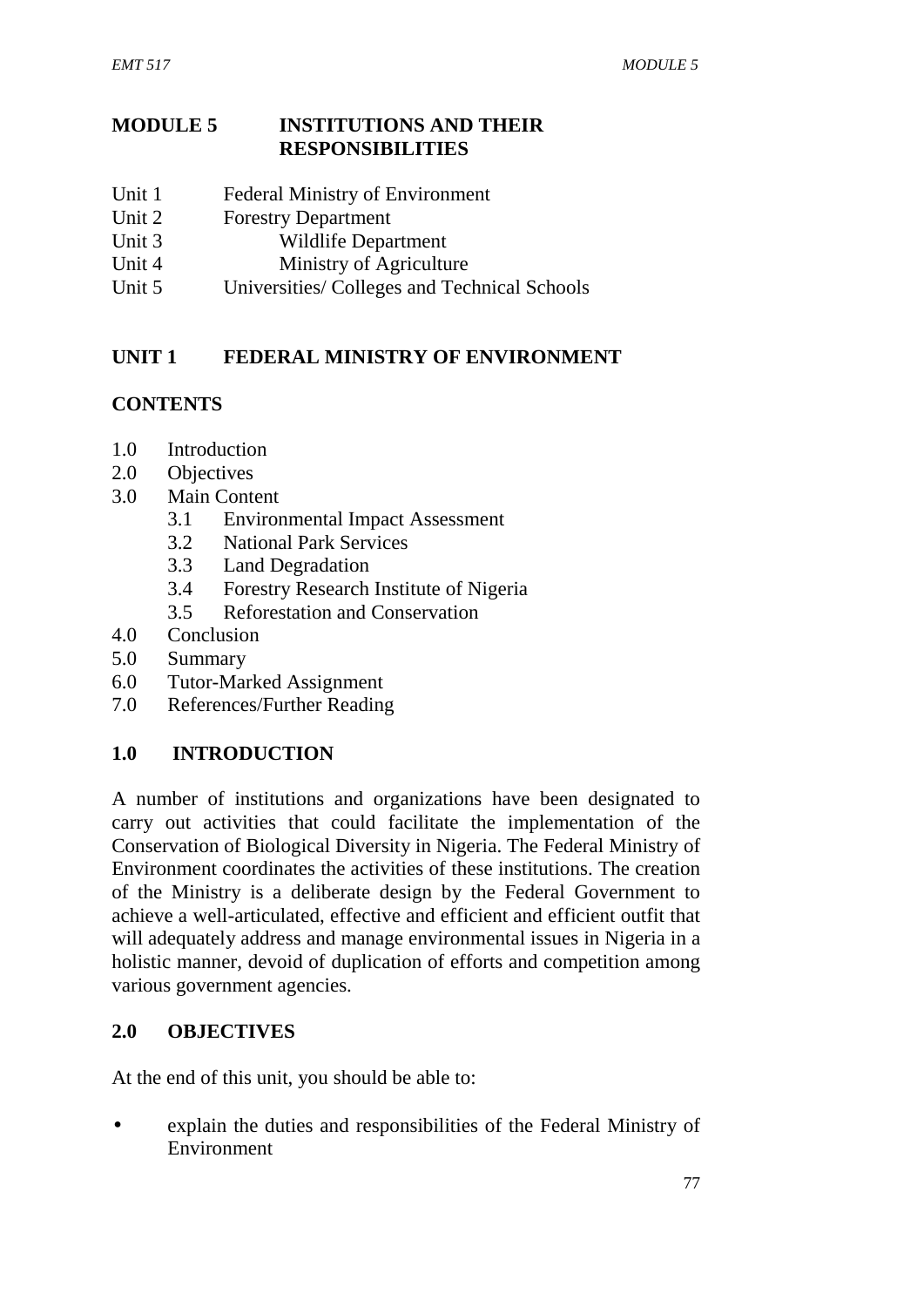list some of the Departments that works under the Federal Ministry of Environment

## **3.0 MAIN CONTENT**

#### **3.1 Environmental Impact Assessment**

The Federal Ministry of Environment has the responsibility to ensure that all developmental projects are subjected to Environmental Impact Assessment before they are embarked upon.

## **3.2 National Park Services**

The National Parks Service a parastatal of the Federal Ministry of Environment has the overall responsibility for the protection and conservation of biodiversity in the National parks.

#### **3.3 Land Degradation**

The Federal Ministry of Environment has the responsibility to ensure the control land degradation including soil erosion, combat desertification, abate pollution.

#### **3.4 Trained Personnel**

It also assists in the development of trained manpower to meet the demands of environmental management.

#### **3.5 Reforestation and Conservation**

The Federal Ministry of Environment has the responsibility to embark on reforestation and conservation of biological diversity.

## **4.0 CONCLUSION**

Federal Ministry of Environment plays significant role in the protection and conservation of Earth's natural resources.

#### **5.0 SUMMARY**

In this unit, we have learnt about:

- the important roles of Federal Ministry of Environment
- some of the agencies that work under the Federal Ministry Environment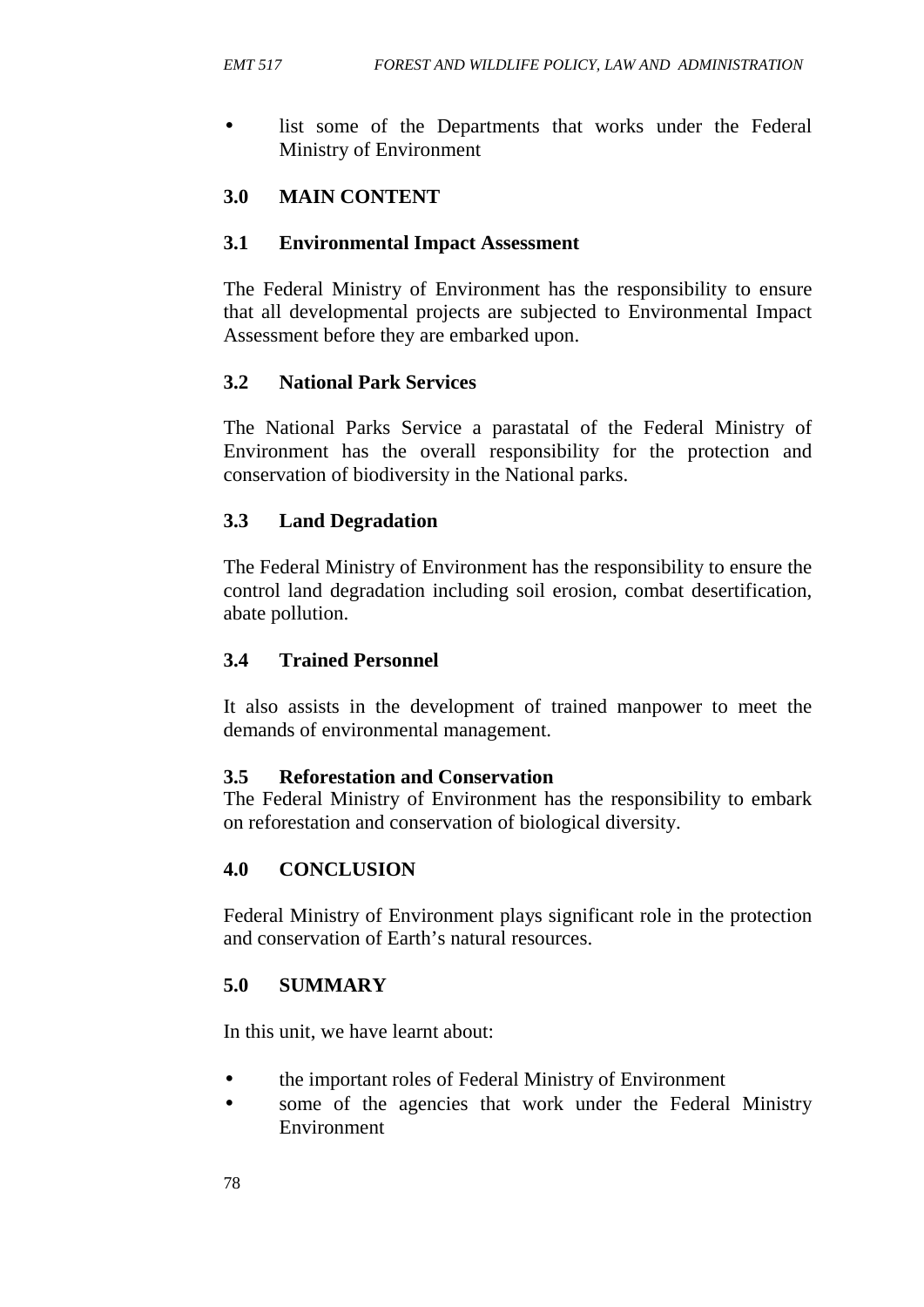## **6.0 TUTOR-MARKED ASSIGNMENT**

1. Discuss the respective roles of the Federal Ministry of Environment to conservation of Flora and Fauna species in Nigeria

## **7.0 REFERENCES/FURTHER READING**

- Agbamu JU (2006). Poverty reduction strategies for agricultural and rural development in Nigeria. *In*: Adedoyin SF (ed.). Proc. of the Agric. Ext. Soc. of Nigeria (AESON) held in Badeggi, Niger State, between 14th and 17th June, 2005. pp. 159-165.
- Agbogidi OM , Ofuoku AU (2007). Promoting environmental protection in Nigeria through environmental education: the role of women. J. Environ.Ext., 6: 17-24.
- Faleyimu OI, Akinyemi O, Agbeja BO. Incentives for Forestry Development in the South-West Nigeria. African Journal of General Agriculture. 2010;6(2):67-76.

FOURTH NATIONAL BIODIVERSITY REPORT ABUJA 2010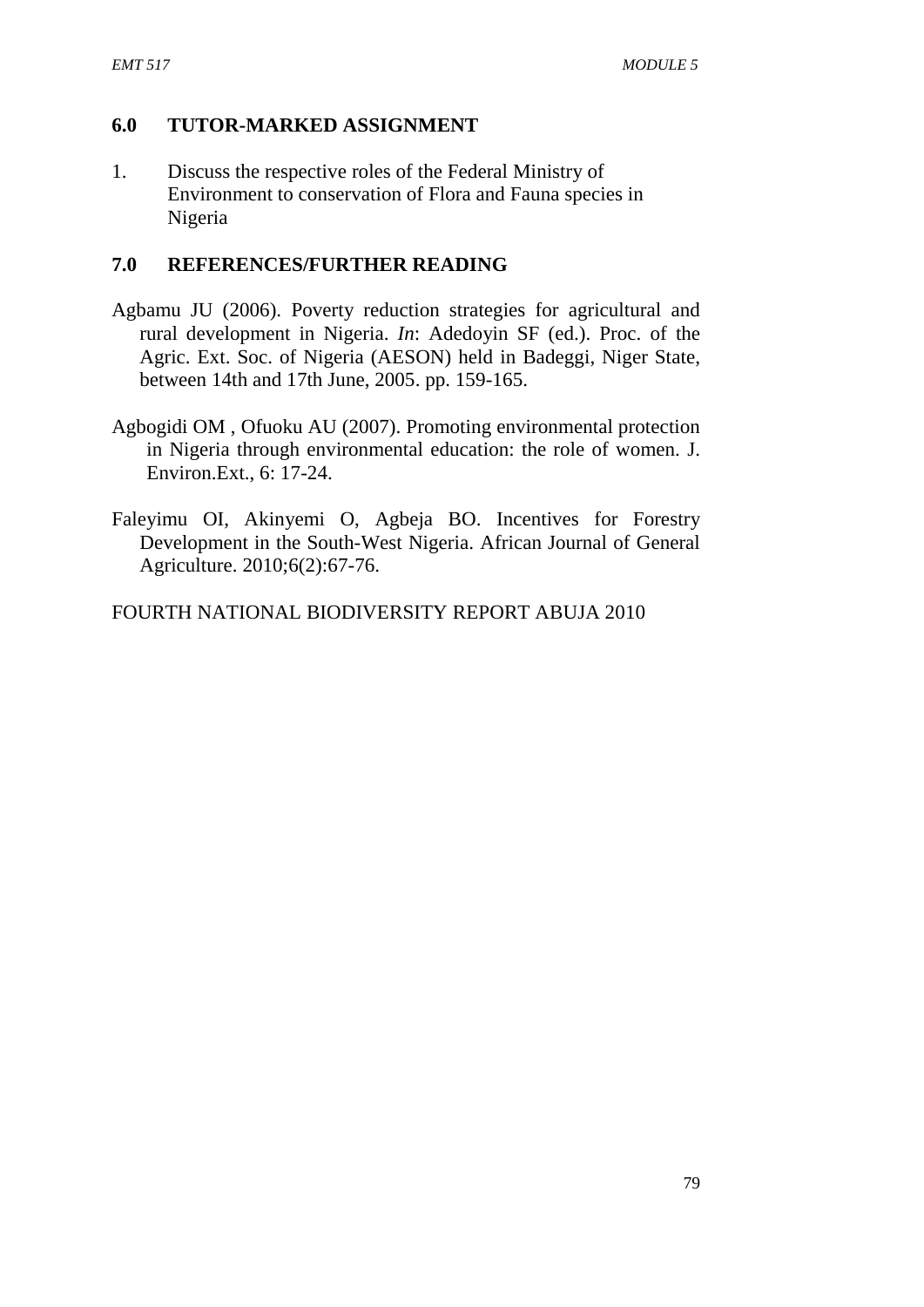## **UNIT 2 FORESTRY RESEARCH INSTITUTE OF NIGERIA**

#### **CONTENTS**

- 1.0 Introduction
- 2.0 Objectives
- 3.0 Main Content
	- 3.1 Genetic Regeneration
	- 3.2 Ecology
	- 3.3 Pest Control
	- 3.4 Cultivation
	- 3.5 Protection
- 4.0 Conclusion
- 5.0 Summary
- 6.0 Tutor-Marked Assignment
- 7.0 References/Further Reading

## **1.0 INTRODUCTION**

Forestry Research Institute of Nigeria was established as Federal Department of Forestry Research in 1954. The Institute's Decree 35 of 1973 and order establishing Research Institute of 1977 changed the status of the Department to an institute being supervised by the Federal Ministry of Environment, but the only Research Institute of the Ministry. For the purpose of developing the nation's education, Forestry Research Institute of Nigeria have a subsidiary college name Federal College of Forestry located in Ibadan charged with training and developing forestry and agricultural practice. The Federal College of Forestry, Ibadan (FEDCOFOR) has six specialized research departments (each having various specialized sections), three support departments. The following Departments of Forestry Research Institute of Nigeria includes; Sustainable Forest Management Department, Forest Product Development & Utilization Department, Forest Conservation & Protection Department, Forest Economics & Extension Department, Environmental Modelling & Management Department, Information and Documentation Department and Administration and Personnel Department.

## **2.0 OBJECTIVES**

At the end of this unit, you should be able to:

explain the function of Forestry Research Institute of Nigeria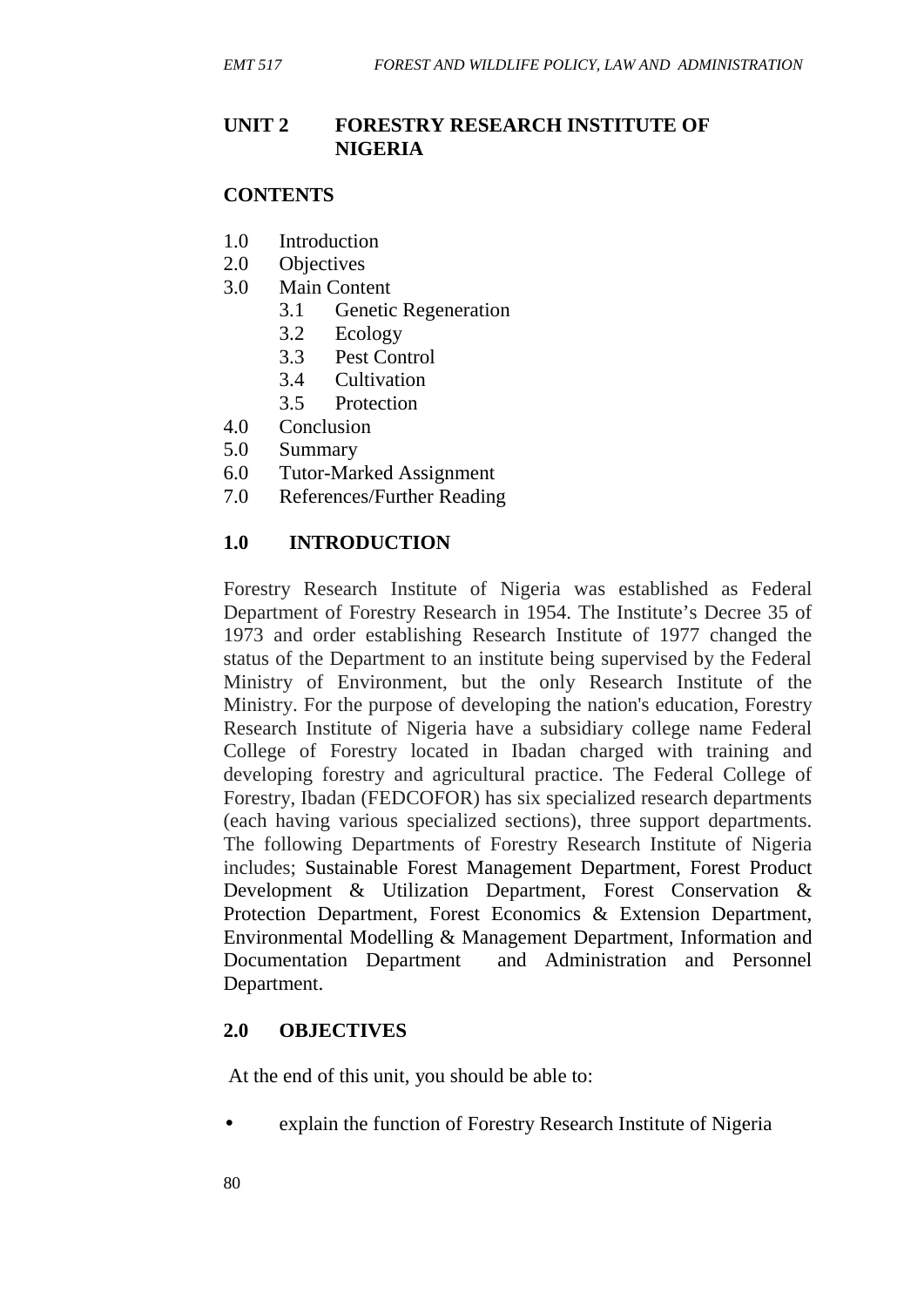identify the various Departments within Forestry Research Institute of Nigeria and their respective research objectives

# **3.0 MAIN CONTENT**

## **3.1 Genetic Regeneration**

Forestry Research Institute of Nigeria has the responsibility of improving genetic value of species of economic potentials.

# **3.2 Ecology**

The research institute is saddled with the responsibility of improving the knowledge of the ecology of plants and animals.

# **3.3 Pest Control**

It is to also improve knowledge of the methods of pest control and management of biodiversity in natural forest.

# **3.4 Cultivation**

It is to integrate the cultivation of wild plants and wild animals of economic importance into the farming systems in different ecological zones to yield positive socio-economic benefits to the rural populace.

## **3.5 Protection**

The Institute also performs the function of protecting the flora and fauna heritage while providing information through research.

## **4.0 CONCLUSION**

The value of Nature's biodiversity is rich source of heritage from the creator which needs constant care and attention for man's benefit. Forest Research Institute of Nigeria has proved to be an invaluable asset in conserving nature's unique heritage.

## **5.0 SUMMARY**

In this unit, we have learnt about:

- the various Department of Forestry Research Institute of Nigeria
- function of the Institute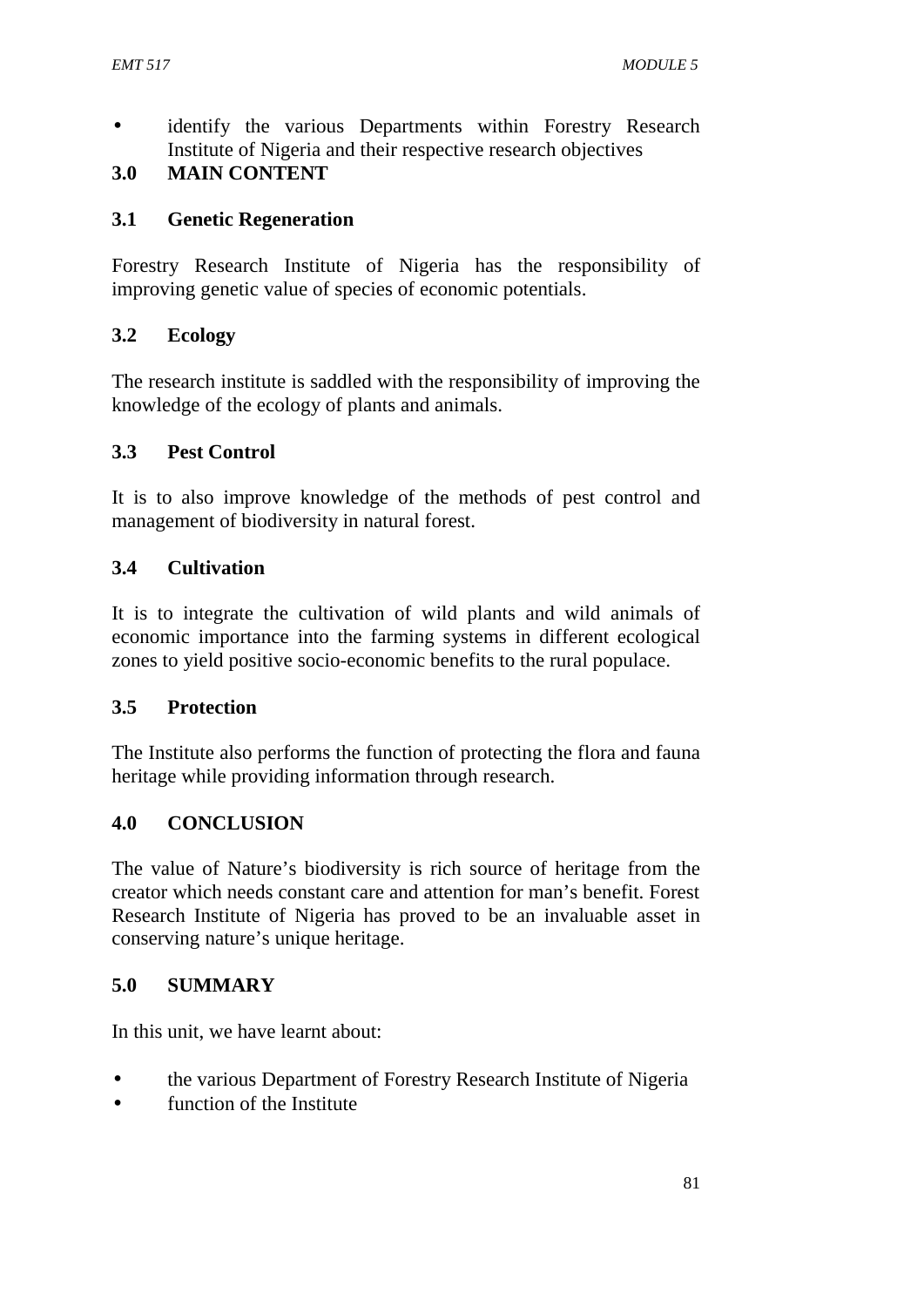#### **6.0 TUTOR-MARKED ASSIGNMENT**

1. List and discuss the functions of the Department of Forestry Research Institute of Nigeria

# **7.0 REFERENCES/FURTHER READING**

Forestry Research Institute of Nigeria: From Wikipedia, the free encyclopedia, this page was last edited on 18 May 2018, at 17:56 (UTC).

Fourth National Biodiversity Report Abuja 2010.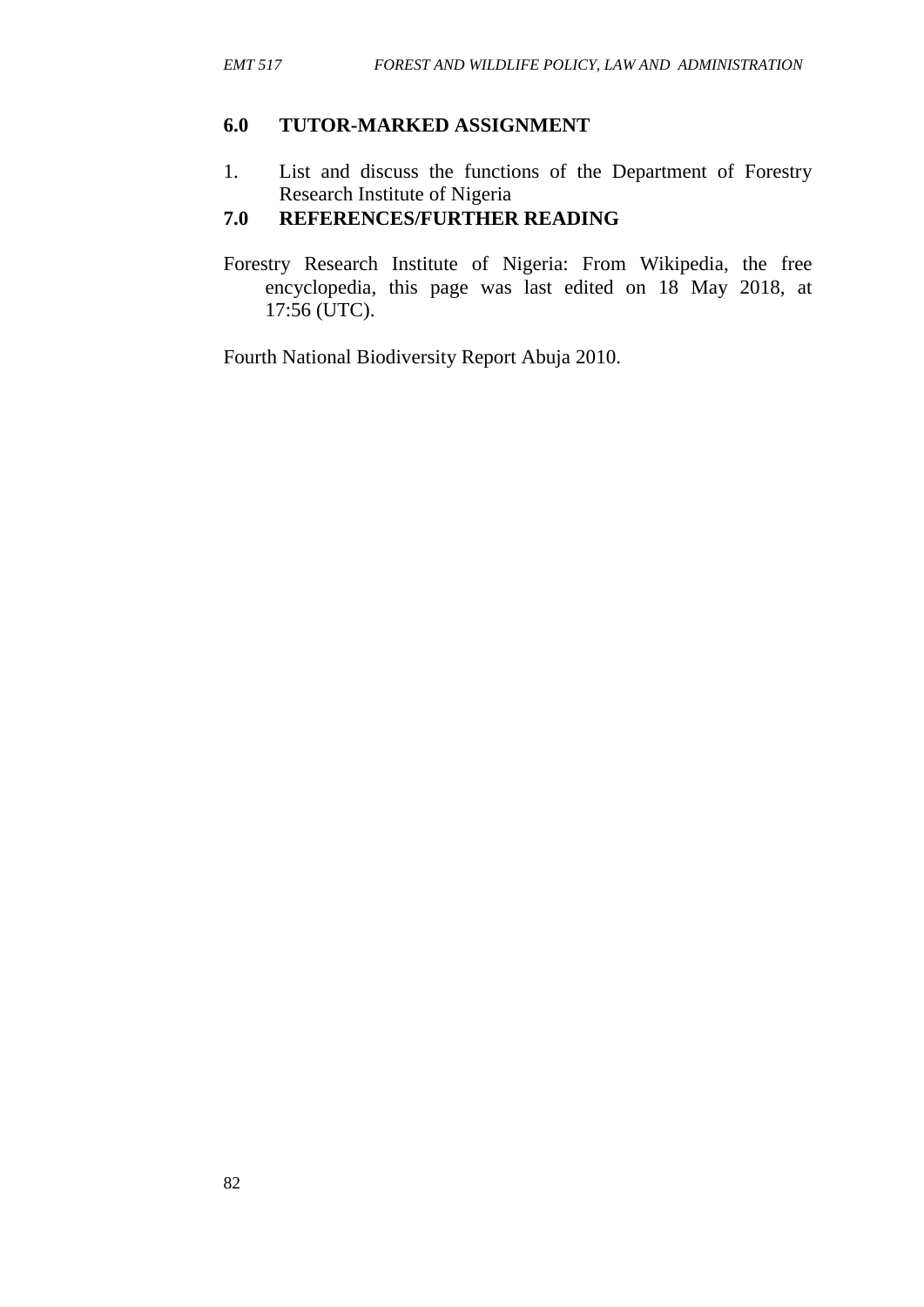# **UNIT 3 WILDLIFE DEPARTMENT**

## **CONTENTS**

- 1.0 Introduction
- 2.0 Objectives
- 3.0 Main Content
	- 3.1 Wild Training and Research Institutions
	- 3.2 International agreements on the Protection of the Environment
	- 3.3 Environmental impact assessment
	- 3.4 International NGO's
	- 3.5 Influence of Donors and International Institutions
- 4.0 Conclusion
- 5.0 Summary
- 6.0 Tutor-Marked Assignment
- 7.0 References/Further Reading

# **1.0 INTRODUCTION**

Wildlife management structures depend on the organisation in each country. These structures correspond to the constraints and advantages of national policies, and affect the establishment of wildlife management. Legal tools may ensure that local or indigenous communities will be able to benefit from wildlife management in a way that promotes biodiversity conservation, supports livelihoods and reduces poverty. Restrictive or flexible approaches to wildlife conservation, institutional arrangements for wildlife management, and related rules on tenure, management planning and requirements to ensure sustainable wildlife use form the basis of legal arrangements that establish how wildlife will be managed in a particular country and whether benefits from such management will reach local communities. Institutional arrangements for wildlife management vary from one country to another. Key legal issues concern the clear allocation of institutional mandates, the need to create mechanisms for interinstitutional coordination when more than one administrative entity is in charge of wildlife management or closely related issues and the need to ensure public participation in decision-making.

## **2.0 OBJECTIVES**

At the end of this unit, you should be able to:

- understand the important role of wildlife department
- explain the various branches of wildlife department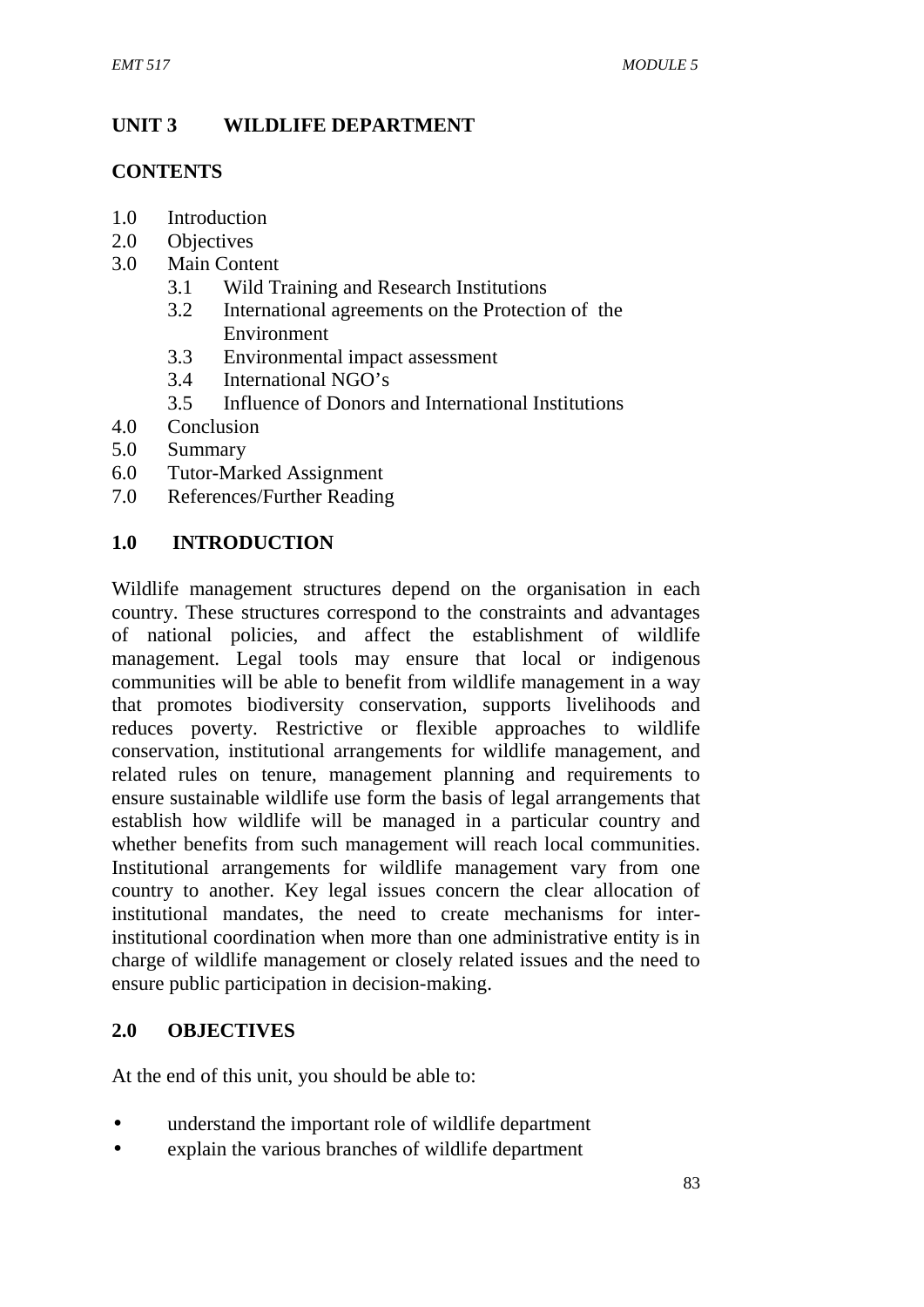# **3.0 MAIN CONTENT**

## **3.1 Wildlife Training and Research Institutions**

In Nigeria, there is the (Federal College of Wildlife) training, New Bussa. The training programs of this college have been targeted to wildlife management techniques, and other related ecology and biology sciences. Local people were supposed ignorant and their possible indigenous knowledge on wildlife was fully neglected. The only social science courses taught were focused on extension issues such as how wildlife managers should address their technocratic willingness to local people.

#### **3.2 International agreements on the protection of the Environment**

It is clear that West African Countries are parties to the main conventions related to Wildlife conservation: Biodiversity, Climate Change, Desertification, Endangered species CITES), the law of the Sea, and the Organization of African Union convention. That indicates their willingness to cooperate on regional and world-wide options for nature protection. However, there is a lack of national resources engaged in wildlife conservation projects.

## **3.3 Environmental impact assessment**

Efficient management of wildlife also entails protection from indirect threats, such as land uses other than hunting and other harmful processes. Usually legislation makes use of environmental impact assessments (EIA) to this end, but not necessarily specific wildlife concerns are taken into account. In addition, the extent of public participation in the EIA processes varies from one country to another, thus influencing the possibility of interested or potentially affected stakeholders to contribute information, share traditional knowledge and generally have their views heard.

## **3.4 International NGO's**

There is a feeling that the region has been neglected for decades by number of international NGOs dealing with Wildlife conservation issues, perhaps as a result of poor publicity from the region itself. Most of nature conservation NGOs has also restricted their operations to tree planting, combating Desertification, and reforestation. Among the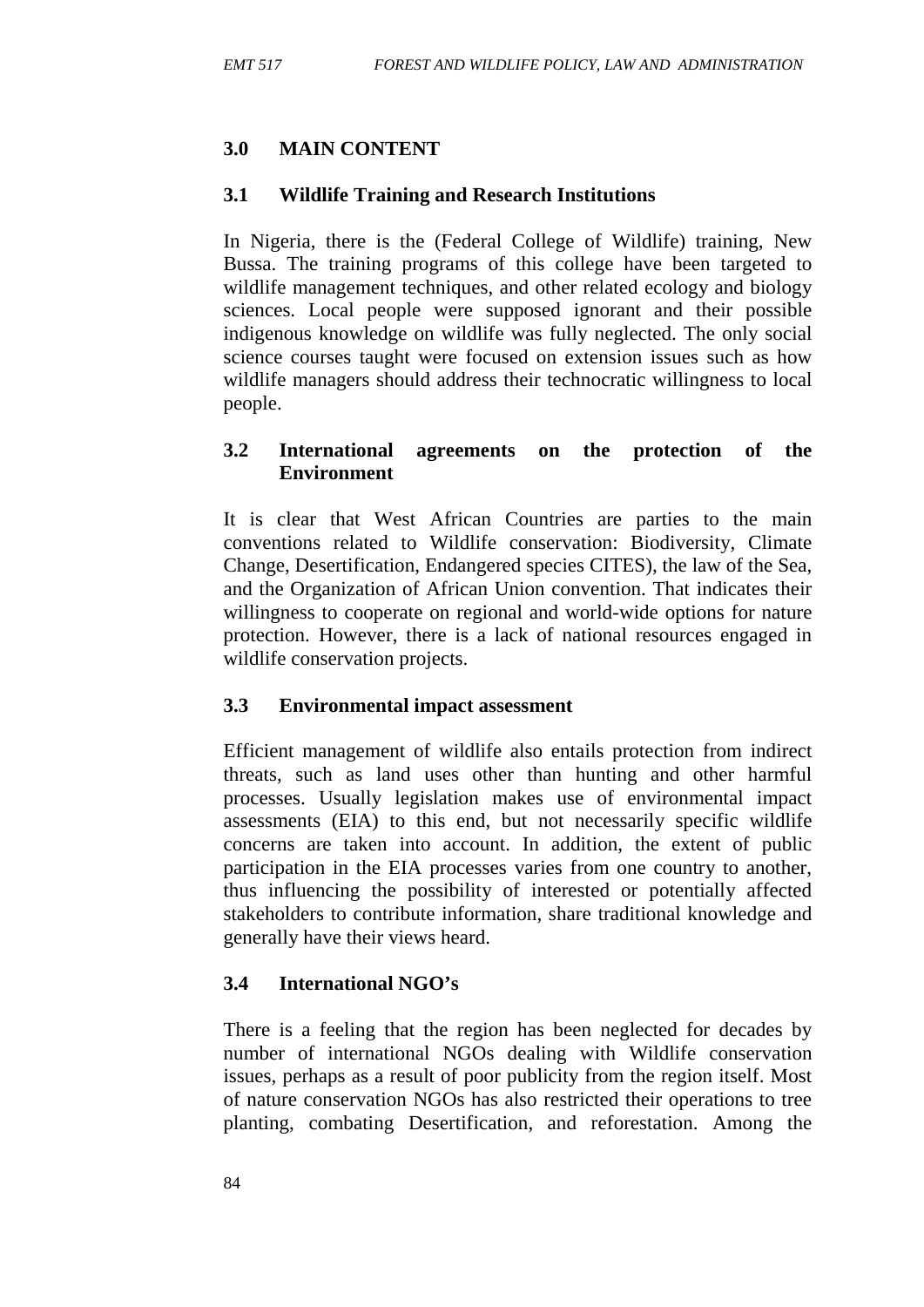reasons of that, the obstacles of wildlife legislations containing a lot of risks, and no incentive for investors.

# **3.5 Influence of Donors and International Institutions**

These partners in the processes of Development in Africa can play very positive or very negative role in Wildlife Conservation issues. For instance, by funding only reforestation projects in the Sahel for a long period, Environment authorities have withdrawn the human resources of Wildlife conservation for afforestation activities and commitments.

# **4.0 CONCLUSION**

The need for sustainable wildlife conservation is becoming more and more glaring as anthropogenic activities increases on a daily basis; hence wildlife department is one of the very important institutions to meet this challenge.

# **5.0 SUMMARY**

In this unit, we have learnt about:

- the role of wildlife department to conserving wild animals sustainably
- international support to wildlife conservation

## **6.0 TUTOR-MARKED ASSIGNMENT**

1. List and explain wildlife agencies to the conservation of wildlife resources

## **7.0 REFERENCES/FURTHER READING**

Australia, 2009. Fourth National Report to the CBD

- Cirelli, M.T. and Morgera, E**.** 2009a. "Wildlife law and the legal empowerment of the poor in Sub-saharan Africa," FAO Papers Online #77. Available at: www.fao.org/legal.
- Evaluating Eden Series Working Paper No.9: COMMUNITY WILDLIFE MANAGEMENT IN WEST AFRICA.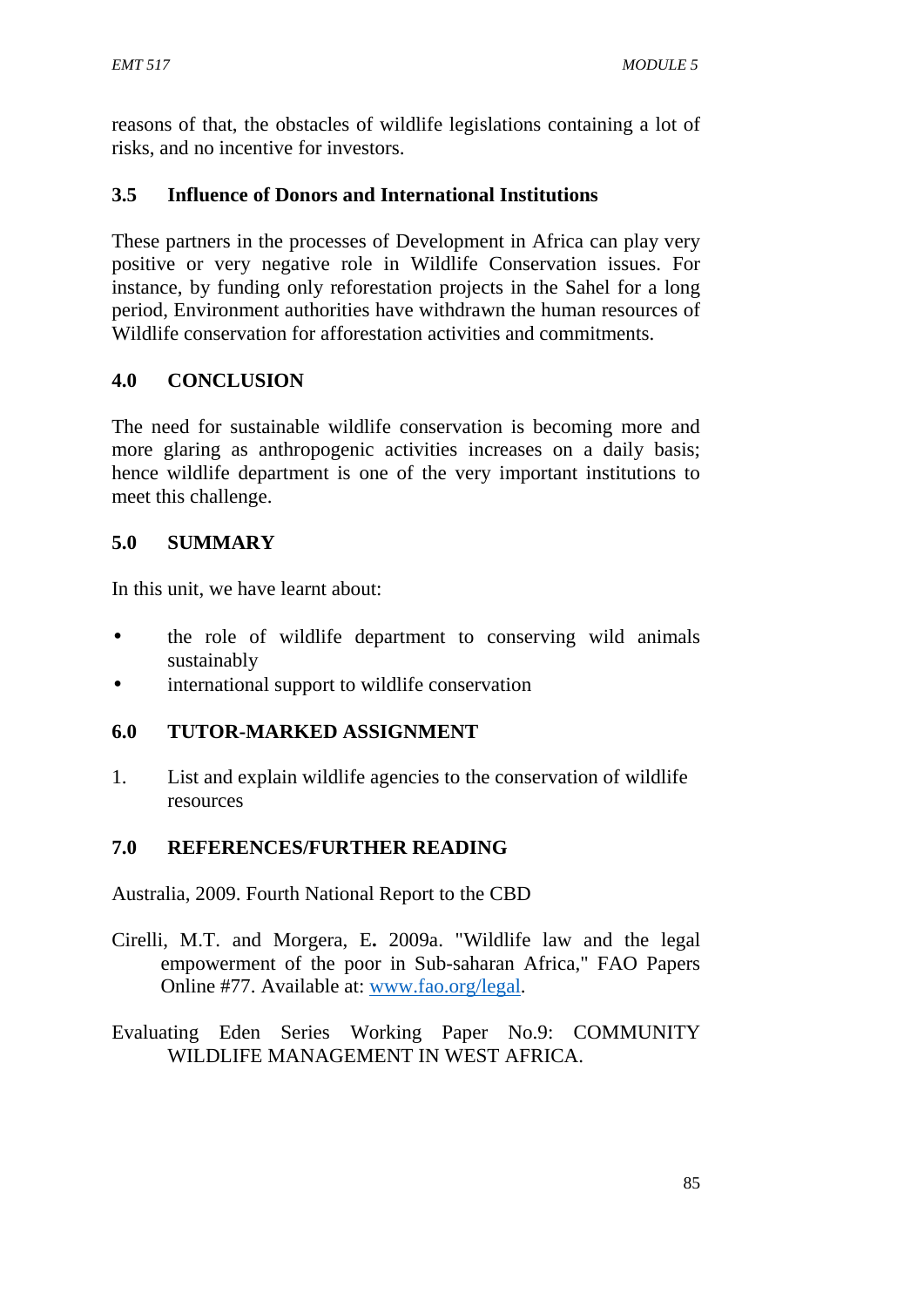## **UNIT 4 MINISTRY OF AGRICULTURE**

## **CONTENTS**

- 1.0 Introduction
- 2.0 Objectives
- 3.0 Main Content
	- 3.1 Roles of the Agricultural Sector
	- 3.2 Planned Agricultural Programmes
	- 3.3 Era of Agriculture Promotion Policy
	- 3.4 Agricultural Productivity in Nigeria
	- 3.5 Challenges and prospects of achieving the Agriculture Promotion Policy
- 4.0 Conclusion
- 5.0 Summary
- 6.0 Tutor-Marked Assignment
- 7.0 References/Further Reading

# **1.0 INTRODUCTION**

The agricultural sector has witnessed remarkable policy changes since the Nigerian Vision 20: 2020 (NV20: 2020) was launched in 2009. The first implementation plan (2010-2013) was ongoing when the agricultural transformation agenda (ATA) came on stream in 2011 and lasted till 2015. In August 2016, the agriculture promotion policy (otherwise known as the Green Alternative) was launched and it is now reshaping the direction of agricultural development in the country. As the nation experienced these different phases of strategic plans there has been no systematic framework of reviewing the performance of the sector in a holistic fashion to provide evidence to guide policy decisions and development strategies.

## **2.0 OBJECTIVES**

At the end of this unit, you should be able to:

- explain in detail the roles of agricultural sector as a major economic developer
- enumerate some of the planned agricultural programmes
- explain some of the challenges facing the agricultural sector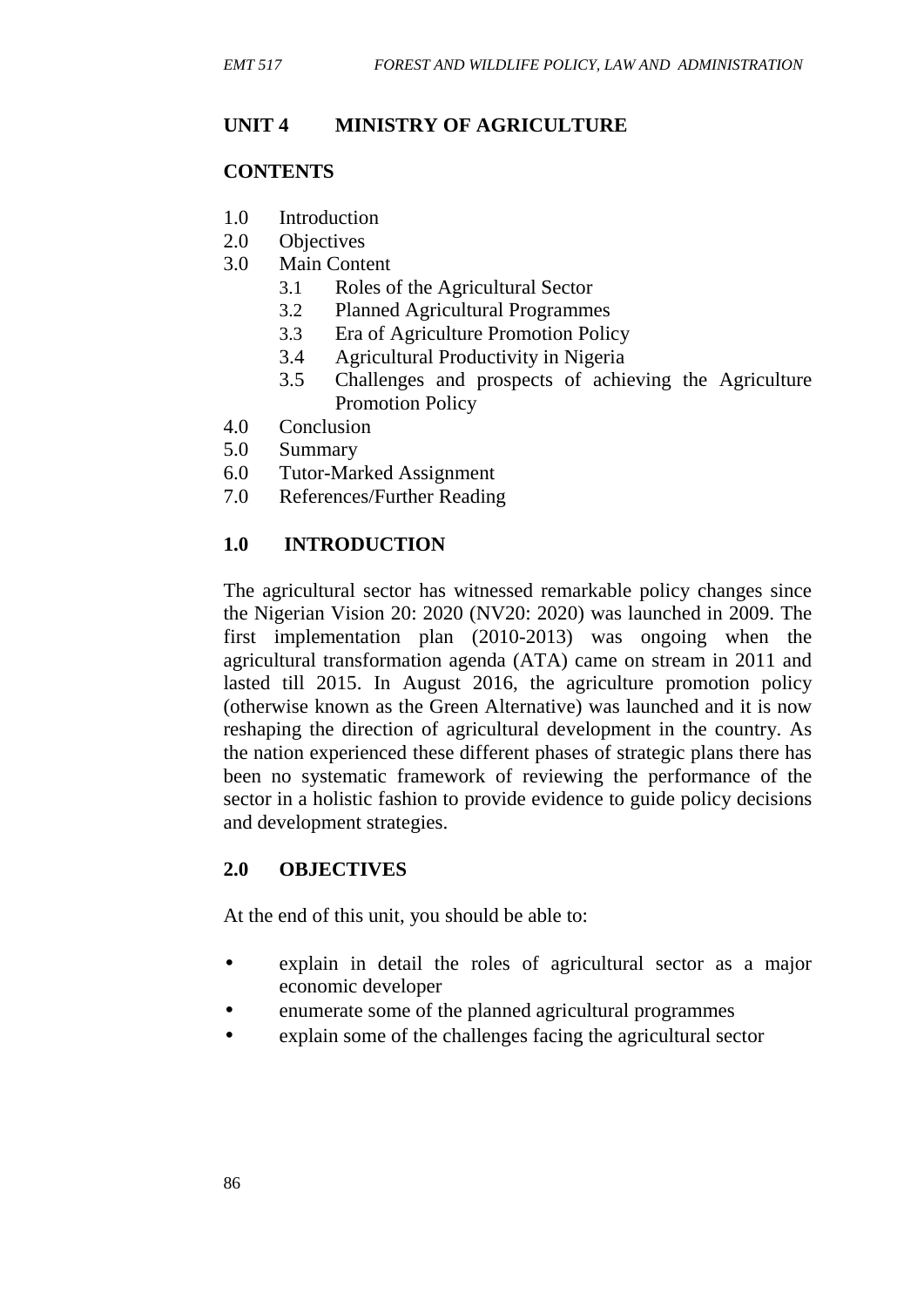## **3.0 MAIN CONTENT**

#### **3.1 Roles of the Agricultural Sector**

Agriculture has traditionally been characterized as the "mainstay" of the Nigerian economy with many assigned roles to perform in the course of the country's economic development. Among the roles conventionally ascribed to the agricultural sector in a growing economy are those of providing adequate food for an increasing population, supplying adequate raw materials to a growing industrial sector, constituting the major source of employment constituting a major source of foreign exchange earnings and providing a market for the products of the industrial sector. Supports biodiversity conservation in grazing reserves through control of hunting and harvesting of plants, encourage and promote the consolidation of scattered and fragmented farm holdings, encourages production of agricultural crops and commodities to ensure food and nutrition security in the country and for export.

#### **3.2 Planned Agricultural Programmes**

Under the vision 2020, the following are the planned agricultural programmes; Intensification of applied research; the strengthening of the Agricultural Research Council of Nigeria (ARCN), Establishment and equipment of additional Research Institutes including the unbundling of the National Animal Production Research Institute (NAPRI) into a Beef and Dairy Cattle Research Institute to be located at Shika – Zaria with outstations in Sokoto, Jalingo, Umuahia, Maiduguri, Ilorin and Ebonyi (for Muturu sp.), a National Swine Research Institute, Makurdi, Benue State with outstations in Asaba, Ogbomosho and Awka; a National Poultry Research Institute, Enugu with outstations in Lokoja, Ado Ekiti and Minna; National Pasture/ Forage Research Institute, Yola, Adamawa State with outstations in Birnin-Kebbi, Shika, Abakaliki. Establishment of specialized centres and laboratories for crops, livestock and fisheries agricultural biotechnology research for the focused and intensified production of high yielding, consistently conformational and disease-resistant species of crops, livestock and fishery, with due consideration given to all ethical concerns.

## **3.3 Era of Agriculture Promotion Policy**

In June 2016, the Agriculture Promotion Policy was launched and has since continued to guide the development initiatives in the sector. It strives to consolidate the successes of the Agricultural Transformation Agenda (ATA), close the policy gaps and reposition the sector for greater investment and increased diversification in order to accelerate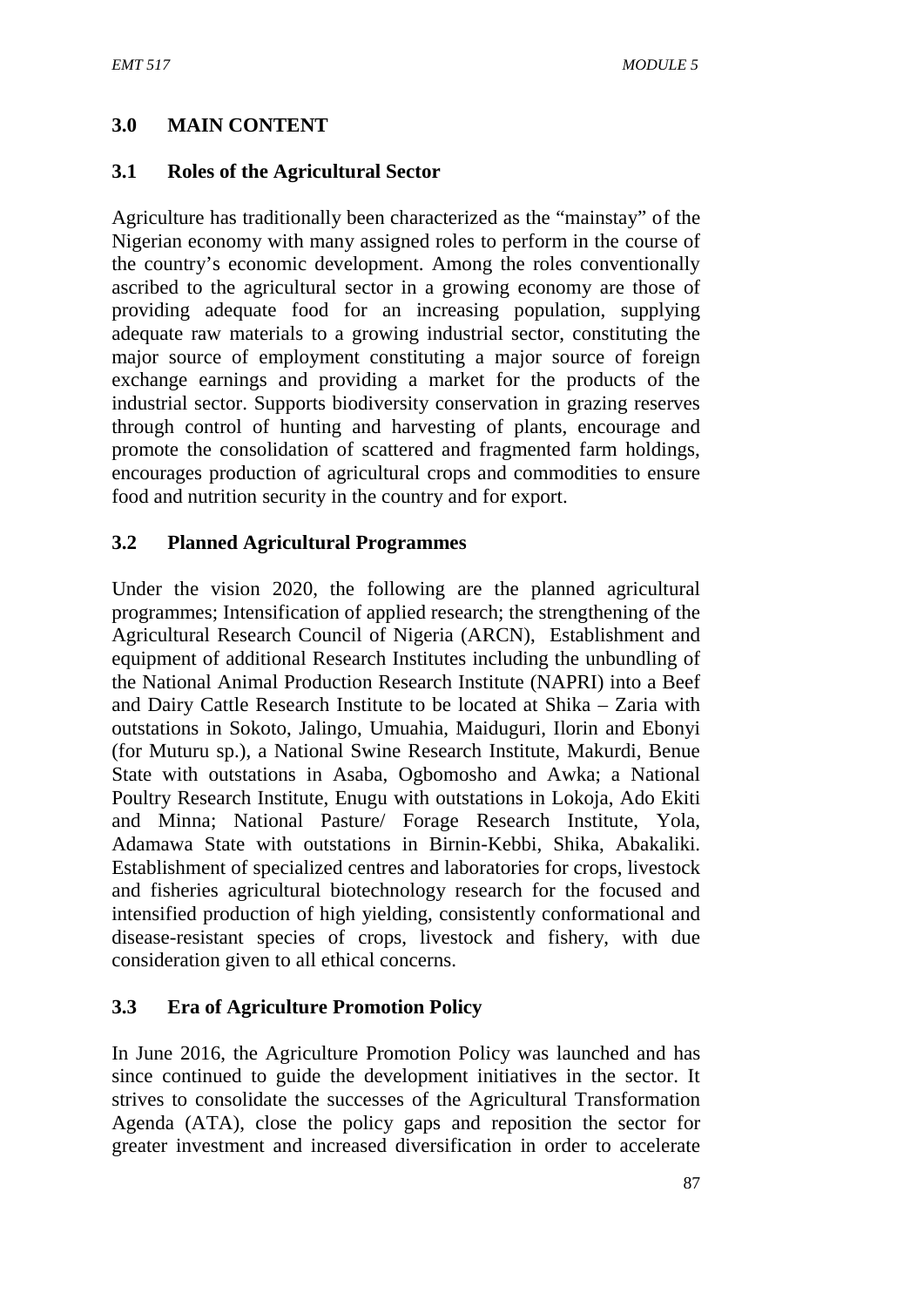economic recovery, reduce poverty and enhance food security. There is a clear policy thrust which centres on food security, import substitution, job creation and economic diversification. This is to be achieved through a three-pronged approach of productivity enhancement (with emphasis on access to land, soil fertility improvement, access to information and knowledge, production management, storage, processing , marketing and trade, private investment expansion with emphasis on access to finance and agribusiness investment development and institutional realignment for improved service delivery and development outcomes with emphasis on greater inclusiveness, participation of youth and women, infrastructure, research and innovation, climate change as well as food and nutrition security.

#### **3.4 Agricultural Productivity in Nigeria**

It is generally known that low productivity especially in terms of yield is a major characteristic of the agricultural systems - crop, livestock and fishery - in Nigeria. Crop yields in the country are lower than those of most other countries, both in food and cash crop and animal husbandry; and for virtually all the crops, there is an inverse relationship between growth in land area under cultivation and yields. As shown in Figure 3, the yields of grains such as rice, maize, beans and millet remain very low during the period under review. Under the vision 2020, a 3 and 6 fold increase in productivity was targeted by 2015 and 2020 respectively compared to the level in 2009. Applying these to the key staples below, we observe that 2015 yields are far below levels required for overall productivity to have tripled by 2015 and further increase by 2020.

#### **3.5 Challenges and prospects of achieving the Agriculture Promotion Policy**

The Nigerian rural economy is still faced with the challenge of subsistent farming. This affects the inability to meet domestic food requirements in rural Nigeria. Although there is a provision for private partnership in this regard, the policy has not stated in clear terms how the vulnerable rural poor will be able to access farming support programmes without collaterals. Access to support to enhance commercialization by rural farmers has always and still is a challenge in achieving the Nigeria Promotion Policy. Subsistence farming is no longer a solution, Nigeria has to commercialize agricultural production and fully adopt mechanize farming. In addition, mechanization of the agricultural industry is the way out of solving Nigeria's problem. This can be achieved by matching up human input with mechanization, bringing in machinery and increase the scale of production, so that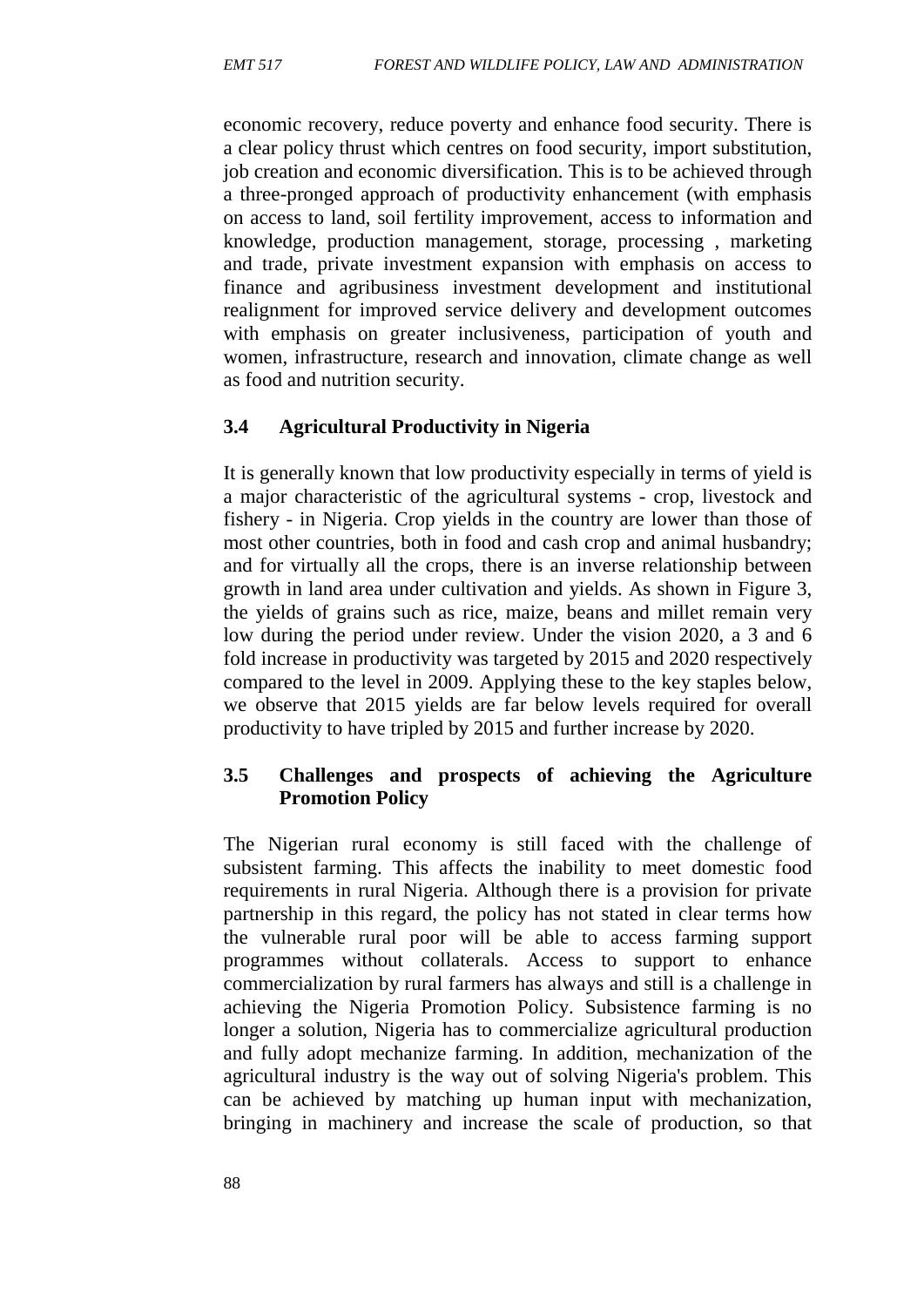whatever the rural sector produces, it will match the population growth rate.

# **4.0 CONCLUSION**

The Nigerian rural sector depends on a wide range of agricultural products in almost all aspects of life. It is a key economic driver. It is central to individual livelihoods and alleviates poverty. Provider of energy fuel-wood and medical plants, it helps in Nations economic growth.

# **5.0 SUMMARY**

In this unit, we have learnt about:

- some of the planned agricultural programmes in the vision 2020
- the various important roles of the agricultural sector
- the challenges facing the agricultural sector

# **6.0 TUTOR-MARKED ASSIGNMENT**

- 1 Discuss the importance of agriculture in forest and wildlife conservation
- 2 List and discuss challenges facing the agricultural sector

## **7.0 REFERENCES/FURTHER READING**

- Ayodele, O. S., Obafemi, F. N., & Ebong, F. S. (2013). Challenges facing the achievement of the Nigeria vision. Global Advanced Research Journal of Social Sciences, 27, 143-157.
- Fatokun, A. (2015). The importance of agriculture towards the development of Nigeria economy. https://www.linkedin.com/pulse/importance-agriculture-towards development-nigeria-economy-fatokun
- Federal Ministry of Agriculture (FMARD) (2017). The green alternative: Nigeria's agriculture promotion policy 2016-2020 Document.
- Markets in Support of Small-Scale Agriculture in Nigeria", Published by Oxfam GB for Oxfam International under ISBN 978-1-78077-397- 1 in August 2013. Oxfam GB, Oxfam House, John Smith Drive, Cowley, Oxford, OX4 2JY, UK.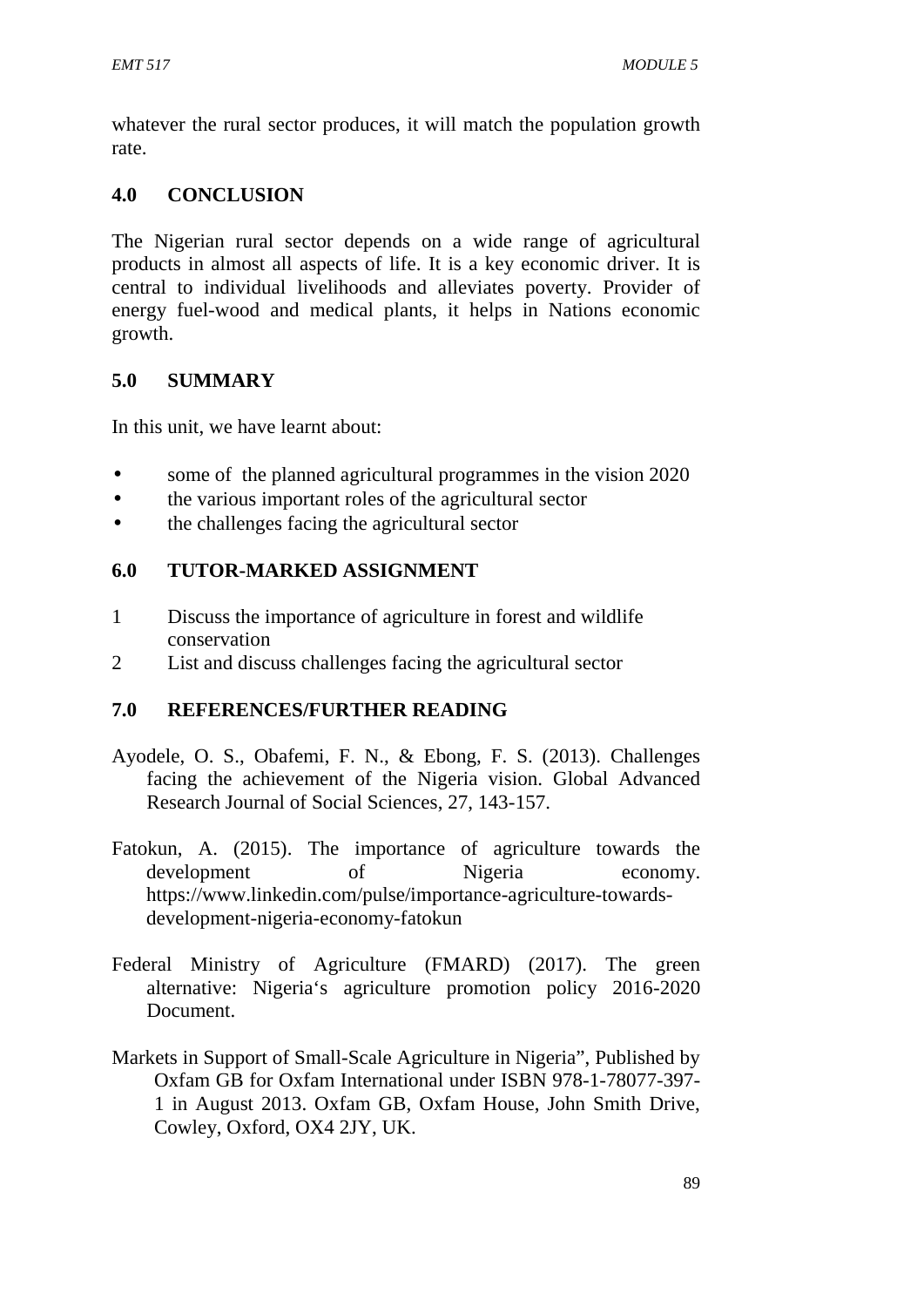- Olomola, Aderibigbe (2015a) "Smoothing Food Price Trends in Nigeria: Political Economy Issues and Policy Vistas", WIDER Working Paper No. 2015/153. December, UNU World Institute for Development Economics Research (UNU-WIDER). Helsinki, Finland.
- World Bank (2017) World Development Indicators. https://data.worldbank.org/products/wdi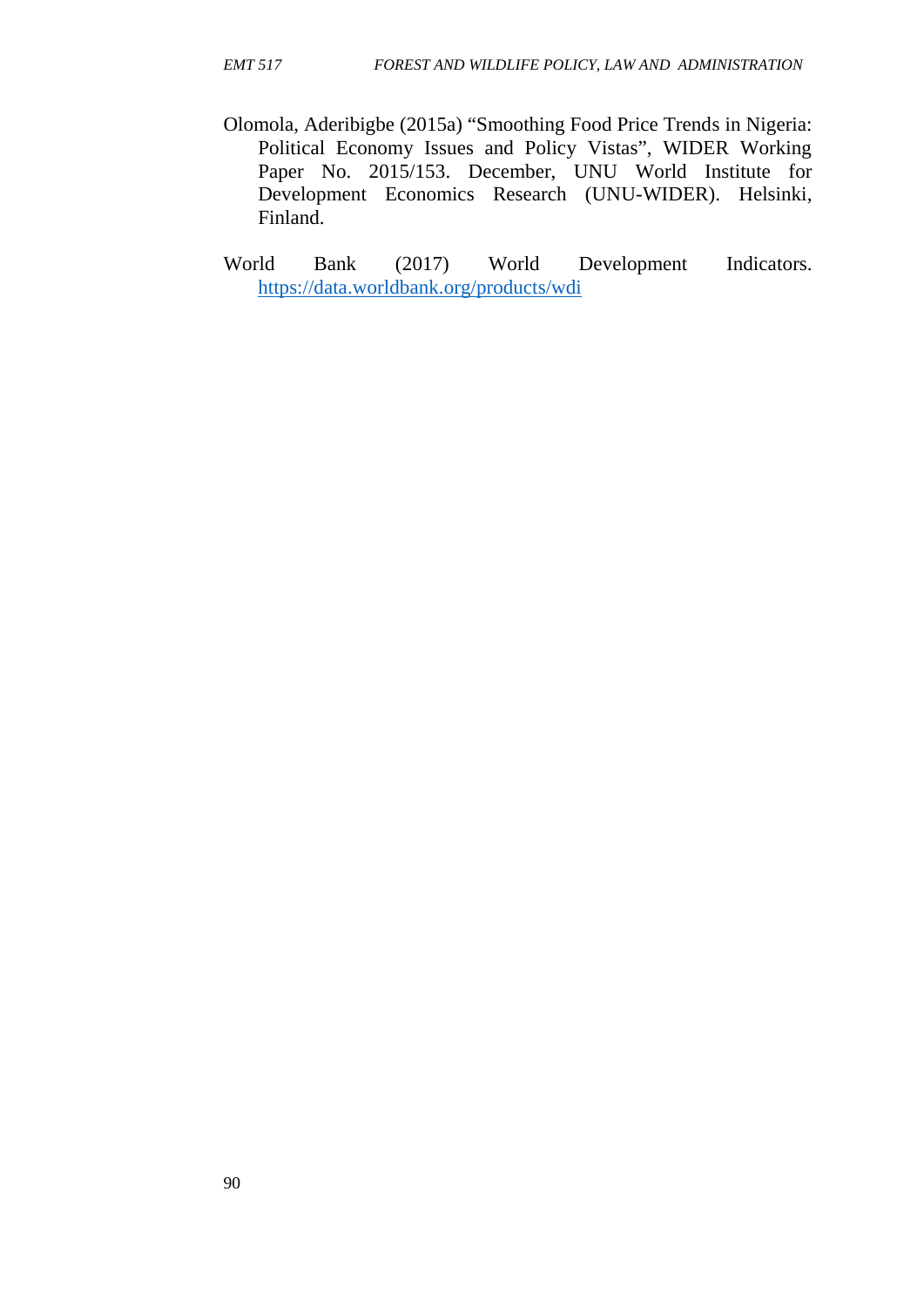## **UNIT 5 UNIVERSITIES/COLLEGES AND TECHNICAL SCHOOLS**

## **CONTENTS**

- 1.0 Introduction
- 2.0 Objectives
- 3.0 Main Content
	- 3.1 Education Input
	- 3.2 The "Sustainable" University
	- 3.3 Campus as an "Ecosystem"
	- 3.4 Roles
	- 3.5 Lack of Interest
- 4.0 Conclusion
- 5.0 Summary
- 6.0 Tutor-Marked Assignment
- 7.0 References/Further Reading

#### **1.0 INTRODUCTION**

It is incontrovertible that for any sustainable development to be achieved by any nation, the educational sector (especially Higher Education) must play a significant and critical role. This sector is expected to provide human capacity with leadership roles that will meet the challenges of stimulating sustainable development and the democratization of knowledge. Universities, we argue, hold a particular unique influence on society in that they train and educate people and because they participate in governance at the national and regional level. Hence, they represent pivotal socio-cultural settings for practical change in navigation towards a more sustainable future.

#### **2.0 OBJECTIVES**

At the end of this unit, you should be able to:

- discuss the effect both positive and negative effect of tertiary institutions on biodiversity effort
- explain the role of the students in biodiversity conservation.

#### **3.0 MAIN CONTENT**

#### **3.1 Education Input**

The education sector in totality is not faring better as there is an annual inadequate and inconsistent budgetary allocation distributed as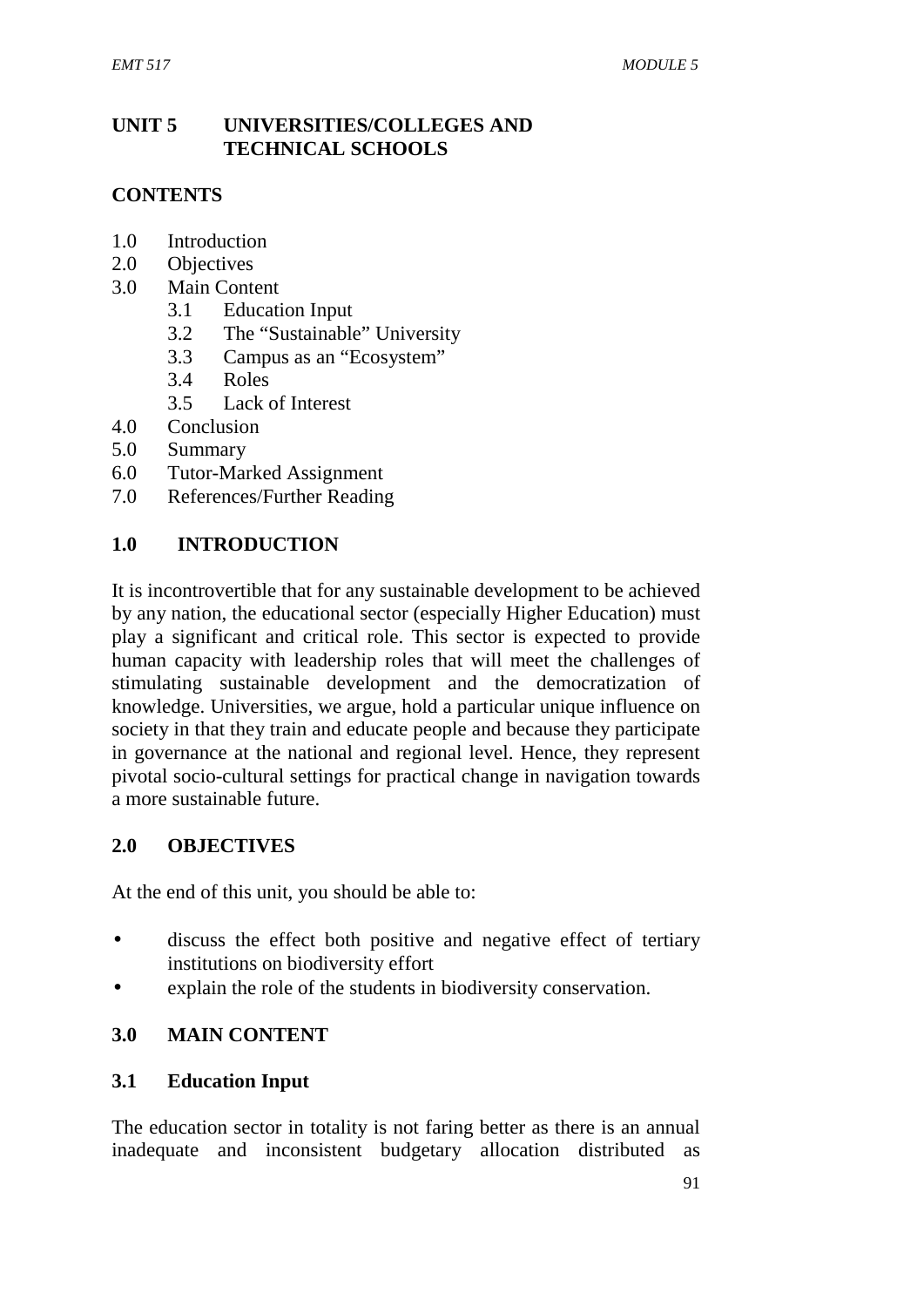subvention or grants to the different levels of education through coordinating agencies of education e.g. National Universities Commission (NUC).

## **3.2 The "Sustainable" University**

Entrepreneurial Universities are important governance actors in promoting sustainable development goals since they provide expertise, knowhow and contribute to regional development. Universities could therefore play a role to make these goals possible in education, research, policy formation and information exchange. As a community the role of the university in advancing the sustainability agenda cannot be under estimated since it is often recognized that achieving societal change is best pursued at the level of groups and local communities.

## **3.3 Campus as an "Ecosystem"**

University and college campuses often cover quite large tracts of land, in some cases even containing golf courses .There are ample evidence showing that natural areas can enhance students' authentic learning opportunities of biodiversity. Schools, colleges and universities are settings with a potential to offset the present human disconnection of nature and instead restore the emotional affinity with nature. Hence, the natural areas of the university campus can be regarded as a place where learning occurs.

## **3.4 Roles**

Universities/Technical Schools; conducts research on the control and management of species under in situ and ex situ conservation methods and train manpower for the execution of conservation programmes of government.

## **3.5 Lack of Interest**

Although many Colleges or universities have programs for the study of biodiversity conservation, many students do not see the great potential in forest and wildlife resources. Hence they do not like studying courses in Universities or Colleges that focuses on forest and wildlife resources. So lack of interest poses a serious barrier on Colleges and Universities in promoting conservation efforts.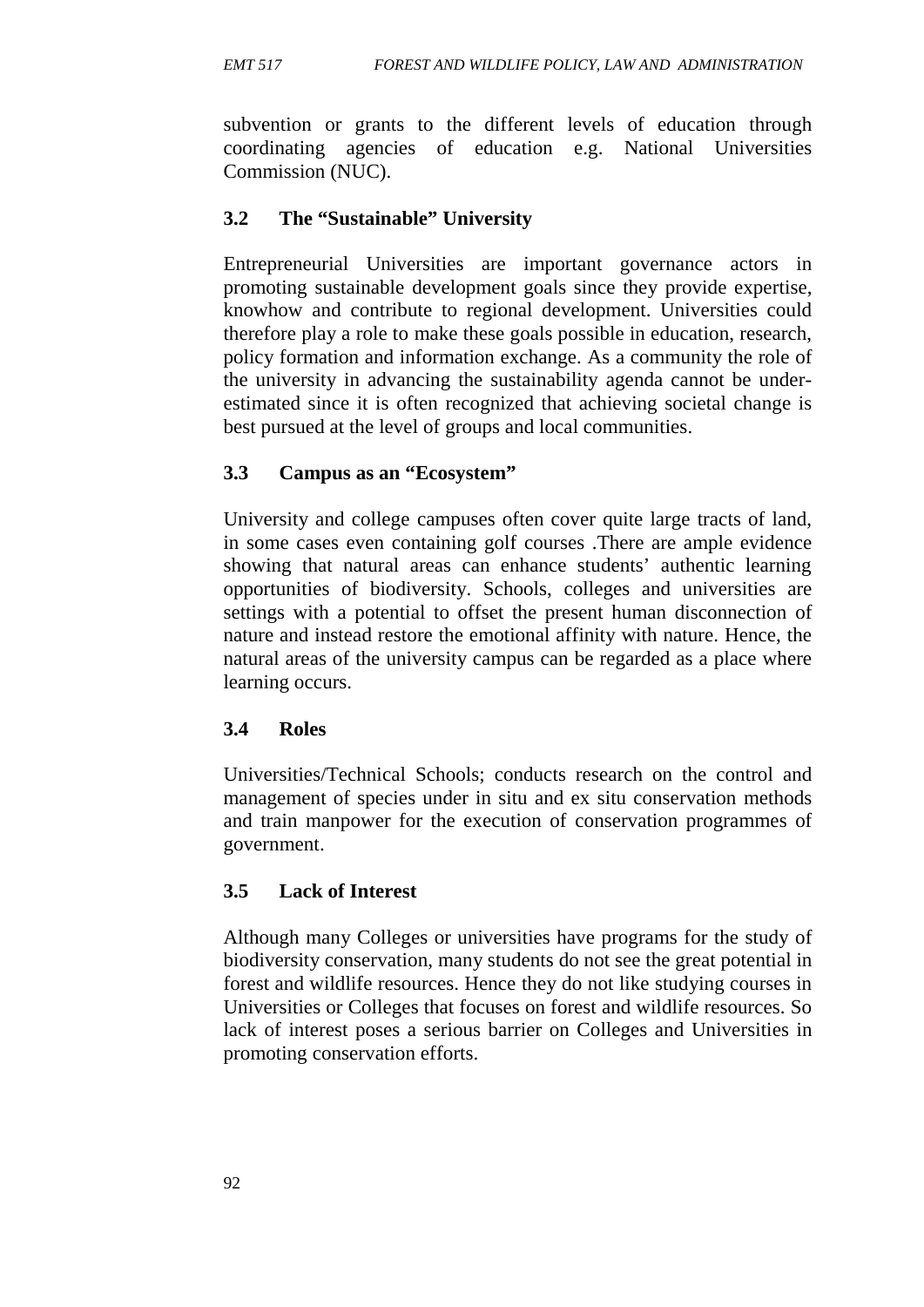## **4.0 CONCLUSION**

This unit has focused on what role higher educational institutions could play in reconnecting people to the biosphere; Universities could play a much more active role as change agents for sustainability in different cultures and contexts. Given their pivotal role in society and the potential for mutual learning, higher education platforms have a unique potential to catalyze "multipliers of sustainability impacting on a societal transition towards sustainability.

## **5.0 SUMMARY**

In this unit, we have learnt about:

- the beneficial as well as the negative effect of Universities and Colleges in forest and wildlife resources conservation.
- the challenges facing Universities and Colleges in biodiversity conservation

## **6.0 TUTOR-MARKED ASSIGNMENT**

- 1. List all the benefit of tertiary institutions in biodiversity conservation
- 2. Explain the challenges the tertiary institutions are facing.

## **7.0 REFERENCES/FURTHER READING**

- Adegeye A.O. and Azeez I.O. 2006. Challenges of Funding Forestry Education and Research for Sustainable Forestry Development in Nigeria. In: Popoola, L. (Ed.) Forestry at Crossroads in Nigeria. Proceedings of the 31st Annual Conference of the Forestry Association of Nigeria held in Makurdi, Benue State, Nigeria from 20th to 25th November, 2006. Pp. 558-574.
- Daniels, J. Commentary: Free the Public Universities. Chronicles High. Educ. 2016 5 Available online: https://www.chronicle.com/article/Free-the-Public- Universities/236372 (accessed on 16 December 2017).
- Ejidike BN (2010). Biodiversity in Nigeria: Non-consumptive values perspective. J. Food Agric. Environ. (Finland) 8(3&4):1394-1396.
- European Commision. Towards an EU Research and Innovation Policy Agenda for Nature-Based Solutions & Re-Naturing Cities. Final Report of the Horizon 2020 Expert Group on "Nature-Based Solutions and Re-Naturing Cities" (Full Version); European Commision: Brussels, Belgium, 2015.